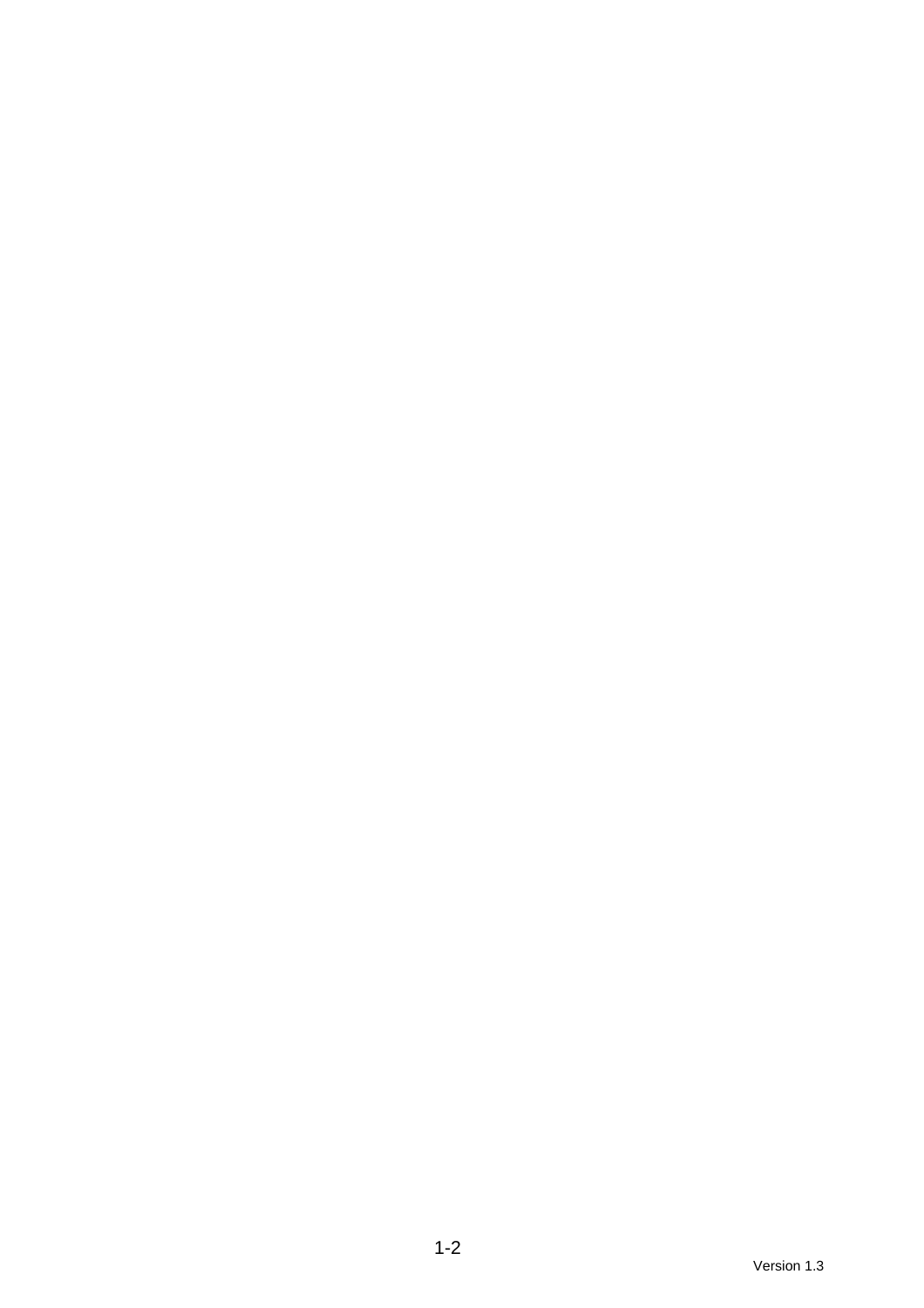| THE COUNCIL'S DECISION-MAKING STRUCTURE 1-11            |  |
|---------------------------------------------------------|--|
|                                                         |  |
|                                                         |  |
|                                                         |  |
|                                                         |  |
|                                                         |  |
|                                                         |  |
|                                                         |  |
|                                                         |  |
|                                                         |  |
|                                                         |  |
|                                                         |  |
|                                                         |  |
|                                                         |  |
|                                                         |  |
|                                                         |  |
|                                                         |  |
| PUBLIC ACCESS TO DOCUMENTS AFTER THE MEETING  3-3       |  |
| CIRCUMSTANCES WHERE THE PUBLIC ARE EXCLUDED FROM        |  |
|                                                         |  |
|                                                         |  |
|                                                         |  |
|                                                         |  |
|                                                         |  |
|                                                         |  |
|                                                         |  |
|                                                         |  |
|                                                         |  |
|                                                         |  |
|                                                         |  |
|                                                         |  |
|                                                         |  |
| GRANT AID SUB-COMMITTEE - TERMS OF REFERENCE  4-5       |  |
| ADULT SOCIAL CARE AND HEALTH COMMITTEE - TERMS OF       |  |
|                                                         |  |
| CHILDREN AND YOUNG PEOPLE'S COMMITTEE - TERMS OF        |  |
| CORPORATE PARENTING SUB-COMMITTEE - TERMS OF            |  |
|                                                         |  |
| EARLY YEARS AND YOUNG PEOPLE'S SUB-COMMITTEE - TERMS OF |  |
|                                                         |  |
| COMMUNITY SAFETY COMMITTEE - TERMS OF REFERENCE 4-8     |  |
| CULTURE COMMITTEE - TERMS OF REFERENCE  4-9             |  |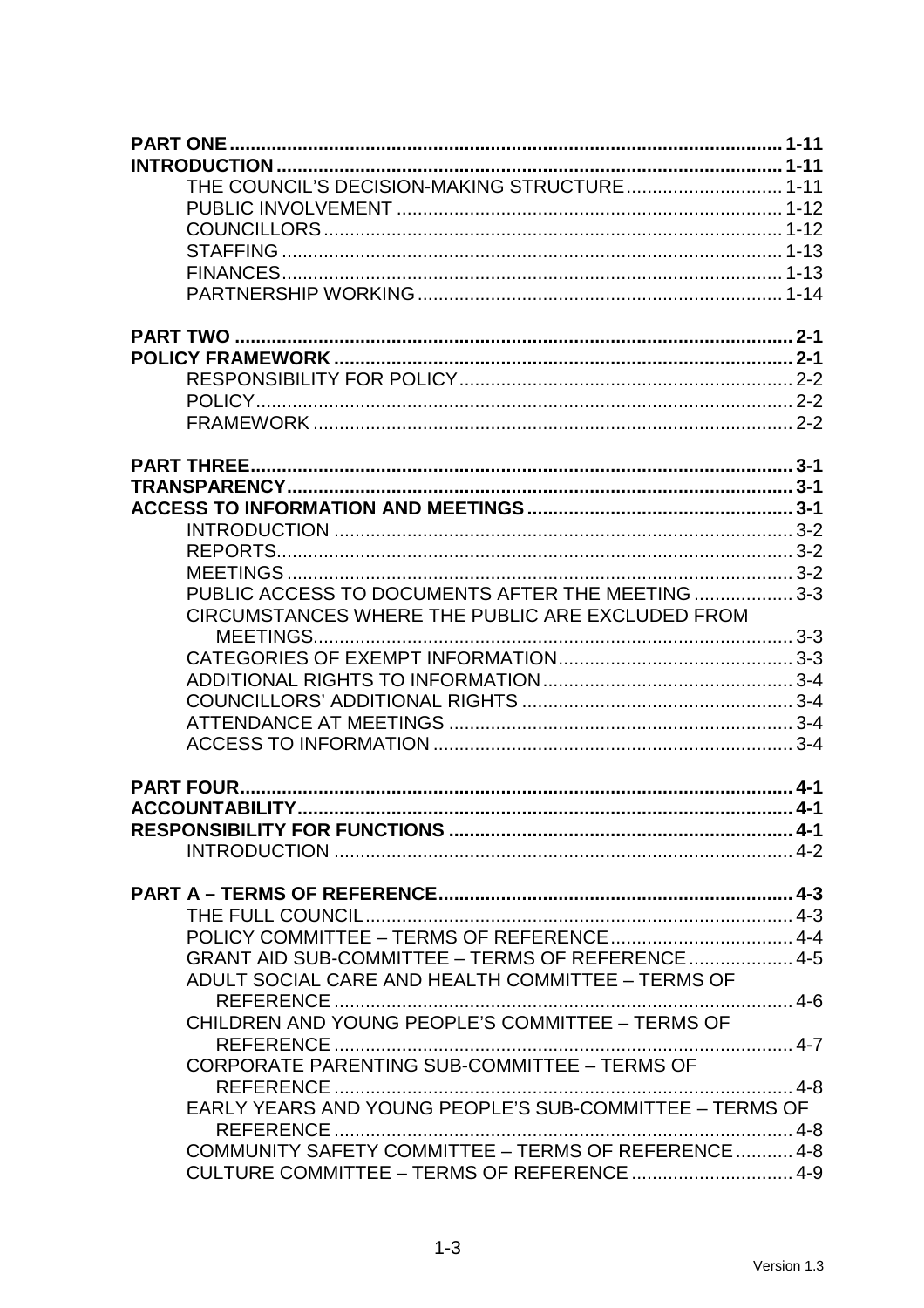| ECONOMIC DEVELOPMENT COMMITTEE - TERMS OF                 |  |
|-----------------------------------------------------------|--|
|                                                           |  |
|                                                           |  |
|                                                           |  |
| HEALTH AND WELLBEING BOARD (SHADOW) - TERMS OF            |  |
|                                                           |  |
| HEALTH SCRUTINY COMMITTEE - TERMS OF REFERENCE 4-12       |  |
| JOINT COMMITTEE ON APPOINTMENTS TO THE POLICE AUTHORITY - |  |
| TERMS OF REFERENCE [UNTIL NOVEMBER 2012]  4-12            |  |
| JOINT COMMITTEE FOR STRATEGIC PLANNING AND                |  |
|                                                           |  |
| JOINT CITY/COUNTY HEALTH SCRUTINY COMMITTEE - TERMS OF    |  |
|                                                           |  |
| LOCAL JOINT RESOLUTIONS COMMITTEE - TERMS OF              |  |
|                                                           |  |
|                                                           |  |
|                                                           |  |
| RIGHTS OF WAY COMMITTEE - TERMS OF REFERENCE  4-13        |  |
| <b>TRANSPORT AND HIGHWAYS COMMITTEE - TERMS OF</b>        |  |
| <b>REFERENCE</b>                                          |  |
|                                                           |  |
| ADMINISTRATION COMMITTEE - TERMS OF REFERENCE  4-15       |  |
| FINANCE AND PROPERTY COMMITTEE - TERMS OF REFERENCE, 4-15 |  |
| NOTTINGHAMSHIRE PENSION FUND COMMITTEE - TERMS OF         |  |
| . 4-16<br>REFERENCE                                       |  |
| PENSIONS INVESTMENT SUB-COMMITTEE - TERMS OF              |  |
|                                                           |  |
| PENSIONS SUB-COMMITTEE - TERMS OF REFERENCE  4-17         |  |
| PERSONNEL COMMITTEE - TERMS OF REFERENCE 4-17             |  |
| APPEALS SUB-COMMITTEE - TERMS OF REFERENCE  4-18          |  |
| SENIOR STAFFING SUB-COMMITTEE - TERMS OF REFERENCE 4-19   |  |
|                                                           |  |
|                                                           |  |
|                                                           |  |
| CORPORATE DIRECTOR ADULT SOCIAL CARE, HEALTH AND PUBLIC   |  |
|                                                           |  |
| CORPORATE DIRECTOR CHILDREN, FAMILIES AND CULTURAL        |  |
|                                                           |  |
| CORPORATE DIRECTOR ENVIRONMENT AND RESOURCES 4-22         |  |
| CORPORATE DIRECTOR POLICY, PLANNING AND CORPORATE         |  |
|                                                           |  |
|                                                           |  |
|                                                           |  |
|                                                           |  |
|                                                           |  |
|                                                           |  |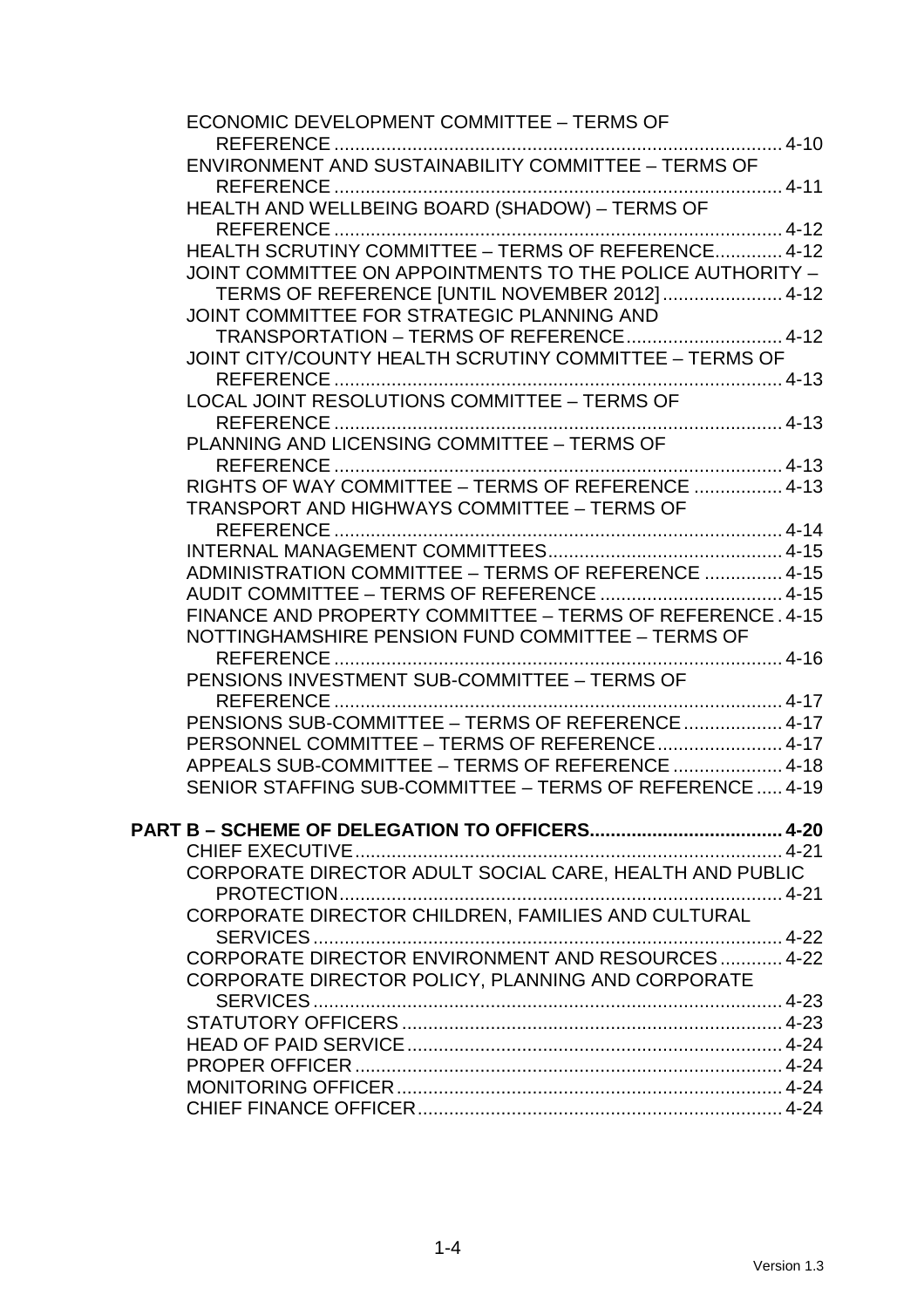|                                                                      | $5 - 1$ |
|----------------------------------------------------------------------|---------|
|                                                                      |         |
|                                                                      |         |
| <b>PART A - PROCEDURE RULES FOR MEETINGS OF THE FULL COUNCIL 5-2</b> |         |
|                                                                      |         |
|                                                                      |         |
|                                                                      |         |
|                                                                      |         |
| OTHER POINTS REGARDING THE ORDER OF BUSINESS  5-3                    |         |
|                                                                      |         |
|                                                                      |         |
|                                                                      |         |
|                                                                      |         |
|                                                                      |         |
|                                                                      |         |
| CONSIDERATION OF REPORTS FOR DECISION BY COUNCIL  5-6                |         |
| CONSIDERATION OF INDIVIDUAL MOTIONS TABLED BY                        |         |
|                                                                      |         |
| MOTIONS NOT REQUIRING PRIOR WRITTEN NOTICE 5-7                       |         |
|                                                                      |         |
| POINTS OF ORDER AND PERSONAL EXPLANATIONS  5-8                       |         |
| AMENDMENTS TO RECOMMENDATIONS AND MOTIONS 5-8                        |         |
|                                                                      |         |
|                                                                      |         |
|                                                                      |         |
|                                                                      |         |
|                                                                      |         |
|                                                                      |         |
|                                                                      |         |
|                                                                      |         |
|                                                                      |         |
|                                                                      |         |
|                                                                      |         |
| <b>PART B - PROCEDURE RULES FOR COMMITTEE AND</b>                    |         |
|                                                                      |         |
|                                                                      |         |
|                                                                      |         |
|                                                                      |         |
|                                                                      |         |
| OTHER POINTS REGARDING THE ORDER OF BUSINESS  5-14                   |         |
|                                                                      |         |
| CONSIDERATION OF RECOMMENDATIONS IN REPORTS  5-15                    |         |
| MOTIONS NOT REQUIRING PRIOR WRITTEN NOTICE  5-15                     |         |
|                                                                      |         |
| POINTS OF ORDER AND PERSONAL EXPLANATIONS  5-16                      |         |
| AMENDMENTS TO RECOMMENDATIONS AND MOTIONS  5-16                      |         |
|                                                                      |         |
| VOTING                                                               |         |
|                                                                      |         |
|                                                                      |         |
|                                                                      |         |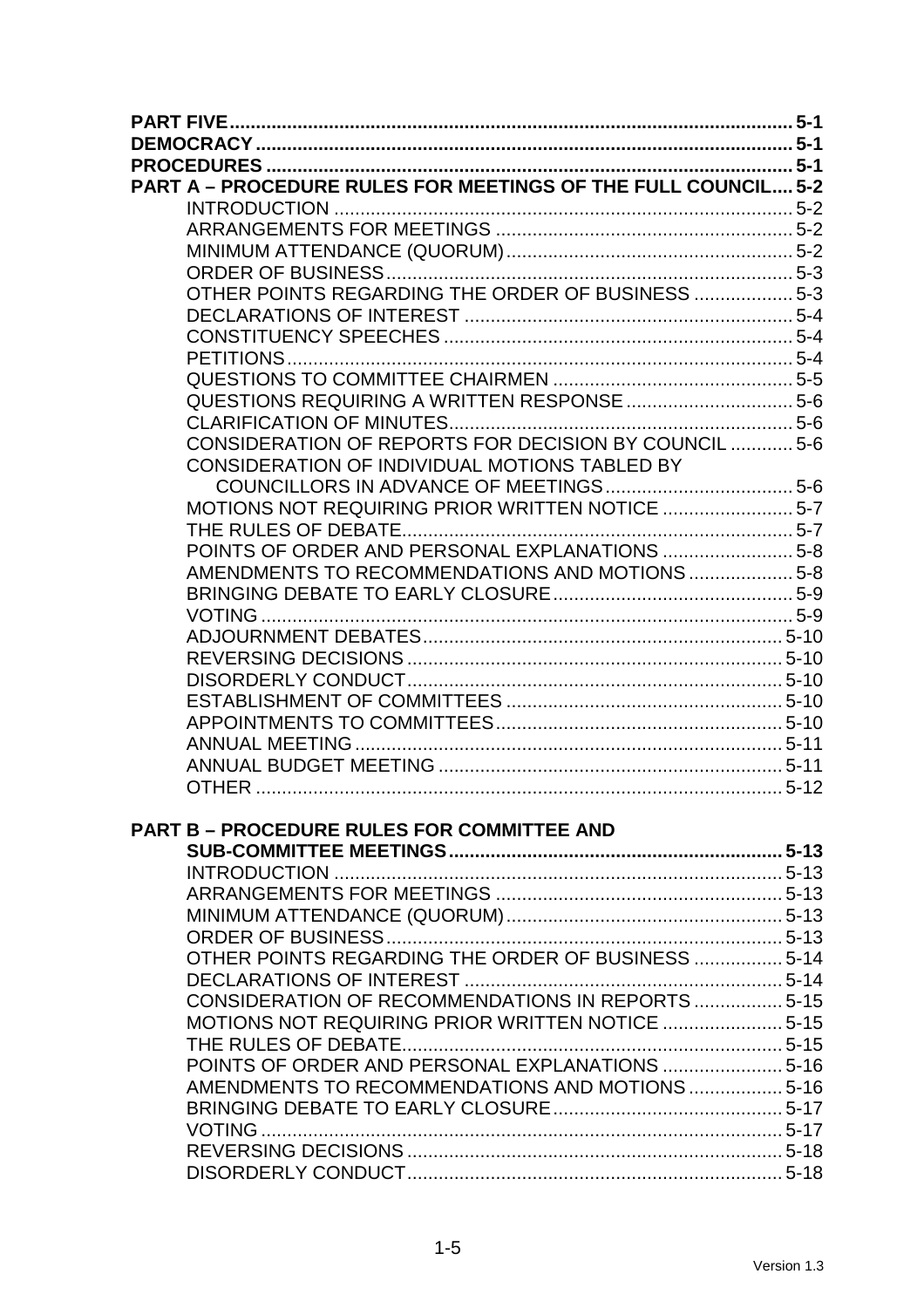| <b>PART C - THE PROCEDURE FOR TAKING URGENT DECISIONS  5-21</b> |  |
|-----------------------------------------------------------------|--|
|                                                                 |  |
|                                                                 |  |
| OPTION C - DECISION BY THE CHIEF EXECUTIVE 5-22                 |  |
| REPORT ON USE OF THE URGENCY PROCEDURE 5-22                     |  |
|                                                                 |  |
|                                                                 |  |
|                                                                 |  |
|                                                                 |  |
|                                                                 |  |
|                                                                 |  |
|                                                                 |  |
|                                                                 |  |
|                                                                 |  |
|                                                                 |  |
|                                                                 |  |
|                                                                 |  |
|                                                                 |  |
| 2. FINANCIAL PLANNING AND BUDGETARY CONTROL 6-3                 |  |
|                                                                 |  |
| 4. CAPITAL EXPENDITURE AND OTHER MAJOR PROJECTS  6-3            |  |
|                                                                 |  |
| MANAGEMENT, RETENTION, SECURITY AND DISPOSAL OF<br>6.           |  |
|                                                                 |  |
|                                                                 |  |
|                                                                 |  |
| 9. PROCUREMENT OF GOODS, SERVICES AND WORKS 6-3                 |  |
| 10. PAYMENT FOR GOODS, SERVICES AND WORKS 6-3                   |  |
| 11. INCOME, BANKING AND IMPREST ACCOUNTS  6-3                   |  |
|                                                                 |  |
|                                                                 |  |
|                                                                 |  |
|                                                                 |  |
|                                                                 |  |
|                                                                 |  |
|                                                                 |  |
| 19. INFORMATION AND COMMUNICATIONS TECHNOLOGY (ICT)  6-3        |  |
|                                                                 |  |
|                                                                 |  |
|                                                                 |  |
|                                                                 |  |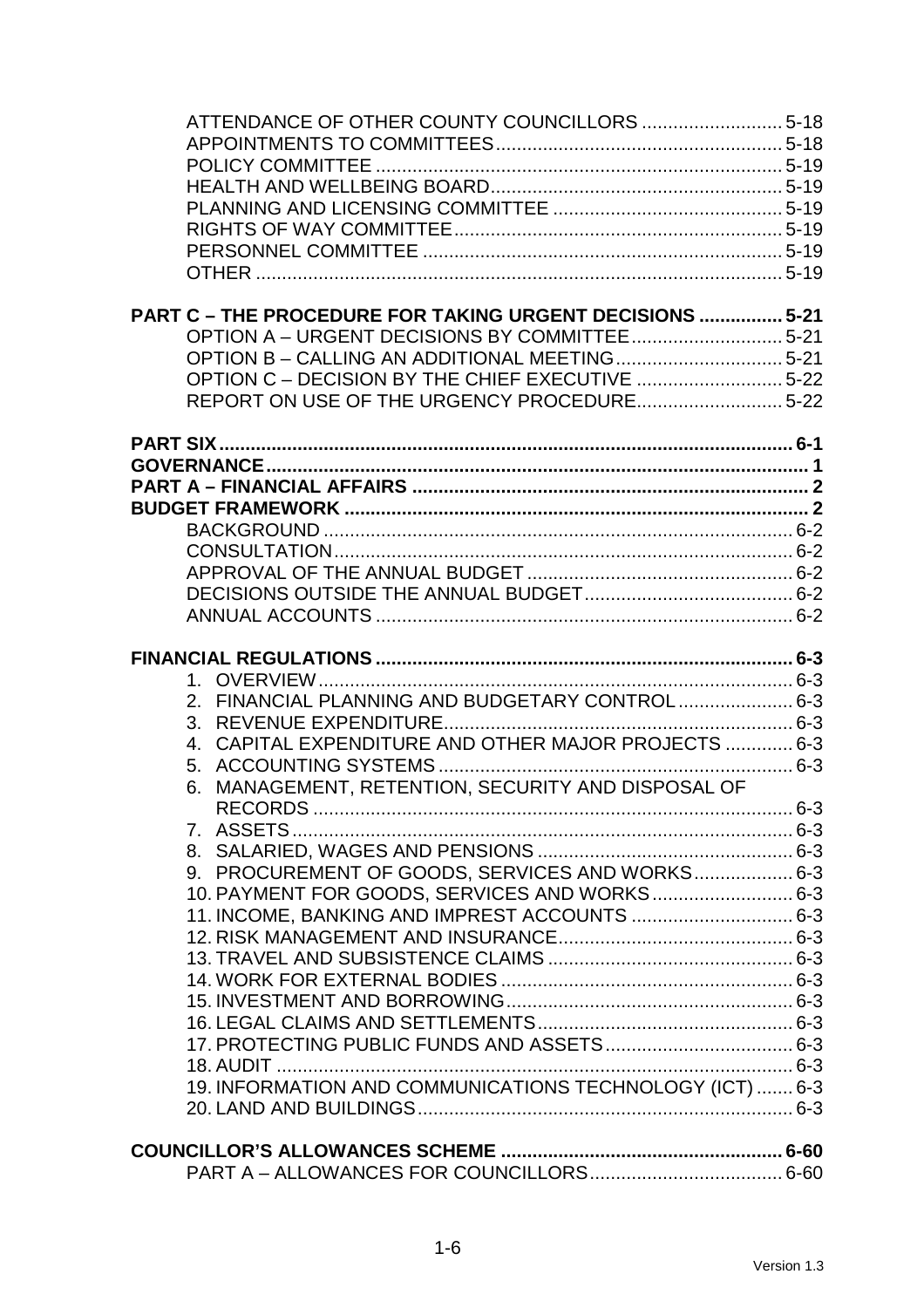| PART B - ALLOWANCES FOR STATUTORY CO-OPTEES 6-62       |  |
|--------------------------------------------------------|--|
| PART C - ALLOWANCES FOR EDUCATION APPEAL PANEL         |  |
|                                                        |  |
|                                                        |  |
|                                                        |  |
|                                                        |  |
|                                                        |  |
|                                                        |  |
|                                                        |  |
|                                                        |  |
|                                                        |  |
|                                                        |  |
| APPROVED DUTIES (TRAVELLING AND SUBSISTENCE            |  |
|                                                        |  |
|                                                        |  |
| FOR STATUTORY CO-OPTEES AND OTHER CO-OPTED MEMBERS OF  |  |
| THE COUNCIL'S COMMITTEES AND SUB-COMMITTEES  6-70      |  |
| FOR MEMBERS OF EDUCATION APPEALS PANELS 6-70           |  |
|                                                        |  |
|                                                        |  |
|                                                        |  |
|                                                        |  |
|                                                        |  |
|                                                        |  |
|                                                        |  |
|                                                        |  |
|                                                        |  |
|                                                        |  |
|                                                        |  |
|                                                        |  |
|                                                        |  |
|                                                        |  |
| TRAVEL TO NORTHERN IRELAND/REPUBLIC OF IRELAND/OUTSIDE |  |
|                                                        |  |
|                                                        |  |
| WITHIN THE UK (INCLUDING NORTHERN IRELAND)  6-75       |  |
|                                                        |  |
|                                                        |  |
|                                                        |  |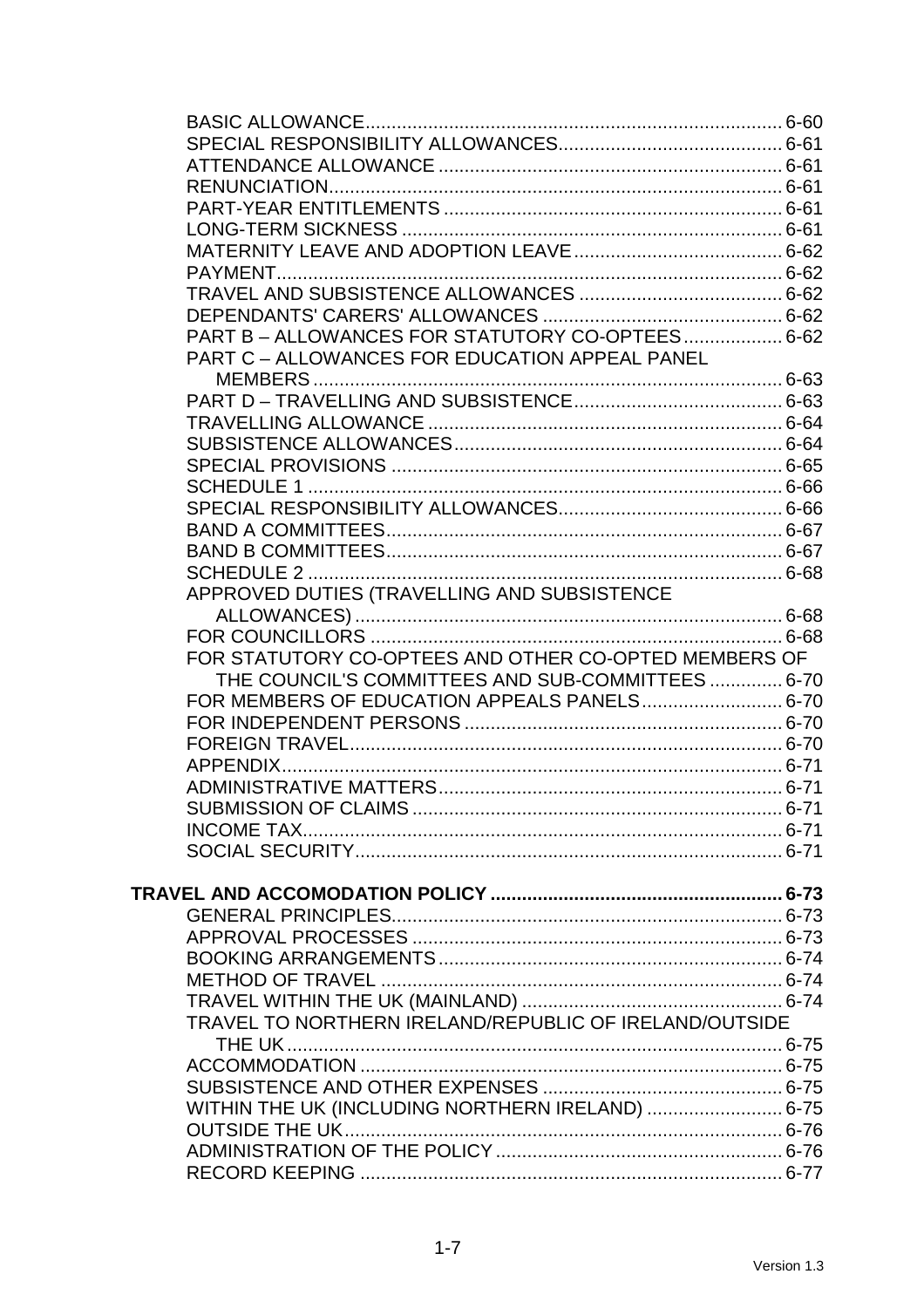| <b>PART B - CODES OF CONDUCT AND GUIDANCE FOR COUNCILLORS AND</b> |  |
|-------------------------------------------------------------------|--|
|                                                                   |  |
|                                                                   |  |
|                                                                   |  |
|                                                                   |  |
|                                                                   |  |
| REGISTERING AND DECLARING PECUNIARY AND NON-PECUNIARY             |  |
|                                                                   |  |
|                                                                   |  |
|                                                                   |  |
|                                                                   |  |
|                                                                   |  |
|                                                                   |  |
|                                                                   |  |
|                                                                   |  |
|                                                                   |  |
|                                                                   |  |
| WHAT TO DO IF YOU ARE OFFERED HOSPITALITY  6-86                   |  |
|                                                                   |  |
|                                                                   |  |
|                                                                   |  |
|                                                                   |  |
| THE RELATIONSHIP BETWEEN OFFICERS AND COUNCILLORS  6-87           |  |
| THE RELATIONSHIP BETWEEN OFFICERS AND THE PUBLIC  6-87            |  |
| THE RELATIONSHIP BETWEEN OFFICERS AND CONTRACTORS 6-87            |  |
| APPOINTMENT AND OTHER EMPLOYMENT MATTERS 6-87                     |  |
|                                                                   |  |
| USE OF COUNCIL PREMISES OR FACILITIES FOR WORK NOT                |  |
|                                                                   |  |
|                                                                   |  |
|                                                                   |  |
|                                                                   |  |
|                                                                   |  |
|                                                                   |  |
| PROTOCOL FOR COUNCILLOR AND OFFICER RELATIONSHIPS 6-90            |  |
|                                                                   |  |
|                                                                   |  |
|                                                                   |  |
|                                                                   |  |
| THE RELATIONSHIP BETWEEN EMPLOYEES AND COUNCILLORS  6-91          |  |
| OFFICER RELATIONSHIPS WITH PARTY GROUPS 6-92                      |  |
| EMPLOYEES TO KEEP COUNCILLORS INFORMED ABOUT LOCAL                |  |
|                                                                   |  |
|                                                                   |  |
|                                                                   |  |
|                                                                   |  |
|                                                                   |  |
|                                                                   |  |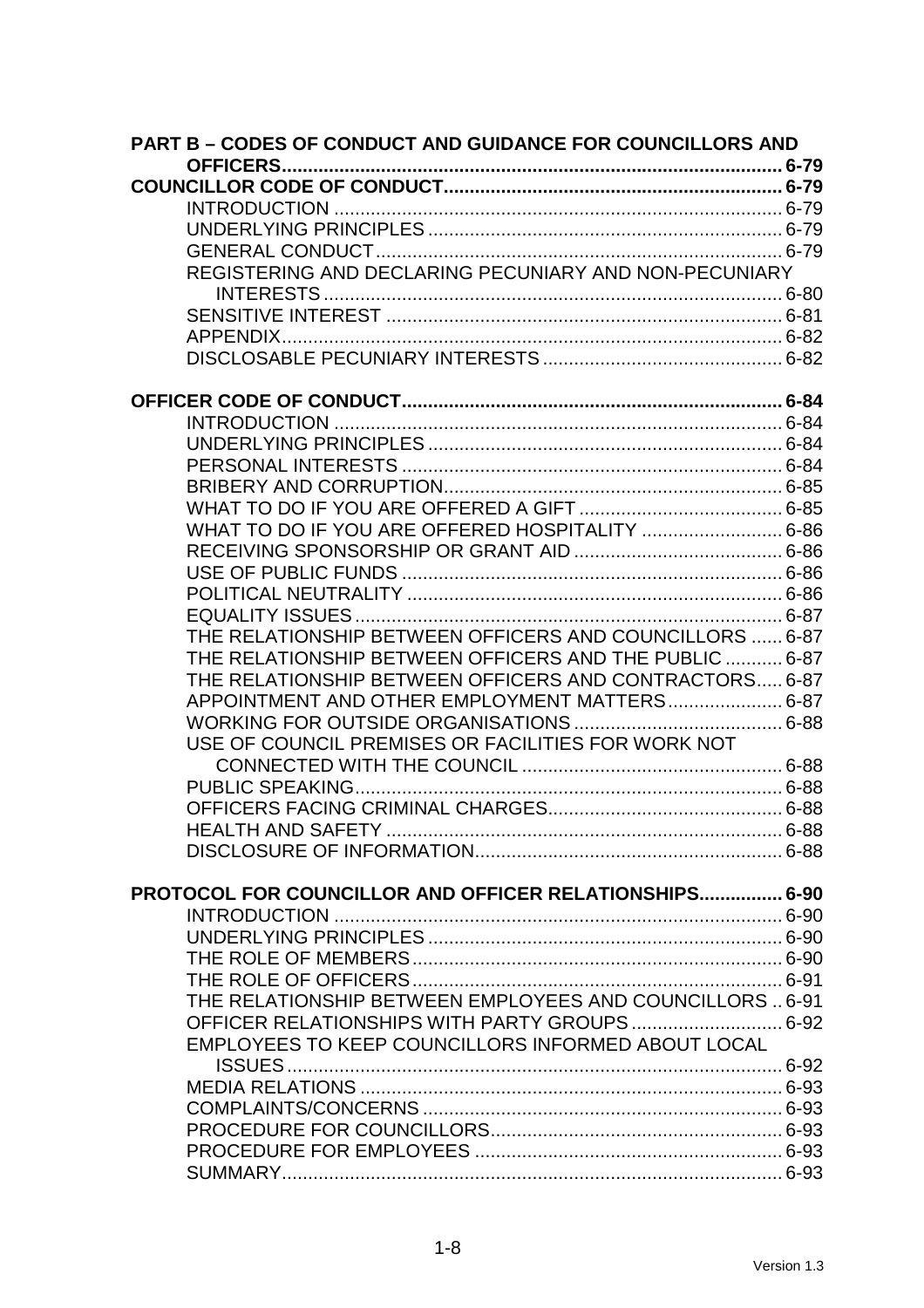| PROTOCOL FOR INVOLVEMENT IN OUTSIDE BODIES 6-94       |          |
|-------------------------------------------------------|----------|
|                                                       |          |
| SUPPORT FOR REPRESENTATIVES ON OUTSIDE BODIES 6-94    |          |
| RESPONSIBILITIES OF COUNTY COUNCIL REPRESENTATIVES ON |          |
|                                                       | $6 - 94$ |
|                                                       |          |
|                                                       |          |
| APPOINTMENT AND DISMISSAL - SENIOR EMPLOYEES 6-97     |          |
|                                                       |          |
|                                                       |          |
| APPOINTMENT OF ASSISTANTS TO POLITICAL GROUPS 6-98    |          |
| APPOINTMENT, DISMISSAL AND MANAGEMENT OF ALL OTHER    |          |
|                                                       |          |
|                                                       |          |
|                                                       |          |
| CHANGES TO STAFFING AND STRUCTURE RECORDS 6-100       |          |
|                                                       |          |
| RESOLUTION OF DISPUTES UNDER THE EMPLOYMENT           |          |
|                                                       |          |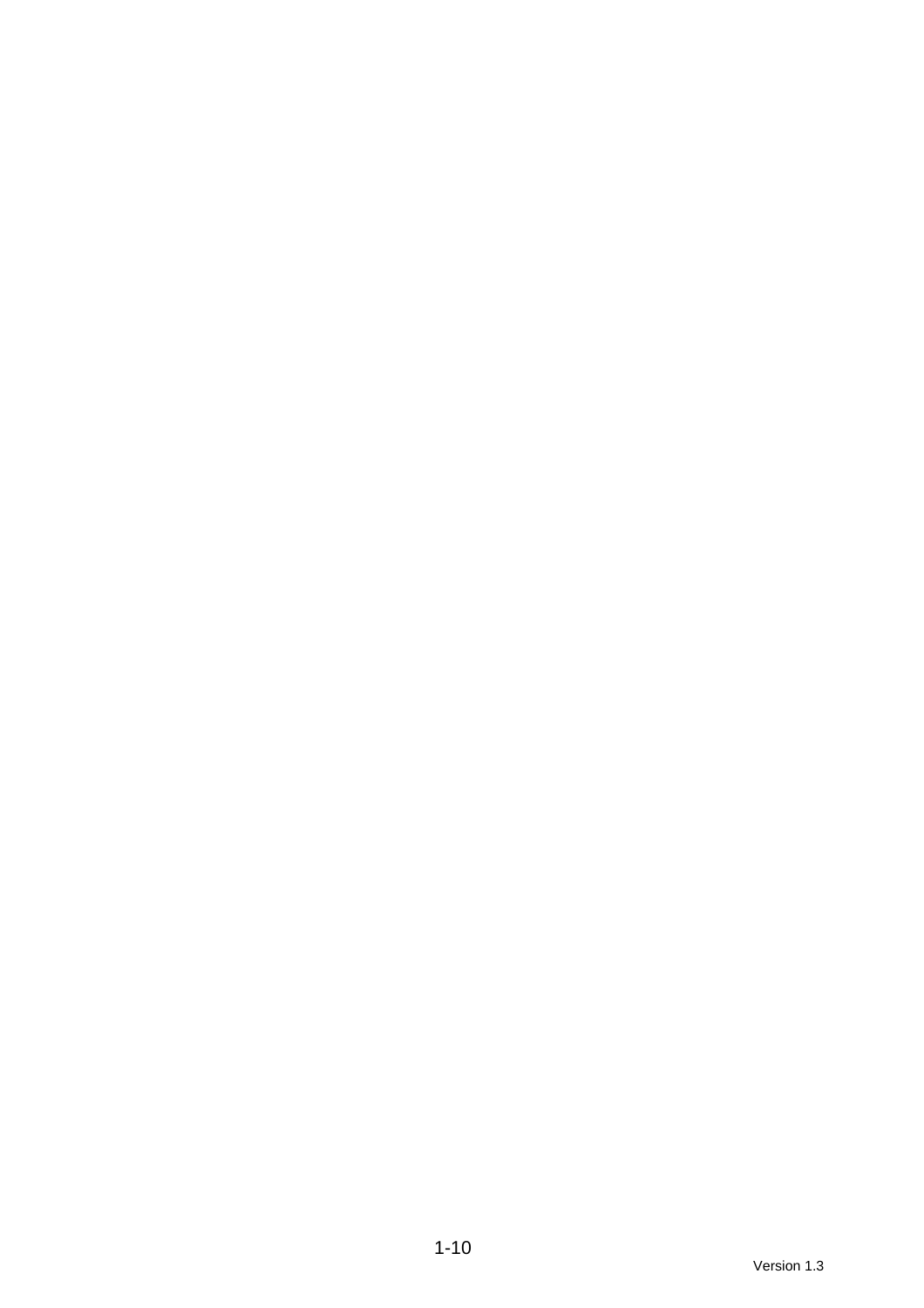#### **PART ONE**

#### **INTRODUCTION**

1. This Constitution sets out how Nottinghamshire County Council is governed including how decisions are made.

#### **THE COUNCIL'S DECISION-MAKING STRUCTURE**

- 2. The Council and its committees and officers will make decisions in accordance with the Authority's governing principles which are as follows:
	- a. Creating and implementing a strategic vision for Nottinghamshire
	- b. Focusing on outcomes for the people of Nottinghamshire
	- c. Councillors and staff working together to achieve the Council's common purpose
	- d. Upholding high standards of conduct and behaviour
	- e. Taking informed and transparent decisions
	- f. Engaging with local people and other stakeholders to ensure robust public accountability and putting the customer at the heart of everything we do
	- g. Ensuring the effectiveness of Councillors and staff through appropriate support.
- 3. With the exception of day-to-day operational matters, all decisions of the Council are taken either at Full Council involving all 67 County Councillors, or by committees. Committees are comprised of councillors, to reflect the political balance of the Council.
- 4. The Council has appointed the following committees:

| <b>Administration Committee</b>                  | <b>Culture Committee</b>                                |
|--------------------------------------------------|---------------------------------------------------------|
| <b>Adult Social Care and Health</b><br>Committee | <b>Early Years and Youth Services Sub-</b><br>Committee |
| <b>Appeals Sub-Committee</b>                     | <b>Economic Development Committee</b>                   |
| <b>Audit Committee</b>                           | <b>Environment and Sustainability</b><br>Committee      |
| Children and Young People's<br>Committee         | <b>Finance and Property Committee</b>                   |
| <b>Community Safety Committee</b>                | <b>Grant Aid Sub-Committee</b>                          |
| <b>Corporate Parenting Sub-Committee</b>         | <b>Health Scrutiny Committee</b>                        |
|                                                  |                                                         |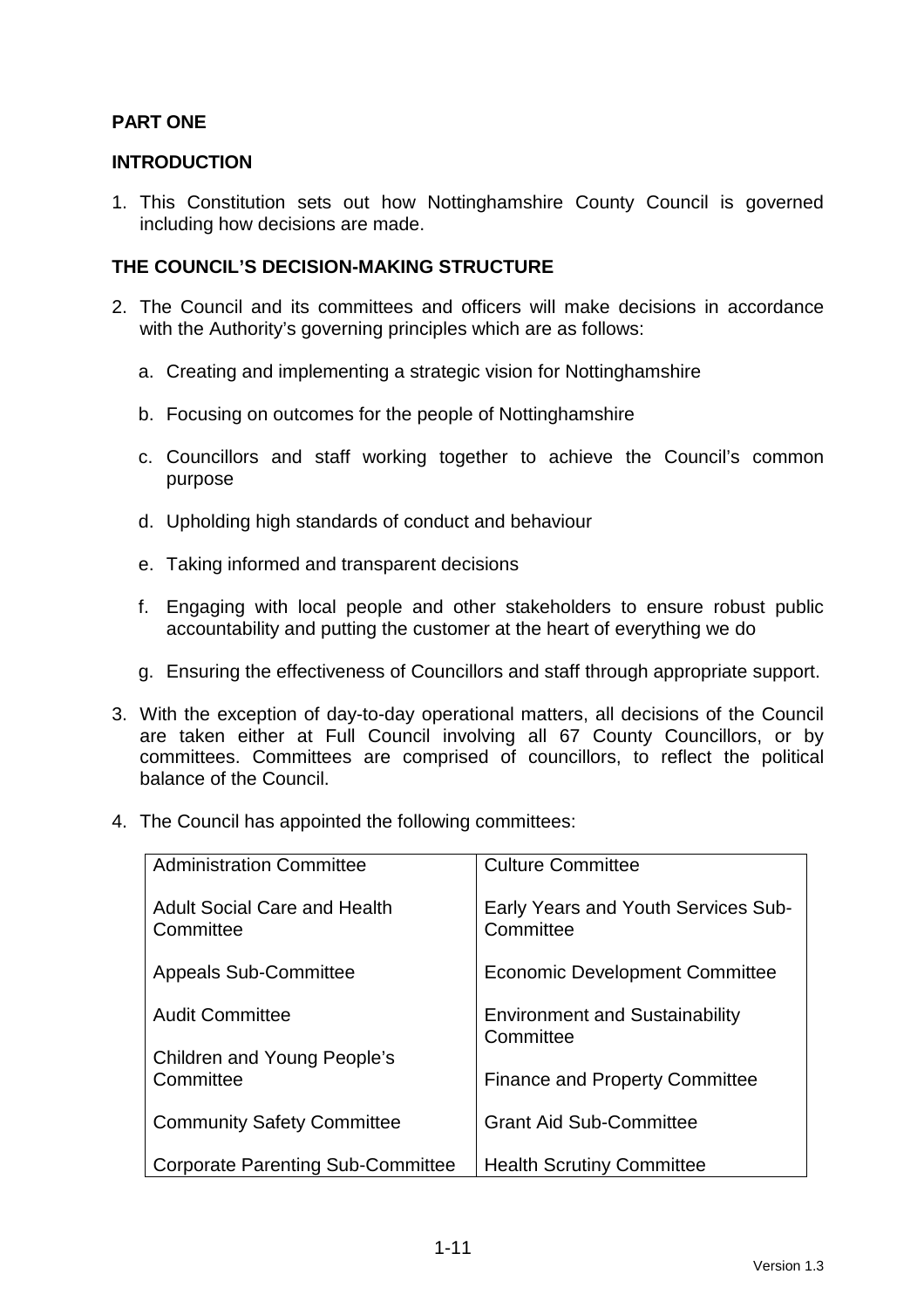| Joint Committee on Appointments to<br>the Police Authority (until 15 Nov | <b>Pensions Sub-Committee</b>             |
|--------------------------------------------------------------------------|-------------------------------------------|
| 2012)                                                                    | <b>Personnel Committee</b>                |
| Joint Committee on Strategic<br>Planning & Transport                     | <b>Planning &amp; Licensing Committee</b> |
| Joint City/Council Health Scrutiny                                       | <b>Policy Committee</b>                   |
| Committee                                                                | <b>Rights of Way Committee</b>            |
| <b>Local Joint Resolutions Committee</b>                                 | <b>Senior Staffing Sub-Committee</b>      |
| Nottinghamshire Pension Fund<br>Committee                                | Shadow Health and Wellbeing Board         |
| <b>Pensions Investment Sub-Committee</b>                                 | <b>Transport and Highways Committee</b>   |

- 5. Part Four of this Constitution sets out Council, committee and employee responsibilities in detail.
- 6. All Council and committee decisions are taken following consideration of a report which gives background information, any alternative options available and other relevant considerations such as the potential impact on equalities, crime and disorder and human rights. The procedure for committee meetings where decisions are taken is set out in Part Five.

#### **PUBLIC INVOLVEMENT**

- 7. The Council encourages the public of Nottinghamshire to get involved in local democracy and decision-making.
- 8. The public elects County Councillors every four years. They also have the right to submit petitions. More information on petitions is available in Part Five of this Constitution.
- 9. Access to the right information is essential if the public is to be properly involved; Part Three of this Constitution explains how information is made available. In particular, the public has the right to attend all meetings of Council and its committees, and to see reports and background papers. The Council's diary of meetings and reports are available on the Council's website: www.nottinghamshire.gov.uk
- 10. The Council operates complaints procedures which are overseen by the Local Government Ombudsman.

#### **COUNCILLORS**

11. Councillors collectively are the ultimate policy makers. The Council's Policy Framework is set out in Part Two of this Consitution. Their role is to act in the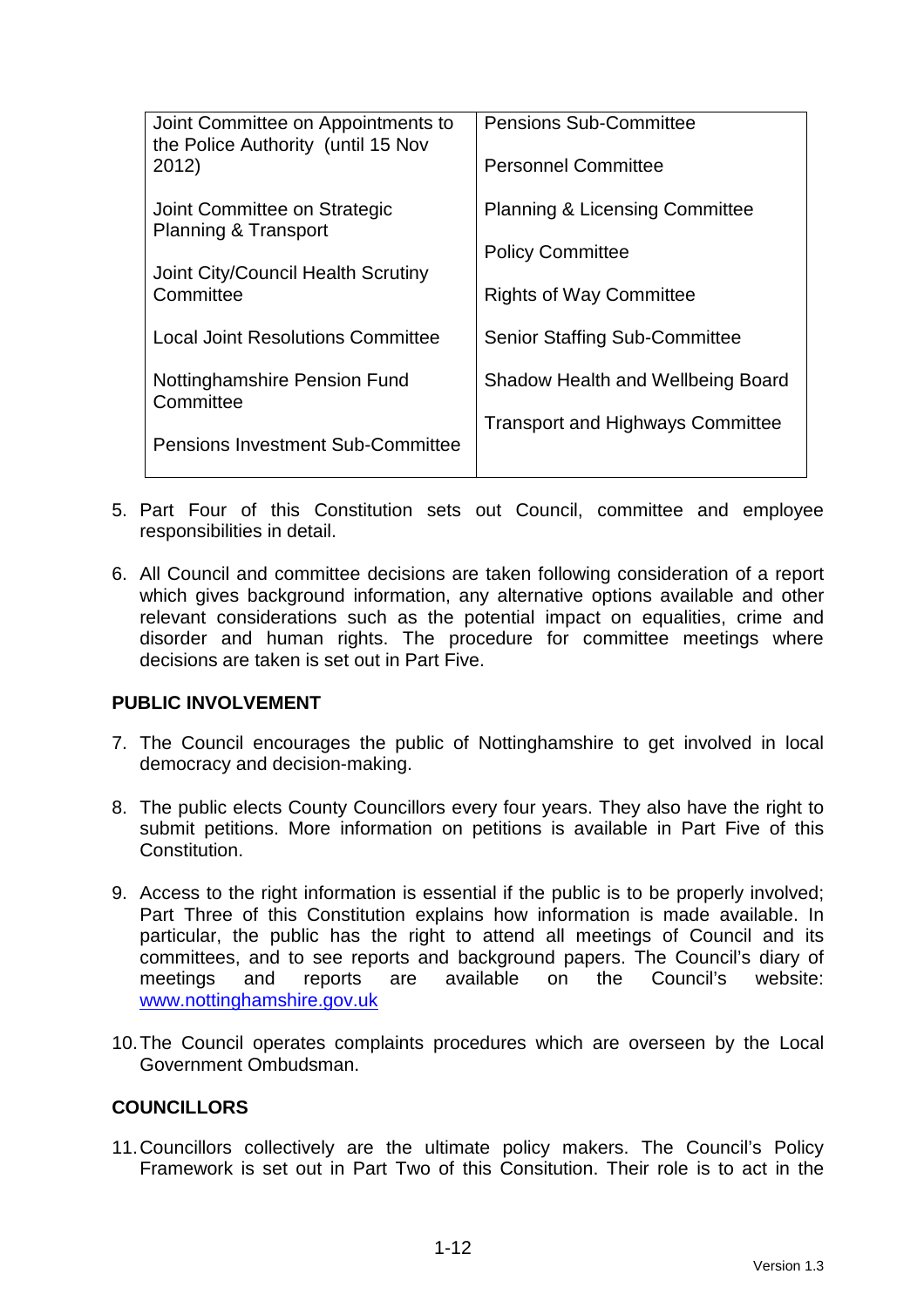interests of the whole county of Nottinghamshire, and also to represent the communities which elected them, bringing their views to the decision-making process. In addition they deal with individual casework and act on behalf of constituents in resolving particular problems.

- 12. Nottinghamshire County Councillors have adopted a Code of Conduct to ensure the highest standards are maintained. This is set out in Part Six of this Constitution.
- 13. The Council elects a Chairman and Vice-Chairman of the Council annually. They will carry out the formal and ceremonial duties of the Council, chairing meetings of Full Council and representing the Authority at civic functions.
- 14. The Chairman of Policy Committee will be the Council Leader and the Vice-Chairman will be the Deputy Leader.

#### **STAFFING**

- 15. The Council employs staff to carry out its functions and decides every year how many are required. The Staffing Procedure Rules [see Part Six of this Constitution] set out how decisions relating to staffing issues will be taken.
- 16. The Council has also adopted a Code of Conduct to ensure the highest standards are maintained. This is set out in Part Six of this Constitution.
- 17. There is a legal requirement to allocate some specific responsibilities to officers and the Council has designated the following posts:

| Chief Executive                                          | Head of Paid Service & Proper Officer |
|----------------------------------------------------------|---------------------------------------|
| Corporate Director Policy, Planning   Monitoring Officer |                                       |
| and Corporate Services                                   |                                       |
| <b>Service Director Financial Services</b>               | Chief Finance Officer (also known as  |
|                                                          | Section 151 Officer)                  |

18. These post holders' specific responsibilities are set out in Part Four of this Constitution.

#### **FINANCES**

- 19. To ensure transparency and propriety in how the Council spends taxpayers' money, the Council has adopted Financial Regulations which are set out in Part Six of this Constitution. The Council sets its budget annually; the framework for the process is set out in Part Six of this Constitution.
- 20. It has also adopted a Scheme of Councillor Allowances and Travel and Accommodation Policy regarding expenses, both of which are set out in Part Six.
- 21. The Council publishes its annual statement of accounts and all individual items of expenditure over £500 on its website, and approves and publishes senior officer pay.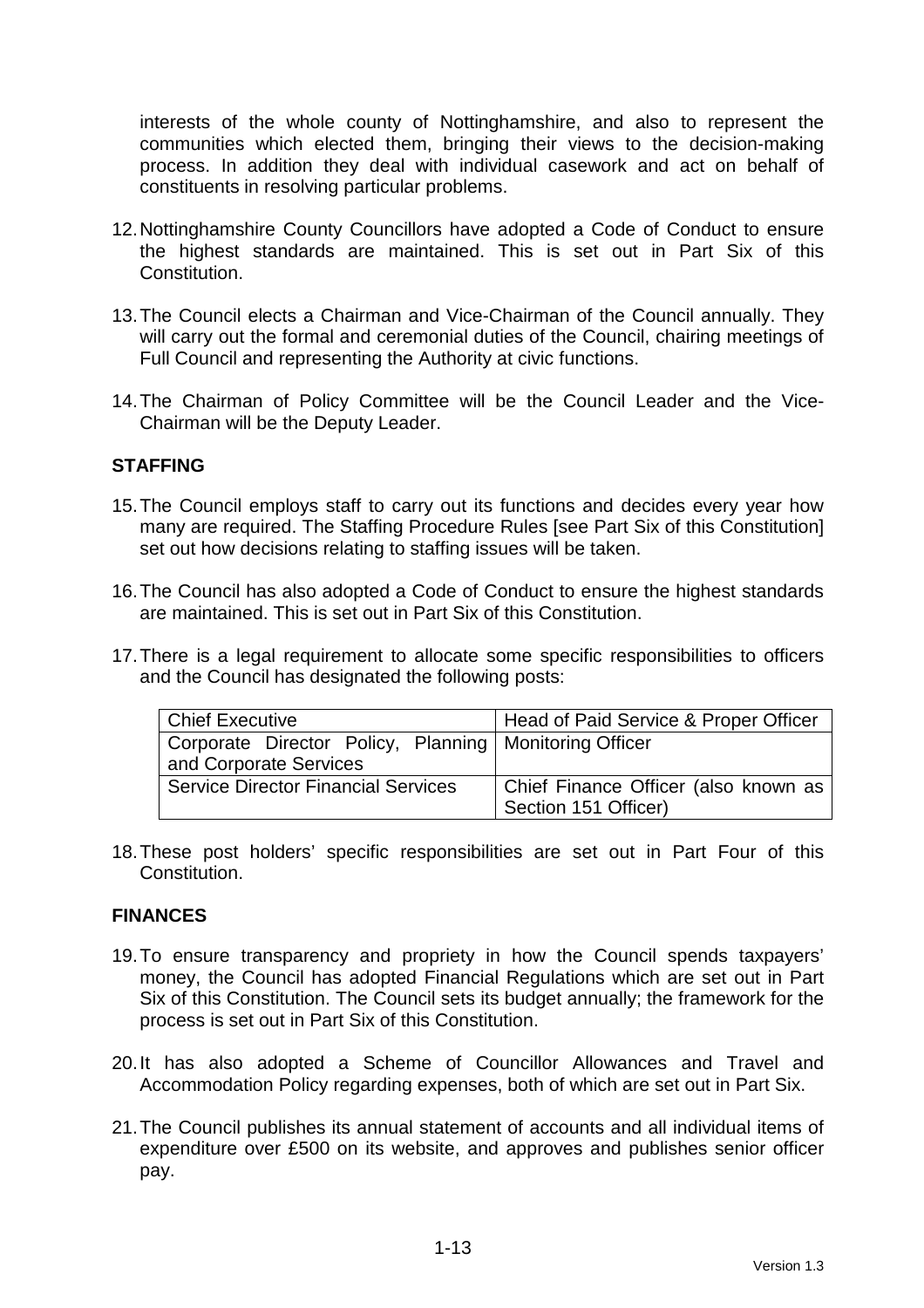#### **PARTNERSHIP WORKING**

- 22. The Council is committed to working with its partners such as the City Council, district and borough councils, parish councils, the Health Service, the voluntary sector and other public bodies, to deliver services in the most effective way. The Council has adopted a protocol for councillors and officers involved with outside bodies. This is set out in Part Six of this Constitution.
- 23. The Council may also contract-out functions to other bodies or organisations where considered appropriate.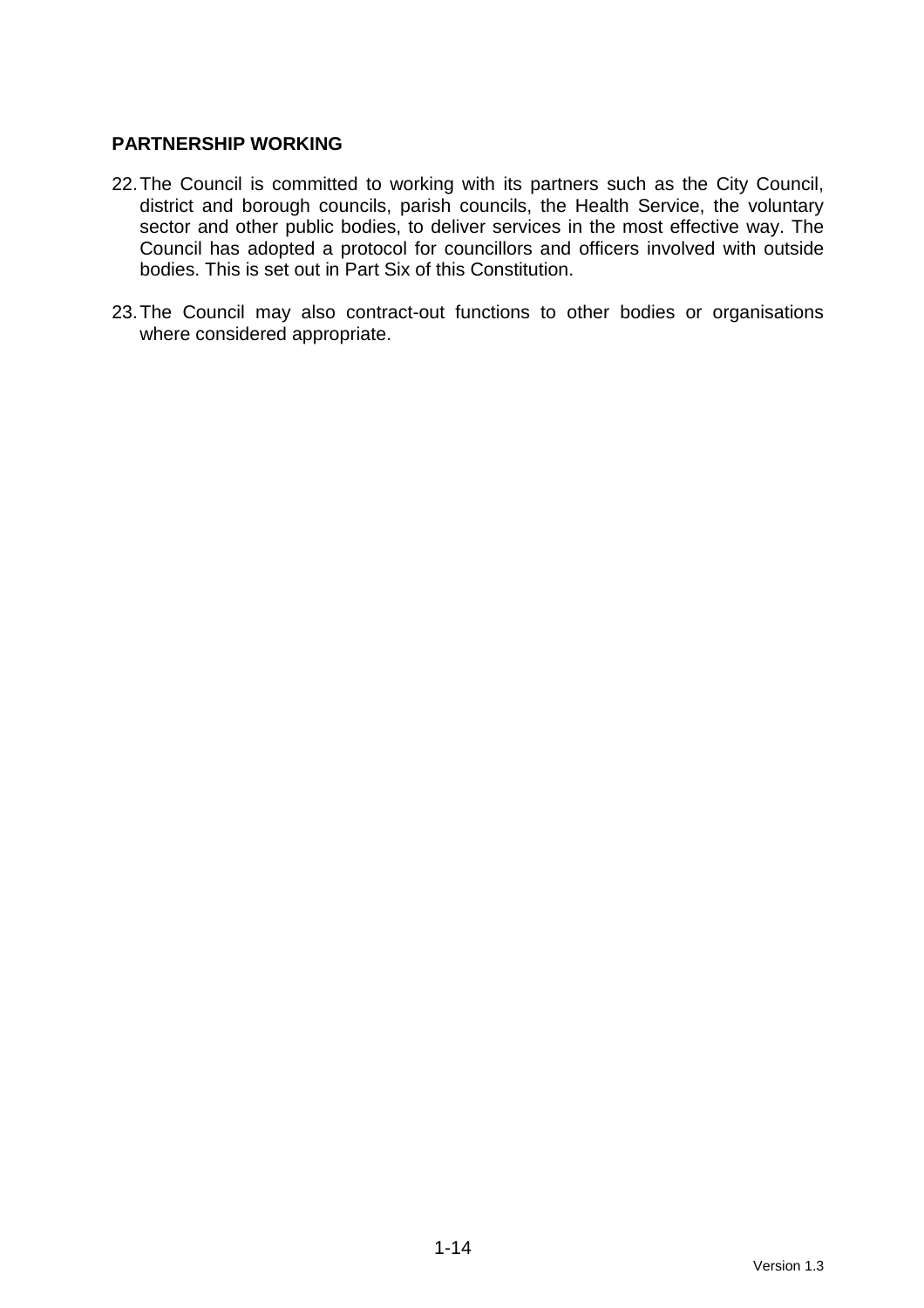# **PART TWO**

# **POLICY FRAMEWORK**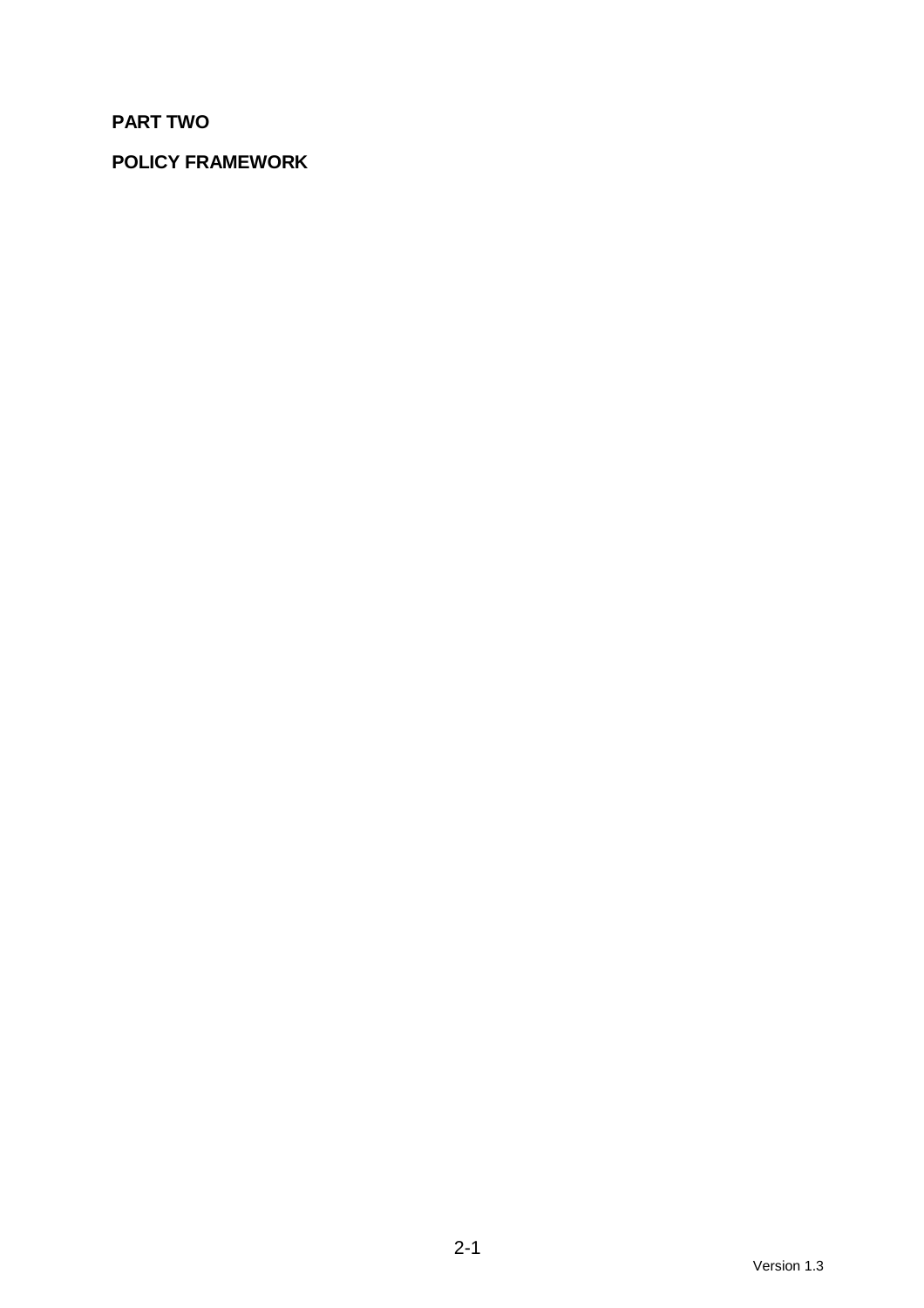## **RESPONSIBILITY FOR POLICY**

1. Councillors are collectively the ultimate policy makers for the County Council. The Council's policies are set by Councillors as set out in the responsibility for functions of the Full Council and the Policy Committee.

# **POLICY**

- 2. The Council's policies establish the principles that the organisation will follow in
	- a. according with the Council's governing principles
	- b. implementing the strategic vision for Nottinghamshire
	- c. all decision making
	- d. developing, improving, commissioning and providing services
	- e. representing the views of the Council and Nottinghamshire.
- 3. The council's ambitions, values and priorities will be set out in a strategic vision for Nottinghamshire.
- 4. The strategic vision for Nottinghamshire will be delivered through a Plan. The council will report progress and achievements against the Plan.

#### **FRAMEWORK**

- 5. The Council's policies and strategies will be informed by the strategic vision for Nottinghamshire, the ambitions, values and priorities set out in the vision and the Plan to deliver it.
- 6. The Council's policies and strategies will be supported by a plan for implementation of the policy or delivery of the strategy. The council will report progress and achievements against these Plans.
- 7. The Council's policies and strategies will be accessed from a single policy library and will be subject to review.
- 8. The development and review of policy will be led by Councillors. The Council will usually set one policy with service specific considerations if appropriate.
- 9. The Council may develop procedures and issue guidance in accordance with its policies.
- 10. Within the responsibility for functions of the Full Council and the Policy Committee Policy is a collective term which includes the Council's policies, strategies and statutory plans.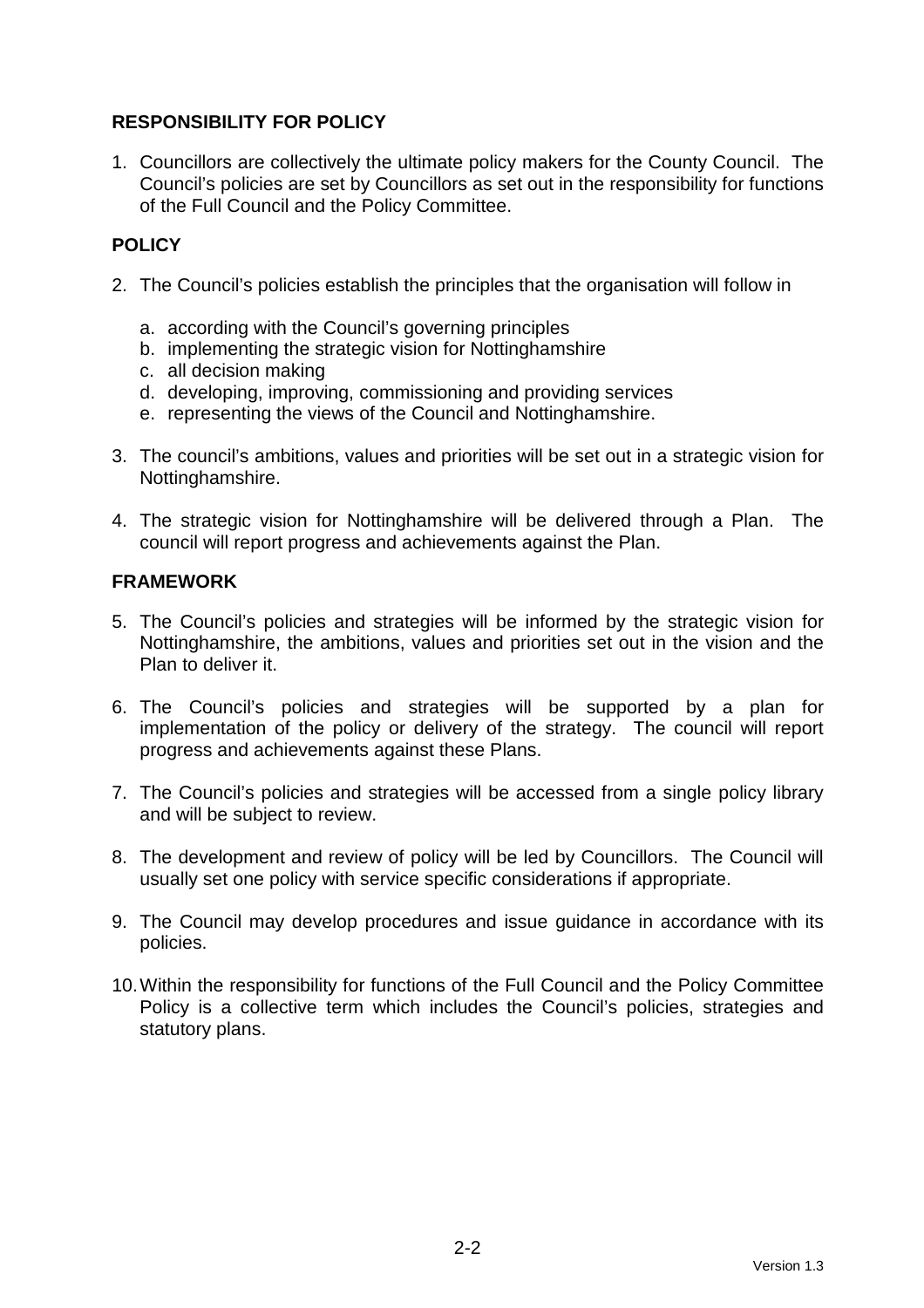## **PART THREE**

**TRANSPARENCY** 

**ACCESS TO INFORMATION AND MEETINGS**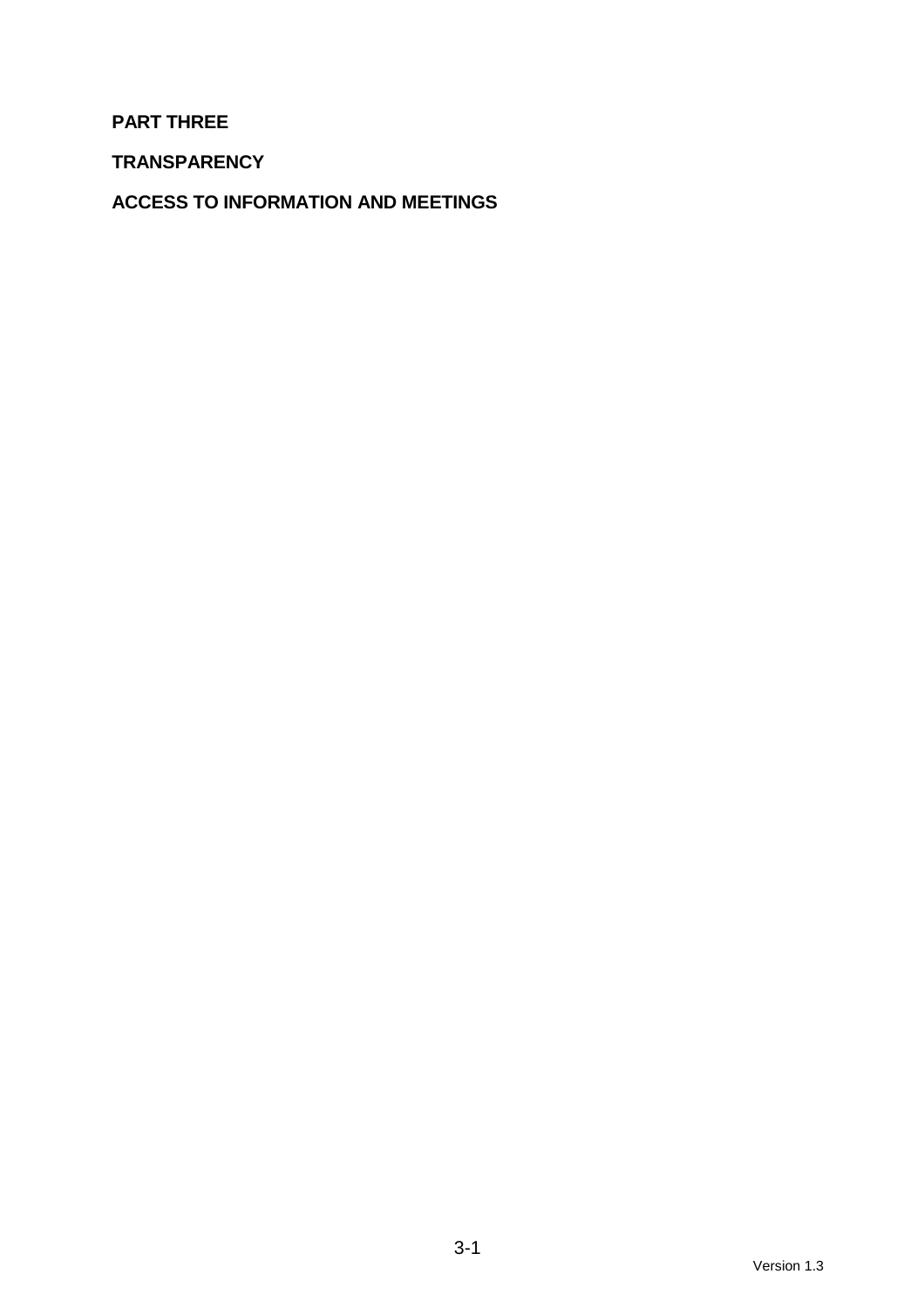## **INTRODUCTION**

- 1. Nottinghamshire County Council is committed to the principles of openness and accountability and encourages the public to attend meetings and take an active interest in how the Council works.
- 2. The Council is committed to making available minutes, agendas and reports for public inspection.
- 3. Councillors have additional rights to access information which they need to assist them in fulfilling their responsibilities.
- 4. These rules apply to all meetings of the Council, committees and sub-committees and set out the rights of individuals to attend meetings and access information.

#### **REPORTS**

- 5. Committee reports will normally be available to the public. However if exempt information is required to enable a proper decision to be taken, it will be placed in an appendix to the report. Categories of exempt information are set out below.
- 6. Reports which include exempt information will set out the reason for this exemption and in the body of the report explain why it is not in the public interest to make that information available at that time.
- 7. On rare occasions it may be necessary for a whole report to be exempt and not publicly available due to the nature of the information it contains.
- 8. All reports will include a list of background papers (if any) relating to the subject matter of the report which:
	- a. have been relied on in preparing the report (e.g. a consultant's report);
	- b. disclose any facts or matters on which the report or an important part of the report is based;
- 9. Reports may also include a list of any previous reports on the same issue and other published information that is relevant
- 10. Anyone requiring a copy of background papers for any report should contact Democratic Services. The list of background papers should indicate whether any papers include exempt or confidential information which cannot be disclosed.

#### **MEETINGS**

- 11. The Council will give at least five clear working days' notice of all meetings. Details of all meetings will be posted on the notice board at County Hall and the Council's website: www.nottinghamshire.gov.uk.
- 12. Copies of the agenda and reports for meetings will be made available to the public for inspection at County Hall and will also be available on the Council's website. These documents will be made available: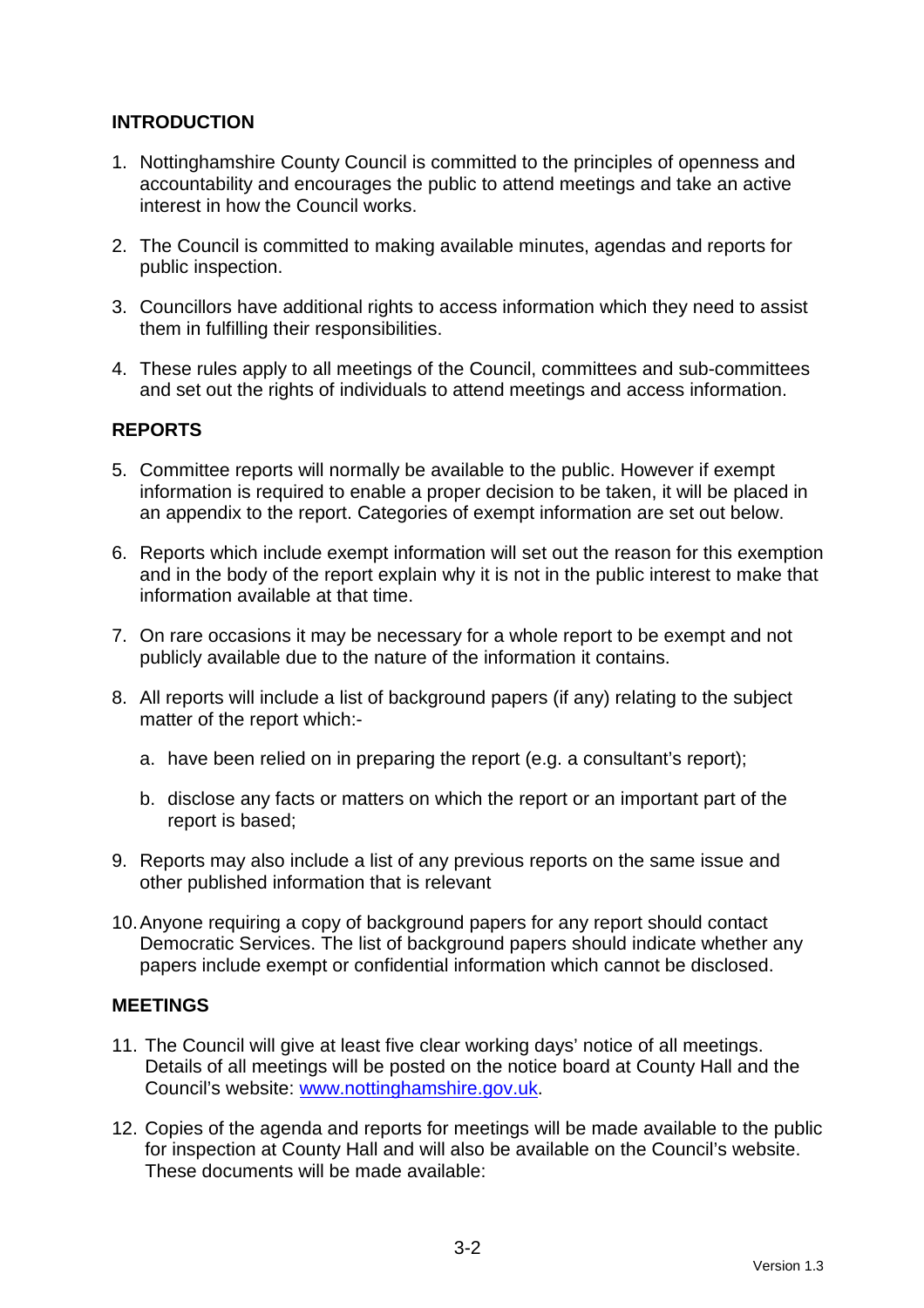- a. five clear working days before the meeting; or
- b. in the case of an urgent item or additional information, as soon as possible.
- 13. Members of the public may attend all meetings of the Council and its committees and will only be excluded when exempt information is discussed.

#### **PUBLIC ACCESS TO DOCUMENTS AFTER THE MEETING**

- 14. Copies of meeting documents will be publicly available for 6 years following the date of the meeting unless they relate to exempt or confidential information.
- 15. The Council will supply copies of the publicly available documents to any person who requests them but may make a charge for costs incurred such as postage and photocopying.

#### **CIRCUMSTANCES WHERE THE PUBLIC ARE EXCLUDED FROM MEETINGS**

- 16. Members of the public may be excluded from a meeting where exempt information as set out below is being discussed.
- 17. Members of the public must be excluded from a meeting where confidential information is being discussed. Confidential information for these purposes is:
	- a. information given to the Council by a Government Department on terms which do not permit its public disclosure; or
	- b. information which cannot be publicly disclosed by virtue of any enactment or by Court Order.

#### **CATEGORIES OF EXEMPT INFORMATION**

- 1. Information relating to any individual, such as names, addresses, telephone numbers, or job titles
- 2. Information which is likely to reveal the identity of an individual, such as names, addresses, telephone numbers, or job titles
- 3. Information relating to the financial or business affairs of individuals or organisations (including the Council). This could include contemplated as well as past or current activities
- 4. Information relating to any consultations or negotiations on employee relations
- 5. Information to which legal professional privilege applies
- 6. Information which discloses the Council's intention to issue a formal legal notice or make a formal legal order or direction
- 7. Information relating to any action taken or to be taken in connection with the prevention, investigation or prosecution of crime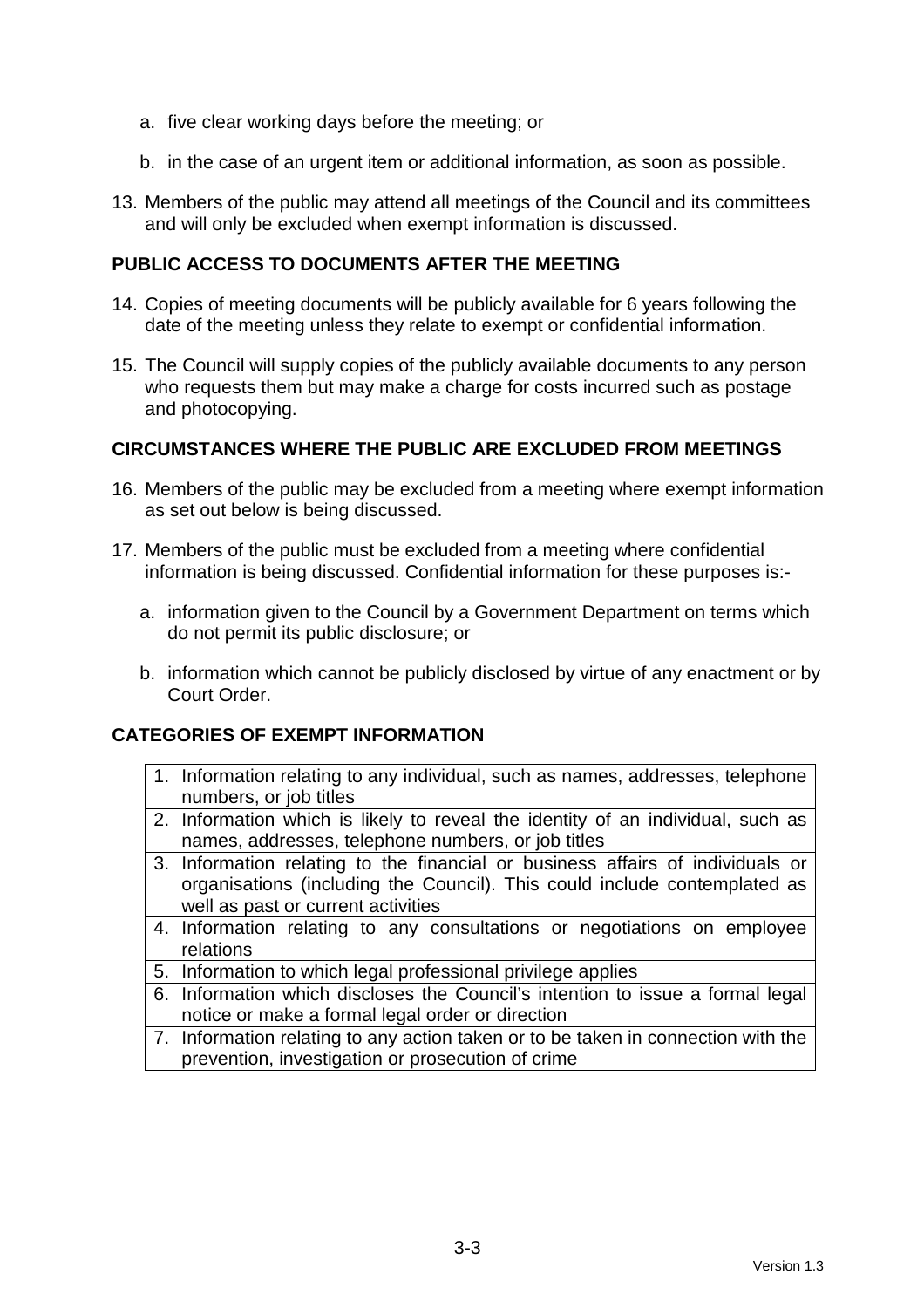- 18. General Conditions for all categories:
	- a. Information **is not** exempt information if it relates to proposed development for which the Council as local planning authority may grant itself planning permission.
	- b. Information **is not** exempt if it is required by law to be publicly available.
	- c. Information can be exempt if it falls within one of the categories below and the public interest in maintaining the exemption outweighs the public interest in disclosing the information.

#### **ADDITIONAL RIGHTS TO INFORMATION**

- 19. The provisions in this section of the Constitution do not affect any specific rights relating to the access of information which are contained elsewhere in this Constitution or the law; for example the Freedom of Information Act and the Data Protection Act
- 20. Previously exempt information may subsequently be made available if the reason for exemption no longer applies.

#### **COUNCILLORS' ADDITIONAL RIGHTS**

#### **ATTENDANCE AT MEETINGS**

21. The Procedure Rules [add link here] for committee and sub-committee meetings set out the provisions that apply to Councillors who wish to attend meetings of which they are not a member.

# **ACCESS TO INFORMATION**

22. Councillors may request officers to provide them with any information they need to assist them in fulfilling their responsibilities as elected representatives. However, Councillors may not be able to access information which in the opinion of the Monitoring Officer is in draft form, contains confidential or exempt information as defined in this section, or where disclosure would breach the provisions of the Data Protection Act.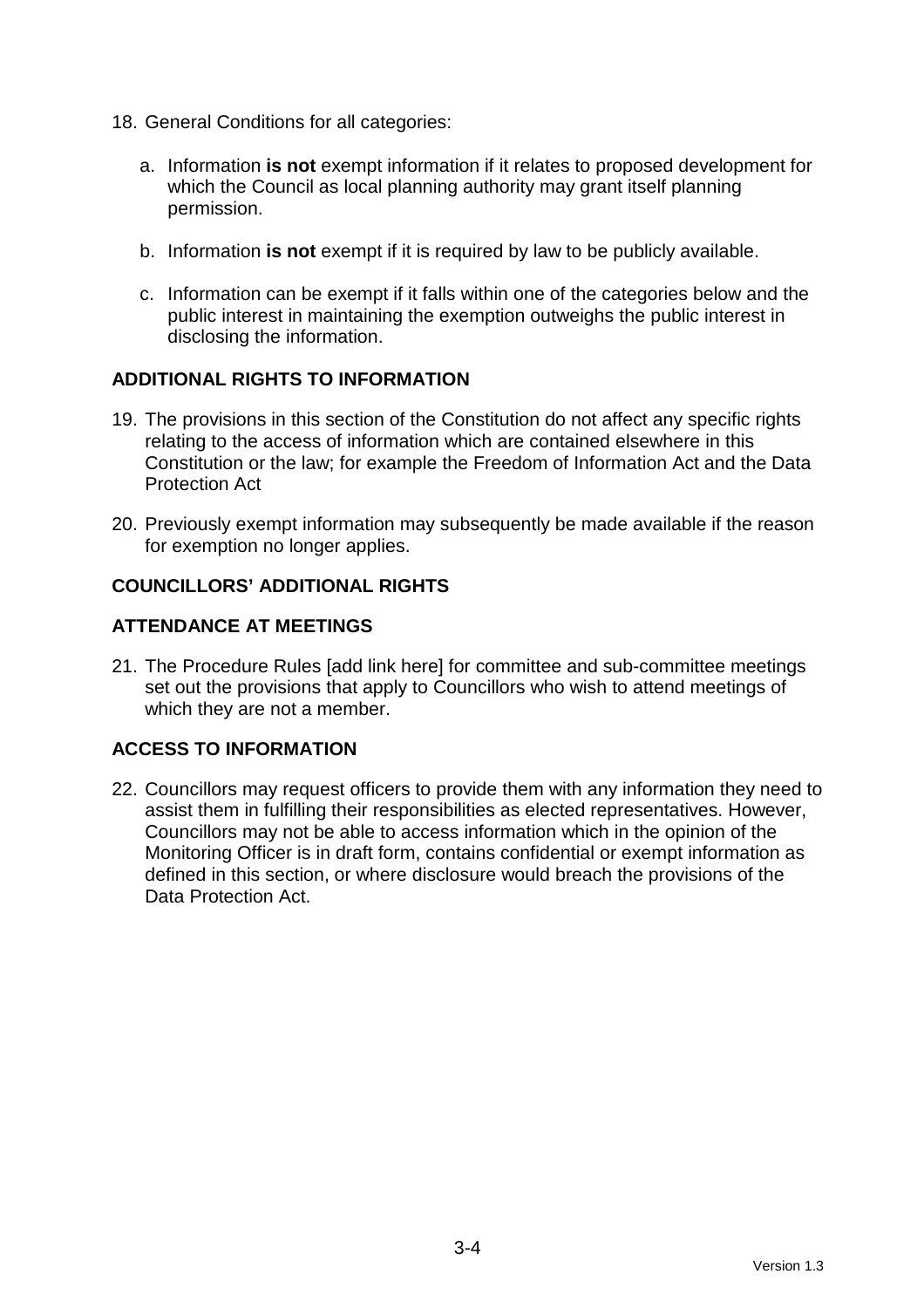**PART FOUR** 

**ACCOUNTABILITY** 

# **RESPONSIBILITY FOR FUNCTIONS**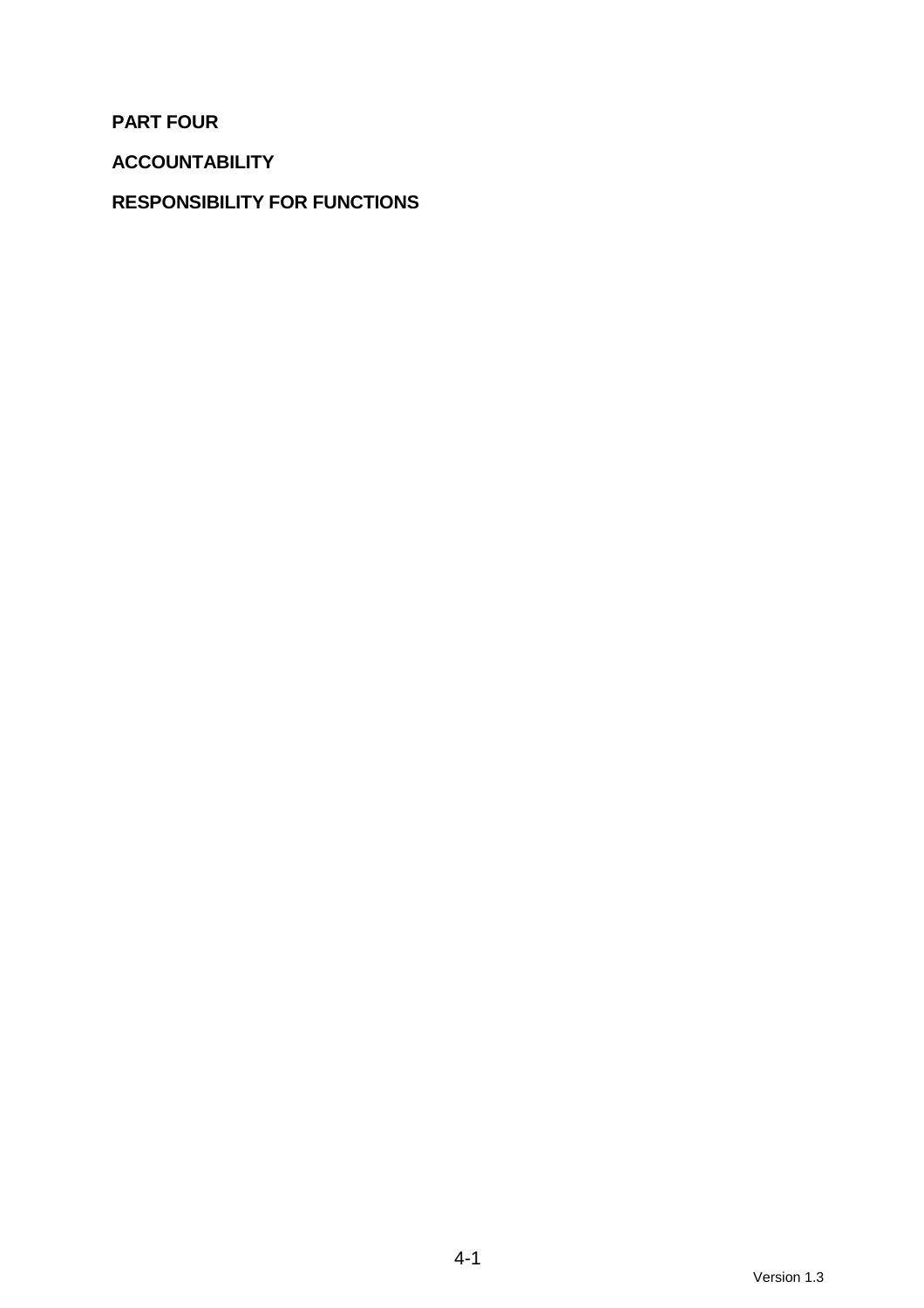#### **INTRODUCTION**

- 1. This part of the Constitution sets out the responsibilities of Full Council, its committees and officers.
- 2. In the absence of the relevant committee chairman, the vice-chairman will substitute.
- 3. All Councillors are encouraged to undertake regular training and for the following committees there is a specific training requirement:
	- a. Appeals Committee
	- b. Planning and Licensing Committee
	- c. Rights of Way Committee
	- d. Senior Staffing Sub-Committee
- 4. The Council has established scrutiny committees to deal with health matters; other statutory scrutiny functions will be carried out by the Policy Committee.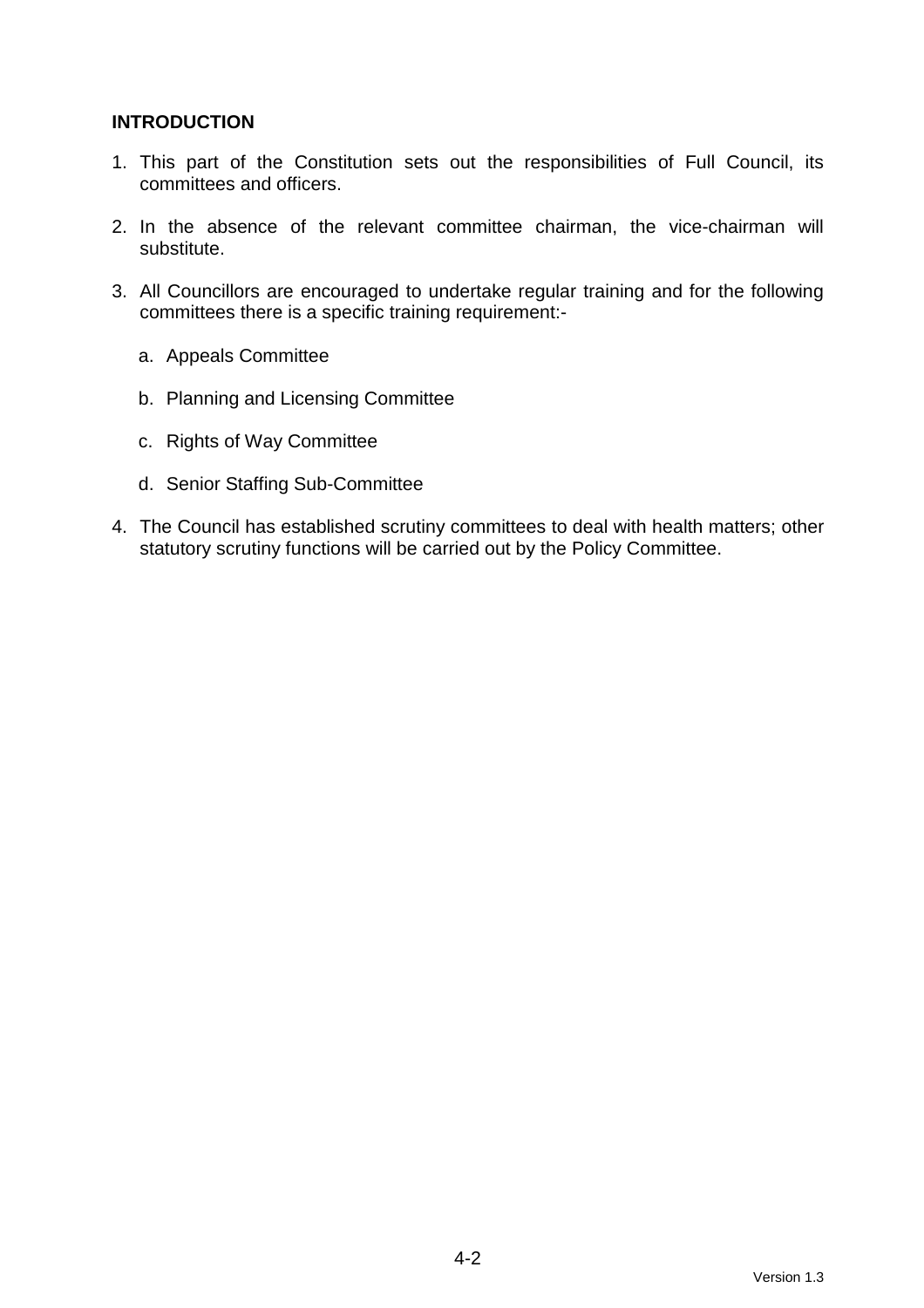## **PART A – TERMS OF REFERENCE**

#### **THE FULL COUNCIL**

- 1. The functions listed below are reserved to the Full Council and can only be discharged by the Full Council:
	- a. Determining all policies and plans statutorily reserved to the Full Council including:
		- Annual library plan/strategy
		- Crime and disorder reduction strategy (Community Safety Agreement)
		- Local transport plan
		- Plans and alterations which together comprise the Development Plan
		- Sustainable community strategy
		- Youth justice plan (Youth Crime Strategy)
	- b. The approval or adoption of a plan or strategy for the control of the Council's borrowing, investments or capital expenditure, or for determining the Council's minimum revenue provision; the Budget
	- c. The approval of any of the above documents in the event they, or part of them, need to be submitted to the Secretary of State or any Government Minister for final approval, including where they are to be submitted in draft form
	- d. The approval of changes to any plan or strategy referred to above, unless:
		- that change is required by the Secretary of State or any Government Minister where the plan or strategy has been submitted to them for approval, or
		- Full Council specifically delegated authority in relation to these functions when it approved or adopted the plan or strategy
	- e. Adopting and changing the Constitution
	- f. Establishing committees and deciding their terms of reference and size
	- g. Appointing and removing chairmen and vice-chairmen
	- h. Authorising appointments to any joint committees
	- i. Authorising appointments to the Nottinghamshire and City of Nottingham Fire Authority
	- j. Approving a Members' Allowances Scheme including any provision for Chairman's and Vice Chairman's expenses
	- k. Approving the annual Senior Officer Pay Policy Statement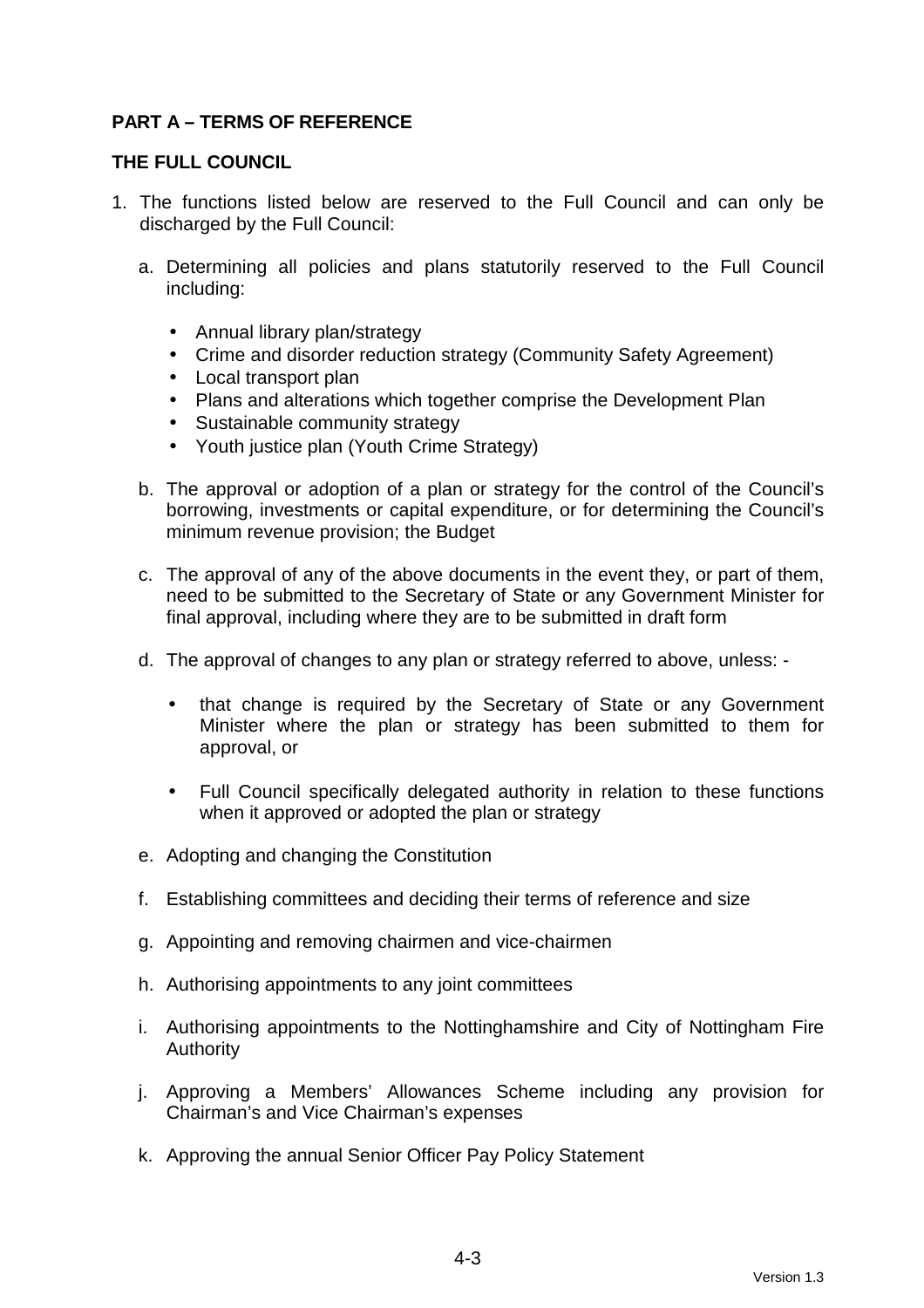- l. Confirming the appointment of, and dismissing, the Head of Paid Service, the Monitoring Officer and the Chief Finance Officer
- m. Making any request to the Local Government Boundary Commission for England for single-member electoral areas
- n. The passing of a resolution to change the County's electoral scheme
- o. Making an order to give effect to recommendations made in a community governance review
- p. In relation to any overview and scrutiny committees, permitting a co-opted member to vote at meetings of that committee
- q. Changing the name of the County
- r. Conferring the title of honorary alderman
- s. Making, amending, revoking, re-enacting and adopting bye-laws and promoting and opposing the making of local legislation and personal bills in Parliament
- t. Any other function which, by law, must be reserved to the Full Council

#### **POLICY COMMITTEE – TERMS OF REFERENCE**

- 2. The powers and functions set out below are delegated by the Full Council:
	- a. All decisions within the control of the Council including but not limited to those listed in the Table below
	- b. Policy development and approval except on matters reserved for the Full Council
	- c. Review of performance on at least a quarterly basis
	- d. Review of day to day operational decisions taken by Officers
	- e. Approval of consultation responses relating to the Committee's areas of responsibility
	- f. Approval of relevant staffing structures as required
- 3. If any report comes within the remit of more than one committee, to avoid the report being discussed at several committees, the report will be presented and determined at the most appropriate committee. If this is not clear, then the report will be discussed and determined by the Policy Committee.
- 4. As part of the detailed work programme the Committee will receive reports on the exercise of powers delegated to Officers.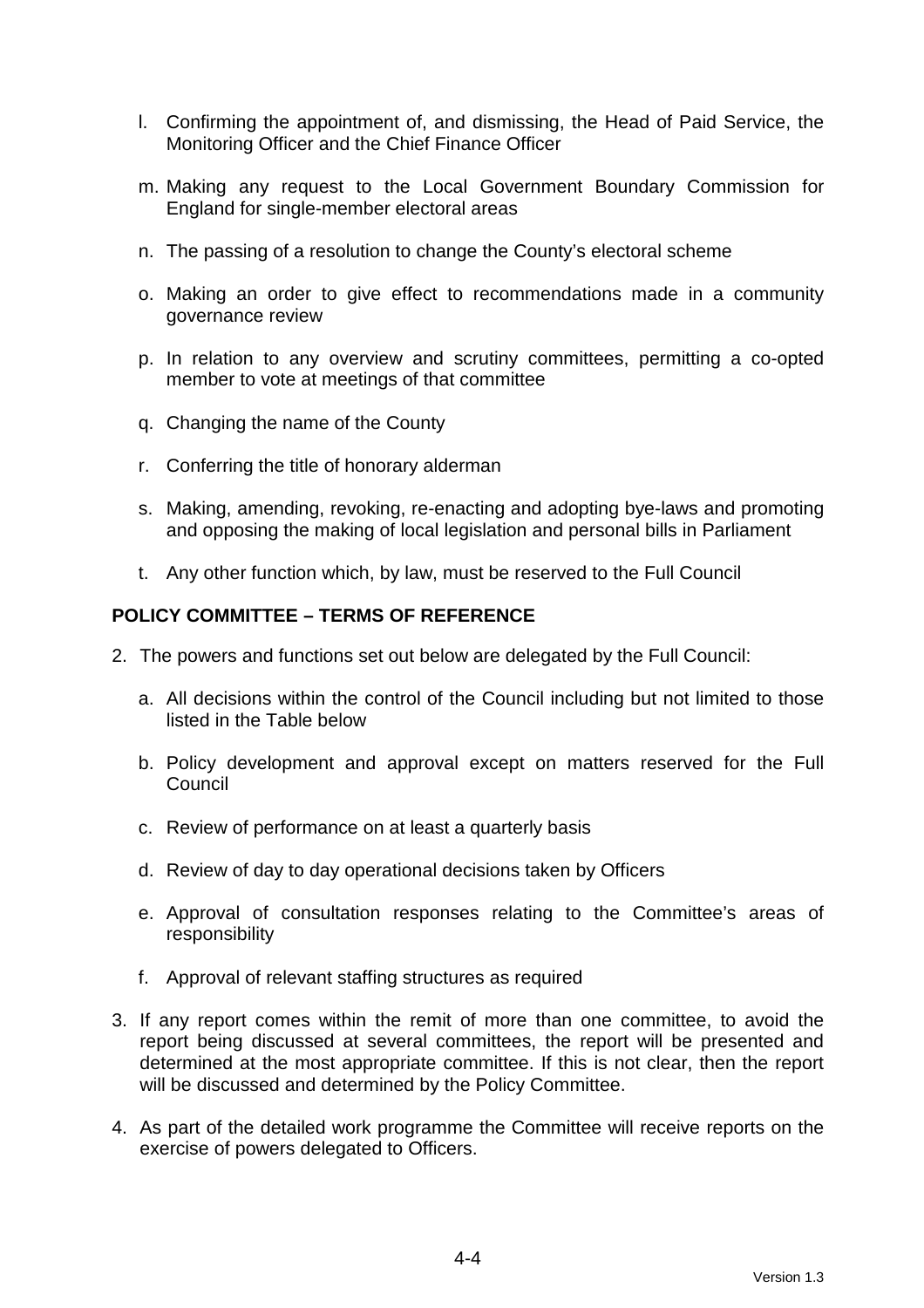5. The Committee will be responsible for its own projects but, where it considers it appropriate, projects will be co-ordinated by a cross-committee project steering group that will report back to the relevant Committee.

| <b>Table</b>                                                                        |
|-------------------------------------------------------------------------------------|
| Responsibility for ensuring that committees operate under the policy direction of   |
| the County Council and for determining policies not reserved to the Full Council    |
| Responsibility for the discharge of all functions and exercise of all powers of the |
| County Council not expressly reserved to the Full Council or to any other part of   |
| the County Council by statute or by this Constitution                               |
| Responsibility for monitoring and reviewing the overall performance of the          |
| Council                                                                             |
| Responding to any consultations within the remit of more than one committee as      |
| and when required                                                                   |
| Responsibility for those functions relating to elections and local democracy        |
| which are not reserved to the Full Council                                          |
| Responsibility for the Council's internal and external communications policy and    |
| its implementation                                                                  |
| Responsibility for Information Governance including but not limited to Data         |
| Protection and Freedom of Information                                               |
| Responsibility for monitoring and reviewing the Council's customer strategy and     |
| any matters dealt with by the Business Services Centre                              |
| Responsibility for ensuring the Council meets its equalities duties                 |
| Responsibility for ensuring high standards of conduct by the County Council, its    |
| Councillors, co-opted members and Officers                                          |
| Responsibility for dealing with all matters relating to alleged breaches of the     |
| <b>Councillor Code of Conduct</b>                                                   |
| Responsibility for granting dispensations to Councillors and co-opted members       |
| from requirements relating to interests and their participation in meetings         |
| Responsibility for the implementation of and revision to all codes of conduct and   |
| practice of the County Council                                                      |
| Responsibility for all remaining statutory overview and scrutiny powers except      |
| those delegated to a health scrutiny committee                                      |
| Responsibility for the Council's risk management strategy                           |
| Responsibility for reviewing annual reports and inspection reports not within the   |
| remit of another committee                                                          |
| Responsibility for approving the recruitment process for any independent            |
| members of committees and panels required by statute                                |
| Responsibility for the Council's Improvement Programme                              |
| <b>Responsibility for Legal and Democratic Services</b>                             |
|                                                                                     |

#### **GRANT AID SUB-COMMITTEE – TERMS OF REFERENCE**

- 6. This is a sub-committee of the Policy Committee.
- 7. The exercise of the powers and functions set out below are delegated in relation to grant aid and voluntary sector liaison: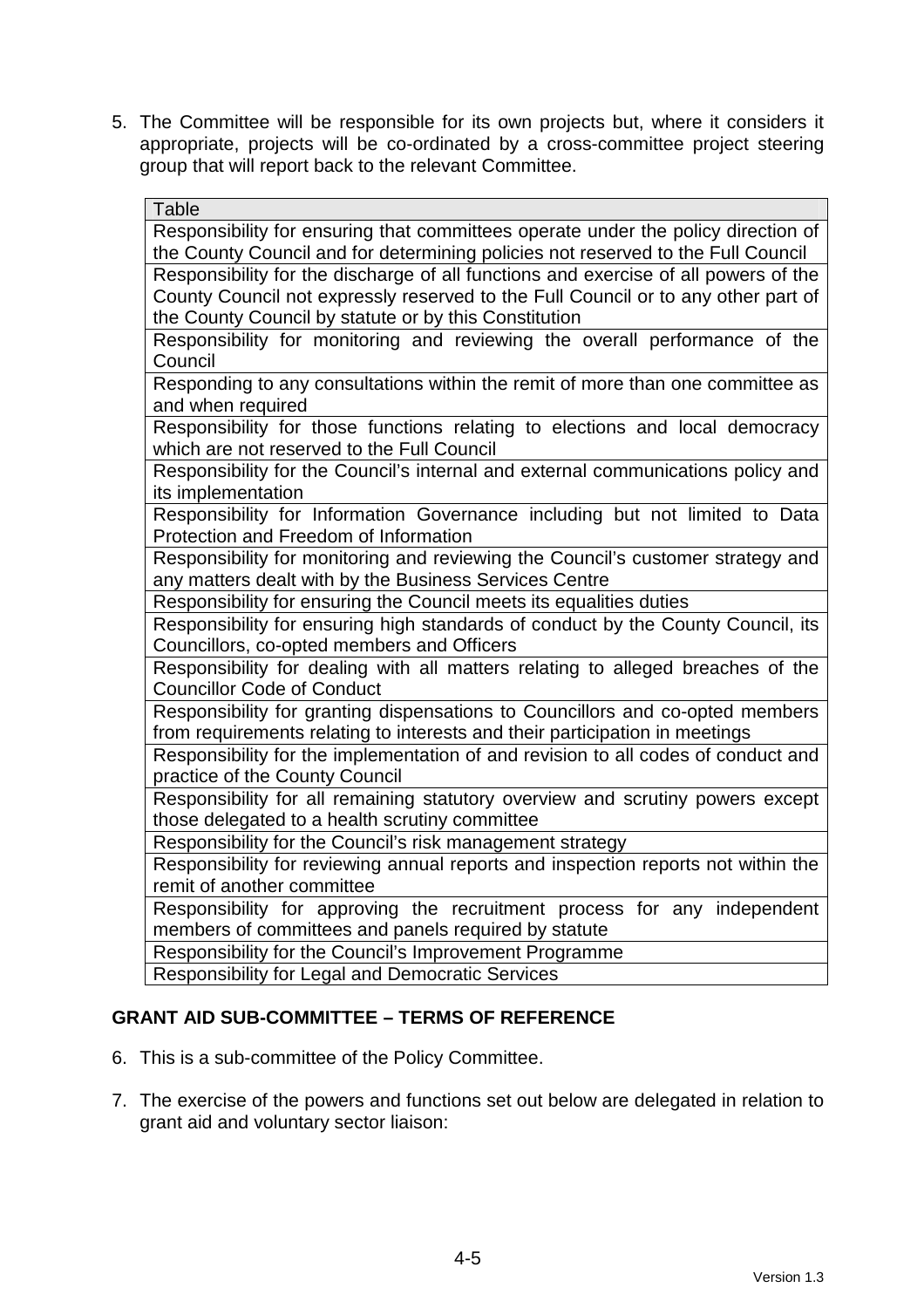- a. All decisions within the control of the Council including but not limited to those listed in the Table below
- b. Policy development in relation to grant aid and voluntary sector liaison, subject to approval by the Policy Committee or the Full Council
- c. Review of performance on at least a quarterly basis
- d. Review of day to day operational decisions taken by Officers
- e. Approval of consultation responses
- 8. As part of the detailed work programme the Sub-Committee will receive reports on the exercise of powers delegated to Officers.
- 9. The Sub-Committee will be responsible for its own projects but, where it considers it appropriate, projects will be considered by a cross-committee project steering group that will report back to the Policy Committee.

Responsibility for Grant Aid as defined in the grant aid strategy Responsibility for strategic engagement with the voluntary sector

#### **ADULT SOCIAL CARE AND HEALTH COMMITTEE – TERMS OF REFERENCE**

- 10. The exercise of the powers and functions set out below are delegated by the Full Council in relation to adult social care and health:
	- a. All decisions within the control of the Council including but not limited to those listed in the Table below
	- b. Policy development in relation to adult social care and health, subject to approval by the Policy Committee or the Full Council
	- c. Review of performance in relation to the services provided on at least a quarterly basis
	- d. Review of day to day operational decisions taken by Officers
	- e. Approval of relevant consultation responses
	- f. Approval of relevant staffing structures as required
- 11. If any report comes within the remit of more than one committee, to avoid the report being discussed at several committees, the report will be presented and determined at the most appropriate committee. If this is not clear, then the report will be discussed and determined by the Policy Committee.
- 12. As part of the detailed work programme the Committee will receive reports on the exercise of powers delegated to Officers.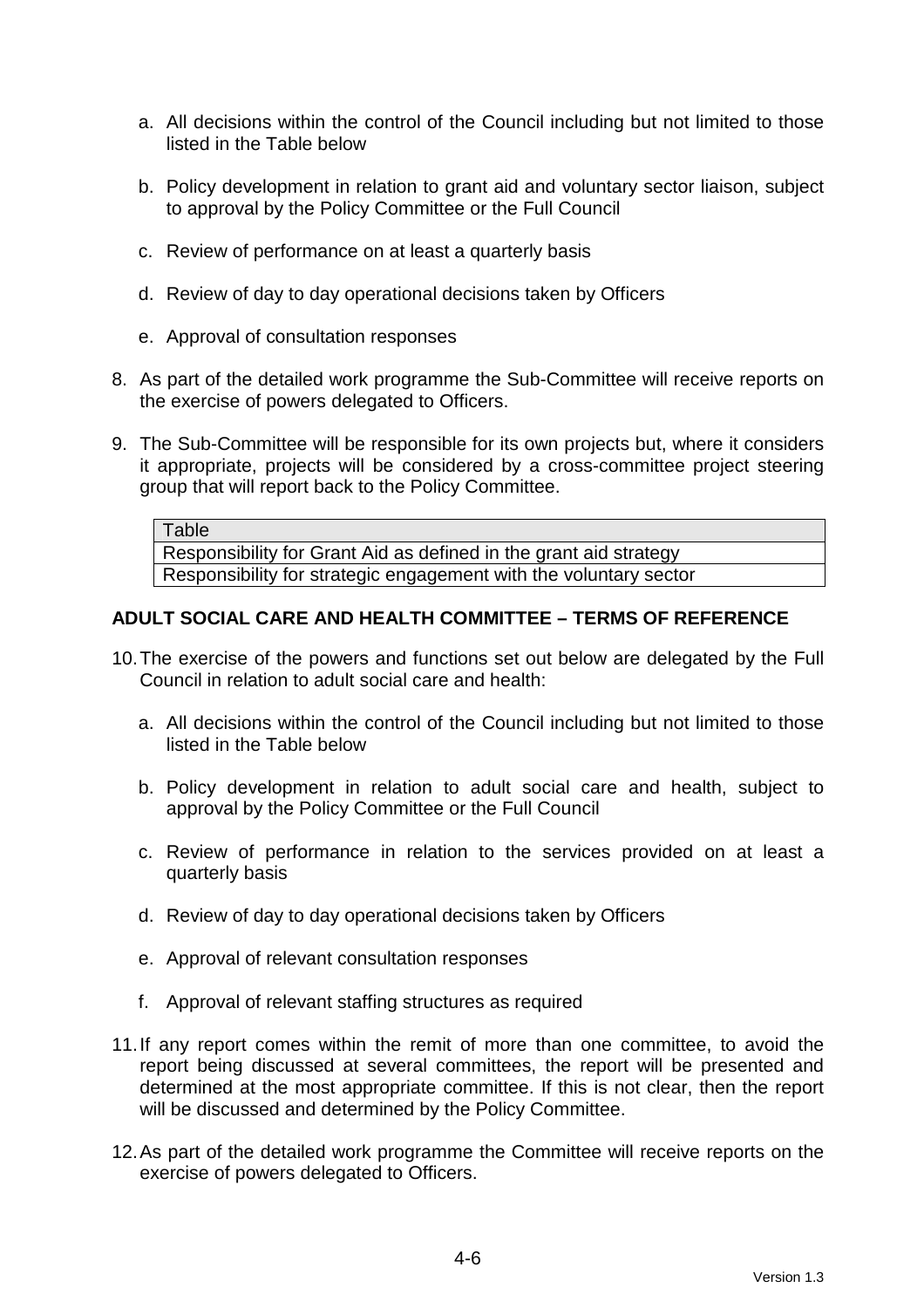13. The Committee will be responsible for its own projects but, where it considers it appropriate, projects will be considered by a cross-committee project steering group that will report back to the most appropriate Committee.

#### **Table**

Responsibility for adult social care matters (eg. people aged 18 or over with eligible social care needs and their carers)

Responsibility for promoting choice and independence in the provision of all adult social care

Responsibility for promoting good health, health improvement and individual and community wellbeing and the reduction of health inequalities

#### **CHILDREN AND YOUNG PEOPLE'S COMMITTEE – TERMS OF REFERENCE**

- 14. The exercise of the powers and functions set out below are delegated by the Full Council in relation to children and young people to the Committee and its Sub-Committees.
	- a. All decisions within the control of the Council including but not limited to those listed in the Table below
	- b. Policy development in relation to children and young people, subject to approval by the Policy Committee or the Full Council
	- c. Review of performance in relation to the services provided on at least a quarterly basis
	- d. Review of day to day operational decisions taken by Officers
	- e. Approval of consultation responses
	- f. Approval of departmental staffing structures as required
- 15. If any report comes within the remit of more than one committee, to avoid the report being discussed at several committees, the report will be presented and determined at the most appropriate committee. If this is not clear, then the report will be discussed and determined by the Policy Committee.
- 16. As part of the detailed work programme the Committee will receive reports on the exercise of powers delegated to Officers.
- 17. The Committee will be responsible for its own projects but, where it considers it appropriate, projects will be considered by a cross-committee project steering group that will report back to the most appropriate Committee.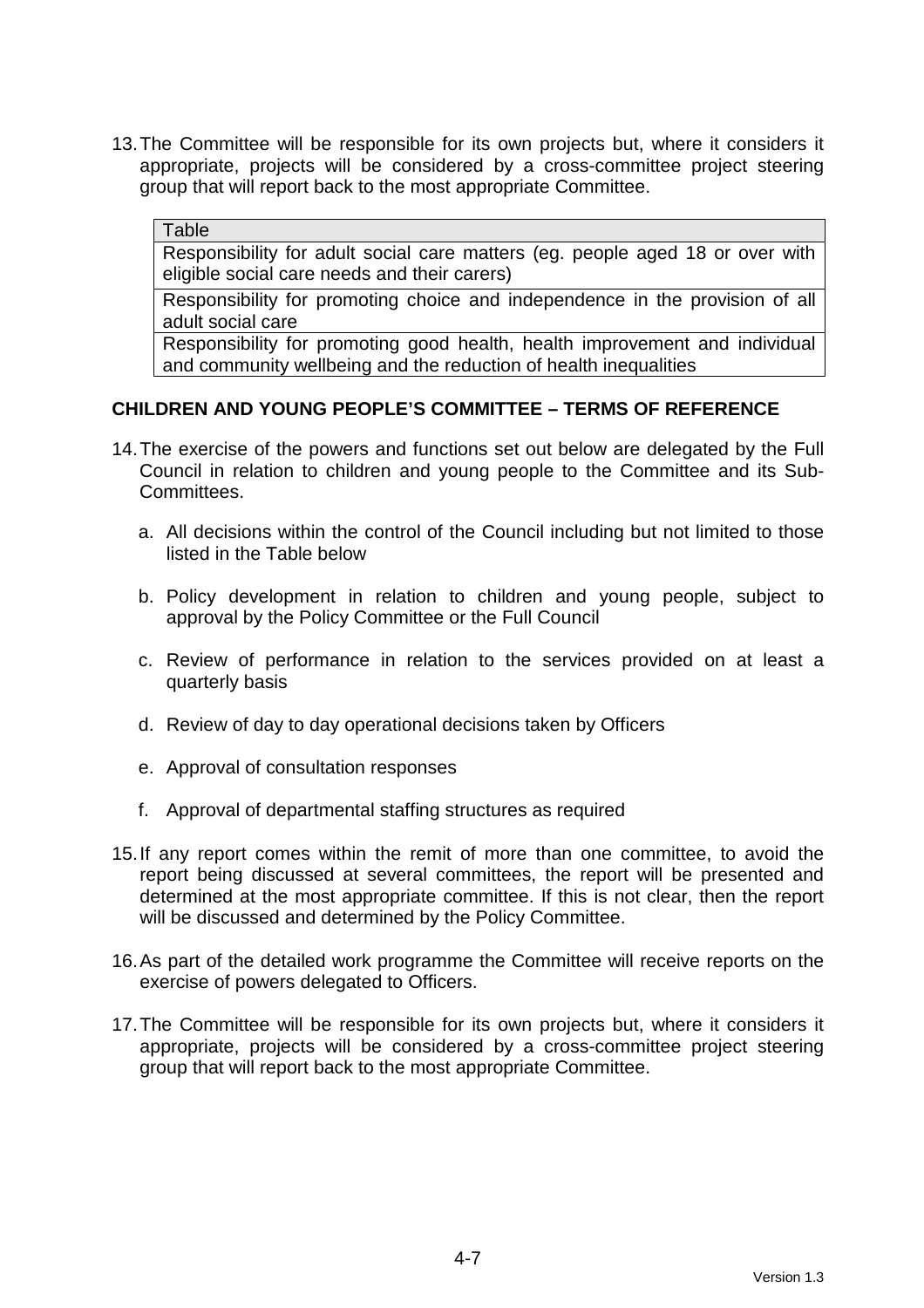| Table                                                                          |
|--------------------------------------------------------------------------------|
| Responsibility for services to children and young people in relation to their  |
| care, wellbeing, education or health                                           |
| Responsibility for the functions and powers conferred on or exercisable by the |
| County Council as Local Authority in relation to education                     |
| Responsibility for working with all schools including academies in relation to |
| raising standards of attainment and developing opportunities                   |
| Responsibility for environmental education                                     |
| Responsibility for arts education                                              |

18. The Chairman of the Children and Young People's Committee will be designated the lead Councillor for Children and Young People's Services in accordance with Section 19 of the Children Act 2004.

#### **CORPORATE PARENTING SUB-COMMITTEE – TERMS OF REFERENCE**

- 19. This is a sub-committee of the Children and Young People's Committee
- 20. The Sub-Committee is responsible for the following:

Responsibility for overseeing the County Council's responsibilities as the corporate parent of children and young people in care

Responsibility for championing the interests of children and young people in care

#### **EARLY YEARS AND YOUNG PEOPLE'S SUB-COMMITTEE – TERMS OF REFERENCE**

21. This is a sub-committee of the Children and Young People's Committee

22. The Sub-Committee is responsible for the following:

Table

Responsibility for the Young People's Service

Responsibility for Early Years and the Early Years Intervention Service including Children's Centres

Responsibility for Young People's Sports and Arts Services

Responsibility for the Targeted Support and Youth Justice Service

#### **COMMUNITY SAFETY COMMITTEE – TERMS OF REFERENCE**

- 23. The exercise of the powers and functions set out below are delegated by the Full Council in relation to community safety:
	- a. All decisions within the control of the Council including but not limited to those listed in the Table below
	- b. Policy development in relation to community safety, subject to approval by the Policy Committee or the Full Council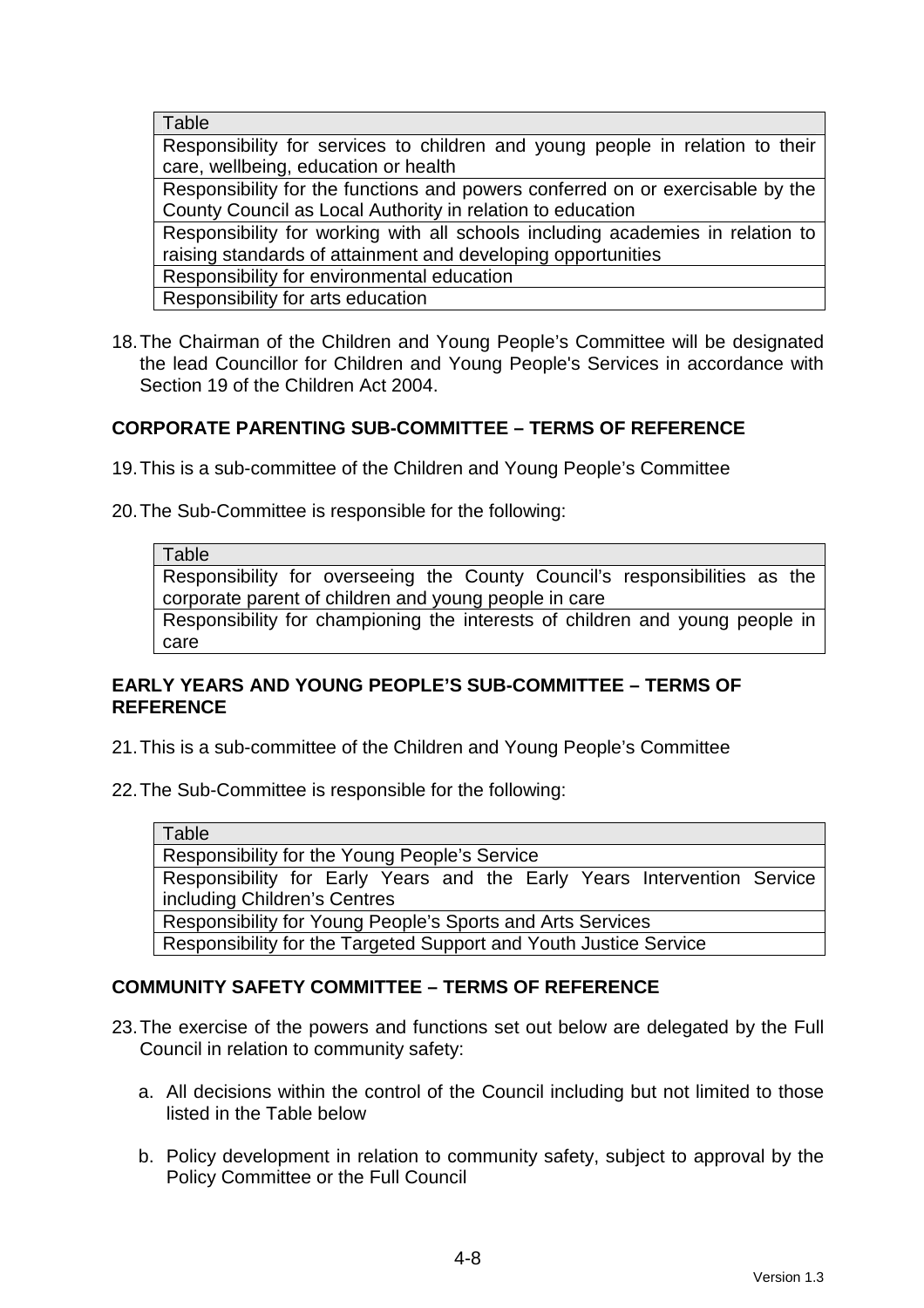- c. Review of performance in relation to the services provided on at least a quarterly basis
- d. Review of day to day operational decisions taken by officers
- e. Approval of consultation responses
- f. Approval of departmental staffing structures as required
- 24. If any report comes within the remit of more than one committee, to avoid the report being discussed at several committees, the report will be presented and determined at the most appropriate committee. If this is not clear, then the report will be discussed and determined by the Policy Committee.
- 25. As part of the detailed work programme the Committee will receive reports on the exercise of powers delegated to Officers.
- 26. The Committee will be responsible for its own projects but, where it considers it appropriate, projects will be considered by a cross-committee project steering group that will report back to the most appropriate Committee.

#### **Table**

Responsibility for the following statutory duties:-

- community safety
- as a Food Authority
- as a Weights and Measures Authority
- as a Trading Standards Authority and in relation to consumer protection and advice
- the Coroner's Service

Responsibility for civil defence and emergency planning

Responsibility for the registration services for births, deaths and marriages Responsibility for the safety of sports grounds

#### **CULTURE COMMITTEE – TERMS OF REFERENCE**

- 27. The exercise of the powers and functions set out below are delegated by the Full Council in relation to culture:
	- a. All decisions within the control of the Council including but not limited to those listed in the Table below
	- b. Policy development in relation to culture, subject to approval by the Policy Committee or the Full Council
	- c. Review of performance in relation to the services provided on at least a quarterly basis
	- d. Review of day to day operational decisions taken by officers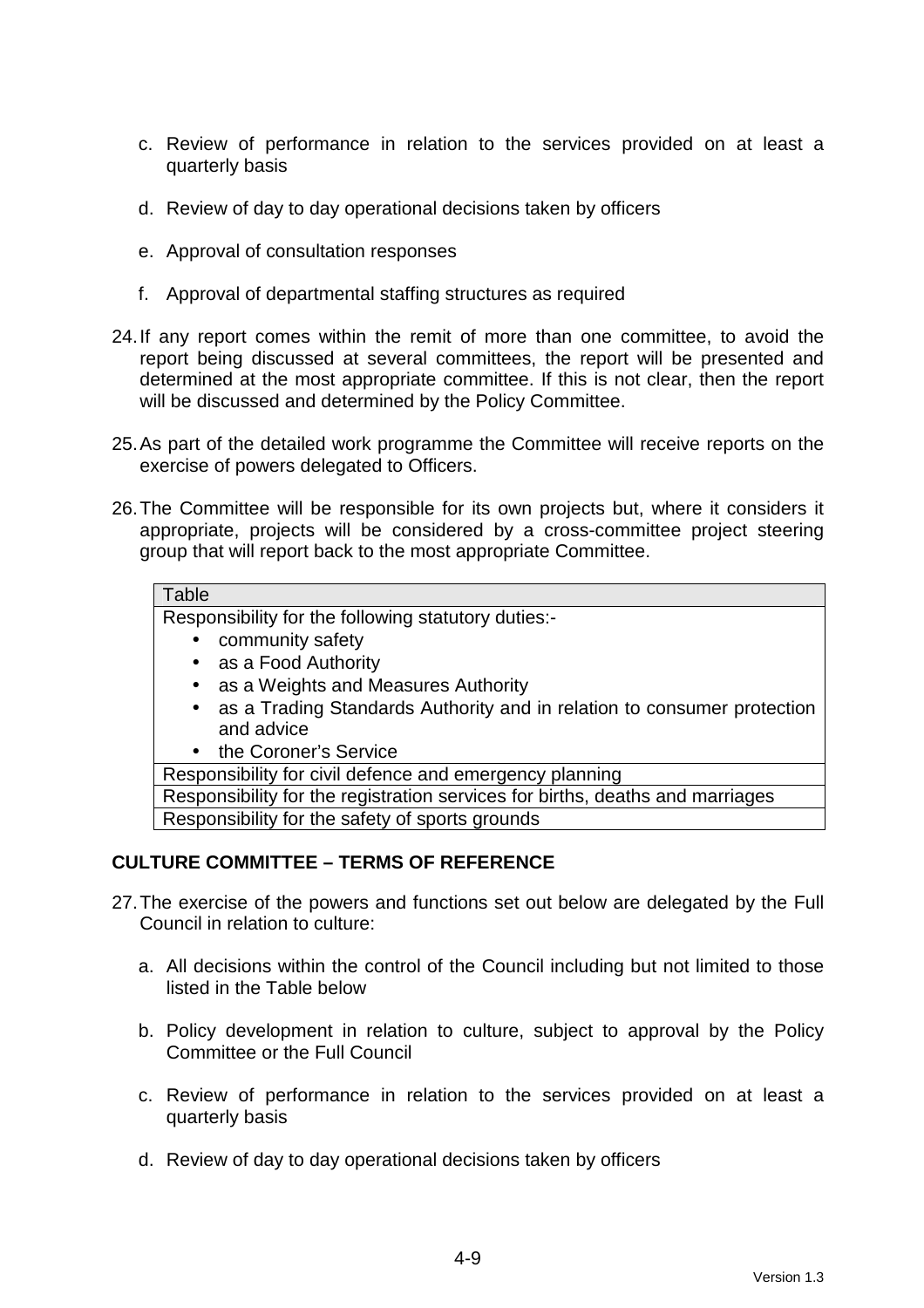- e. Approval of consultation responses
- f. Approval of departmental staffing structures as required
- 28. If any report comes within the remit of more than one committee, to avoid the report being discussed at several committees, the report will be presented and determined at the most appropriate committee. If this is not clear, then the report will be discussed and determined by the Policy Committee.
- 29. As part of the detailed work programme the Committee will receive reports on the exercise of powers delegated to Officers.
- 30. The Committee will be responsible for its own projects but, where it considers it appropriate, projects will be considered by a cross-committee project steering group that will report back to the most appropriate Committee.

#### **ECONOMIC DEVELOPMENT COMMITTEE – TERMS OF REFERENCE**

- 31. The exercise of the powers and functions set out below are delegated by the Full Council in relation to economic development:
	- a. All decisions within the control of the Council including but not limited to those listed in the Table below
	- b. Policy development in relation to economic development, subject to approval by the Policy Committee or the Full Council
	- c. Review of performance in relation to the services provided on at least a quarterly basis
	- d. Review of day to day operational decisions taken by officers
	- e. Approval of consultation responses
	- f. Approval of departmental staffing structures as required
- 32. If any report comes within the remit of more than one committee, to avoid the report being discussed at several committees, the report will be presented and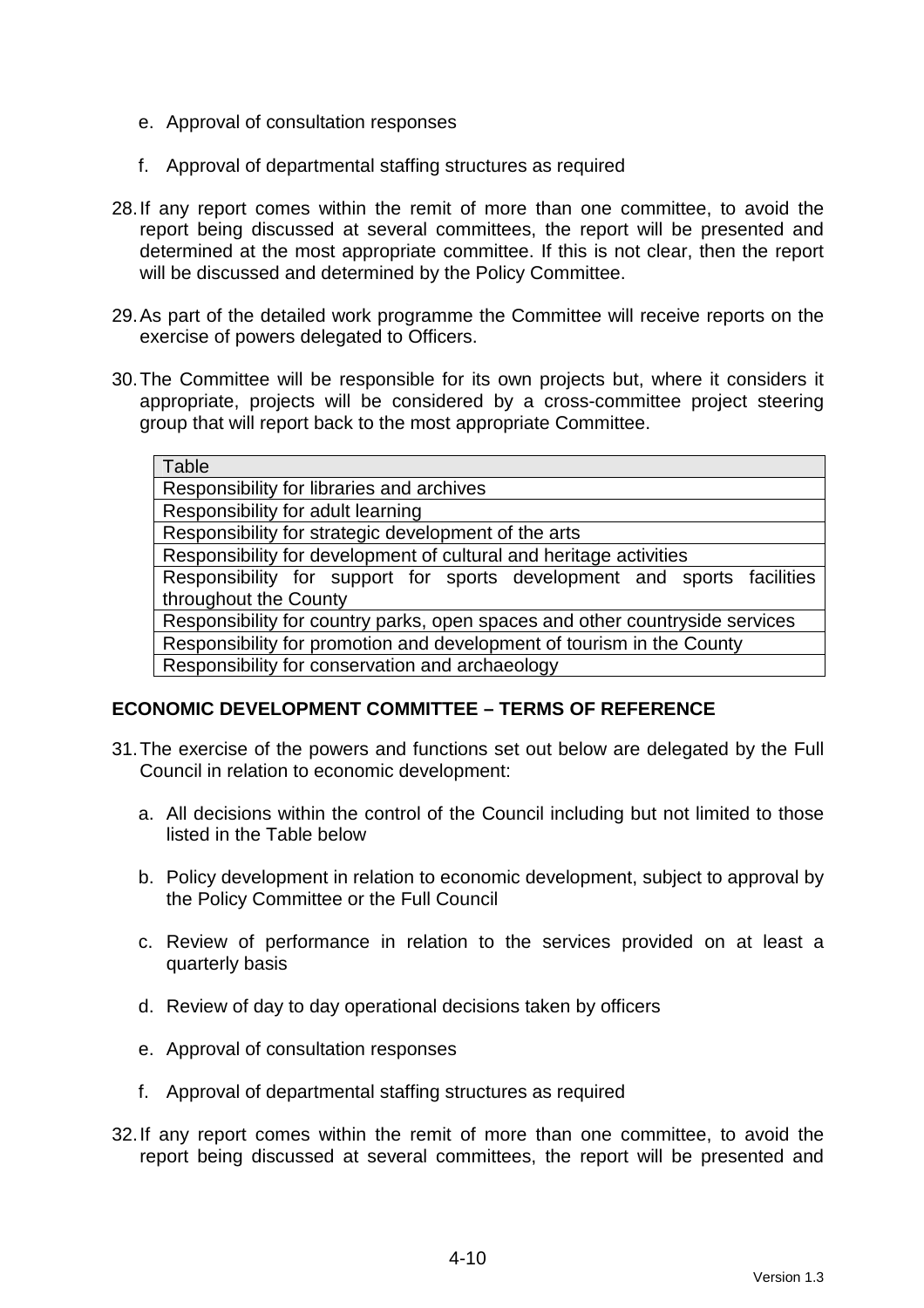determined at the most appropriate committee. If this is not clear, then the report will be discussed and determined by the Policy Committee.

- 33. As part of the detailed work programme the Committee will receive reports on the exercise of powers delegated to officers.
- 34. The Committee will be responsible for its own projects but, where it considers it appropriate, projects will be considered by a cross-committee project steering group that will report back to the most appropriate committee.

#### **Table**

Responsibility for promoting economic development, regeneration and associated activities

Responsibility for liaising with business clubs in the County

#### **ENVIRONMENT AND SUSTAINABILITY COMMITTEE – TERMS OF REFERENCE**

- 35. The exercise of the powers and functions set out below are delegated by the Full Council in relation to environment and sustainability:
	- a. All decisions within the control of the Council including but not limited to those listed in the Table below
	- b. Policy development in relation to environment and sustainability, subject to approval by the Policy Committee or the Full Council
	- c. Review of performance in relation to the services provided on at least a quarterly basis
	- d. Review of day to day operational decisions taken by officers
	- e. Approval of consultation responses
	- f. Approval of departmental staffing structures as required
- 36. If any report comes within the remit of more than one committee, to avoid the report being discussed at several committees, the report will be presented and determined at the most appropriate committee. If this is not clear, then the report will be discussed and determined by the Policy Committee.
- 37. As part of the detailed work programme the Committee will receive reports on the exercise of powers delegated to officers.
- 38. The Committee will be responsible for its own projects but, where it considers it appropriate, projects will be considered by a cross-committee project steering group that will report back to the most appropriate Committee.

#### **Table**

Responsibility for all matters relating to minerals and waste planning not falling within the delegation of any other committee.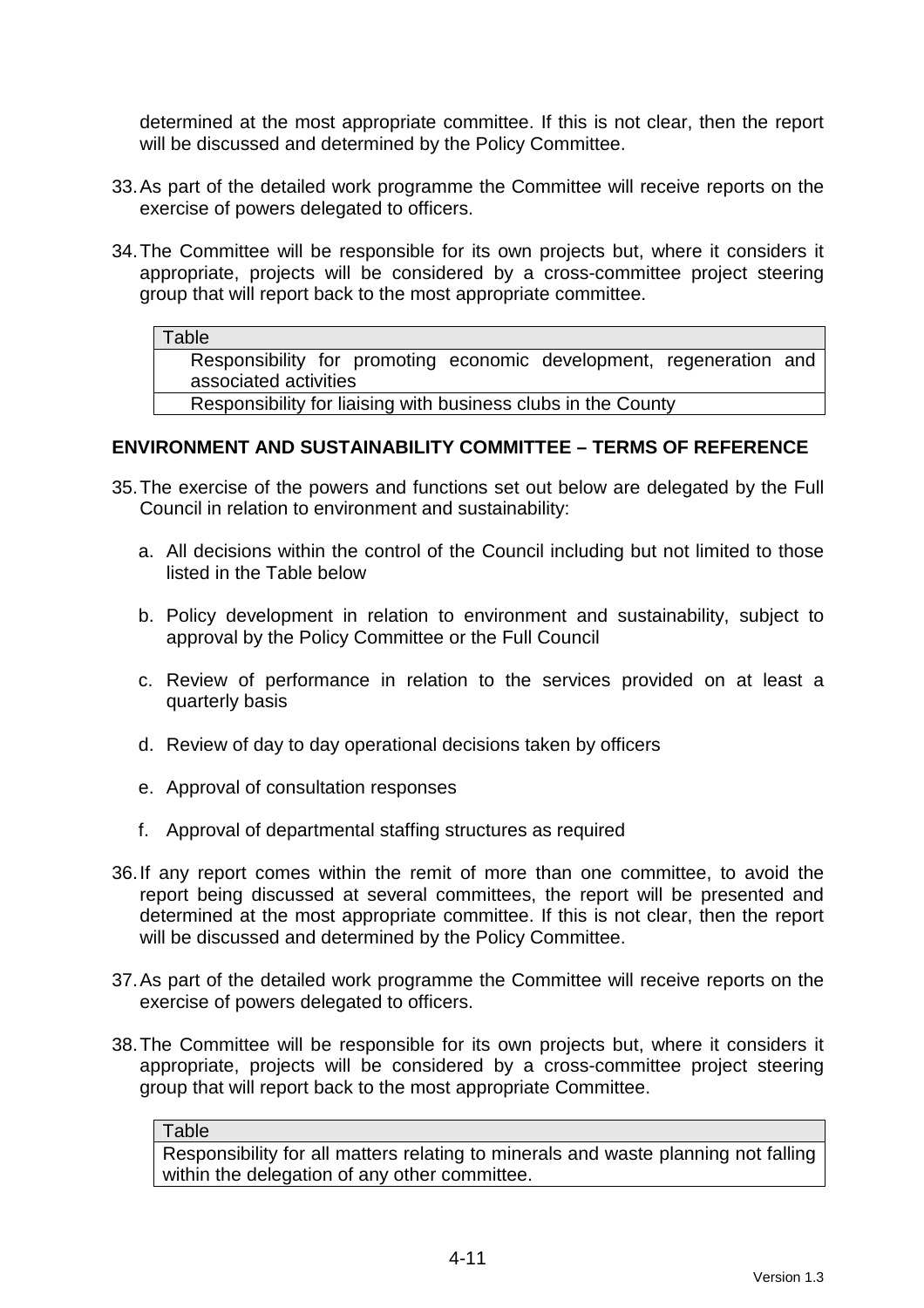**Table** 

Responsibility for all matters relating to Council's role as Waste Disposal Authority.

Responsibility for the Local Improvement Scheme

Responsibility for making observations on planning matters on which the County Council is consulted, in accordance with the agreed protocol

Responsibility for all matters relating to environmental awareness and sustainability

Responsibility for any matter relating to the control of pollution or the management of air quality

# **HEALTH AND WELLBEING BOARD (SHADOW) – TERMS OF REFERENCE**

- 39. Preparing and publishing a Joint Strategic Needs Assessment of the population of Nottinghamshire.
- 40. Preparing a Health and Wellbeing Strategy based on the needs identified in the Joint Strategic Needs Assessment and overseeing the implementation of the strategy.
- 41. Ensuring that commissioning plans have due regard to the Joint Strategic Needs Assessment and the Health and Wellbeing Strategy.
- 42. Promoting integrated working including joint commissioning in order to deliver cost effective services and appropriate choice. This will also include joint working with services that impact on wider health determinants.

**NOTE:** This Committee is in shadow form until the Health and Social Care Act's statutory powers are in place from April 2013.

#### **HEALTH SCRUTINY COMMITTEE – TERMS OF REFERENCE**

43. Responsibility for scrutinising health matters in the areas covered by the Clinical Commissioning Groups for Ashfield, Bassetlaw, Mansfield and Newark and Sherwood.

#### **JOINT COMMITTEE ON APPOINTMENTS TO THE POLICE AUTHORITY – TERMS OF REFERENCE [UNTIL NOVEMBER 2012]**

44. To appoint Councillor members to the Nottinghamshire Police Authority in accordance with relevant legislation.

#### **JOINT COMMITTEE FOR STRATEGIC PLANNING AND TRANSPORTATION – TERMS OF REFERENCE**

45. To advise the County Council and the City Council on strategic planning and transport matters taking account the best interests of the whole of Greater Nottingham.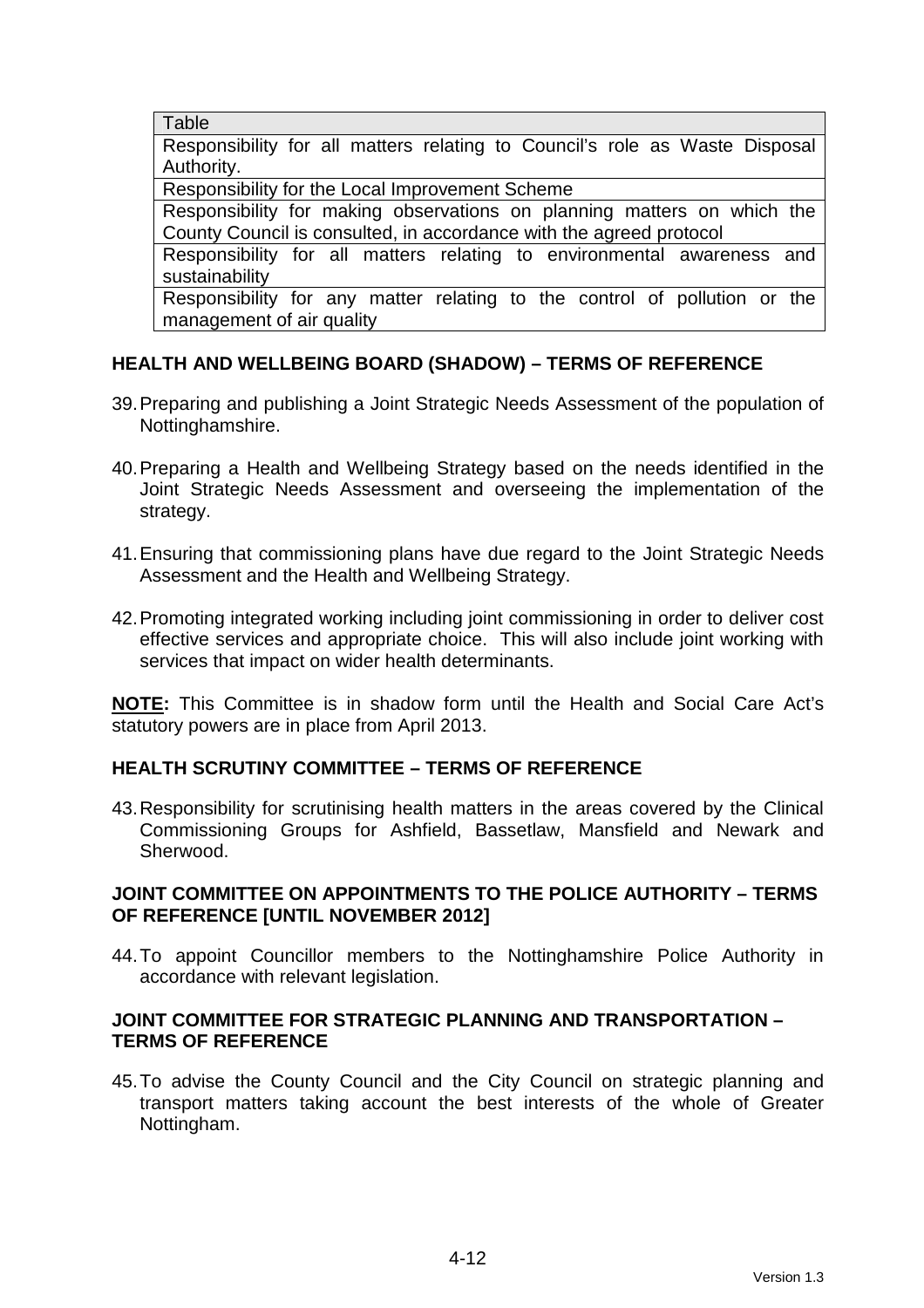#### **JOINT CITY/COUNTY HEALTH SCRUTINY COMMITTEE – TERMS OF REFERENCE**

- 46. To scrutinise health matters which impact on the areas covered by Nottingham City Council and the Broxtowe, Gedling, Hucknall and Rushcliffe areas of Nottinghamshire.
- 47. Where an NHS Trust operates in a wider area than above, to scrutinise any health matter which affects that area with the proviso that it will defer to the relevant City or County Health scrutiny body as requested.

#### **LOCAL JOINT RESOLUTIONS COMMITTEE – TERMS OF REFERENCE**

- 48. The exercise of the powers and functions set out below are delegated by the Full Council:
	- a. Responsibility for considering any issues where agreement cannot be reached between management and the trade unions.

**NOTE:** The Committee will have no delegated authority; any recommendations will be referred either to the Personnel Committee or to the Full Council for approval. This Committee will meet only as and when required.

#### **PLANNING AND LICENSING COMMITTEE – TERMS OF REFERENCE**

- 49. The exercise of the powers and functions set out below are delegated by the Full Council:
	- a. Responsibility for the regulatory functions of the Council in relation to planning, monitoring, enforcement and licensing.
	- b. Responsibility for all licensing functions given to the Authority by law, except safety of sports grounds.
	- c. Receiving reports on the exercise of powers delegated to officers in relation to functions for which this Committee is responsible.

#### **RIGHTS OF WAY COMMITTEE – TERMS OF REFERENCE**

- 50. The exercise of the powers and functions set out below are delegated by the Full Council:
	- a. Responsibility for discharging the Council's regulatory powers relating to:
		- public rights of way
		- cycle tracks
		- gating orders on recommendation from the relevant committee or as necessary
		- common land
		- town and village greens
		- non-statutory public access routes
		- land management agreements
		- permissive paths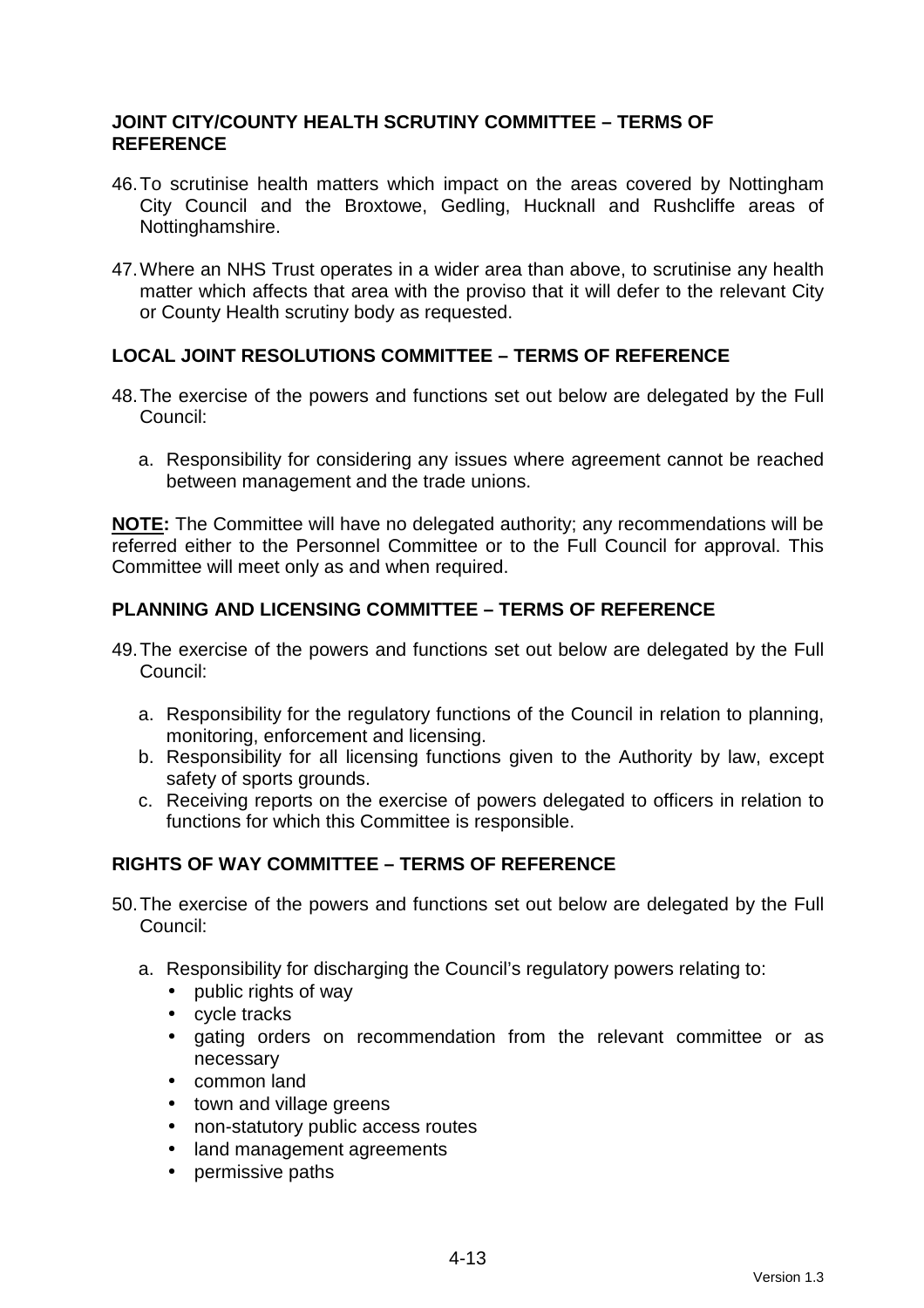b. Receiving reports on the exercise of powers delegated to officers in relation to functions for which this Committee is responsible

#### **TRANSPORT AND HIGHWAYS COMMITTEE – TERMS OF REFERENCE**

- 51. The exercise of the powers and functions set out below are delegated by the Full Council in relation to transport and highways:
	- a. All decisions within the control of the Council including but not limited to those listed in the Table below
	- b. Policy development in relation to transport and highways, subject to approval by the Policy Committee or the Full Council
	- c. Review of performance in relation to the services provided on at least a quarterly basis
	- d. Review of day to day operational decisions taken by officers
	- e. Approval of consultation responses
	- f. Approval of departmental staffing structures as required
- 52. If any report comes within the remit of more than one committee, to avoid the report being discussed at several committees, the report will be presented and determined at the most appropriate committee. If this is not clear, then the report will be discussed and determined by the Policy Committee.
- 53. As part of the detailed work programme the Committee will receive reports on the exercise of powers delegated to officers.
- 54. The Committee will be responsible for its own projects but, where it considers it appropriate, projects will be considered by a cross-committee project steering group that will report back to the most appropriate Committee.

#### **Table**

Responsibility for transport and highways (except those which are delegated to other committees) including:

- the planning, management and maintenance of highways including traffic management and residents' parking schemes
- the development of integrated transport systems
- road safety

Responsibility for making highways observations relating to planning applications, on which the County Council is consulted as required by the agreed protocol

Responsibility for the provision of passenger transport services, including bus and rail initiatives

Responsibility for the Council's highways internal trading organisations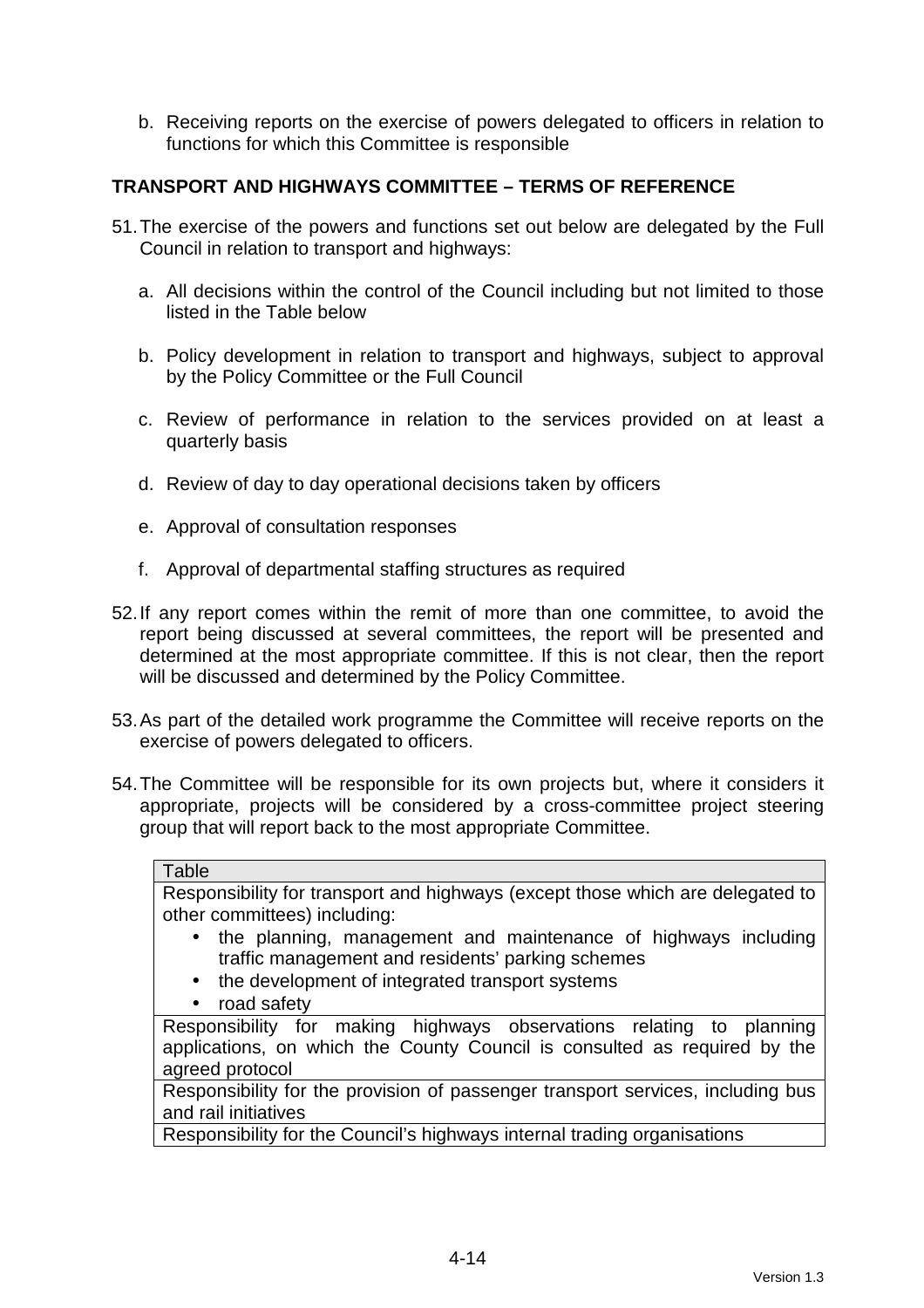#### **INTERNAL MANAGEMENT COMMITTEES**

#### **ADMINISTRATION COMMITTEE – TERMS OF REFERENCE**

- 55. The exercise of the powers and functions set out below are delegated by the Full Council to the Administration Committee:
	- a. Approving all Councillor attendance at conferences, seminars and training events, including any expenditure incurred, and officer travel outside the UK.
	- b. Approving appointments to outside bodies and determining which committee should receive regular updates from those outside bodies.
	- c. Approving the level and nature of support services for County Councillors including IT.
	- d. Authorising hospitality to be offered by the County Council except where the cost is to be covered by the Chairman of the County Council's individual budget.
	- e. Responsibility for resolving any issues arising from the Members' Allowances Scheme
	- f. Responsibility for determining any variation to maximum rates for dependent care allowances in the light of particular individual circumstances.

#### **AUDIT COMMITTEE – TERMS OF REFERENCE**

- 56. The exercise of the powers and functions set out below are delegated by the Full Council:
	- a. Responsibility for advising Council on the adequacy of the Council's systems of internal control and overseeing the external auditor's annual audit of the accounts
	- b. Responsibility for maintaining an overview of the Council's Financial Regulations and anti-fraud and anti-corruption strategies

#### **FINANCE AND PROPERTY COMMITTEE – TERMS OF REFERENCE**

- 57. The exercise of the powers and functions set out below are delegated by the Full Council in relation to finance and property:
	- a. All decisions within the control of the Council including but not limited to those listed in the Table below
	- b. Policy development in relation to finance and property, subject to approval by the Policy Committee or the Full Council
	- c. Review of performance in relation to the services provided on at least a quarterly basis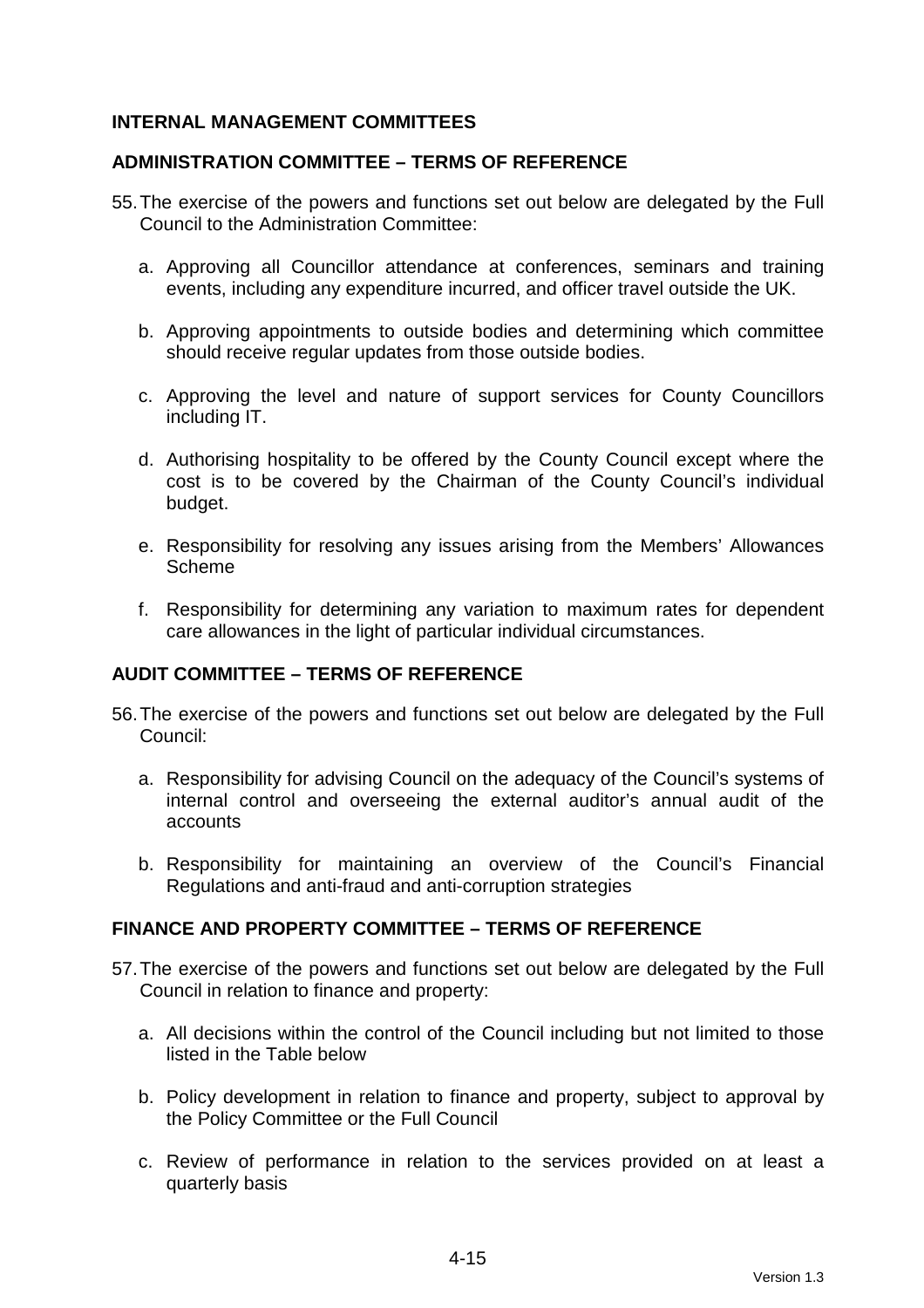- d. Review of day to day operational decisions taken by officers
- e. Approval of consultation responses
- f. Approval of departmental staffing structures as required
- 58. If any report comes within the remit of more than one committee, to avoid the report being discussed at several committees, the report will be presented and determined at the most appropriate committee. If this is not clear, then the report will be discussed and determined by the Policy Committee.
- 59. As part of the detailed work programme the Committee will receive reports on the exercise of powers delegated to officers.
- 60. The Committee will be responsible for its own projects but, where it considers it appropriate, projects will be considered by a cross-committee project steering group that will report back to the most appropriate Committee.

| Table                                                                          |
|--------------------------------------------------------------------------------|
|                                                                                |
| Responsibility for the financial management of the Authority including         |
| recommending to Council the financial strategy, annual revenue budget,         |
| annual capital budget, asset management plan and precept on billing            |
| authorities                                                                    |
| Responsibility for the monitoring, reviewing and development of the financial  |
| framework of the Council including its audit, investments, budgeting and       |
| accounting functions                                                           |
| Responsibility for corporate procurement                                       |
| Responsibility for all property related functions including acquisitions and   |
| disposals                                                                      |
| Responsibility for property design and construction and related consultancy    |
| services                                                                       |
| Responsibility for the Council's information and communication technology      |
| (ICT) strategy                                                                 |
| Responsibility for monitoring the Councillors' Divisional Fund                 |
| Responsibility for the Council's County Supplies internal trading organisation |
| Reviewing and recommending Financial Regulations to the Council for            |
| adoption                                                                       |

#### **NOTTINGHAMSHIRE PENSION FUND COMMITTEE – TERMS OF REFERENCE**

- 61. The exercise of the powers and functions set out below are delegated by the Full Council in relation to pensions:
	- a. All decisions within the control of the Council including but not limited to those listed in the Table below
	- b. Policy development in relation to pensions, subject to approval by the Policy Committee or the Full Council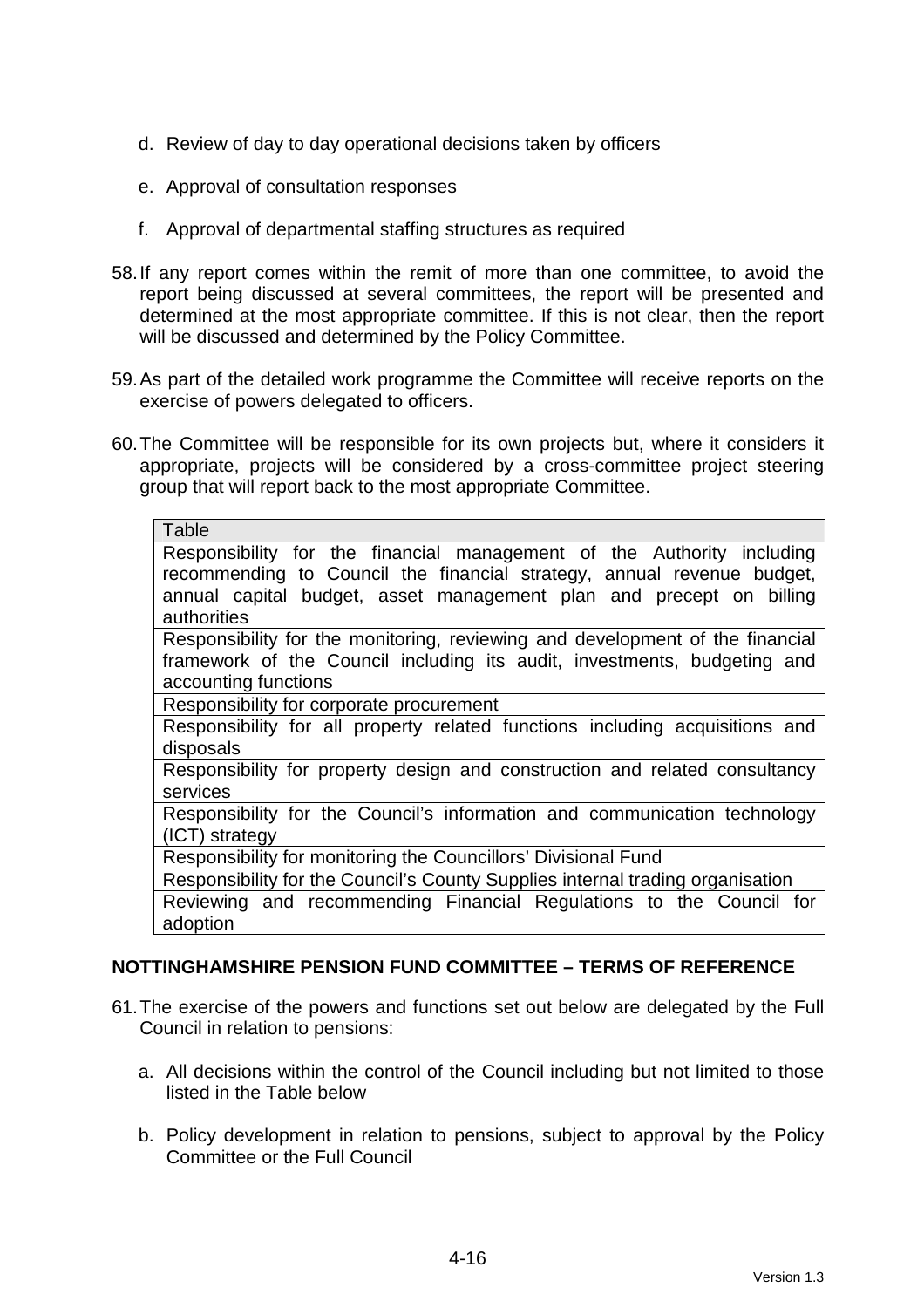- c. Review of performance in relation to the services provided on at least a quarterly basis
- d. Review of day to day operational decisions taken by officers
- e. Approval of consultation responses
- 62. If any report comes within the remit of more than one committee, to avoid the report being discussed at several committees, the report will be presented and determined at the most appropriate committee. If this is not clear, then the report will be discussed and determined by the Policy Committee.
- 63. As part of the detailed work programme the Committee will receive reports on the exercise of powers delegated to officers.
- 64. The Committee will be responsible for its own projects but, where it considers it appropriate, projects will be considered by a cross-committee project steering group that will report back to the most appropriate Committee.

```
Table
```
Administering the Nottinghamshire Pension Fund, including investments by and management of pension funds

**NOTE:** The County Council administers this Pension Fund on behalf of Nottinghamshire County Council, Nottingham City Council, the District and Borough Councils and other admitted bodies in Nottinghamshire.

### **PENSIONS INVESTMENT SUB-COMMITTEE – TERMS OF REFERENCE**

65. This is a sub-committee of the Nottinghamshire Pension Fund Committee

66. The exercise of the powers and functions set out below are delegated:

a. Responsibility for investment performance management of the Fund Managers and making appropriate recommendations to the Nottinghamshire Pension Fund Committee.

### **PENSIONS SUB-COMMITTEE – TERMS OF REFERENCE**

67. This is a sub-committee of the Nottinghamshire Pension Fund Committee

- 68. The exercise of the powers and functions set out below are delegated:
	- a. Responsibility for making recommendations to the Nottinghamshire Pension Fund Committee on matters relating to the administration and investment of the Pensions Fund.

### **PERSONNEL COMMITTEE – TERMS OF REFERENCE**

69. The exercise of the powers and functions set out below are delegated by the Full Council in relation to personnel: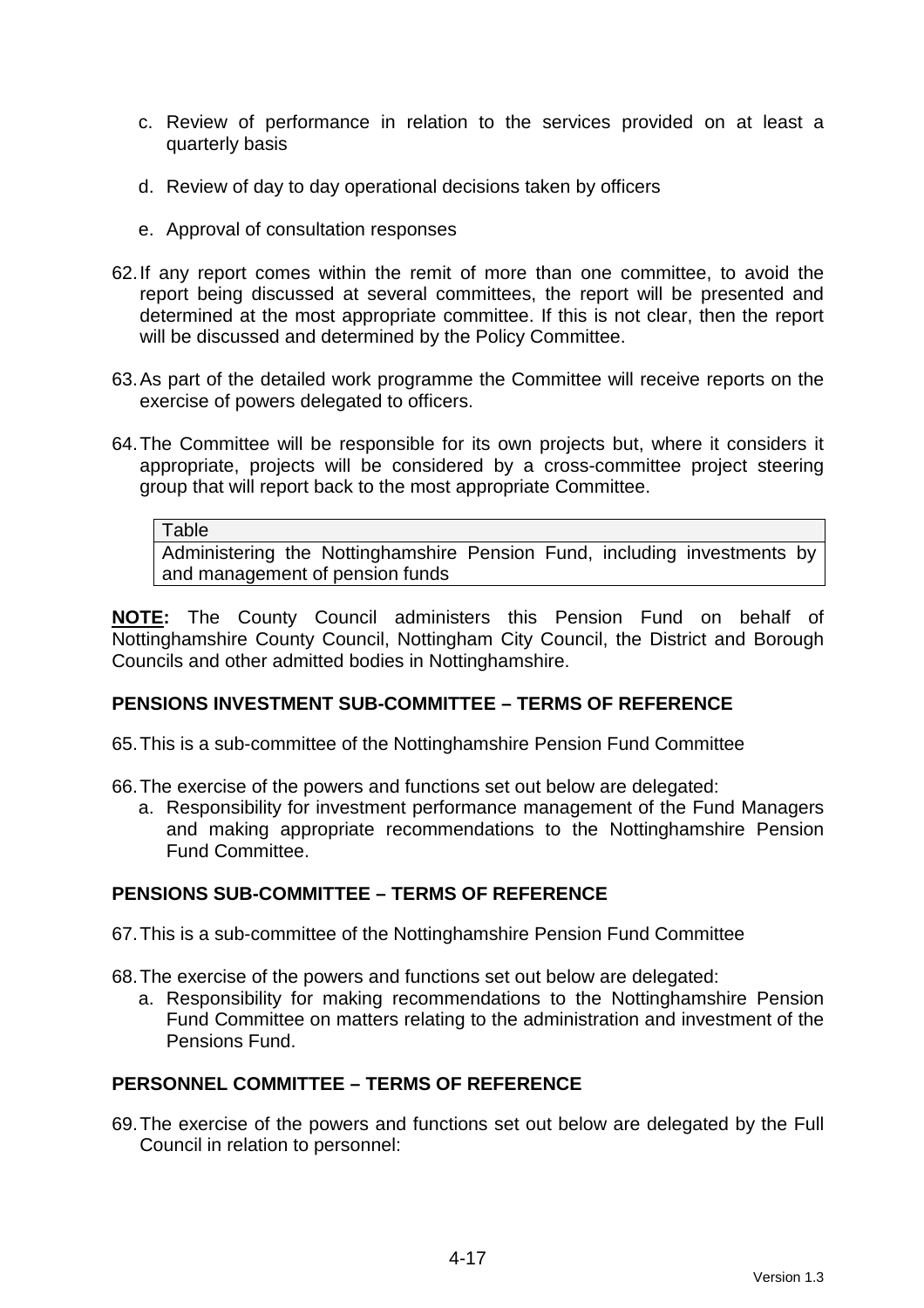- a. All decisions within the control of the Council including but not limited to those listed in the Table below
- b. Policy development in relation to personnel, subject to approval by the Policy Committee or the Full Council
- c. Review of performance in relation to the services provided on at least a quarterly basis
- d. Review of day to day operational decisions taken by officers
- e. Approval of consultation responses
- 70. If any report comes within the remit of more than one committee, to avoid the report being discussed at several committees, the report will be presented and determined at the most appropriate committee. If this is not clear, then the report will be discussed and determined by the Policy Committee.
- 71. As part of the detailed work programme the Committee will receive reports on the exercise of powers delegated to officers.
- 72. The Committee will be responsible for its own projects but, where it considers it appropriate, projects will be considered by a cross-committee project steering group that will report back to the most appropriate Committee.

| Table                                                                          |
|--------------------------------------------------------------------------------|
| Responsibility for the pay, terms and conditions of service and training of    |
| employees except for approving the annual Senior Officer Pay Policy            |
| Statement which is reserved to the Full Council                                |
| Responsibility for employee relations including arrangements for consultation/ |
| negotiation with Trades Unions                                                 |
| Responsibility for health and safety related matters                           |
| Reviewing and recommending Staffing Regulations to the Council for adoption    |
| Reviewing annually the overall staffing structure of the Council               |
| Considering any matters relating to Trade Union recognition                    |
| Responsibility for the Council's catering and facilities management internal   |
| trading organisation                                                           |

### **APPEALS SUB-COMMITTEE – TERMS OF REFERENCE**

- 73. This is a sub-committee of the Personnel Committee
- 74. The exercise of the powers and functions set out below are delegated by the Full Council:
	- a. Responsibility for determining appeals and complaints by employees under the Council's disciplinary, grievance and harassment procedures and other employment related procedures (This does not include appeals relating to pay, grading or discretionary awards in respect of redundancy or early retirement)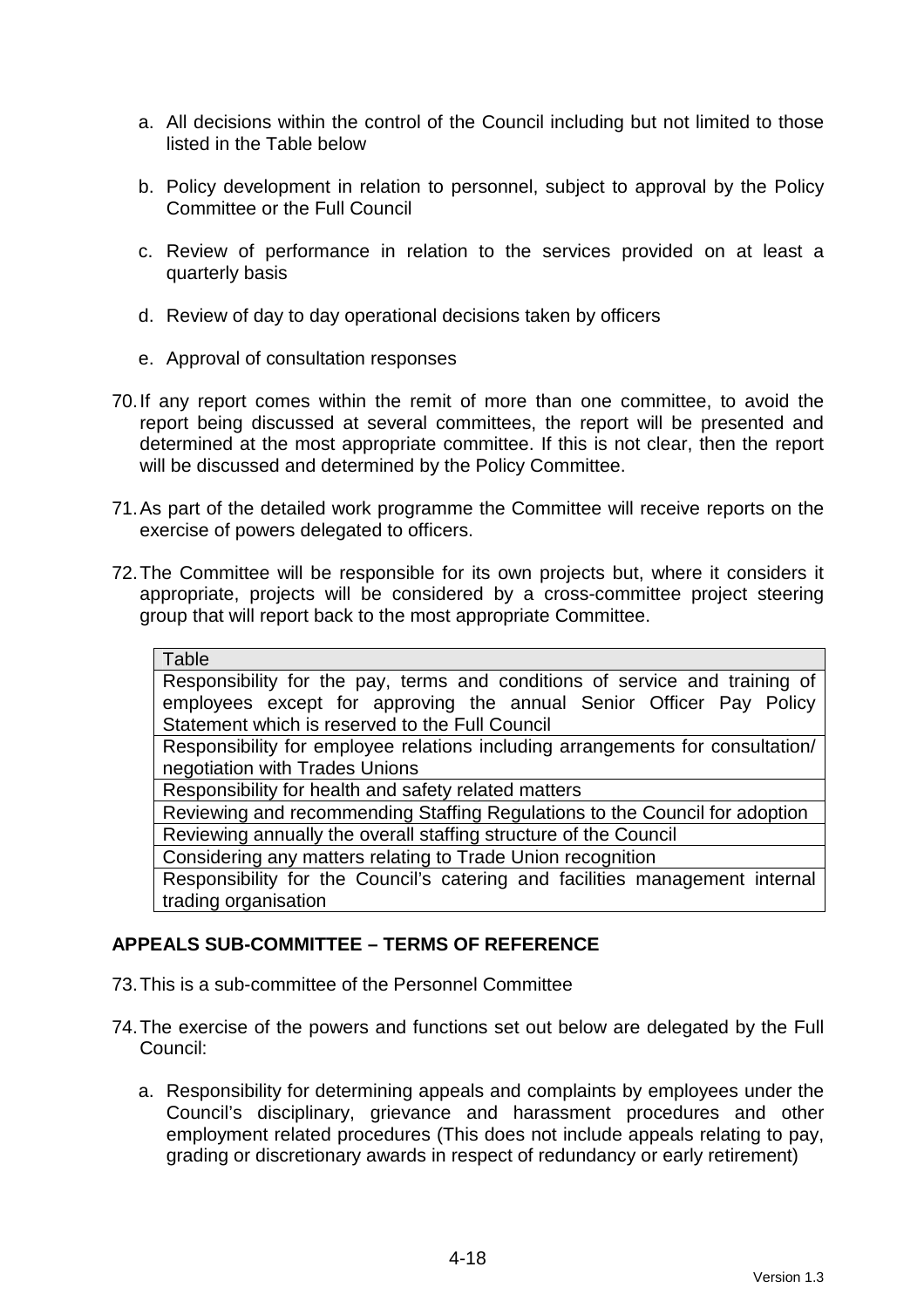b. Responsibility for appeals against decisions not to include providers, or to remove them from the Council's directory of providers for funded early years education

**NOTE:** Complaints Review Panels are not formal meetings of the County Council. The responsibilities of these Panels are contained in the Complaints Procedures.

### **SENIOR STAFFING SUB-COMMITTEE – TERMS OF REFERENCE**

75. This is a sub-committee of the Policy Committee.

- 76. The exercise of the powers and functions set out below are delegated by the Full Council to the Senior Staffing Sub-Committee:
	- a. Responsibility for the appointment and dismissal of, and taking disciplinary action against, senior employees as set out in the Employment Procedure Rules

### **NOTE:-**

- The appropriate committee chairman for the post being considered will always be present as a member of the Sub-Committee. Where the issue being considered relates to the Council's Chief Executive or a Corporate Director the Sub-Committee will have a membership of nine; otherwise the Sub-Committee will have a membership of five.
- The Sub-Committee will be required to follow the Council's Recruitment and Selection Code of Practice.
- The procedures the Sub-Committee is required to follow are set out in the Council's Staffing Regulations.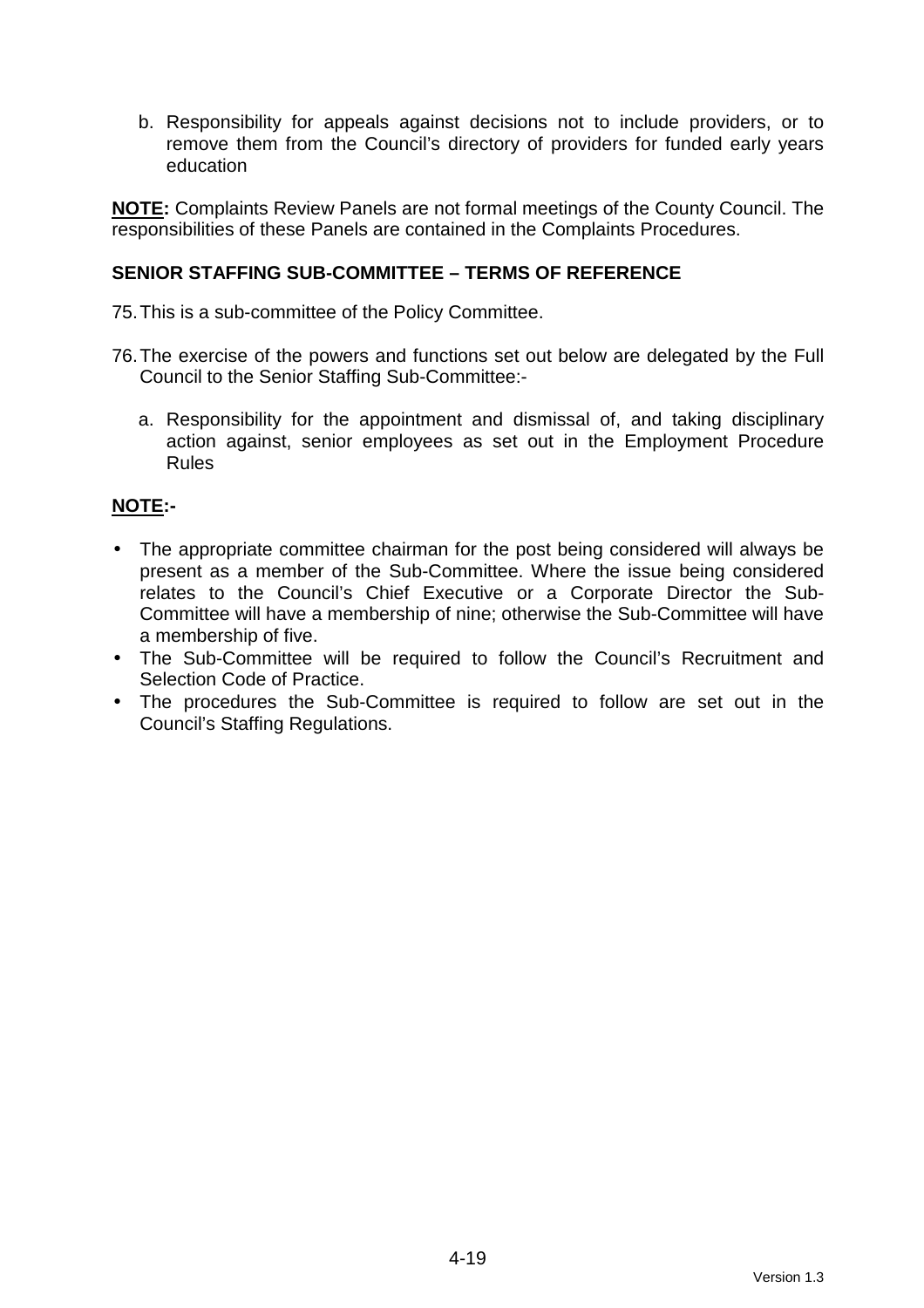# **PART B – SCHEME OF DELEGATION TO OFFICERS**

- 1. This Scheme sets out the delegated powers of officers of the County Council. For the purposes of the Scheme of Delegation the term 'Corporate Director' includes the Chief Executive.
- 2. Corporate Directors may delegate these powers to other officers and must ensure they appoint another officer to substitute in their absence.
- 3. Officers can only exercise delegated powers in accordance with approved policies and decisions made by committees or the Full Council.
- 4. All matters which are not day to day operational matters or contained in this Scheme of Delegation must be decided by the relevant committee. For urgent decisions see the Procedure for Urgent Decisions.
- 5. The chairman of the relevant committee may request an officer not to exercise their delegated power in any particular case and, if so, a report will be taken to the next available meeting of this committee for consideration.
- 6. Appointments of staff below Service Director level will be made by Officers. Any other appointment must be made by the Senior Staffing Sub-Committee.
- 7. Corporate Directors may not add to the establishment of their departments except in accordance with Employment Procedure Regulations, or any other specific committee approval.
- 8. Corporate Directors will agree with their respective chairman and vice-chairman the nature and level of information they require regarding the exercise of officers' delegated powers.
- 9. Corporate Directors must ensure that adequate arrangements are in place to brief and consult committee chairmen (or vice-chairmen in their absence) within their service areas as agreed with these chairmen.
- 10. Corporate Directors will exercise their delegated powers in accordance with any requirements of the Chief Executive.
- 11. Corporate Directors must ensure that their department maintains a list of specific delegations to officers, which must be available for public inspection at all times.
- 12. Corporate Directors have authority to exercise the powers of the County Council in the event of an emergency or disaster, including making or approving any arrangements for the protection of persons or property, and will report back to the next appropriate committee or meeting Council in the event that this authority is exercised.
- 13. Corporate Directors have authority to decide whether or not to commence or defend proceedings within their areas of responsibility. This includes decisions on settlements which must be made in consultation with the Group Manager, Legal and Democratic Services and the Chief Finance Officer. Policy Committee will receive regular reports on settlements.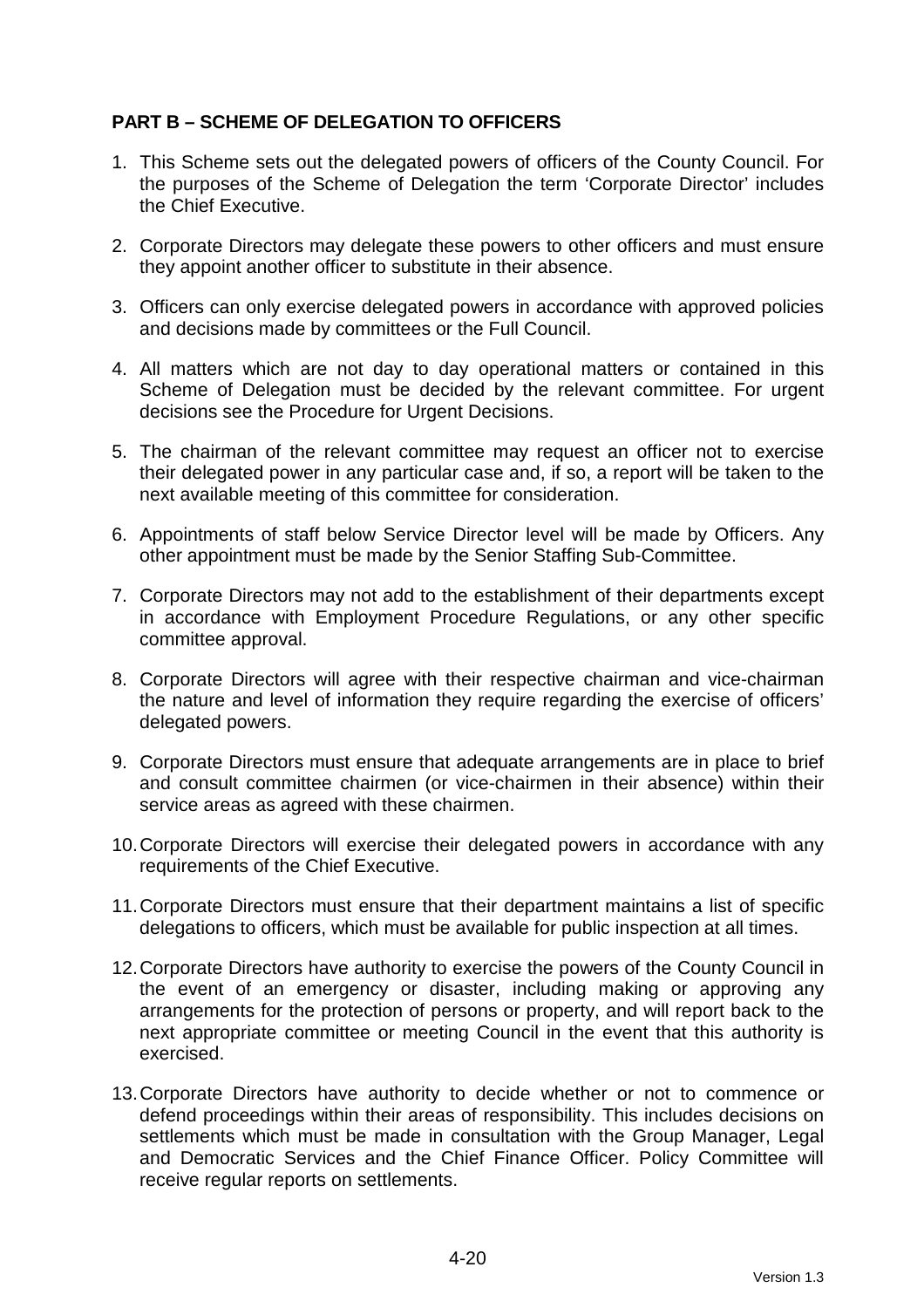- 14. Corporate Directors have authority to settle ombudsman complaints and to determine payments under the Payments for Maladministration Policy. Policy Committee will receive regular reports on the operation of the Policy and payments.
- 15. Corporate Directors have authority to determine ex-gratia claims of up to £1,000 in respect of employees or volunteers carrying out their duties who suffer damage to personal belongings. Personnel Committee will receive regular reports.
- 16. The Chief Executive, the Corporate Director Policy, Planning and Corporate Services, the Group Manager Legal and Democratic Services and Principal and Senior Solicitors have authority to certify the fixing of the Common Seal of the Council to a document where this is required in order to give effect to a decision.

# **CHIEF EXECUTIVE**

- 17. The exercise of the responsibilities set out below are delegated by the County Council:
	- a. Taking all operational decisions necessary to secure the provision of services and/or the discharge of statutory functions, including the power to enter into contracts, in accordance with approved policies and Financial Regulations across the Authority.
	- b. Making any decision normally reserved to committee or another officer in accordance with the Urgency Procedure Rules.
	- c. Taking any decision on any matter not reserved to another officer by law.
	- d. Holding to account Corporate Directors for the performance of their departments.

### **CORPORATE DIRECTOR ADULT SOCIAL CARE, HEALTH AND PUBLIC PROTECTION**

- 18. The exercise of the responsibilities set out below are delegated by the County Council:
	- a. Taking all operational decisions necessary to secure the provision of services and/or the discharge of statutory functions, including the power to enter into contracts, in accordance with approved policies and Financial Regulations in relation to the following areas:

Adult social care including:

- Safeguarding
- Mental health
- Disability
- Older people
- Residential services
- Day services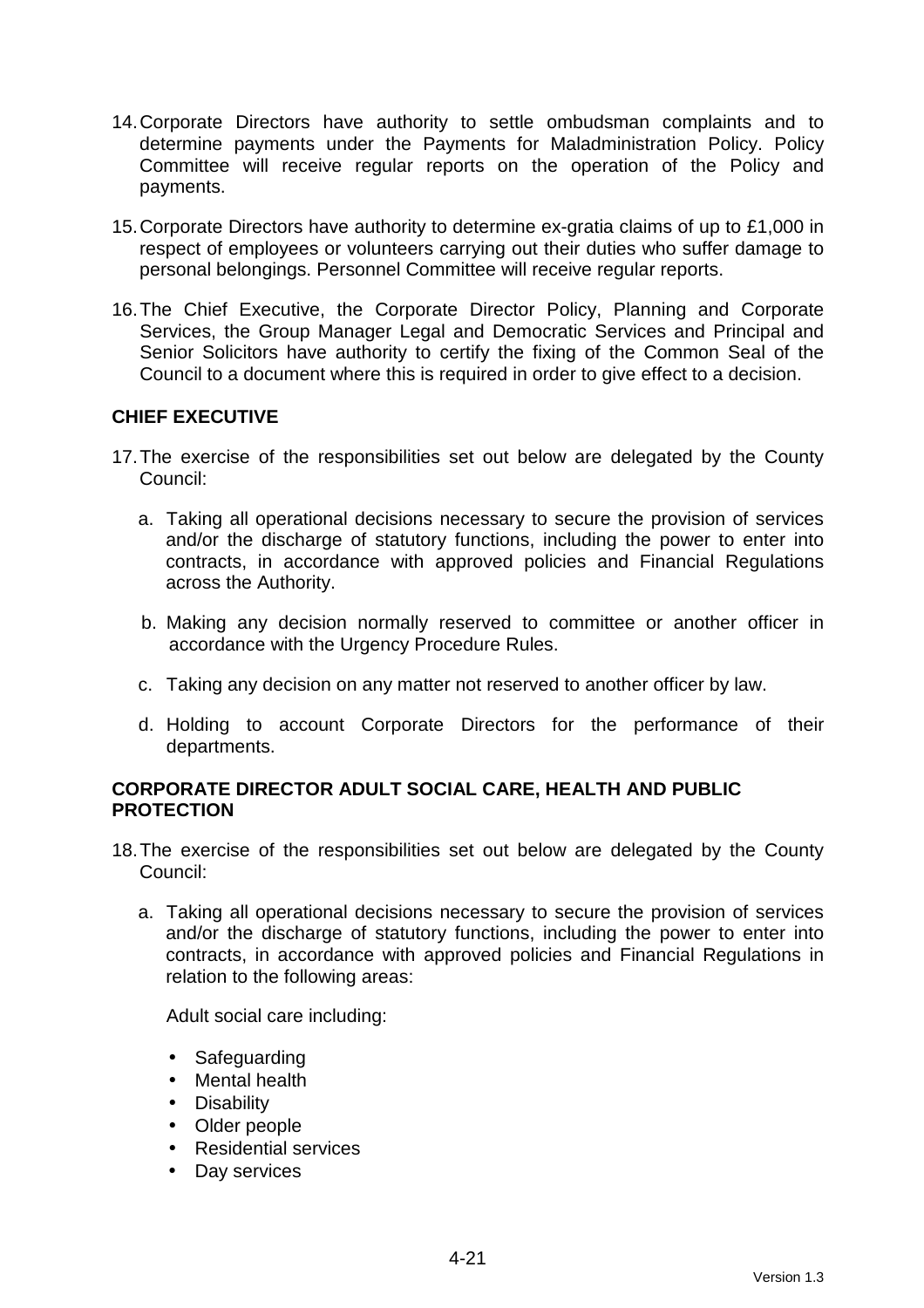Public protection including:

- Trading Standards
- Emergency management
- Registration services
- b. Holding officers to account for the performance of their service areas

### **CORPORATE DIRECTOR CHILDREN, FAMILIES AND CULTURAL SERVICES**

- 19. To be the designated Director of Children Services in accordance with Section 19 of the Children's Act 2004.
- 20. The exercise of the responsibilities set out below are delegated by the County Council:
	- a. Taking all operational decisions necessary to secure the provision of service and/or the discharge of statutory functions, including the power to enter into contracts, in accordance with approved policies and Financial Regulations in relation to the following areas:
		- Education
		- Special educational needs and disability
		- Safeguarding
		- Children's social care
		- Youth services
		- Libraries
		- Country parks
		- Sport and Arts
		- Early Years
	- b. Holding officers to account for the performance of their service areas.
	- c. Approving school governor appointments for which the Council has responsibility and reporting these decisions quarterly to the Children and Young People's Committee.

### **CORPORATE DIRECTOR ENVIRONMENT AND RESOURCES**

- 21. The exercise of the responsibilities set out below are delegated by the County Council:
	- a. Taking all operational decisions necessary to secure the provision of service and/or the discharge of statutory functions, including the power to enter into contracts, in accordance with approved policies and Financial Regulations in relation to the following areas:
		- Waste Disposal
		- Transport
		- Highways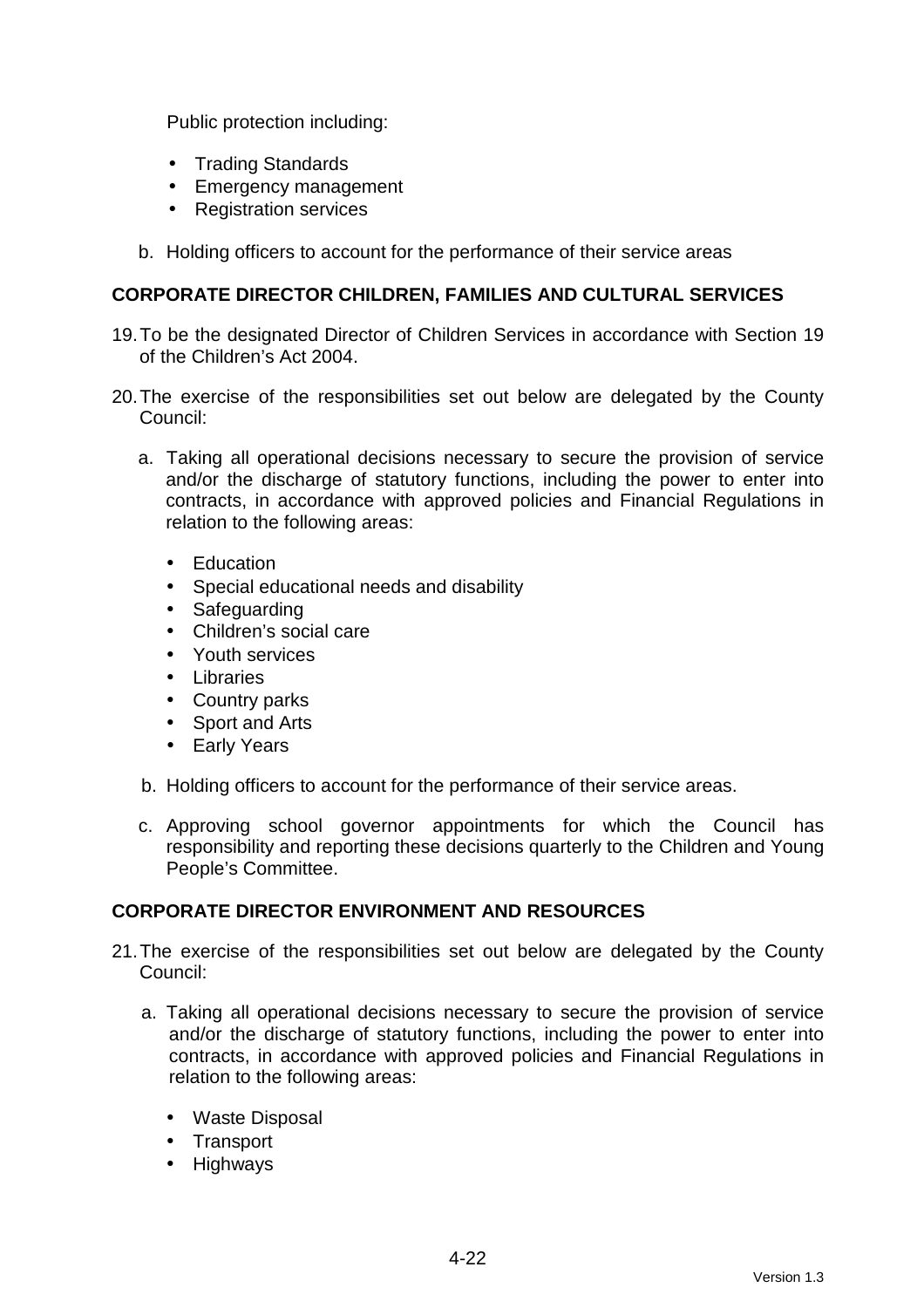- Property
- Financial Services
- Information and Communications Technology (ICT)
- Catering and Facilities Management
- Holding officers to account for the performance of their service areas.
- Human Resources and Customer Services

### **CORPORATE DIRECTOR POLICY, PLANNING AND CORPORATE SERVICES**

- 22. The exercise of the responsibilities set out below are delegated by the County Council:
	- a. Taking all operational decisions necessary to secure the provision of service and/or the discharge of statutory functions, including the power to enter into contracts, in accordance with approved policies and Financial Regulations in relation to the following areas:
		- Improvement Programme
		- Planning
		- Corporate performance
		- Complaints
		- Economic development
		- Legal & Democratic Services
		- Policy development
		- Localism
		- Grant aid administration
		- Equalities
		- Community Engagement
		- Community Safety
		- Communications and Marketing
		- Conservation
	- b. Authorising the commencement or defence of, or participation in, any legal proceedings, including appearing in proceedings and signing documents necessary to any legal procedure, and authorising other officers to do so on behalf of the County Council.
	- c. Holding officers to account for the performance of their service areas.

### **STATUTORY OFFICERS**

23. There is a legal requirement to allocate some specific responsibilities to officers and the Council has designated the following posts:

| Chief Executive                                          | Head of Paid Service & Proper Officer |
|----------------------------------------------------------|---------------------------------------|
| Corporate Director Policy, Planning   Monitoring Officer |                                       |
| and Corporate Services                                   |                                       |
| <b>Service Director Financial Services</b>               | Chief Finance Officer (also known as  |
|                                                          | Section 151 Officer)                  |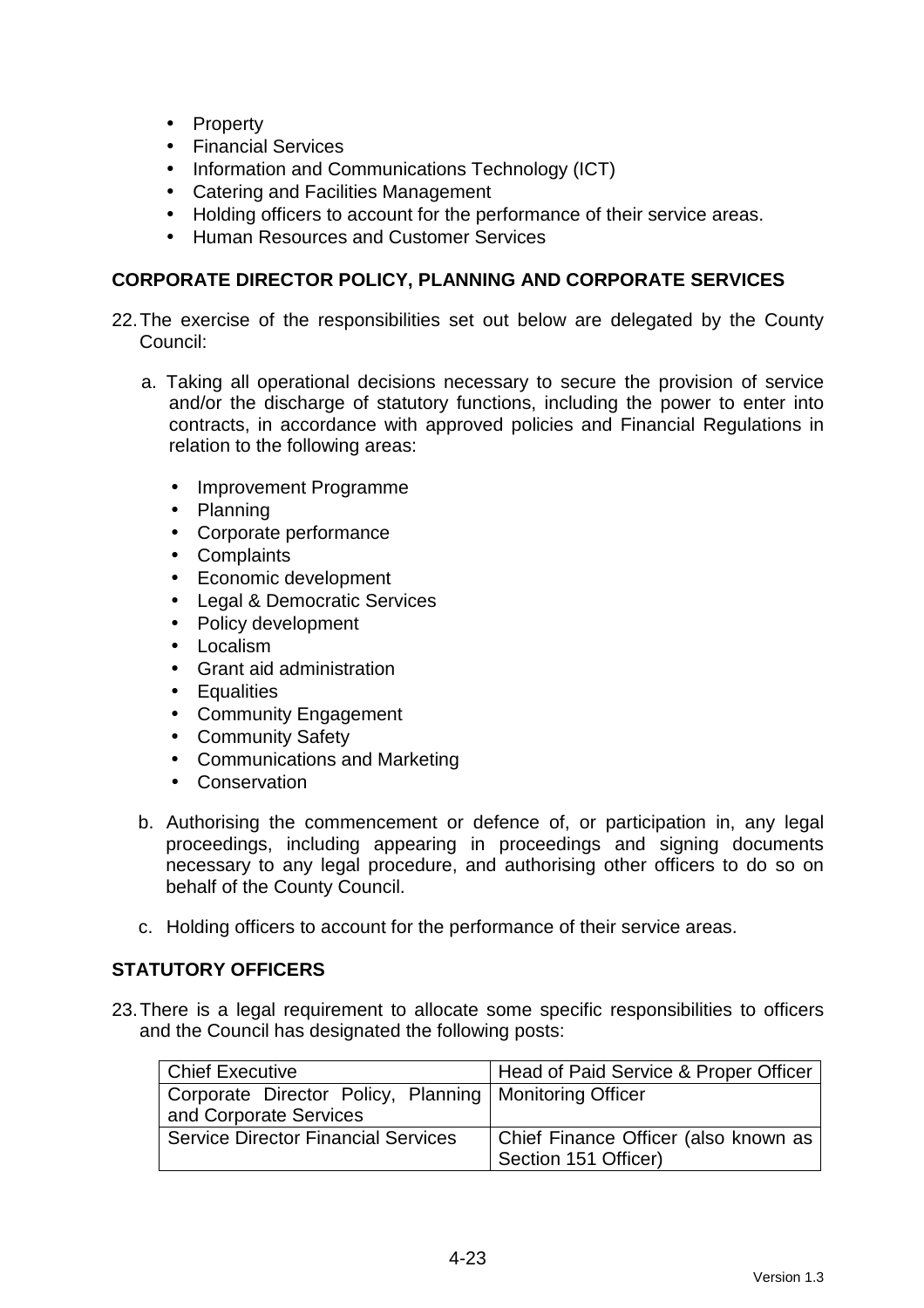## **HEAD OF PAID SERVICE**

- 24. Responsibility for reporting to the Full Council on the manner in which the discharge of the Council's functions is co-ordinated, the number and grade of officers required for the discharge of functions and the organisation of officers.
- 25. Responsibility for considering applications from officers for exemption from political restriction in respect of the post held by that officer.

**NOTE:** The Head of Paid Service may not be the Monitoring Officer but may hold the post of Chief Finance Officer if a qualified accountant.

### **PROPER OFFICER**

26. Responsibility for acting as the Proper Officer as set out in Section 270(3) of the Local Government Act 1972 in connection with committees.

#### **MONITORING OFFICER**

- 27. Responsibility for maintaining the Constitution, ensuring it is available for inspection and making minor changes as a result of any restructuring.
- 28. Responsibility for ensuring the lawfulness and fairness of decision making; this includes authority, after consulting with the Head of Paid Service and Chief Finance Officer, to report to the Full Council if they consider that any proposal, decision or omission would give rise to unlawfulness or maladministration.
- 29. Responsibility for contributing to the promotion and maintenance of high standards of conduct.

**NOTE:** The Monitoring Officer cannot be the Chief Finance Officer or the Head of Paid Service.

#### **CHIEF FINANCE OFFICER**

- 30. Responsibility for ensuring the lawfulness and financial prudence of decision making; this includes authority, after consulting with the Head of Paid Service and Monitoring Officer, to report to the Full Council if they consider that any proposal, decision or omission would give rise to unlawful expenditure, or is unlawful and is likely to cause a loss or deficiency or if the Council is about to enter an item of account unlawfully.
- 31. Responsibility for the administration of the financial affairs of the Council.
- 32. Responsibility for providing advice on the scope of powers and authority to take decisions, maladministration, financial impropriety and probity.
- 33. Responsibility for providing financial information to the media, members of the public and the community.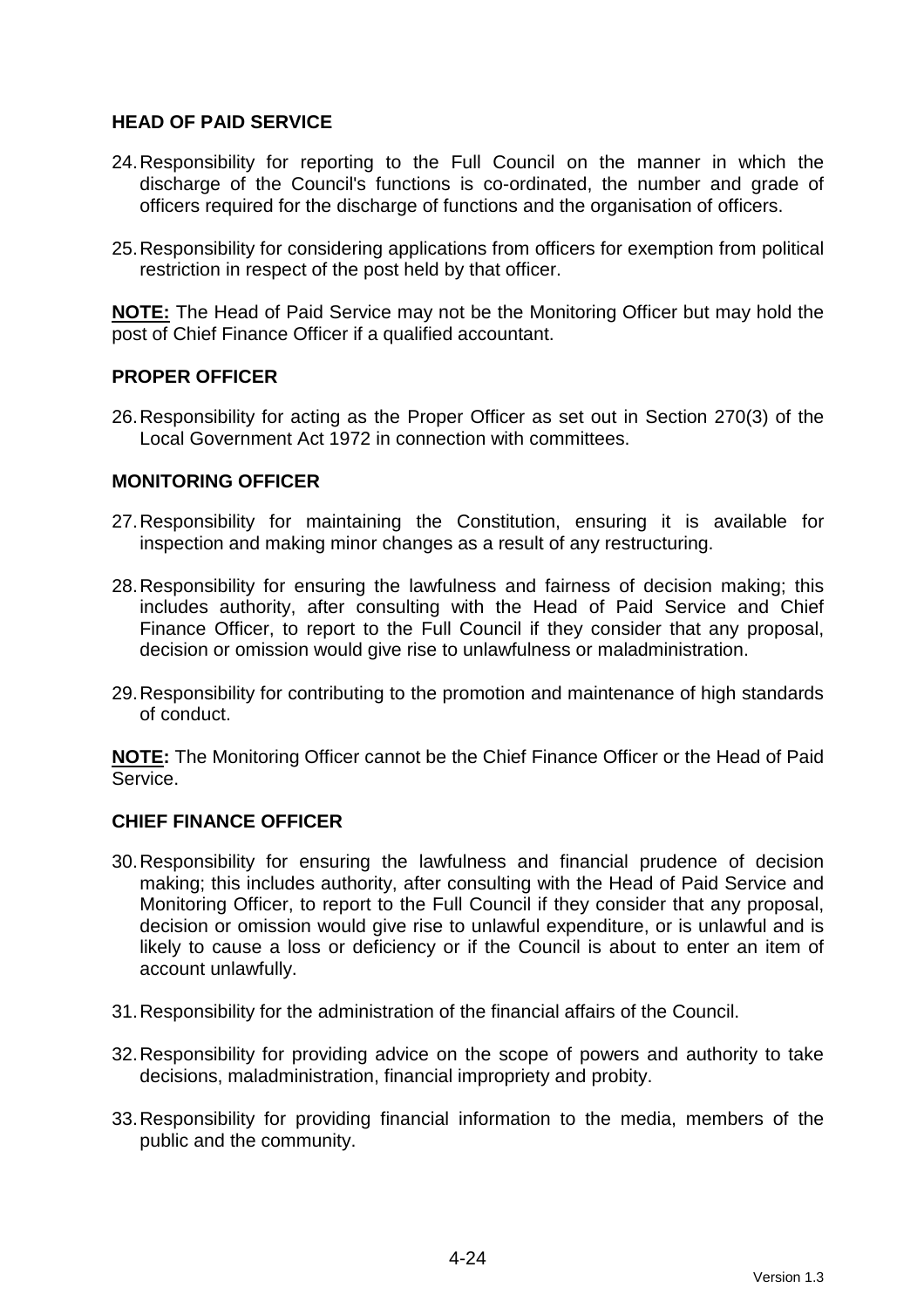**NOTE:** The Chief Finance Officer cannot be the Monitoring Officer but may hold the post of Head of Paid Service.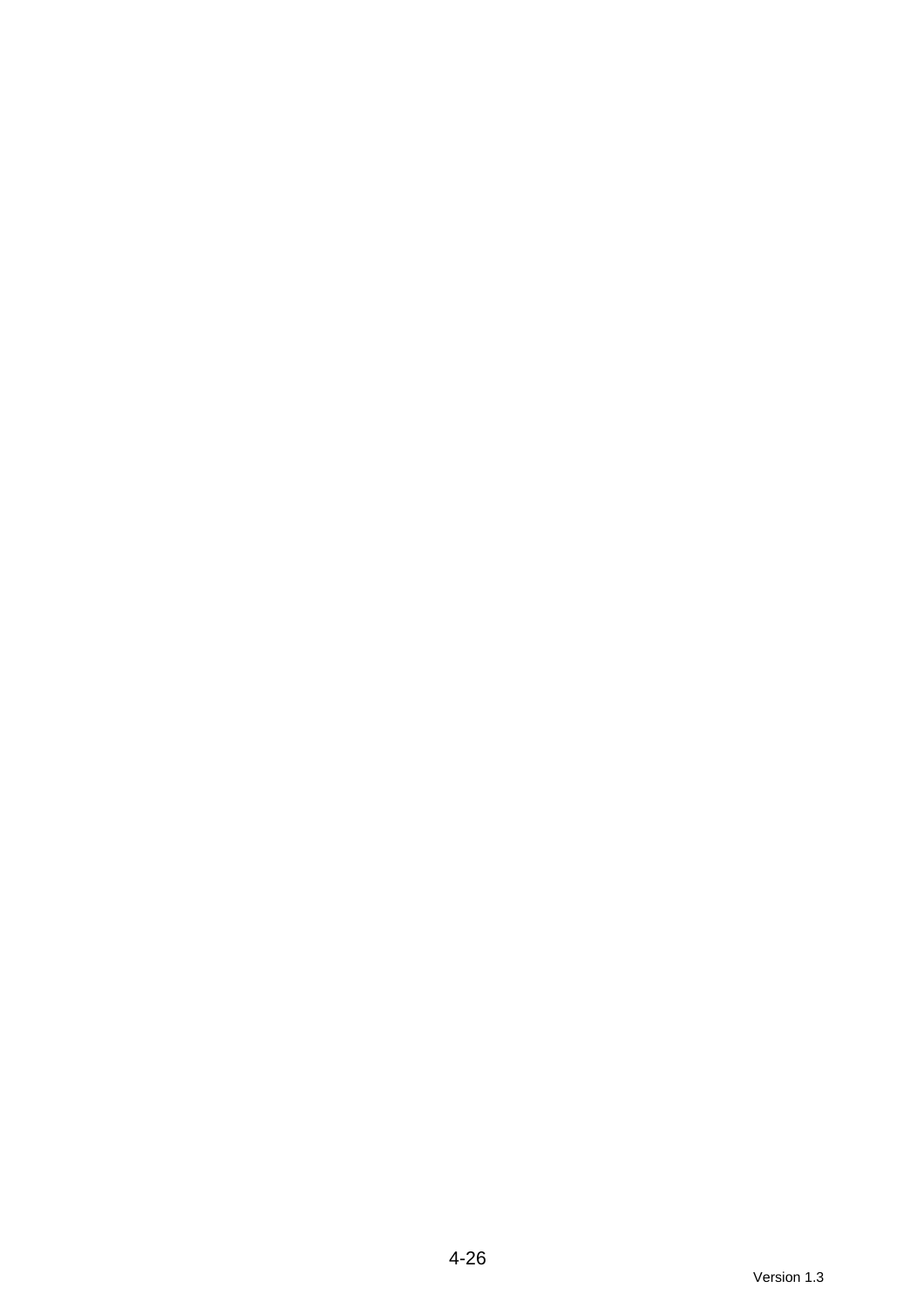**PART FIVE** 

**DEMOCRACY** 

**PROCEDURES**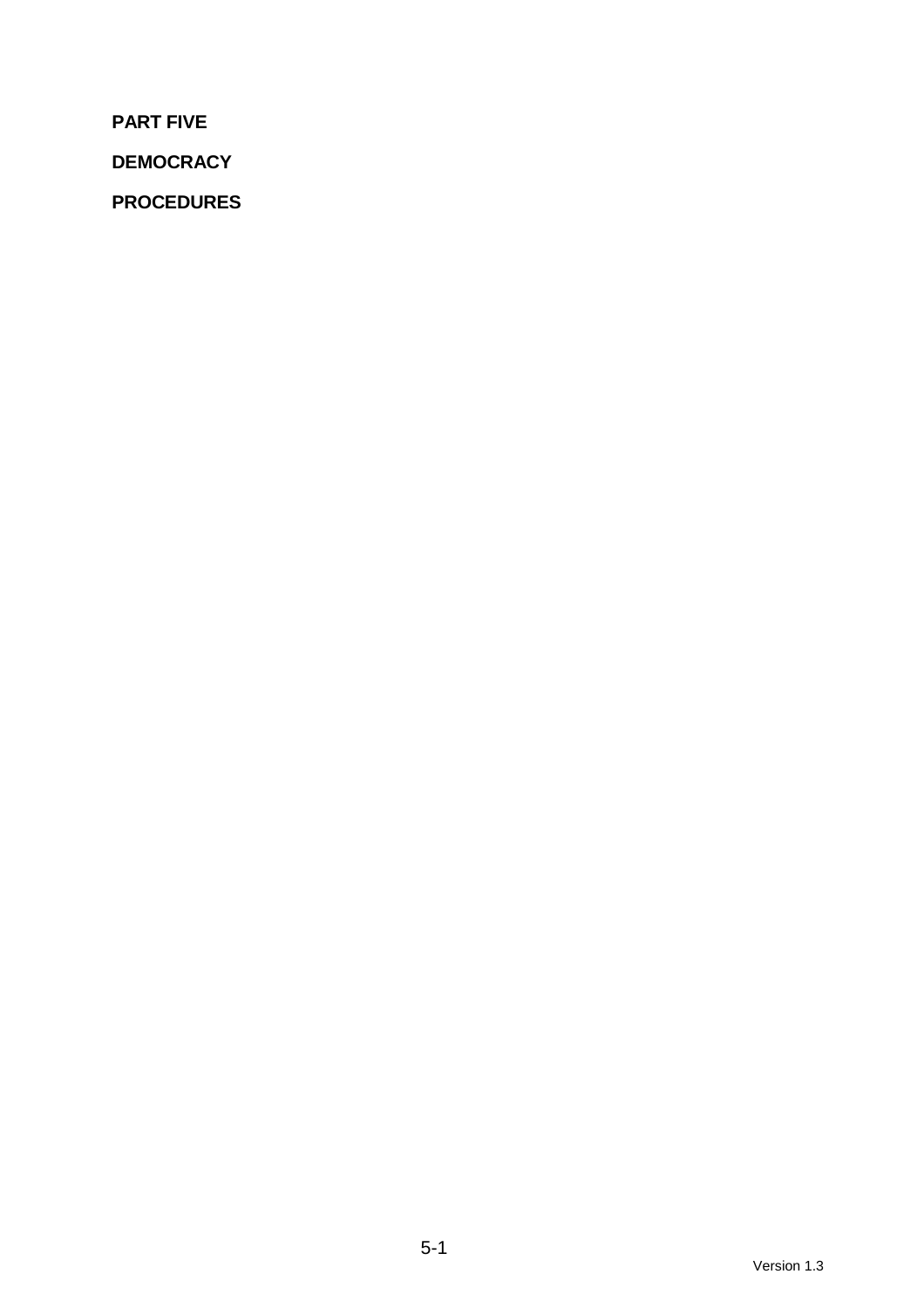# **PART A – PROCEDURE RULES FOR MEETINGS OF THE FULL COUNCIL**

#### **INTRODUCTION**

- 1. These rules are designed to ensure meetings of the Full Council run smoothly and are conducted properly.
- 2. So far as the law allows, any of these rules may be suspended at any meeting of the Full Council, either for the whole meeting or for a particular item on the agenda. In order to achieve this, a motion must be moved and seconded and a vote carried.
- 3. For the annual budget meeting some procedure rules will be suspended and alternative rules applied. See paragraph 87 below.

### **ARRANGEMENTS FOR MEETINGS**

- 4. Full Council meetings are normally held every 8 weeks on a Thursday. Meetings normally start at 10.00am.
- 5. The agenda and papers for meetings of the Full Council must be available at least five clear working days before the meeting.
- 6. Meetings of the Full Council will not continue beyond midnight unless it appears to the Chairman that the meeting will finish shortly after that time. Any remaining business will be held over until the next meeting. The annual budget meeting will continue beyond midnight if necessary.
- 7. The annual meeting of the Full Council is normally held each May.
- 8. The County Council's annual budget will normally be considered at the February meeting.
- 9. A special meeting will be arranged if the Chairman of the Council, the Council Leader, or any five County Councillors request such a meeting. A Special Meeting will be held on any day of the week.

#### **MINIMUM ATTENDANCE (QUORUM)**

- 10. At least one quarter (17) of the whole number of elected County Councillors must be present for the meeting to proceed or continue.
- 11. If the Chairman or the Chief Executive concludes that an insufficient number of Councillors is present the meeting will not proceed. The Division Bell will be sounded, and if after more than five minutes there is still an insufficient number present at the meeting it will be adjourned to a time fixed by the Chairman.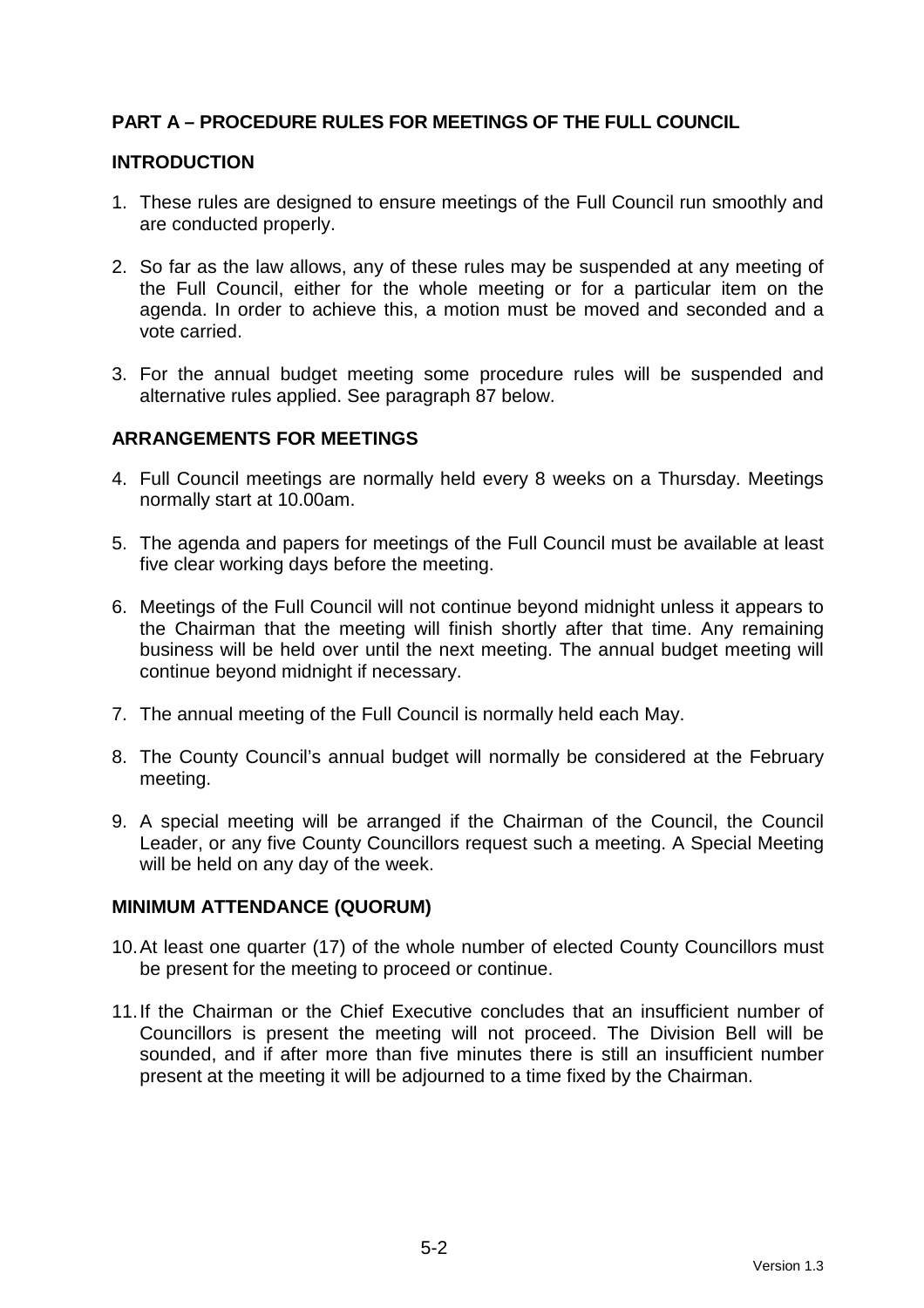### **ORDER OF BUSINESS**

- 12. Except for the annual meeting at which the election of Chairman and Vice-Chairman will be considered first, the order of business will usually be:
	- a. the choice of a person to preside if the Chairman and Vice-Chairman are absent
	- b. any business having priority by law
	- c. confirmation of the minutes of the last meeting of the Full Council
	- d. apologies for absence, including reasons
	- e. declarations of interest
	- f. business outstanding from the last meeting
	- g. Chairman of the County Council's business
	- h. constituency speeches
	- i. petitions
	- j. questions to Nottinghamshire Police Authority and Nottinghamshire Fire Authority and responses
	- k. questions to Committee Chairmen and responses
	- l. clarification on minutes of committee meetings
	- m. reports for decision by the Full Council
	- n. consideration of motions
	- o. any debate adjourned from earlier in the meeting (Adjournment Debate)

## **OTHER POINTS REGARDING THE ORDER OF BUSINESS**

- 13. At any time during the meeting the Chairman can adjourn the meeting.
- 14. The order of business can be varied at the discretion of the Chairman.
- 15. The minutes of ordinary meetings will not normally be confirmed at special meetings.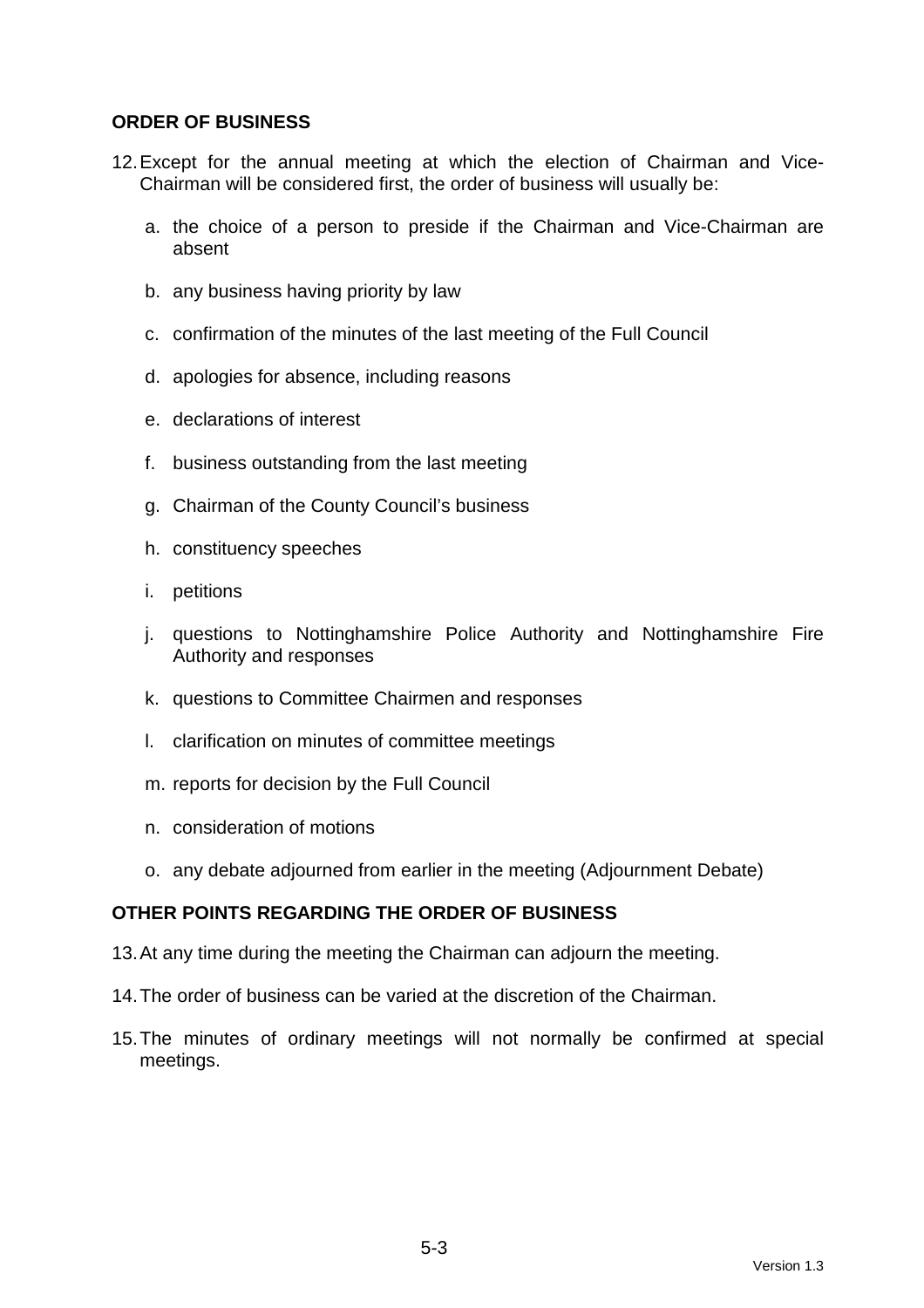# **DECLARATIONS OF INTEREST**

- 16. Where any Councillor has an interest in any matter to be discussed or decided, they will, in accordance with the Councillor Code of Conduct, declare the existence and nature of that interest and whether the interest is a Disclosable Pecuniary Interest. Any declaration of interest will be recorded in the minutes of the meeting.
- 17. Where any Councillor has declared a Disclosable Pecuniary Interest in any matter, they will leave the room in which the meeting is being held while the matter is under consideration unless:
	- a. Policy Committee has granted them a dispensation; or
	- b. the matter is only under consideration by the meeting as part of a report of the Minutes of Council, a committee or sub-committee and is not itself the subject of debate.
- 18. If the Councillor has chosen to remain within easy reach, that Councillor will be recalled by an appropriate officer before any further business is started.
- 19. Any person or officer of the authority who is appointed to do anything in connection with the County Council which enables them to speak at meetings, will make the same disclosures of interests and will withdraw from the room in which the meeting is being held on the same occasions as they would have to do if they were a County Councillor.

# **CONSTITUENCY SPEECHES**

- 20. At any Full Council meeting except the annual meeting, a special meeting and the annual budget meeting, Councillors will be given an opportunity to speak for up to three minutes on any issue arising in their division.
- 21. Such a speech will not give rise to a debate or a question and answer session.
- 22. Any Councillor who wishes to make a three minute speech must notify Democratic Services by 10 am two working days before the Full Council meeting.
- 23. A maximum of 30 minutes is allowed for this item. If the number of Councillors wishing to make three minute speeches is such that this 30 minute allocation would be exceeded, Councillors authorised to speak will be decided by ballot based on political proportionality.

### **PETITIONS**

24. In accordance with the Council's Petitions Scheme, at any Full Council meeting any Councillor may present a petition to the Chairman of the Council on any matter affecting the residents of their division, and in relation to which the County Council has powers or duties.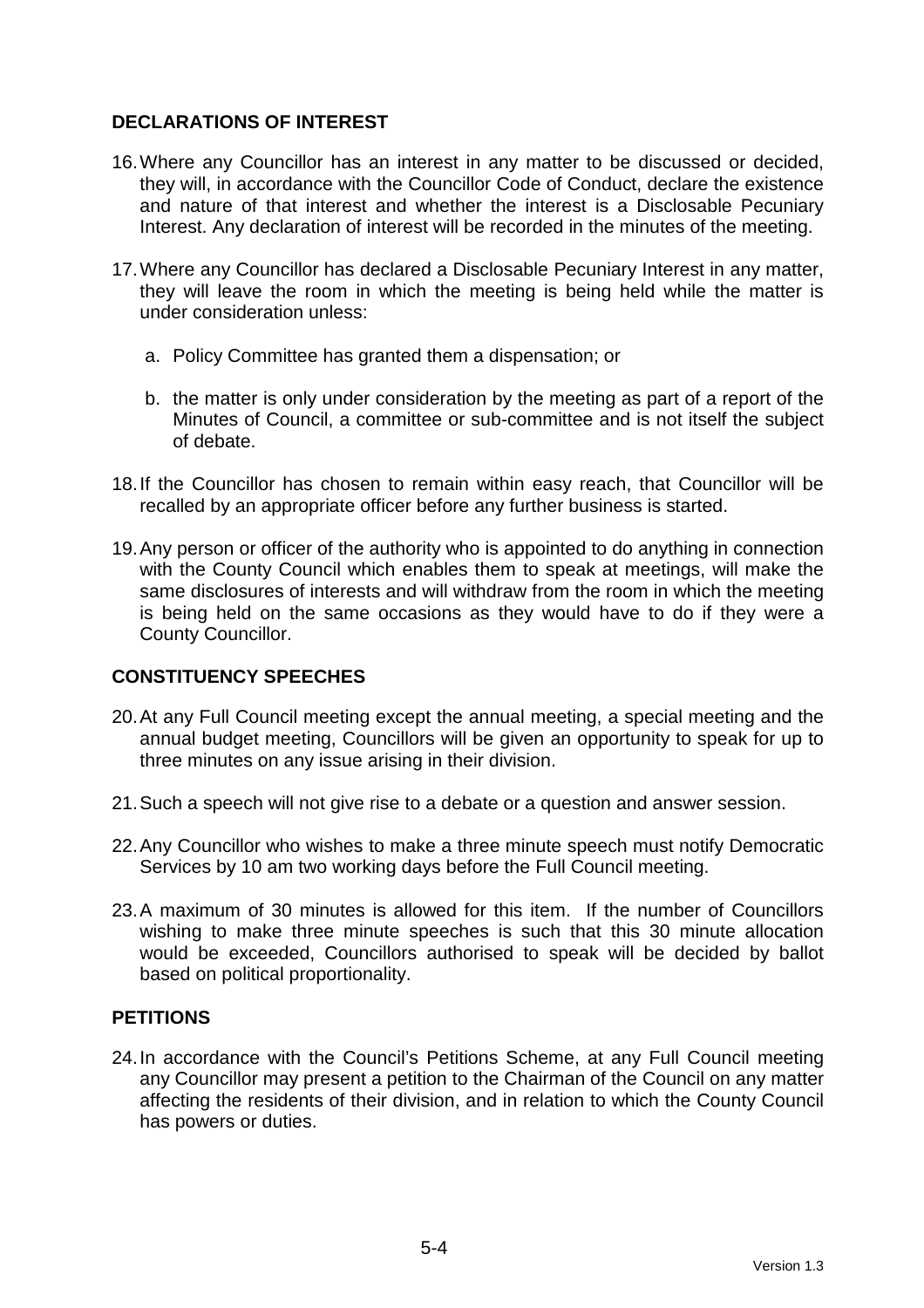- 25. Any Councillor who wishes to submit a petition must notify Democratic Services by 10 am the day before the meeting, giving details about the petition.
- 26. The Councillor presenting the petition can introduce and speak about the petition for up to one minute.
- 27. If a Councillor is unable to be at the meeting, they may request and agree to another Councillor presenting a petition on their behalf.
- 28. If a petition relates to more than one division the petition can be presented jointly if the relevant Councillors agree. If agreement cannot be reached the petition will be presented by the Council's Vice-Chairman.
- 29. Any petition presented will be referred without debate to the appropriate committee for consideration. A report back to Council on the outcome of that consideration will be made at its next meeting.
- 30. If a petition relates to the annual budget it will be included within the consultation responses and will not be presented separately under the normal petitions scheme.

### **QUESTIONS TO COMMITTEE CHAIRMEN**

- 31. At any meeting of the Full Council, except the annual budget meeting, a Councillor may ask any committee chairman one or more questions on matters within the remit of their committee. A maximum of 60 minutes is allowed for questions to Committee Chairmen after which any remaining questions will be dealt with under the procedure set out in paragraph 38.
- 32. At any meeting of the Full Council, except the annual budget meeting, a Councillor may ask the Chairman of Nottinghamshire Police Authority or Nottinghamshire and City of Nottingham Fire Authority one or more questions on matters within the remit of their authority. A maximum of 30 minutes is allowed for these questions after which any remaining questions will be dealt with under procedure set out in paragraph 38.
- 33. Councillors must post a copy of their question(s) under paragraph 31 and 32 in the box in Democratic Services or email council.questions@nottscc.gov.uk no later than 10 am two working days before the meeting.
- 34. The order in which questions are put at the meeting will be determined by the Chairman.
- 35. After receiving an answer from the relevant chairman, or their nominee, that Councillor, or any other Councillor, may ask supplementary questions on the same matter. The original questioner has the right to ask the first supplementary question. The number of supplementary questions allowed will be at the discretion of the Chairman having regard to paragraph 31 and 32 above.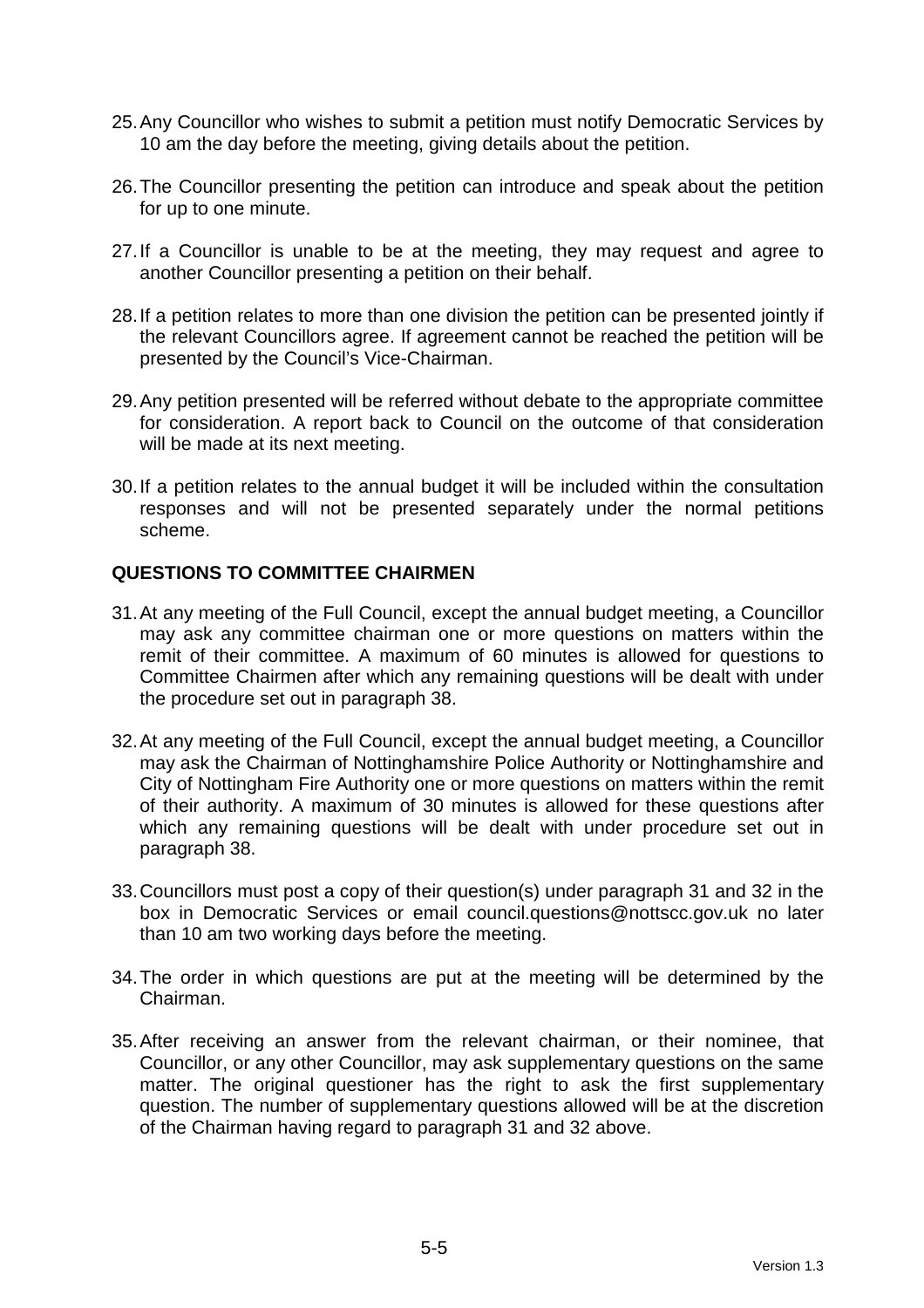- 36. Instead of asking a supplementary question the original questioner has the right to require a debate. Such a request must be made prior to any supplementary questions being asked. If the motion for a debate is seconded the matter will then be adjourned for debate later in the meeting under the 'Adjournment Debate' item on the agenda and no supplementary questions can be asked.
- 37. The same supplementary question procedures apply to questions to the Chairman of the Police Authority or the Fire Authority except that there is no right to request an adjournment debate.

## **QUESTIONS REQUIRING A WRITTEN RESPONSE**

38. Any Councillor may at any time, by writing to Democratic Services, put a question to a committee chairman and will be sent a reply within 15 working days. Every such question and the answer given will be included for information with papers for the next convenient Full Council meeting.

## **CLARIFICATION OF MINUTES**

- 39. Any Councillor may ask the relevant committee chairman for clarification of any issue contained in the minutes of meetings published since the last meeting of Full Council. No general debate will take place.
- 40. The number of points of clarification permitted will be at the discretion of the Chairman.

### **CONSIDERATION OF REPORTS FOR DECISION BY COUNCIL**

- 41. Reports are introduced by the relevant committee chairman.
- 42. The report recommendation is then 'moved' by one Councillor and 'seconded' by another Councillor. It then becomes a 'motion' for debate. The motion is then debated before a vote is taken.

### **CONSIDERATION OF INDIVIDUAL MOTIONS TABLED BY COUNCILLORS IN ADVANCE OF MEETINGS**

- 43. Councillors may raise an issue at Full Council meetings by submitting a motion. The procedure for submitting a motion for debate is as follows:
	- a. Notice must be given either by submitting a signed copy of the motion to Democratic Services or by emailing council.questions@nottscc.gov.uk no later than 10 am six clear working days before the Full Council meeting.
	- b. The motion must be proposed and seconded.
	- c. The motion will be included in the agenda for the meeting.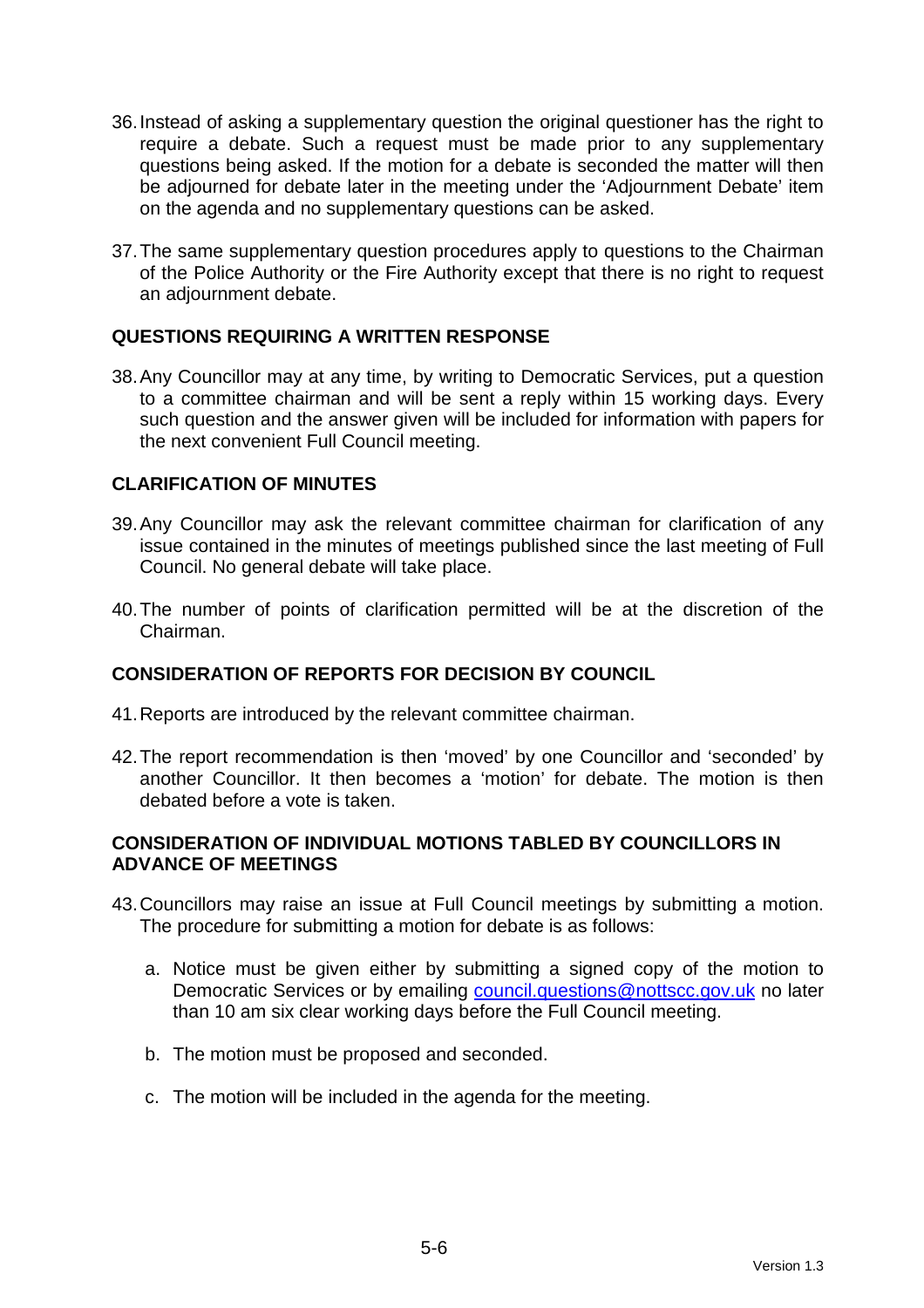# **MOTIONS NOT REQUIRING PRIOR WRITTEN NOTICE**

- 44. Motions can be moved and seconded orally at meetings to ensure meetings run smoothly and are conducted properly. The following are examples of such motions:
	- a. appointment of a chairman for the meeting in the absence of the Chairman and Vice-Chairman
	- b. request to withdraw a motion
	- c. that the matter be put to a vote
	- d. that the meeting be adjourned
	- e. variation of the order of business
	- f. suspension of the procedure rules
	- g. exclusion of the public
	- h. that a named Councillor should not be heard further
- 45. Motions relating to the following may be moved and seconded without notice but must be provided in writing to the Chairman when being moved
	- a. amendments to motions
	- b. the appointment of Councillors to Committees

### **THE RULES OF DEBATE**

- 46. If a Councillor wishes to speak they should indicate their intention by raising their hand.
- 47. The Chairman will decide the order in which speakers will be heard. Any Councillor who wishes to speak will be given the opportunity to do so unless any of the exceptions contained in these rules of debate apply.
- 48. Councillors can speak for a maximum of 20 minutes subject to any exceptions set out below.
- 49. Councillors will stand when speaking and must address the Chairman.
- 50. Councillors must speak strictly to the subject under discussion.
- 51. Whenever the Chairman stands during a debate any Councillor standing must sit down and the Full Council must be silent.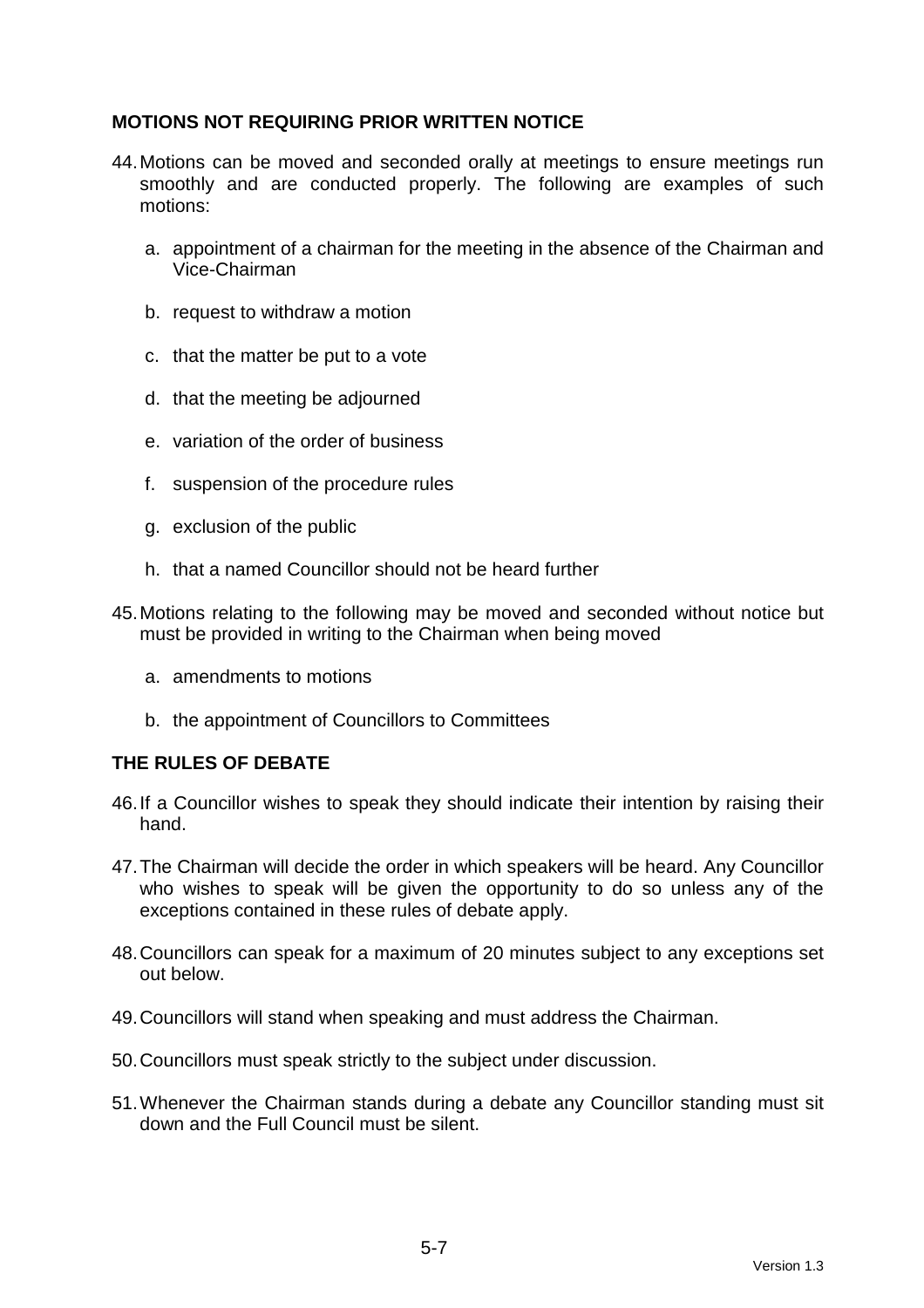- 52. Any Councillor may at anytime during a meeting request that the meeting be adjourned for up to one hour. The Chairman of the meeting has discretion to decide whether to agree the request and, if agreed, to determine the length of any such adjournment
- 53. Councillors may speak once on any motion. However if a motion is amended, Councillors may speak once on each amendment.
- 54. If the motion has been amended since the Councillor last spoke, that Councillor may move a further amendment to the motion.
- 55. The Councillor who moved the original motion has a right of reply at the close of the debate on that motion or any agreed amendment.
- 56. If an amendment to a motion has been moved and seconded, the mover of the original motion has the right of reply at the close of the debate on the amendment, following the mover of the amendment's closing remarks.
- 57. A motion may be altered with the consent of the mover and seconder.

## **POINTS OF ORDER AND PERSONAL EXPLANATIONS**

- 58. With the consent of the Chairman any Councillor may make a brief comment, ask a question designed to clarify a matter which has been raised, or indicate where they feel the procedure rules have not been followed. They may not introduce new material or make a speech on the issue raised.
- 59. The Chairman of the County Council's ruling will be final and they may limit such exchanges to maintain the flow of debate.

### **AMENDMENTS TO RECOMMENDATIONS AND MOTIONS**

- 60. Amendments to a motion can be moved or seconded by any Councillor in the following situations:
	- a. to refer a subject of debate to a committee for further consideration
	- b. to leave out words, to add words or both provided that such changes must not have the effect of reversing a proposal (for example to recommend approval instead of refusal) and must be relevant to the original motion.
- 61. The motion will remain in the name of the original mover if they propose or accept the amendment.
- 62. Amendments must be dealt with and voted on one at a time, subject to the exceptions set out in the Rules of Debate.
- 63. If a motion to move an amendment is rejected following a vote then alternative amendments can be moved.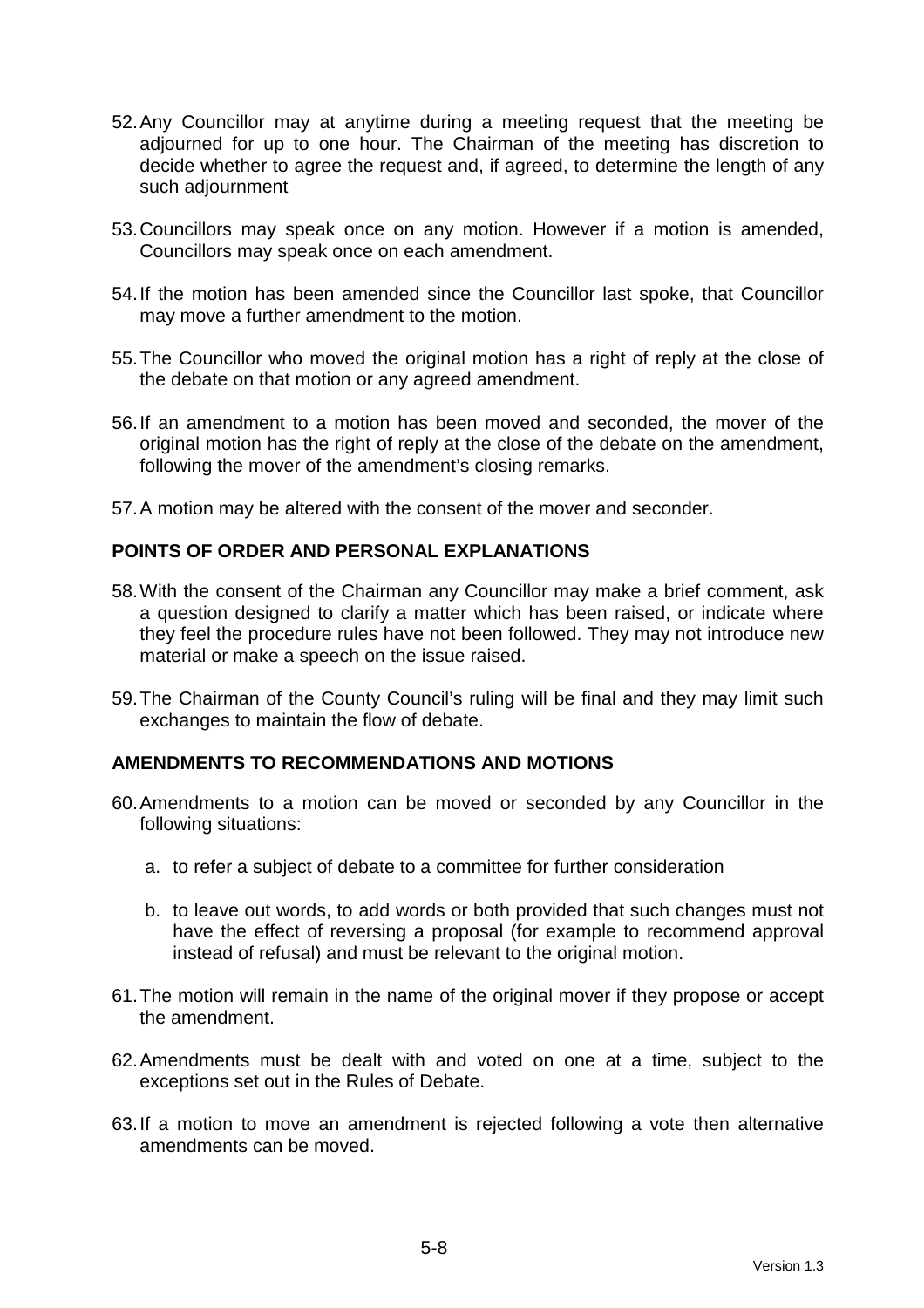- 64. If an amendment is not accepted by the mover of the original motion, the following procedure will apply:
	- a. the amendment will be debated
	- b. a vote will then be taken on whether the amendment should become the substantive motion
	- c. if the amendment is carried, then the new substantive motion will be in the name of the Councillor who moved the successful amendment
	- d. debate will continue and further amendments may be moved
	- e. after all amendments have been dealt with using the procedure stated above then a vote will be taken on the final substantive motion

### **BRINGING DEBATE TO EARLY CLOSURE**

- 65. A Councillor who has not already spoken on the matter may orally move a motion that a vote should be taken immediately. This must be seconded.
- 66. If the Chairman feels there has been sufficient discussion of the issue he may put the oral motion to the vote.
- 67. If the vote is carried the motion or amendment will be put to the vote following closing remarks by the proposer of the motion or amendment.

### **VOTING**

- 68. Votes in Full Council are to be determined by a show of hands.
- 69. Where there is an equal number of votes for and against a motion the Chairman can exercise a second or casting vote.
- 70. A recorded vote will be taken if 10 or more Councillors request it. The process will be as follows:
	- a. The Division Bell will be sounded.
	- b. The Chief Executive will then call the names of all Councillors and record the vote of each Councillor.
	- c. The Chairman will announce the result.
	- d. The minutes will record how each Councillor voted.
- 71. Any Councillor can require that the minutes of the meeting record how they voted on any decision taken.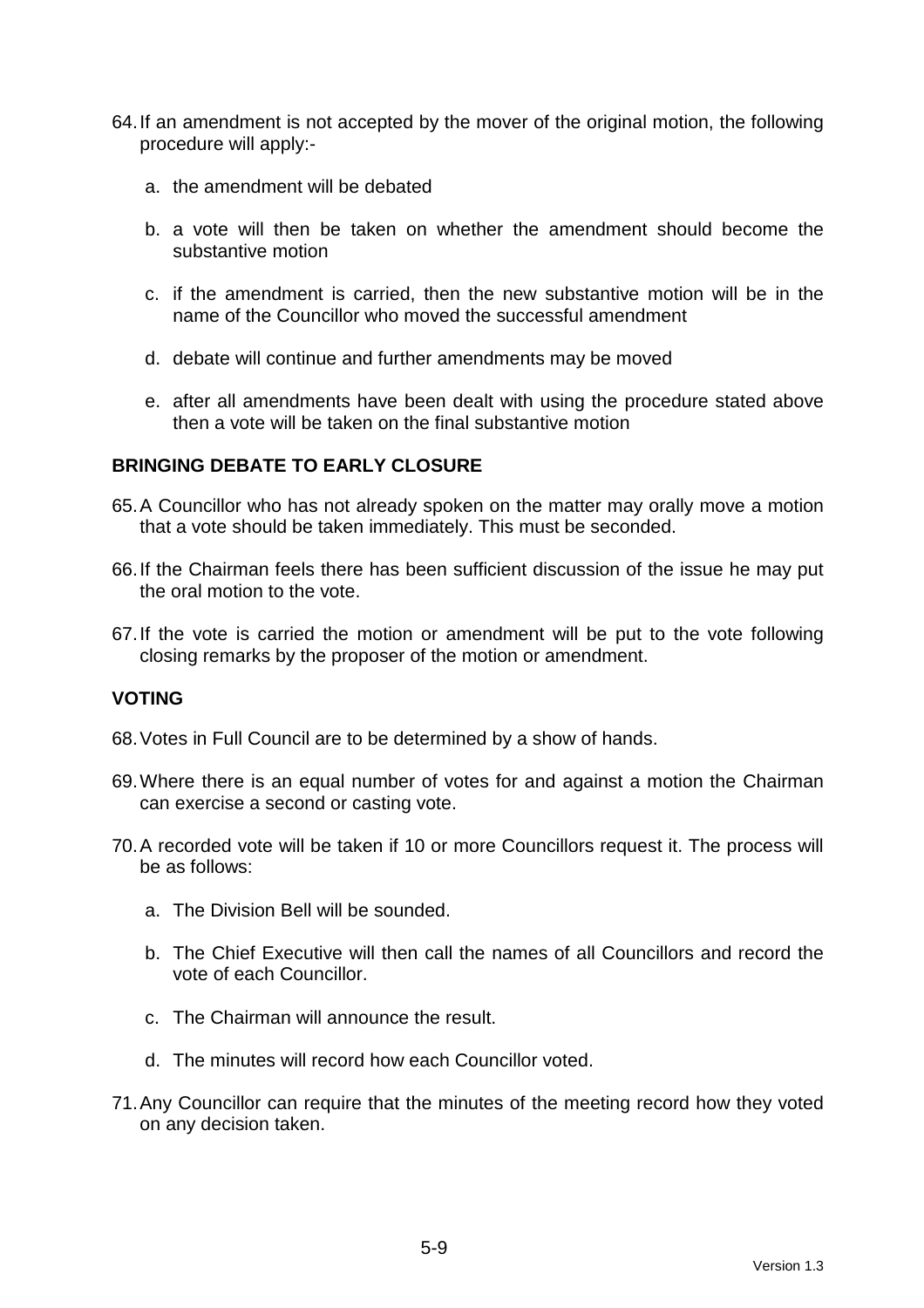## **ADJOURNMENT DEBATES**

- 72. The Councillor who requested the adjournment debate may speak on the matter referred to in their original question for up to five minutes.
- 73. After that, any other Councillor may speak on the matter for up to three minutes.
- 74. The relevant committee chairman may speak for up to five minutes in reply.
- 75. No vote will be taken on an adjournment debate.

#### **REVERSING DECISIONS**

76. Normally any decision by the Full Council and its committees cannot be reversed for 6 months. However, in exceptional circumstances and on a motion proposed by a majority of the membership of the relevant committee/Council, a further report will be brought for the matter to be reconsidered.

#### **DISORDERLY CONDUCT**

- 77. If, at any meeting, any Councillor in the opinion of the Chairman of the County Council misbehaves by persistently disregarding their ruling, or by behaving improperly or offensively, or by obstructing the business of the Full Council, the Chairman may move "that [the Councillor named] should not be further heard" and the motion, if seconded, will be voted on without discussion.
- 78. If any Councillor named continues the misconduct after a "should not be further heard" motion has been carried, the Chairman:
	- a. may request the Councillor to leave the meeting; or
	- b. may adjourn the meeting of the Full Council for any period considered necessary
- 79. In the event of a general disturbance which in the opinion of the Chairman makes business impossible, the Chairman, may adjourn the meeting for any period considered necessary and/or order that the public leave.

#### **ESTABLISHMENT OF COMMITTEES**

80. Every committee set up by the Full Council will perform the functions given to them until the Full Council resolves otherwise. Full Council can revise the functions of committees at any time.

## **APPOINTMENTS TO COMMITTEES**

- 81. Every person appointed to be a member of a committee or sub-committee will remain a member of that committee until the first of the following events:
	- a. they cease to be a Councillor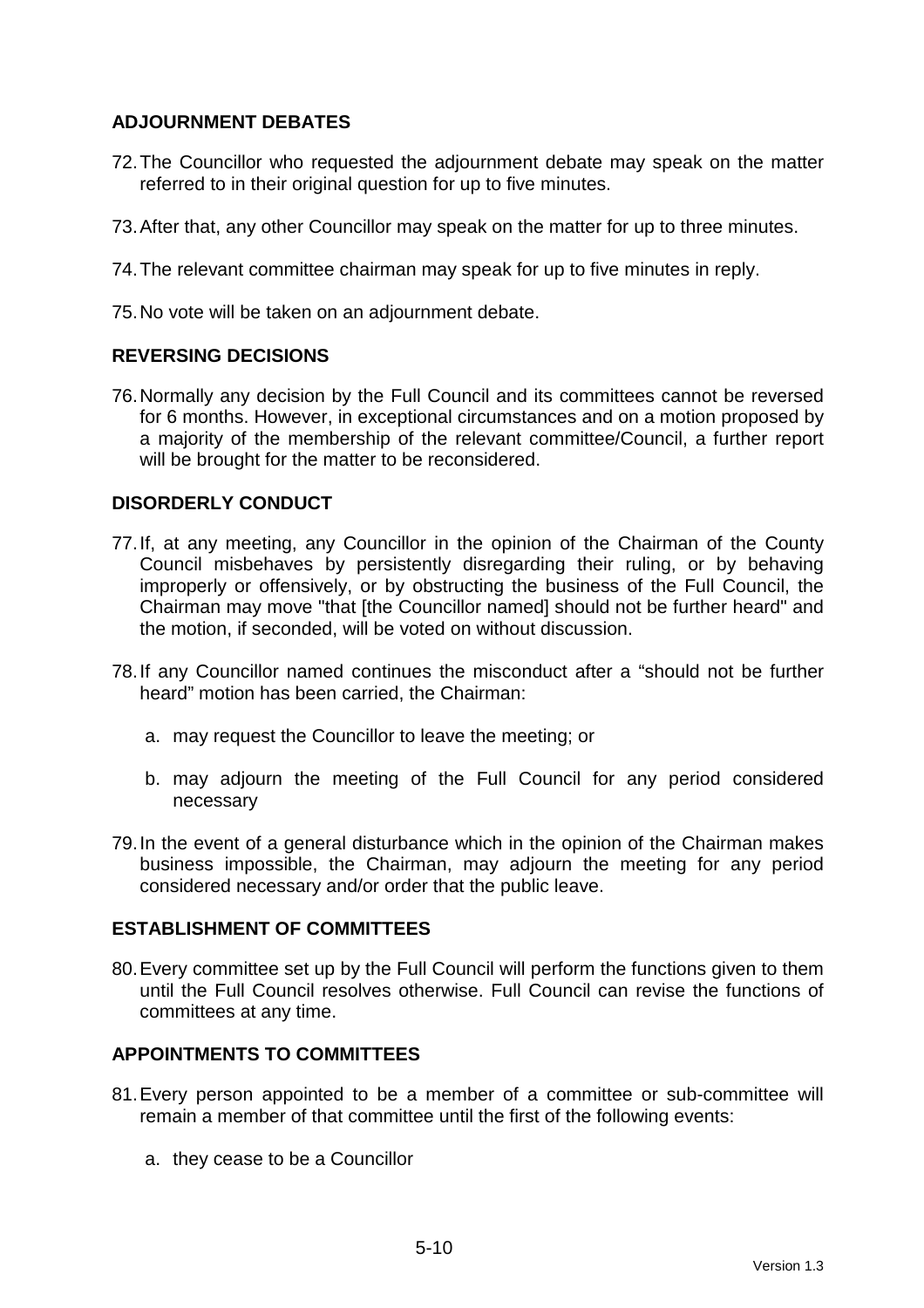- b. their resignation
- c. changes to political balance necessitate changes to committee membership
- d. removal by the Proper Officer at the request of their group
- 82. The Full Council is required to keep the allocation of seats to groups under review.
- 83. Whenever allocation of seats is considered by the Full Council the Chief Executive will submit a report showing what the allocation of seats should be in order to ensure committees reflect the overall political balance of the Council.
- 84. Democratic Services will ensure that all appointments to committees are reported to the next meeting of the appropriate committee.
- 85. Any changes in membership must be notified to Democratic Services no later than 4 pm on the working day before the relevant meeting.

### **ANNUAL MEETING**

86. Subject to any statutory requirements, the Full Council at its annual meeting:

- a. Will elect the Chairman and Vice-Chairman of the County Council for the forthcoming year.
- b. Will resolve what committees and sub-committees will be established, the terms of reference and size of these committees and may appoint the chairman and vice-chairman of each committee.
- c. Will note the membership of each group and their agreed officers.

### **ANNUAL BUDGET MEETING**

- 87. To ensure the smooth flow of business the following provisions will operate for the Annual Budget meeting:
	- a. After the budget proposals have been moved and seconded any budget amendments will be moved and seconded. The seconders of the amendments may either speak to them when seconding or may reserve their speech for later in the debate.
	- b. With the exceptions below, no Councillor will speak more than once or for more than 20 minutes:
		- the Councillor who moves the budget proposals is not subject to a time limit and is entitled to speak twice; once when moving proposals and once when replying to the debate
		- the movers of any amendments may speak for an unlimited time when moving those amendments and for 20 minutes when summing up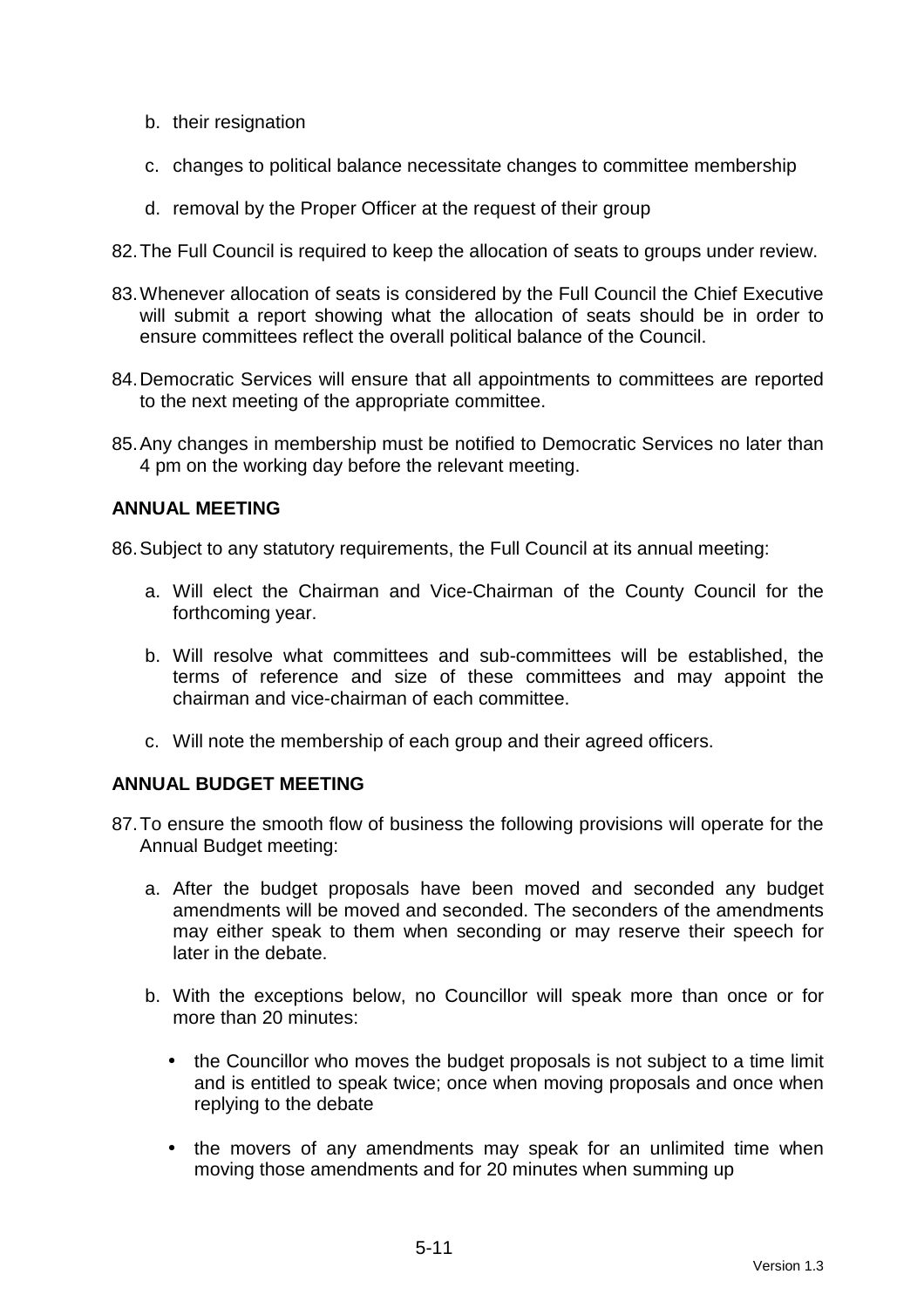- c. There will be a single debate on the motion and any amendments
- d. At the conclusion of the winding-up speeches, the amendments will be voted on in the order determined by the Chairman then a vote will be taken on the substantive motion.

#### **OTHER**

- 88. Placards, banners, advertising materials and similar items are not permitted in any Council meeting.
- 89. Other than any recording carried out by approved Council staff, the use of recording devices and cameras is only allowed with the consent of the Chairman. If consent is given the Chairman will notify Full Council at the start of a meeting and in the event of objection by Councillors a vote will be taken.

90. Mobile phones must be switched to silent.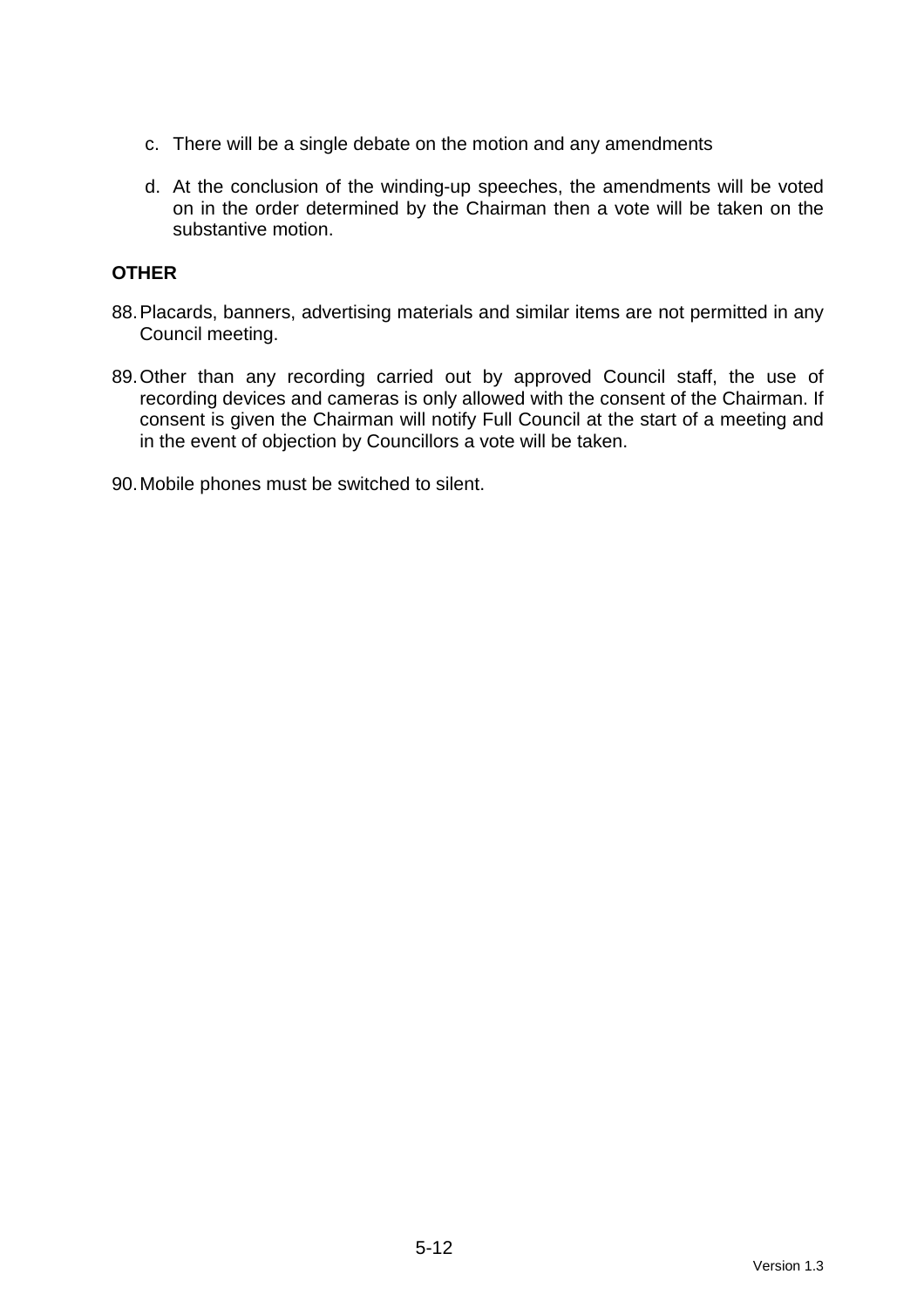### **PART B – PROCEDURE RULES FOR COMMITTEE AND SUB-COMMITTEE MEETINGS**

#### **INTRODUCTION**

- 1. These rules are designed to ensure meetings run smoothly and are conducted properly.
- 2. So far as the law allows any of these rules may be suspended at any meeting, either for the whole meeting or for a particular item on the agenda. In order to achieve this, a motion must be moved and seconded and a vote carried.

### **ARRANGEMENTS FOR MEETINGS**

- 3. The agenda and papers for meetings must be available at least five clear working days before the meeting.
- 4. A special meeting is arranged if the chairman or vice-chairman of the relevant committee, or any 4 of its members request such a meeting.

#### **MINIMUM ATTENDANCE (QUORUM)**

- 5. The following number of elected County Councillors must be present for the meeting to proceed or continue:
	- a. Less than 15 voting members 3
	- b. 15 to 25 voting members 4
	- c. More than 25 voting members 5
- 6. If there is an insufficient number of Councillors present, the meeting will not proceed.

#### **ORDER OF BUSINESS**

- 7. The order of business will usually be:
	- a. at the first meeting after the annual Council meeting, appointing or noting the appointment of the Chairman and Vice-Chairman of the committee
	- b. the choice of a person to preside if the Chairman and Vice-Chairman are absent
	- c. confirmation of the minutes of the last meeting of the committee
	- d. apologies for absence, including reasons
	- e. declarations of interest
	- f. business outstanding from the last meeting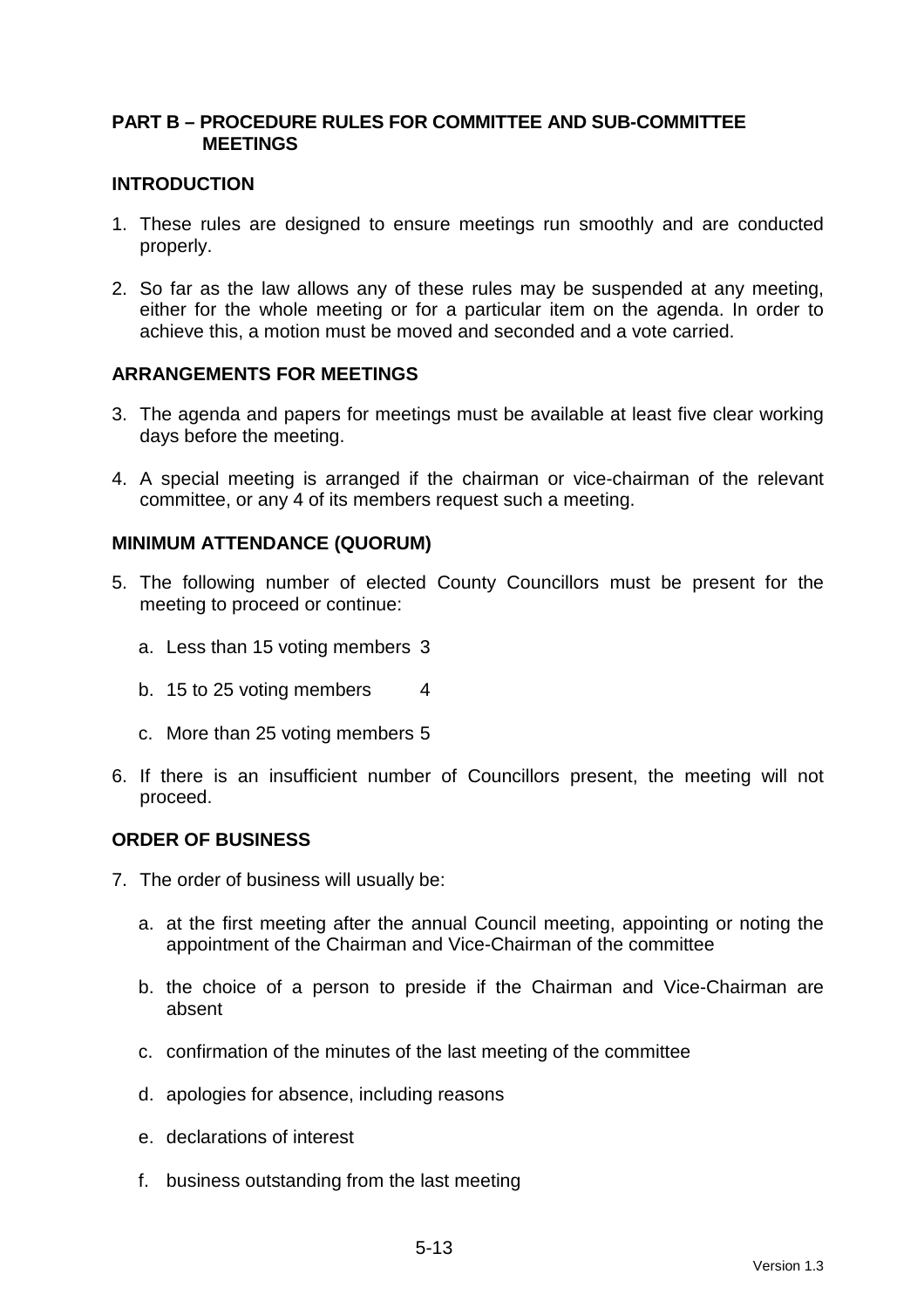- g. reports for decision by committee
- h. reports for information
- i. work programme (if applicable)

# **OTHER POINTS REGARDING THE ORDER OF BUSINESS**

- 8. At any time during the meeting the Chairman can adjourn the meeting.
- 9. The order of business can be varied at the discretion of the Chairman.
- 10. The minutes of ordinary meetings will not normally be confirmed at special meetings.

## **DECLARATIONS OF INTEREST**

- 11. Where any Councillor has an interest in any matter to be discussed or decided, they will, in accordance with the Councilllor Code of Conduct, declare the existence and nature of that interest and whether the interest is Disclosable Pecuniary Interest. Any declaration of interest will be recorded in the minutes of the meeting.
- 12. Where any Councillor has declared a Disclosable Pecuniary Interest in any matter, they will leave the room in which the meeting is being held while the matter is under consideration unless:
	- a. Policy Committee has granted them a dispensation; or
	- b. the matter is only under consideration by the meeting as part of a report of the Minutes of a committee or sub-committee and is not itself the subject of debate.
- 13. If the Councillor has chosen to remain within easy reach, that Councillor will be recalled by an appropriate officer before any further business is started.
- 14. Subject to paragraph 15, any person or officer of the authority who is appointed to do anything in connection with the County Council which enables them to speak at meetings, will make the same disclosures of interests and will withdraw from the room in which the meeting is being held on the same occasions as they would have to do if they were a County Councillor.
- 15. Paragraph 14 above does not apply to members of the public who are entitled to speak at Planning and Licensing Committee or Rights of Way Committee.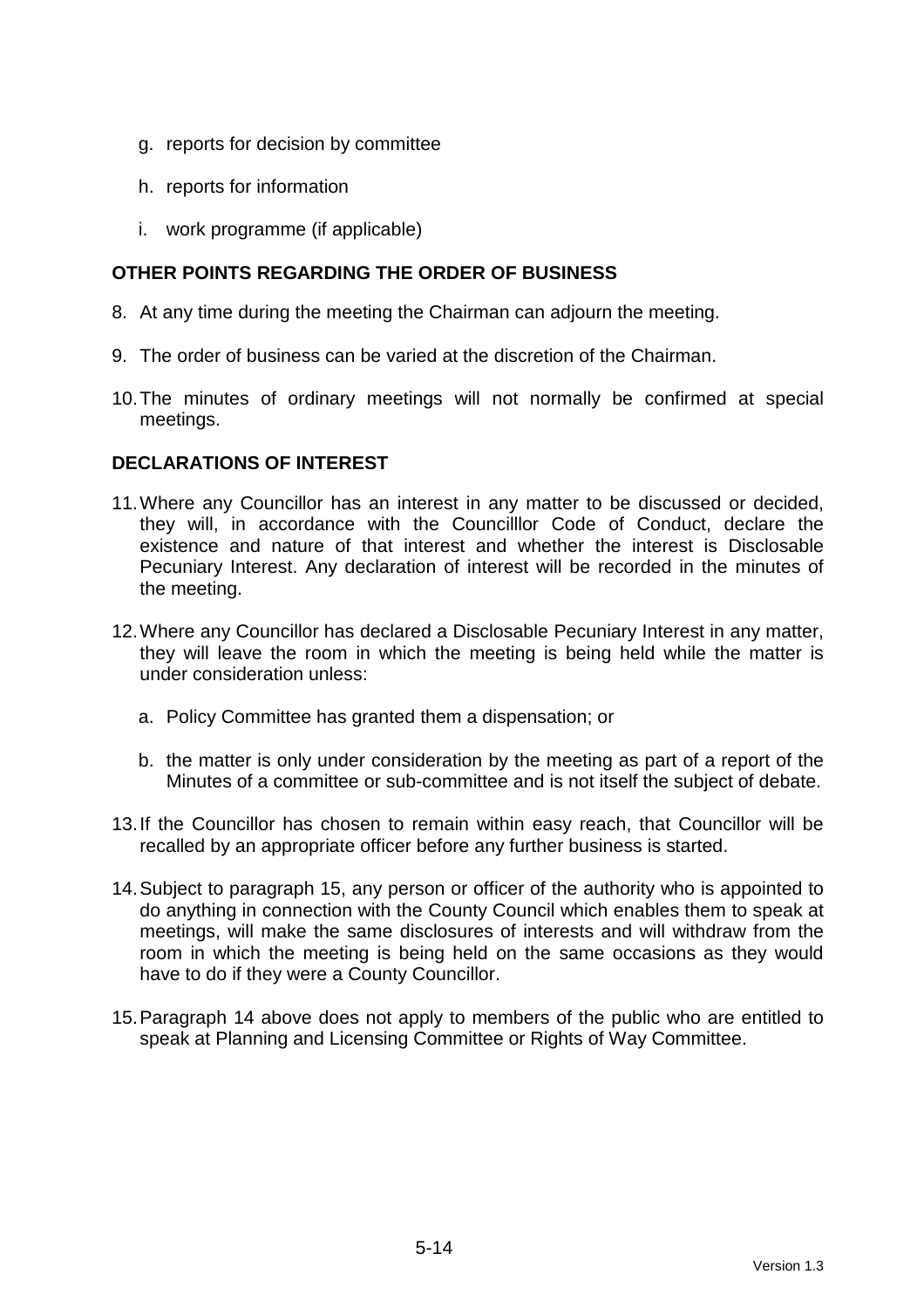# **CONSIDERATION OF RECOMMENDATIONS IN REPORTS**

- 16. The report recommendation will be 'moved' by one Councillor and 'seconded' by another Councillor. It then becomes a 'motion' which may be debated before a vote is taken.
- 17. Motions relating to the following may be moved and seconded without notice but must be provided in writing to the Chairman when being moved:
	- a. an alternative to a recommendation in the report
	- b. amendments to motions

# **MOTIONS NOT REQUIRING PRIOR WRITTEN NOTICE**

- 18. The following motions can be moved and seconded orally to ensure meetings run smoothly and are conducted properly:
	- a. appointment of a Chairman for the meeting in the absence of the Chairman and Vice-Chairman
	- b. request to withdraw a motion
	- c. that the matter be put to a vote
	- d. that the meeting be adjourned
	- e. variation of the order of business
	- f. suspension of the procedure rules
	- g. exclusion of the public
	- h. that a named Councillor should not be heard further

# **THE RULES OF DEBATE**

- 19. If a Councillor wishes to speak they should indicate their intention by raising their hand.
- 20. The Chairman will decide the order in which speakers will be heard. Any Councillor who wishes to speak will be given the opportunity to do so unless any of the exceptions contained in these rules of debate apply.
- 21. Councillors can speak for a maximum of 20 minutes, subject to any exceptions set out below.
- 22. Councillors when speaking must address the Chairman.
- 23. Councillors must speak strictly to the subject under discussion.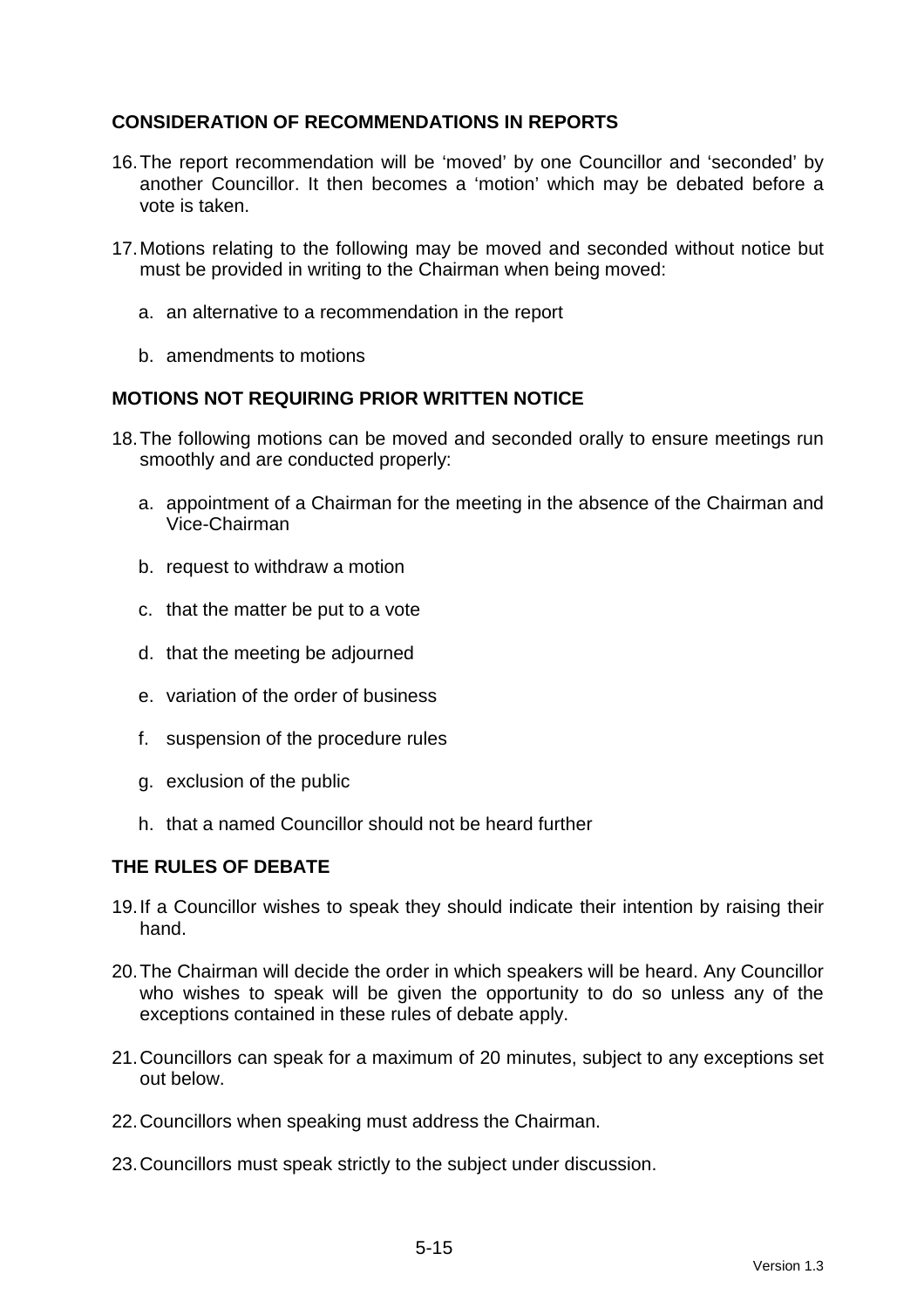- 24. Whenever the Chairman stands during a debate the committee must be silent.
- 25. Any Councillor may at anytime during a meeting request that the meeting be adjourned for up to one hour. The Chairman of the meeting has discretion to decide whether to agree the request and, if agreed, to determine the length of any such adjournment.
- 26. Councillors may speak once on any motion. However if a motion is amended, Councillors may speak once on each amendment.
- 27. If the motion has been amended since the Councillor last spoke, that Councillor may move a further amendment to the motion.
- 28. The Councillor who moved the original motion has a right of reply at the close of the debate on that motion or any agreed amendment.
- 29. If an amendment to a motion has been moved and seconded, the mover of the original motion has the right of reply at the close of the debate on the amendment following the mover of the amendment's closing remarks.
- 30. A motion may be altered with the consent of the mover and seconder.

#### **POINTS OF ORDER AND PERSONAL EXPLANATIONS**

- 31. With the consent of the Chairman any Councillor may make a brief comment, ask a question designed to clarify a matter which has been raised, or indicate where they feel the procedure rules have not been followed. They may not introduce new material or make a speech on this.
- 32. The Chairman's ruling on this will be final and they may limit such exchanges to maintain the flow of debate.

#### **AMENDMENTS TO RECOMMENDATIONS AND MOTIONS**

- 33. Amendments to a motion can be moved or seconded by any Councillor to leave out words, to add words or both provided that such changes must not have the effect of reversing a proposal (for example to recommend approval instead of refusal) and must be relevant to the original motion.
- 34. The motion will remain in the name of the original mover if they propose or accept the amendment.
- 35. Amendments must be dealt with and voted on one at a time, subject to the exceptions set out in the Rules of Debate.
- 36. If a motion to move an amendment is rejected following a vote then alternative amendments can be moved.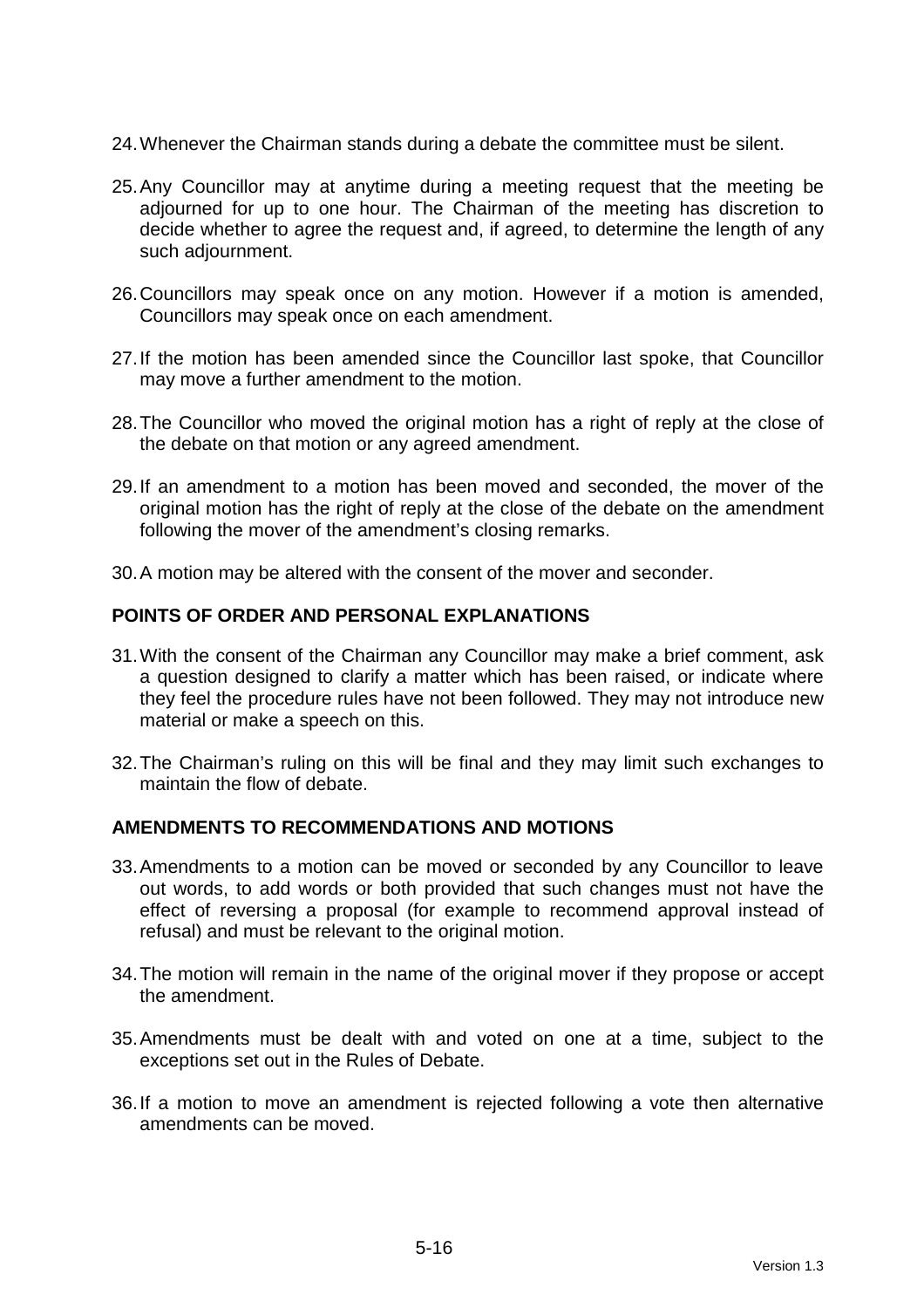- 37. If an amendment is not accepted by the mover of the original motion, the following procedure will apply:
	- a. the amendment will be debated
	- b. a vote will then be taken on whether the amendment should become the substantive motion
	- c. if the amendment is carried, then the new substantive motion will be in the name of the Councillor who moved the successful amendment
	- d. debate will continue and further amendments may be moved
	- e. after all amendments have been dealt with using the procedure stated above then a vote will be taken on the final substantive motion

### **BRINGING DEBATE TO EARLY CLOSURE**

- 38. A Councillor who has not already spoken on the matter may orally move a motion that a vote should be taken immediately. This must be seconded.
- 39. If the Chairman feels there has been sufficient discussion of the issue he may put the oral motion to the vote.
- 40. If the vote is carried the motion or amendment will be put to the vote following closing remarks by the proposer of the motion or amendment.

### **VOTING**

- 41. Votes in committee are to be determined by a show of hands.
- 42. Where there is an equal number of votes for and against a motion the Chairman can exercise a second or casting vote.
- 43. A recorded vote will be taken if 2 or more Councillors request it. The process will be as follows:
	- a. The names of all Councillors will be called and the vote of each Councillor recorded.
	- b. The Chairman will announce the result.
	- c. The minutes will record how each Councillor voted.
- 44. Any Councillor can require that the minutes of the meeting record how they voted on any decision taken.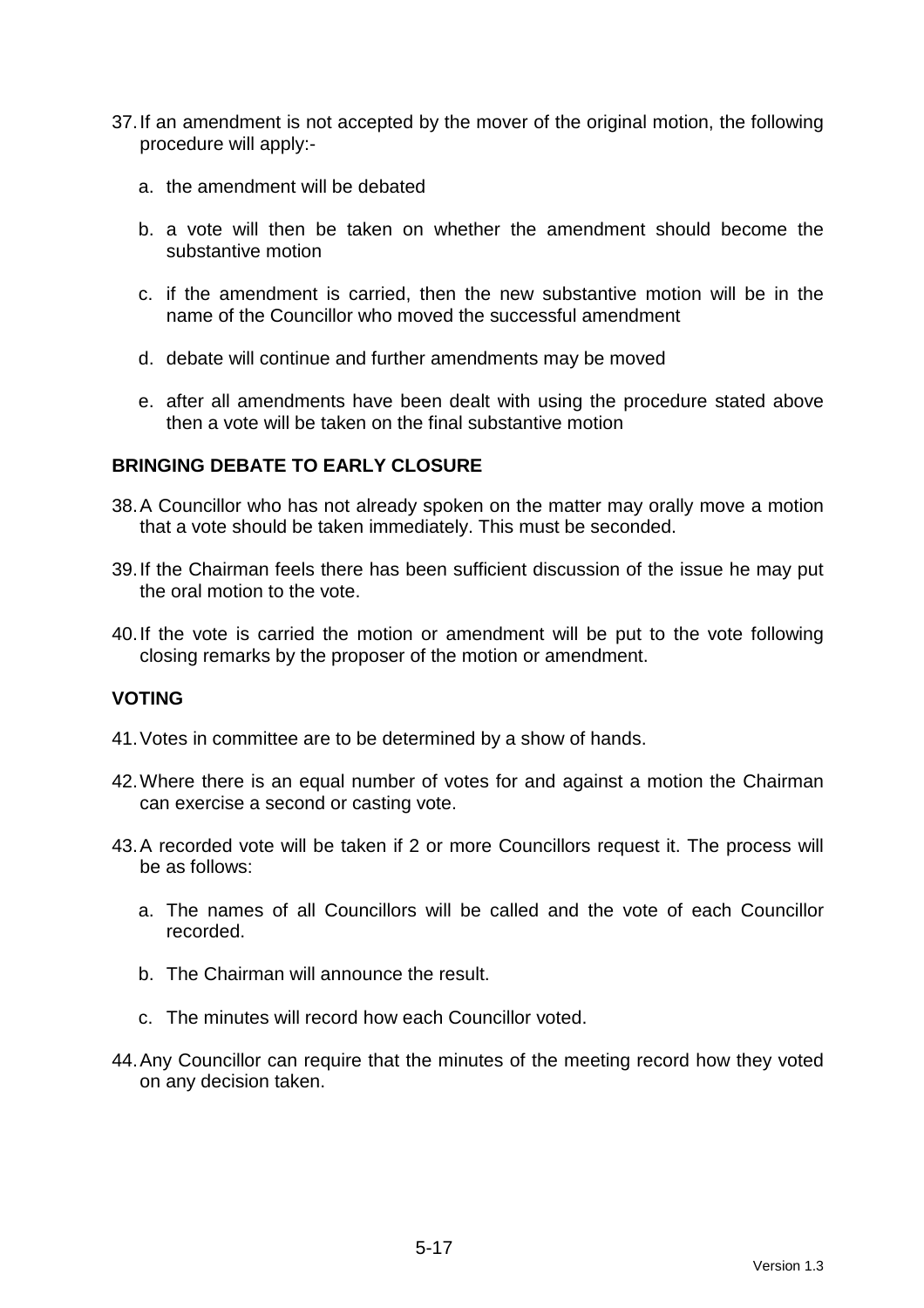## **REVERSING DECISIONS**

45. Normally any decision by the committee cannot be reversed for 6 months. However, in exceptional circumstances and on a motion proposed by a majority of the membership of the relevant committee, a further report will be brought for the matter to be reconsidered.

## **DISORDERLY CONDUCT**

- 46. If, at any meeting, any Councillor in the opinion of the Chairman of the meeting misbehaves by persistently disregarding their ruling, or by behaving improperly or offensively, or by obstructing the business of the meeting, the Chairman may move "that [the Councillor named] should not be further heard" and the motion, if seconded, will be voted on without discussion.
- 47. If any Councillor named continues the misconduct after a "should not be further heard" motion has been carried, the Chairman:
	- a. may request the Councillor to leave the meeting; or
	- b. may adjourn the meeting for any period considered necessary
- 48. In the event of a general disturbance which in the opinion of the Chairman makes business impossible, the Chairman, may adjourn the meeting for any period considered necessary and/or order that the public leave.

# **ATTENDANCE OF OTHER COUNTY COUNCILLORS**

- 49. Any County Councillor who wishes to attend a meeting of a committee or subcommittee of which they are not a member will be entitled to do so. With the consent of the meeting they will be entitled to speak on any matter affecting their electoral division or its inhabitants, but not to vote.
- 50. A County Councillor who attends a meeting in this capacity will be entitled to remain in the meeting when a resolution excluding the public is in force.
- 51. These provisions do not apply where a committee or sub-committee is exercising a function which is judicial in nature.

### **APPOINTMENTS TO COMMITTEES**

- 52. Any changes in a committee's membership must be notified to Democratic Services no later than 4pm on the working day before the relevant meeting. (For the Health and Wellbeing Board, see paragraph 55 below)
- 53. Democratic Services will ensure that all appointments to committees are reported to the next meeting of the appropriate committee.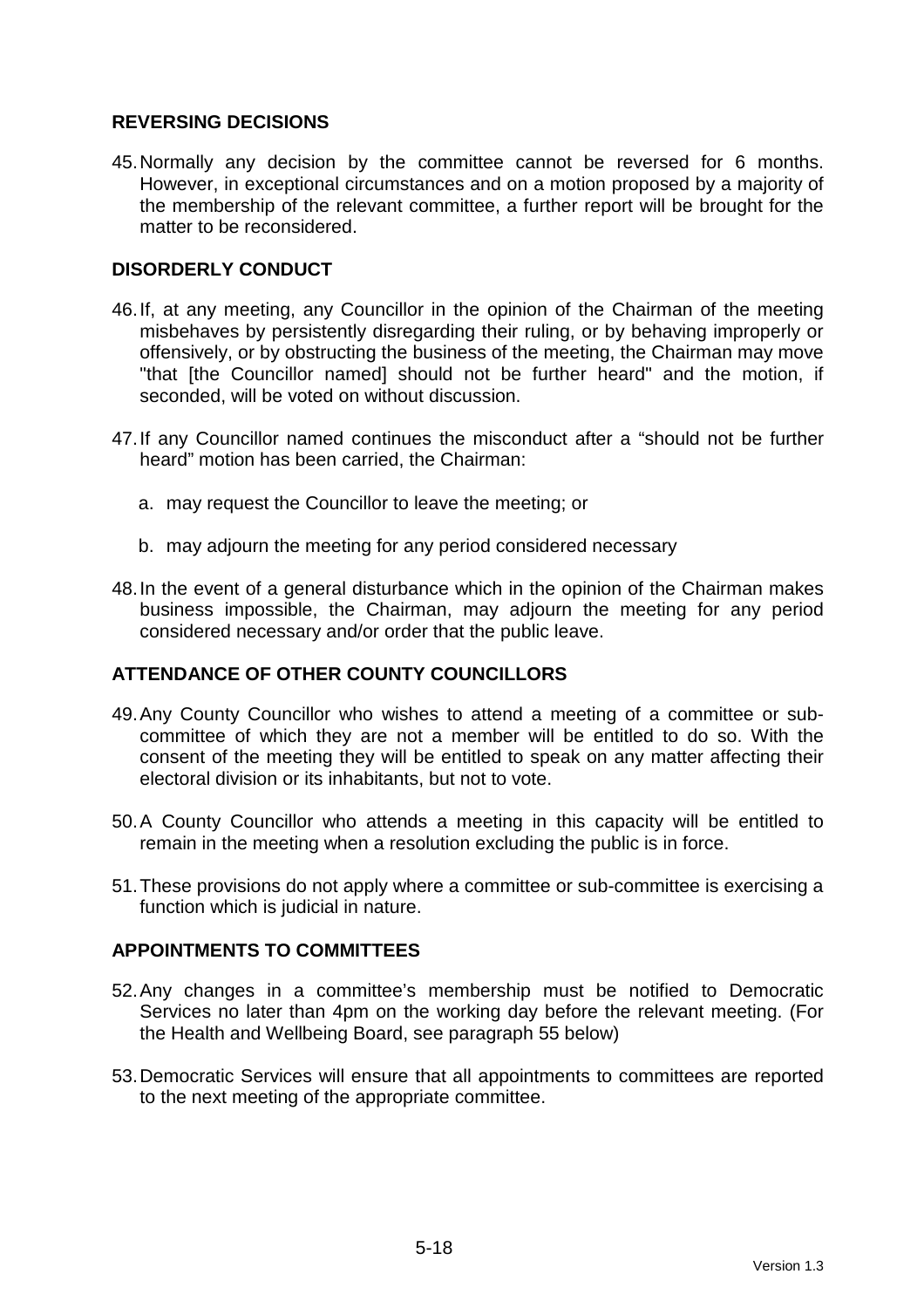# **POLICY COMMITTEE**

54. When exercising its scrutiny functions, the Committee may invite people to discuss issues of local concern and/or answer questions. It may for example wish to hear from residents and representatives of other organisations.

# **HEALTH AND WELLBEING BOARD**

- 55. Substitute members can be appointed for the non-County Council representatives. Substitute members will have all the powers and duties of any ordinary member on the Board but will not be able to exercise any special powers or duties exercisable by the person they are substituting. Substitute members may attend meetings in this capacity only:
	- a. To take the place of the ordinary member for whom they are substituting where the ordinary member will be absent for whole of the meeting
	- b. After the Proper Officer has been officially notified

## **PLANNING AND LICENSING COMMITTEE**

56. The Committee will comply with its Code of Best Practice

57. The Committee's Code of Best Practice sets out who is entitled to speak at meetings of Planning and Licensing Committee.

### **RIGHTS OF WAY COMMITTEE**

- 58. The Committee will comply with its Code of Best Practice
- 59. The Committee's Code of Conduct and Best Practice sets out who is entitled to speak at meetings of Rights of Way Committee.

### **PERSONNEL COMMITTEE**

60. That Trade Union representatives be entitled to speak but not to vote at meetings of Personnel Committee.

### **OTHER**

- 61. Placards, banners, advertising materials and similar items are not permitted in any committee meeting.
- 62. Other than any recording carried out by approved Council staff, the use of recording devices and cameras is only allowed with the consent of the Chairman. If consent is given the Chairman will notify the committee at the start of a meeting and in the event of objection by Councillors a vote will be taken.

63. Mobile phones must be switched to silent.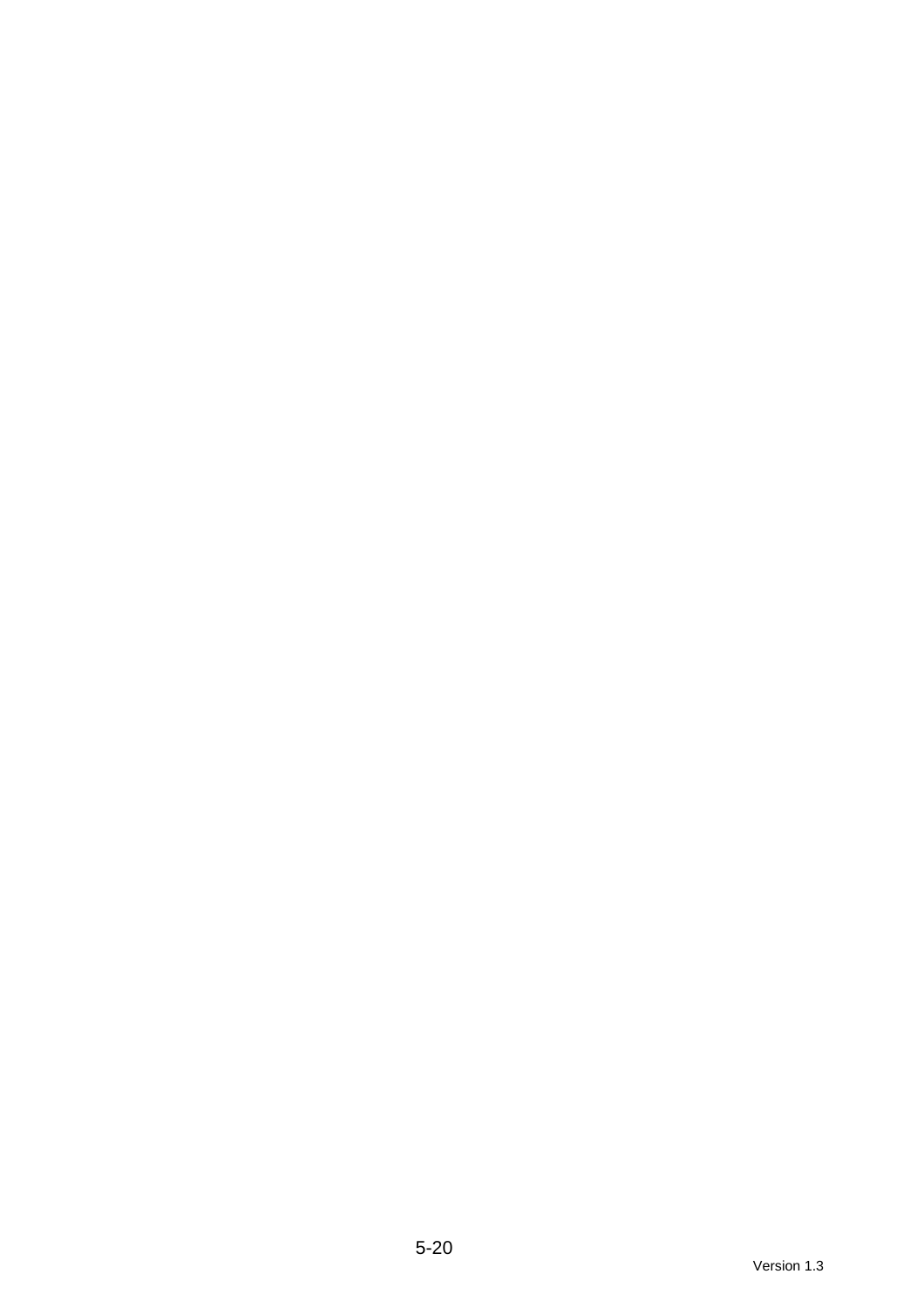# **PART C – THE PROCEDURE FOR TAKING URGENT DECISIONS**

- 1. The Council's Constitution sets out who in the Council has authority to make decisions and the procedures for making those decisions.
- 2. Sometimes events will occur which require decisions to be taken urgently. The County Council needs to be able to respond quickly where failure to do so would not be in the public interest.
- 3. The procedure for taking urgent decisions should only be used where failure to take the decision quickly would, or would be likely to, harm the interests of the Council and the public, for example:
	- a. a service not being provided;
	- b. the Council breaking the law or financial rules;
	- c. the public being put at serious risk of harm;
	- d. the Council suffering financial loss;
	- e. consultation deadlines not being met.
- 4. The following are not suitable reasons for the use of the procedure:
	- a. poor planning;
	- b. the possibility of embarrassment being caused to an officer or Councillor;
	- c. the possibility of adverse publicity being caused to the Council;
	- d. in order to circumvent the requirements of Financial Regulations without good cause and justification.

### **OPTION A – URGENT DECISIONS BY COMMITTEE**

- 5. Where the agenda for the relevant committee has been published, an urgent item may be added to the agenda if it meets the urgency criteria set out in paragraphs 3 and 4. Democratic Services and the chairman of the committee will require an explanation before authorisation is given.
- 6. Every effort must be made to circulate the urgent report to Councillors at least 24 hours before the meeting.
- 7. The urgent report will be made available for public inspection as soon as possible.

### **OPTION B – CALLING AN ADDITIONAL MEETING**

8. The issue may be of such significance that it may be more appropriate to call an additional meeting. The procedure for calling additional meetings is set out in the Council Procedure Rules at paragraph 9 and the Committee Procedure Rules at paragraph 4.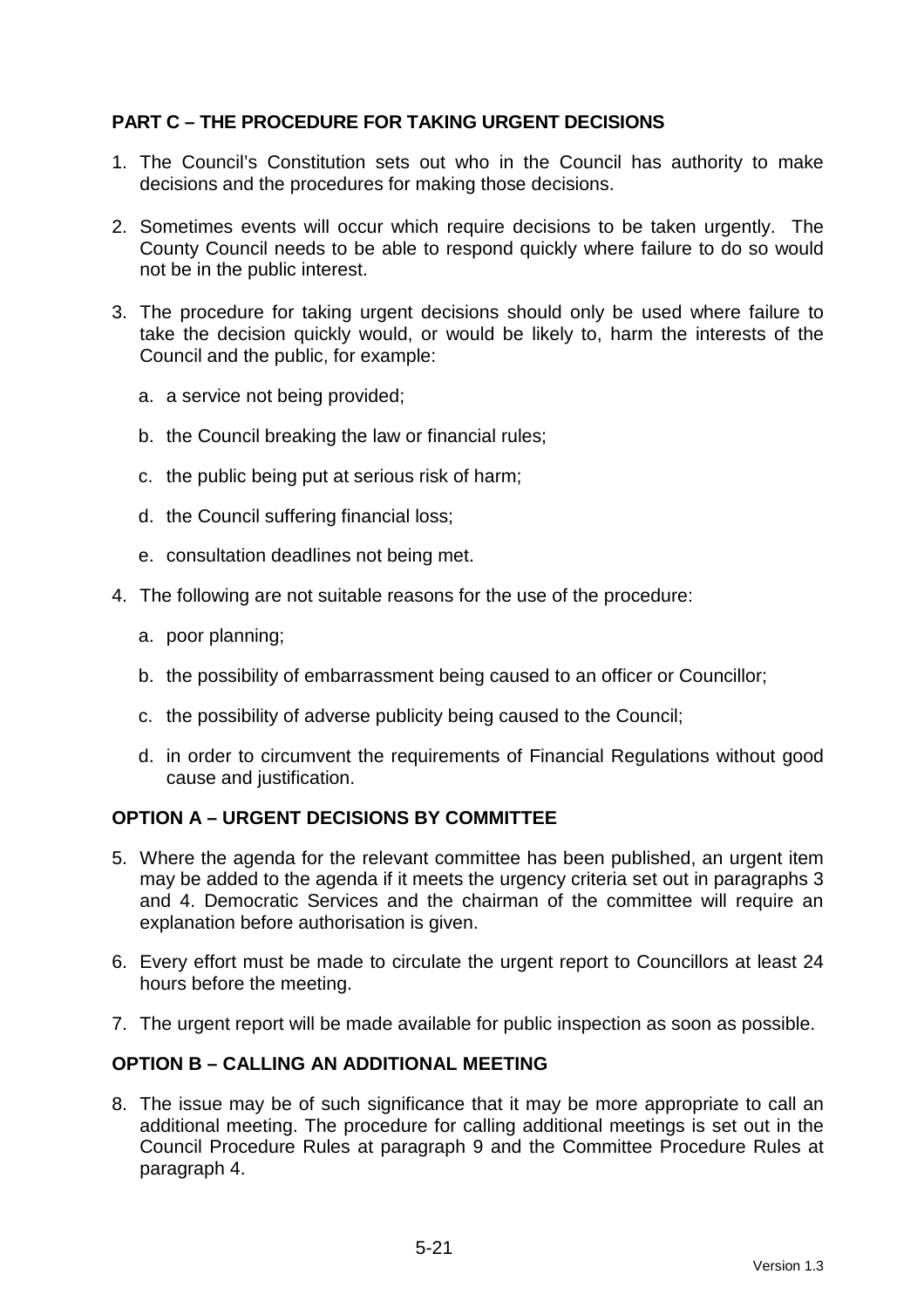# **OPTION C – DECISION BY THE CHIEF EXECUTIVE**

- 9. The Chief Executive may take a decision which is normally reserved to committee or another officer, where he believes that the decision is urgent, after first:
	- a. taking into account the guidelines set out in paragraphs **Error! Reference source not found.** and **Error! Reference source not found.** above; and
	- b. where possible, seeking the views of the following in respect of the proposed decision:-
		- the Leader of the Council.
		- the chairman and the vice-chairman of the relevant committee with authority to take the decision, and
		- the leader(s) of opposition group(s).
	- c. The Chief Executive will take into account any views he considers are relevant. The decision is the Chief Executive's alone.
	- d. The decision together with the reasons why it was urgent must be recorded in writing. The record of urgent decisions will be held by Democratic Services and will be made available for inspection.
	- e. Following the decision, a report will be submitted to the next available relevant committee meeting explaining:
		- the decision:
		- the reasons for it; and
		- why the decision was treated as a matter of urgency.
	- f. In the absence of the Chief Executive, his responsibilities under this procedure are delegated to a Corporate Director and all references to the Chief Executive under this procedure will also apply to that person.

# **REPORT ON USE OF THE URGENCY PROCEDURE**

10. In addition to any reports submitted to the relevant committee, twice yearly a report will be presented to Policy Committee detailing the number of occasions these provisions have been used and the reasons for their use.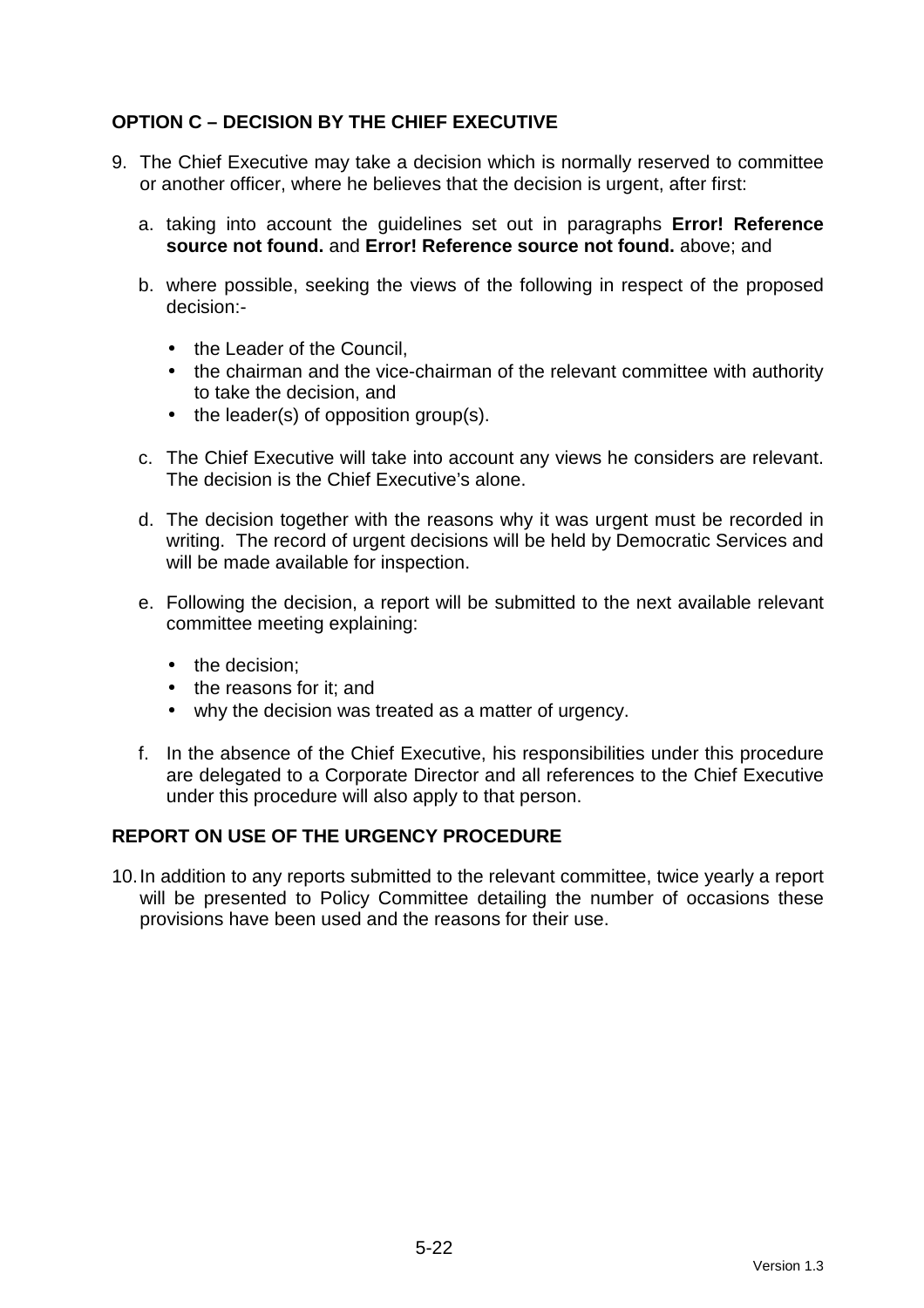**PART SIX** 

**GOVERNANCE**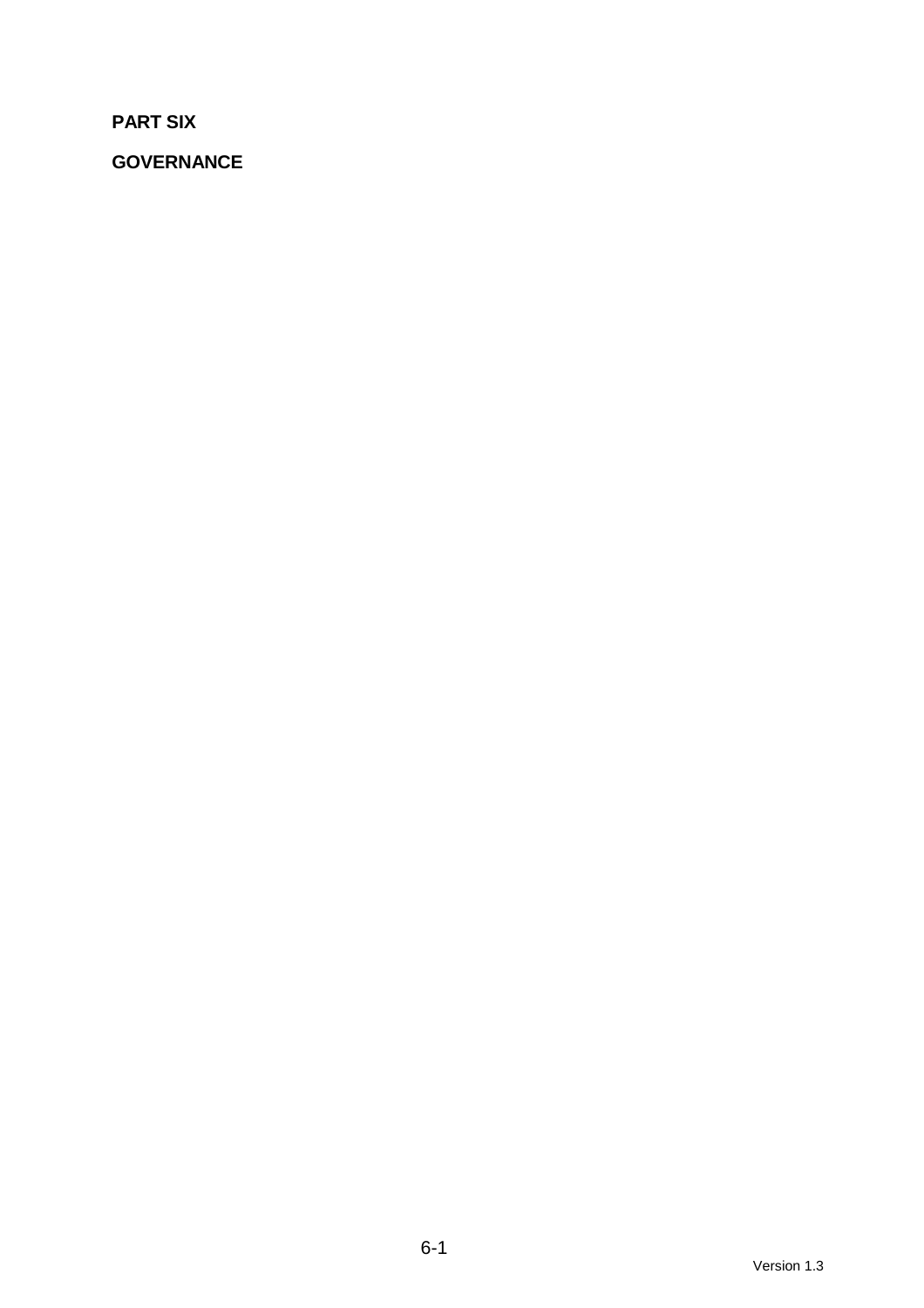## **PART A – FINANCIAL AFFAIRS**

#### **BUDGET FRAMEWORK**

#### **BACKGROUND**

1. The Full Council is responsible for the approval of the Annual Budget. The Council's committees are responsible for implementing it.

### **CONSULTATION**

- 2. Before the budget is adopted the Council will publish initial proposals, having first canvassed the views of local stakeholders and members of the public as appropriate.
- 3. Any representations made will be taken into account in formulating proposals, and shall be reflected in any report dealing with them.

## **APPROVAL OF THE ANNUAL BUDGET**

- 4. The Full Council will be responsible for approving the annual budget.
- 5. In approving the annual budget the Council will also specify the extent of virement (the limits for the transfer of budget provision from one budget head to another) within the budget and degree of in-year changes to the Annual Budget.
- 6. The annual budget must be approved by the end of February each year.

### **DECISIONS OUTSIDE THE ANNUAL BUDGET**

- 7. Subject to the provisions regarding virement set out in the Financial Regulations, committees and officers may take only those decisions which are in accordance with the Annual Budget.
- 8. Any decision outside the Annual Budget and the virement provisions must be taken by Full Council.
- 9. If cases of urgency the Urgency Procedure should be followed.

### **ANNUAL ACCOUNTS**

10. The Council's Section 151 Officer is required by law to sign off the annual accounts by 30 June each year. These accounts will be presented to Full Council. Once the accounts are externally audited the final accounts will be presented to Full Council by 30 September as required by law.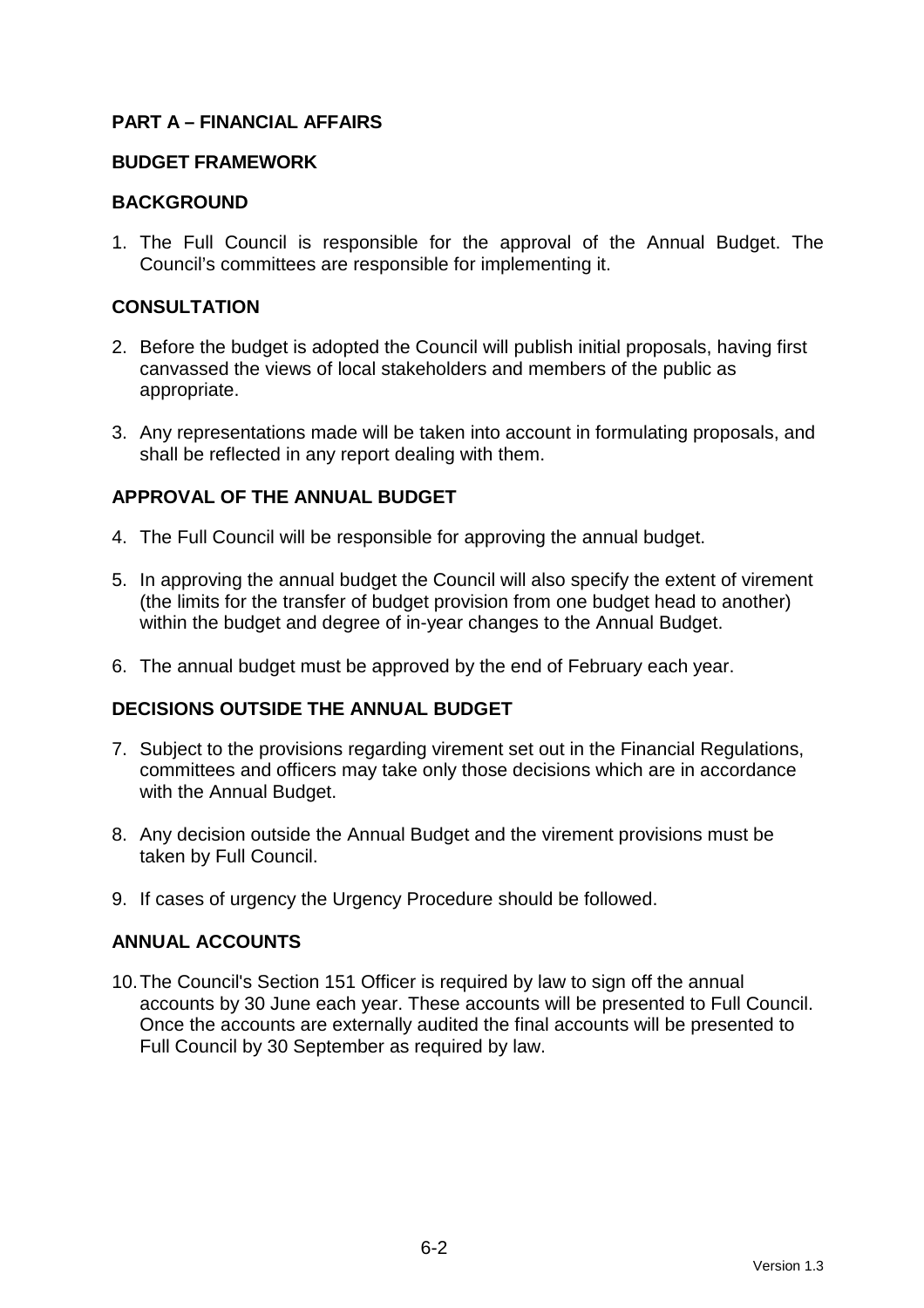# **FINANCIAL REGULATIONS**

- **1. OVERVIEW**
- **2. FINANCIAL PLANNING AND BUDGETARY CONTROL**
- **3. REVENUE EXPENDITURE**
- **4. CAPITAL EXPENDITURE AND OTHER MAJOR PROJECTS**
- **5. ACCOUNTING SYSTEMS**
- **6. MANAGEMENT, RETENTION, SECURITY AND DISPOSAL OF RECORDS**
- **7. ASSETS**
- **8. SALARIED, WAGES AND PENSIONS**
- **9. PROCUREMENT OF GOODS, SERVICES AND WORKS**
- **10. PAYMENT FOR GOODS, SERVICES AND WORKS**
- **11. INCOME, BANKING AND IMPREST ACCOUNTS**
- **12. RISK MANAGEMENT AND INSURANCE**
- **13. TRAVEL AND SUBSISTENCE CLAIMS**
- **14. WORK FOR EXTERNAL BODIES**
- **15. INVESTMENT AND BORROWING**
- **16. LEGAL CLAIMS AND SETTLEMENTS**
- **17. PROTECTING PUBLIC FUNDS AND ASSETS**
- **18. AUDIT**
- **19. INFORMATION AND COMMUNICATIONS TECHNOLOGY (ICT)**
- **20. LAND AND BUILDINGS**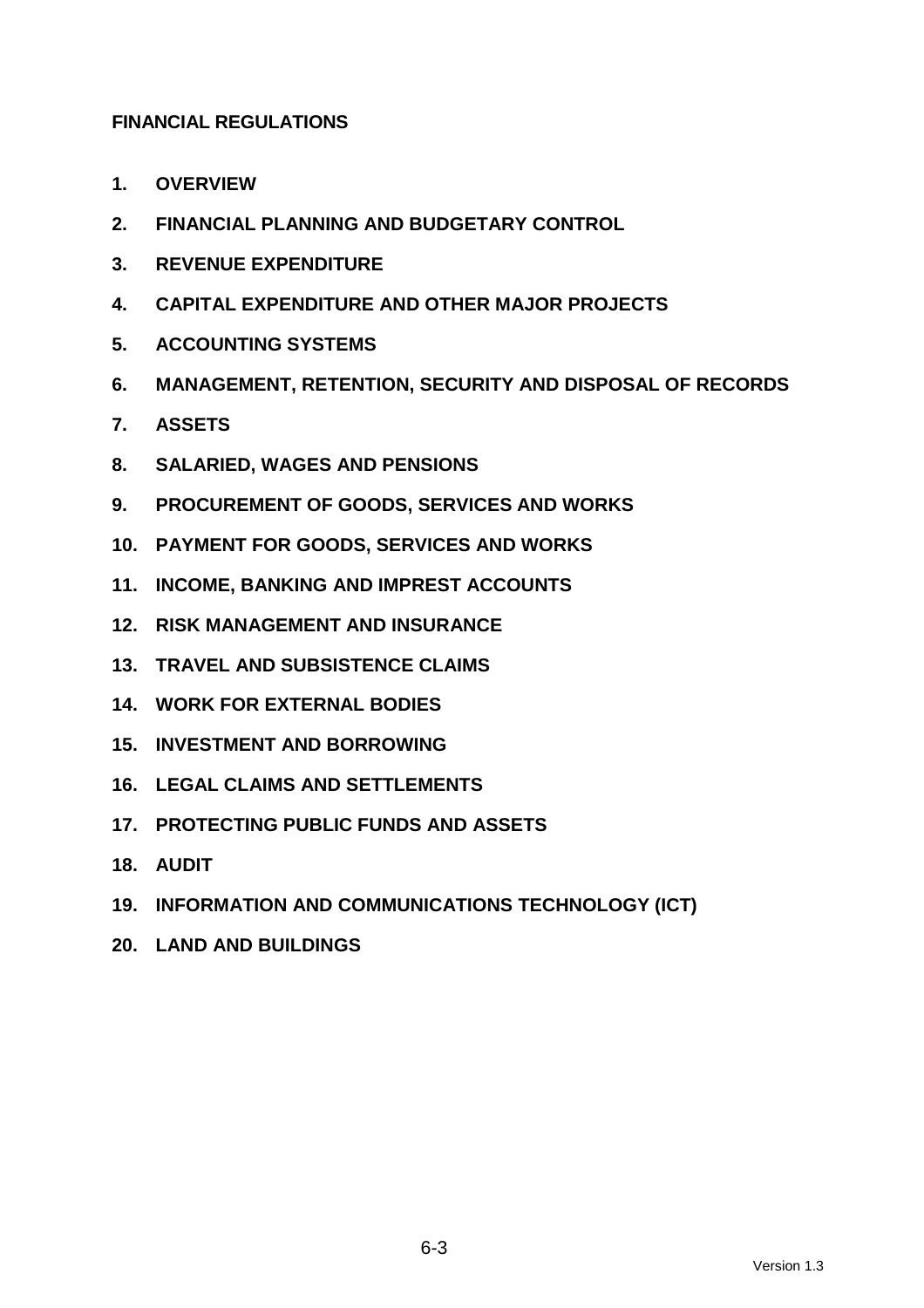# **1. OVERVIEW**

- 1.1 These Financial Regulations provide the framework of financial control and standards necessary to achieve the proper administration of the Council's financial affairs and are designed to safeguard the interests of both the Council and its employees. These Regulations cover the Council's main activities, its Trading Organisations and Pension Funds, and partnerships where the Council acts as the lead authority or where it acts as the accountable body.
- 1.2 A key objective of these regulations is to ensure that the Authority provides services to its users and the community in accordance with best value legislation. The regulations are designed to support Corporate Directors in achieving this aim whilst working within a framework of the principles of best value. Under the former Compulsory Competitive Tendering (CCT) system, value for money was generally proven by following a tendering procedure and awarding the contract to the lowest tenderer. However, in addition to cost, best value requires that the principles of integration, quality, partnering, innovation, performance management, and customer focus are also taken into account as well as the achievement of corporate objectives such as sustainability and social cohesion.
- 1.3 All projects should be managed in accordance with the principles of good project management. Projects **over £250,000** should be managed and delivered using best practice Project Management techniques e.g. PRINCE2. Where significant risks have been identified, they should be included in the Corporate Risk Register and addressed in accordance with the Authority's Risk Management strategy.
- 1.4 For the purpose of Section 151 of the Local Government Act 1972, the Service Director Finance and Procurement is the appointed Section 151 Officer for the Authority. The postholder is responsible for the proper administration of the Council's financial affairs and, subject to the Constitution and any resolutions of any Committee or the Full Council, may do all things necessary for the administration of the Council's financial affairs.
- 1.5 Where the Section 151 Officer considers that there is a likelihood of a significant overall overspending, or a significant overspending on a Committee budget, a report will be taken to Council, in accordance with Section 114 of the Local Government Finance Act 1988.
- 1.6 As the Council's financial and economic advisor, the Section 151 Officer will prepare a budget showing the sources of income and proposed expenditure in each financial year and will keep the Finance and Property Committee informed of the Council's overall financial performance, compared with the approved budget(s). The information required and the frequency of reporting will be determined by the Finance and Property Committee.
- 1.7 The Section 151 Officer, after consulting with the Group Manager for Legal and Democratic Services, may vary, waive or suspend any regulation. Requests to waive Financial Regulations should be submitted in accordance with the approved waiver request procedure.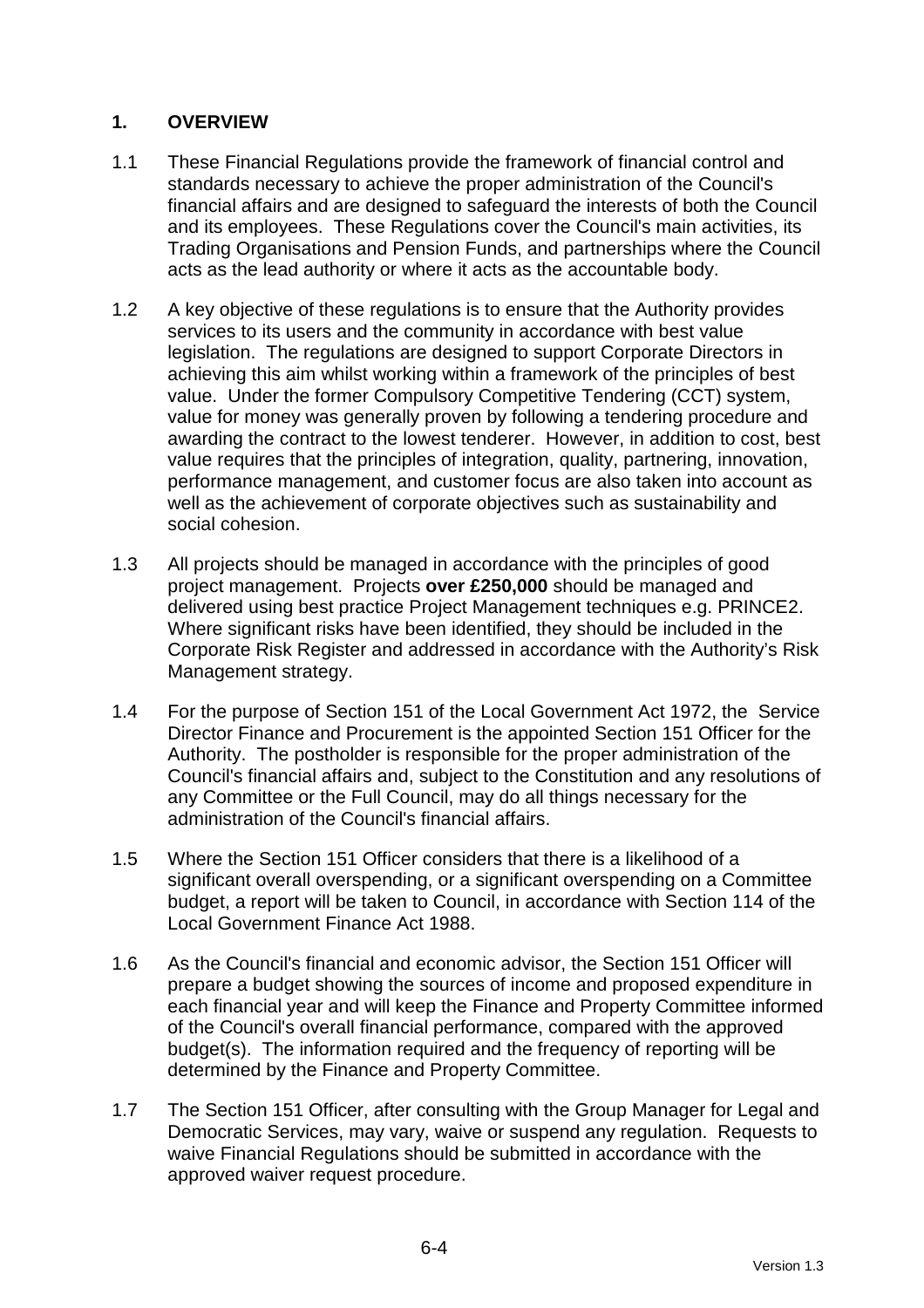- 1.8 Where reference is made in these regulations to specific officers, they may nominate other officers to act on their behalf provided that they keep appropriate up-to-date written records of the nominated officers and the limits to their delegated powers.
- 1.9 Corporate Directors are responsible for ensuring that employees in their departments are aware of, and comply with these Financial Regulations and that failure to comply may result in disciplinary action.
- 1.10 Corporate Directors must consult the Section 151 Officer on any matter which is liable to affect the finances of the Council before any provision or other commitment is incurred or before reporting to the Finance and Property Committee. The Section 151 Officer has the right to be represented at meetings with partnerships or outside bodies where matters of major financial significance are to be discussed.
- 1.11 Each Corporate Director and each Committee is responsible for the observance of Financial Regulations and Codes of Procedures, and for compliance with the decision making process defined in the Constitution.
- 1.12 The Section 151 Officer shall add any financial comments, as thought fit, to reports being submitted to Committee or Council regarding the financial consequences of any proposed action. These comments may include the sufficiency of the budget to finance the proposals being made or set out the action to be taken to make the necessary finance available. All reports will have a Section 151 Officer financial comment. These reports must be submitted to the Section 151 Officer or his/her representative, at least 5 working days before the distribution of papers.
- 1.13 If there is a conflict between the Council's Financial Regulations and other specific County Council regulations or codes of procedure, these Financial Regulations shall prevail.
- 1.14 The Freedom of Information Act 2000 requires the Council to meet standards of openness and transparency with respect to access to all of the information it holds. The Council has an Information Management Policy which should be followed. Particular issues are also addressed in section **0** and section **0** of these regulations. Further guidance is available on the intranet and in the Contracts Manual.

# **2. FINANCIAL PLANNING AND BUDGETARY CONTROL**

- 2.1 In February of each year, Full Council will approve an annual revenue budget, capital programme, Medium Term Financial Strategy and Council Tax Precept.
- 2.2 Each Member of the Council must be provided with a copy of the budget proposals together with a statement by the Section 151 Officer of the effect on the Council's finances and the precept to be levied at least seven days before the Meeting of the Full Council at which such matters will be considered.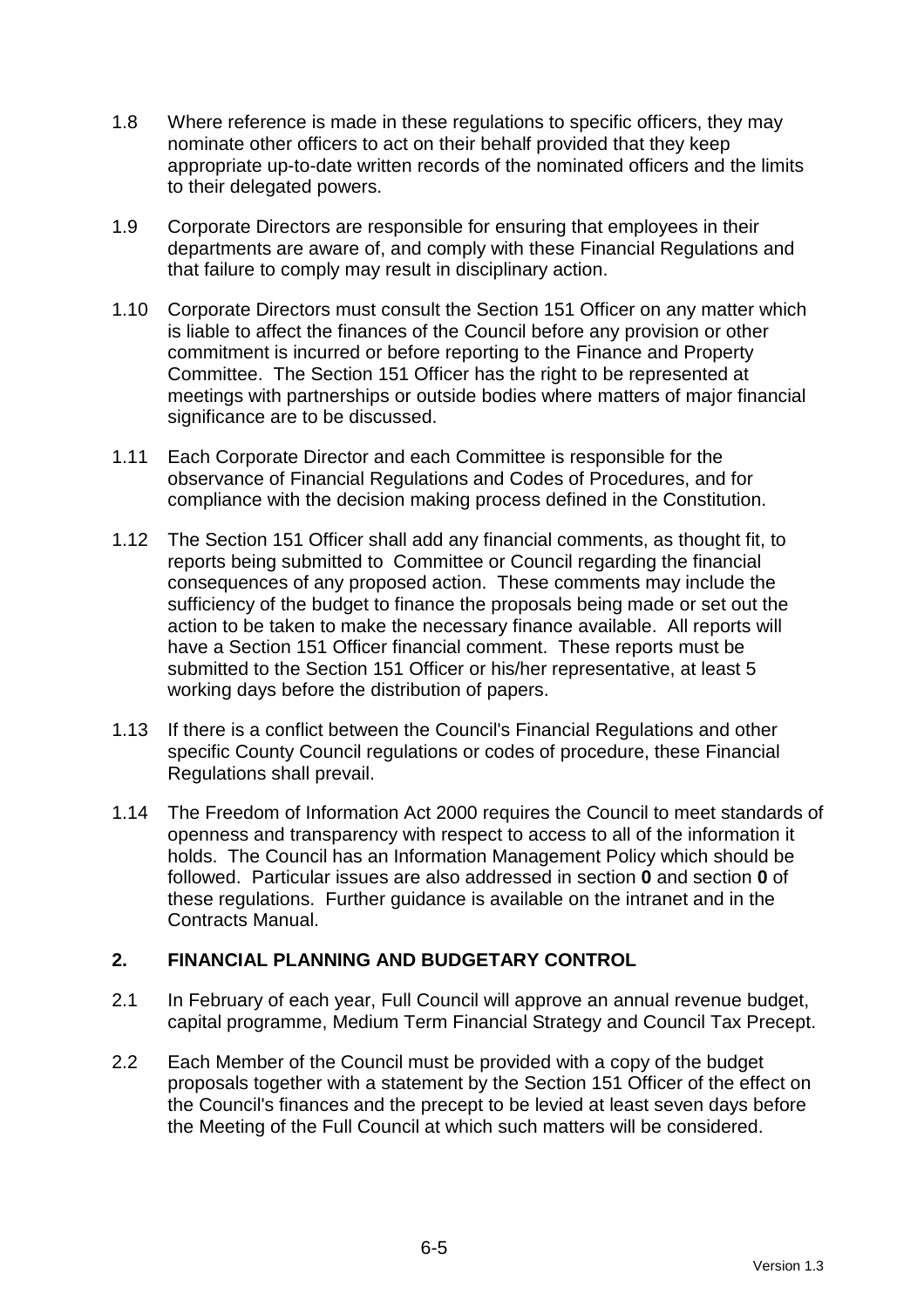- 2.3 It is the responsibility of all Committees, in consultation with the relevant Corporate Directors, to monitor and control the budgets approved for the year.
- 2.4 Amounts provided under each heading of the approved annual revenue estimates must not be diverted to other purposes except as allowed by Financial Regulations.
- 2.5 The inclusion of items in the approved revenue estimates constitutes authority to incur expenditure, subject to the regulations for procurement of Goods, Services and Works, except where the Council, Committee or Financial Regulations of the Council has placed a restriction on any item. Where items cannot be identified from the approved revenue estimates, authority for expenditure on those items must be obtained from the appropriate decision making body within the Council depending on the amount.
- 2.6 Where external funding is available to cover additional revenue expenditure, Corporate Directors must obtain the approval of Finance and Property Committee for the additional expenditure.
- 2.7 Where expenditure is required on items not included within the approved budget, and which cannot be funded within the regulations for virement Corporate Directors must obtain approval from the Finance and Property Committee.
- 2.8 Capital expenditure is not authorised until the necessary regulations have been complied with and a business case accepted by Finance and Property Committee and/or Policy Committee.
- 2.9 Where a Committee wishes to take a course of action which has financial implications contrary to the advice provided by the Section 151 Officer, the Section 151 Officer may submit a report to this effect to Policy Committee.
- 2.10 The Section 151 Officer must submit a report to the Full Council on each year's final accounts as soon as practicable, and in accordance with the statutory Accounts and Audit Regulations.

# **3. REVENUE EXPENDITURE**

## **3.1 Preparation of Revenue Budgets**

- 3.1.1 Revenue budgets must be prepared within the Budget and Policy Framework and the resource allocation limits prescribed by the Council.
- 3.1.2 Detailed annual revenue budgets must be prepared in accordance with all instructions on budgeting issued by the Section 151 Officer. It is the responsibility of Corporate Directors to ensure that detailed budget preparation takes place, that the amounts included are realistic, and that there has been correct application of budget conventions and procedures for their service.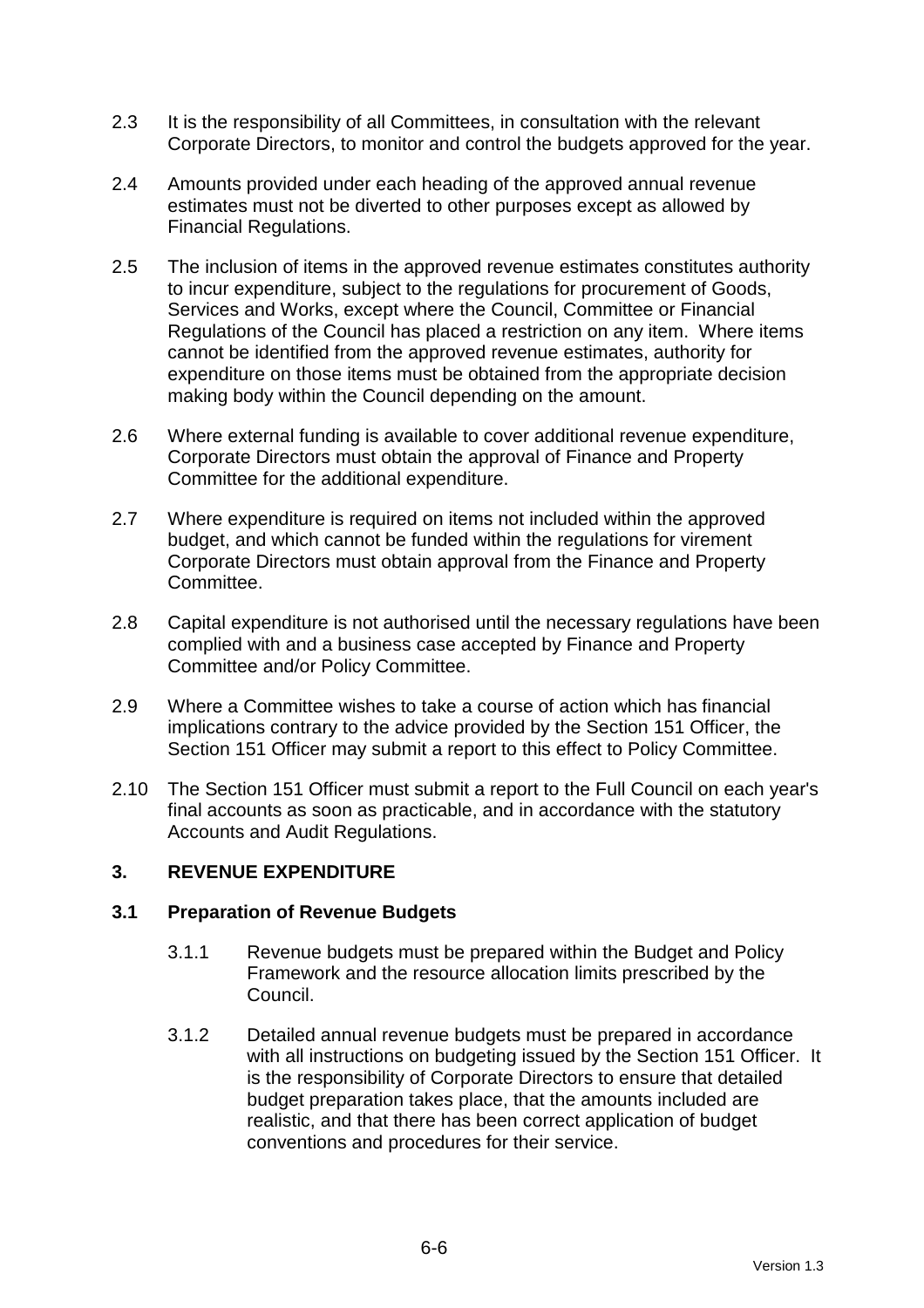- 3.1.3 Where there is uncertainty about the proper approach to be adopted in preparing a budget, guidance should be sought from the Section 151 Officer.
- 3.1.4 The Section 151 Officer will, during the year, seek approval from Finance and Property Committee for allocations from the General Contingency approved by Council.
- 3.1.5 Where external income arises from a set scale of charges, fees etc., the Corporate Director must review the level of fees at least once a year in consultation with the Section 151 Officer. Revised fees must be agreed by the relevant Committee.

## **3.2 Control of Revenue Budget**

- 3.2.1 Corporate Directors and Committees are responsible for controlling expenditure within approved budgets. To assist them with this, virement of budget provision from one budget head to another may be permitted.
- 3.2.2 Variation between any budget head and actual expenditure or income which cannot be covered within the rules for virement must be reported to the Finance and Property Committee after consultation with the Department's Corporate Director and the Section 151 Officer.
- 3.2.3 Where new policies or significant variations to existing policies or practices are proposed, a report must be presented to Policy Committee providing details of the financial implications of the proposed policies for the current year and two further years.
- 3.2.4 A Corporate Director's authority to incur expenditure, for which provision has been made in the detailed annual revenue budget and which is in accordance with Council policies, is subject to the procurement regulations and the conditions below.

## **3.3 Special Items**

## **1. Use of Consultants, Individuals as Contractors and Special Advisors**

- 3.3.1.1 Unless prior approval has been obtained from Policy Committee to engage consultants (e.g. as part of an approved capital programme), the following regulations apply in addition to the normal procurement rules:-
- 3.3.1.2 Corporate Directors may employ consultants, individuals as contractors or specialist advisors provided that there is sufficient budget provision and an annual report is made to the Policy Committee on the use of this discretion.
- 3.3.1.3 If the estimated value of the contract is **over £50,000** prior approval must be obtained from the Chief Executive and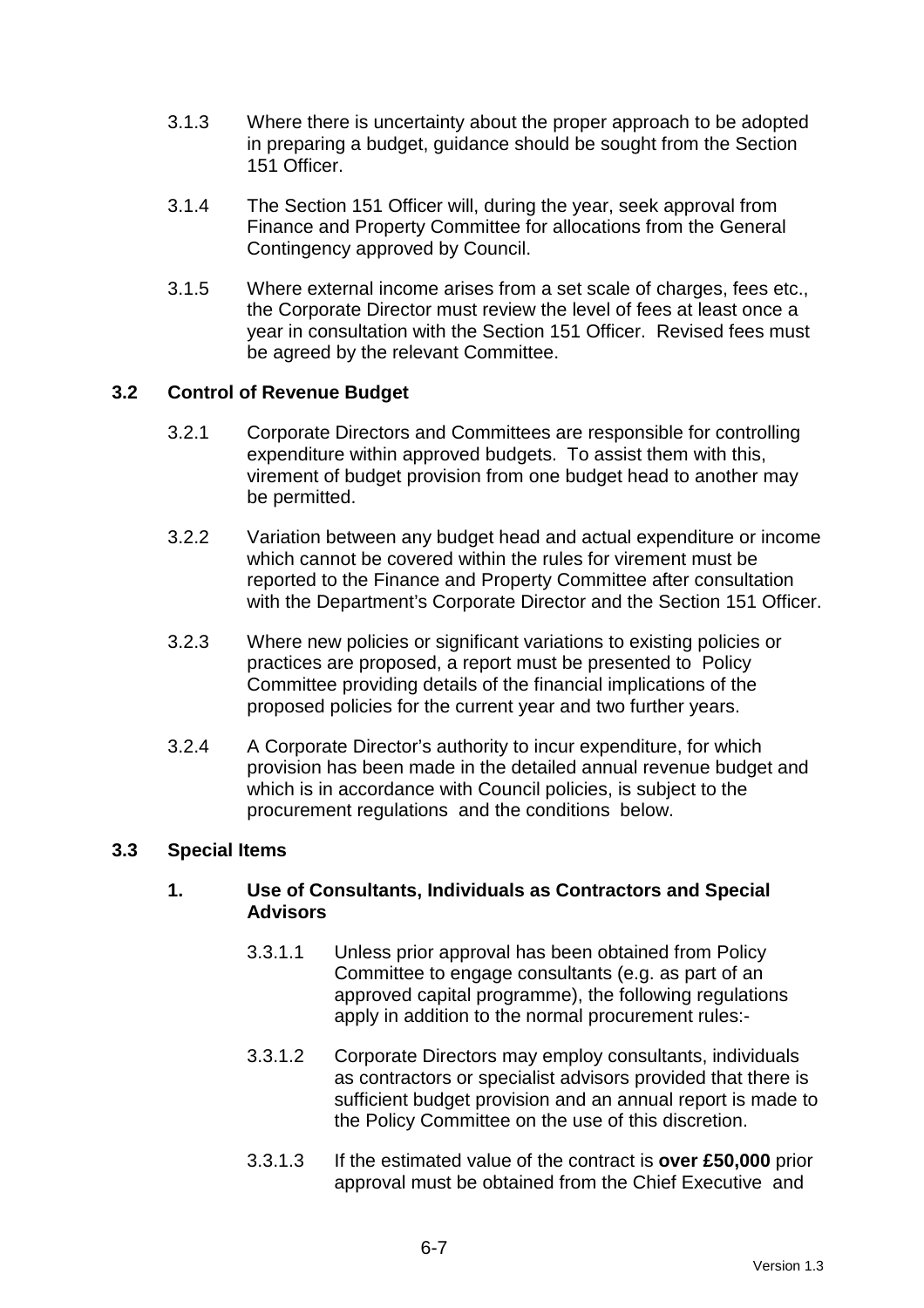the Section 151 Officer. Requests for approval must be submitted on the approved form. (NB Regardless of value, all consultants must be procured in accordance with procurement procedures.)

- 3.3.1.4 Where contracts need to be extended and the total value of the whole contract will **exceed £50,000,** further permission must be obtained from the Chief Executive and the Section 151 Officer before the contract is extended.
- 3.3.1.5 When employing individuals as consultants, contractors or specialist advisors, Corporate Directors must determine whether the nature of their employment is 'Employed' or 'Self Employed' as set out in the guidance note IR56 issued by HM Revenue and Customs. The Authority has produced some guidance and a form to help with this assessment. If a Consultant or Contractor is deemed to be 'Employed' the Corporate Director must arrange for the Consultant or Contractor to be paid through the Authority's payroll.

#### **2. Leases**

- 3.3.1.6 All leases or credit arrangements **over £6,000** which are not for Land and Buildings must be approved by the Section 151 Officer before they are entered into.
- 3.3.1.7 For leases of Land and Buildings, separate regulations must be followed.

## **3. Grants to External Bodies**

3.3.3.1 Grant aid as defined in the grant aid strategy must be approved by the Grant Aid Sub-Committee.

## **4. Loans to External Bodies**

3.3.1.8 All proposals for loans to individuals or outside bodies should be accompanied by an appropriate risk assessment. Loans to individuals or outside bodies must be approved by Policy Committee.

# **5. State Aid**

3.3.1.9 State Aid is financial aid or other advantage to business from a Member State of the EU which meets all the criteria in Article 87(1) of the EC Treaty. State Aid, which could distort competition and affect trade by favouring certain undertakings or the production of certain goods, is incompatible with the common market unless there is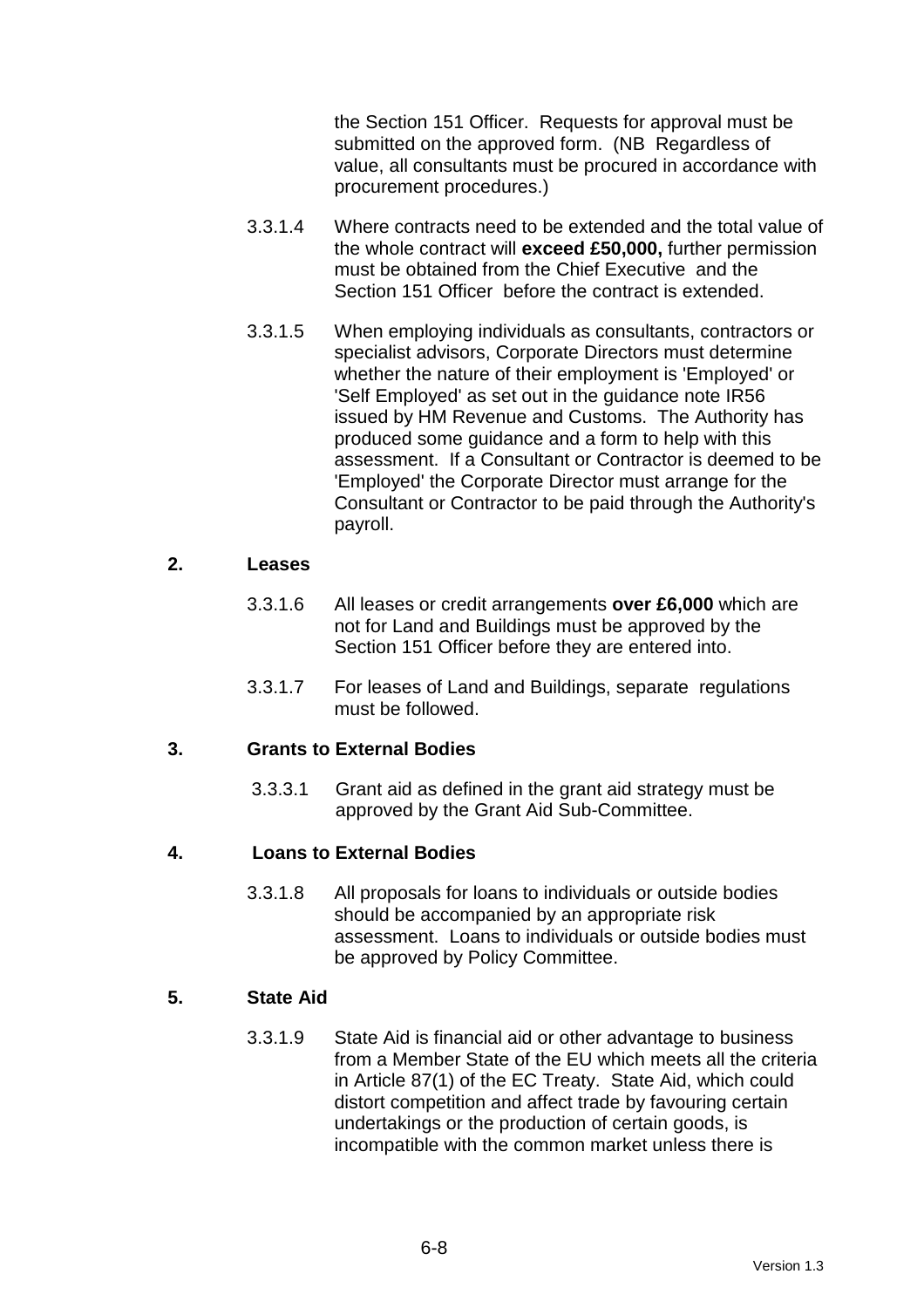special provision for it within the EC Treaty (usually through certain types of block exemption).

- 3.3.1.10 There are four characteristics of State Aid:
	- 3.3.1.10.1 **it is granted through the State or through State resources** (including public funds administered through Local Authorities);
	- 3.3.1.10.2 **it favours certain undertakings or production of certain goods** – ie by conferring an advantage to an entity engaged in economic activity (which can include voluntary and non profit making public or private bodies when they engage in activities which have commercial competitors);
	- 3.3.1.10.3 **it distorts or threatens to distort competition** by actually or potentially strengthening the position of the recipient in relation to competitors. Virtually all selective aid will have this potential regardless of the scale of the potential distortion;
	- 3.3.1.10.4 **it affects trade between Member States.** Most products or services are traded between Member States, therefore, almost any selective aid for business activities is capable of affecting trade between States, even if the business itself does not trade directly with Member States.
- 3.3.1.11 State Aid can take many forms including grants, subsidies, preferential interest rates, loans with preferential terms, acquisition of land either gratuitously or on favourable terms, provision of goods or services on favourable terms, reimbursement of costs in the event of success, capital transfers and many other actions. Some forms of public private partnerships and contracts are not open to competitive tendering.
- 3.3.1.12 The rules on State Aid are lengthy and complex and therefore if there is any concern about activities or proposals possibly contravening these rules then specific advice on the circumstances should be sought from Legal and Democratic Services. See the state aid website.

## **3.4 Virement**

3.4.1 The transfer of budget provision from one budget head to another is permitted as follows: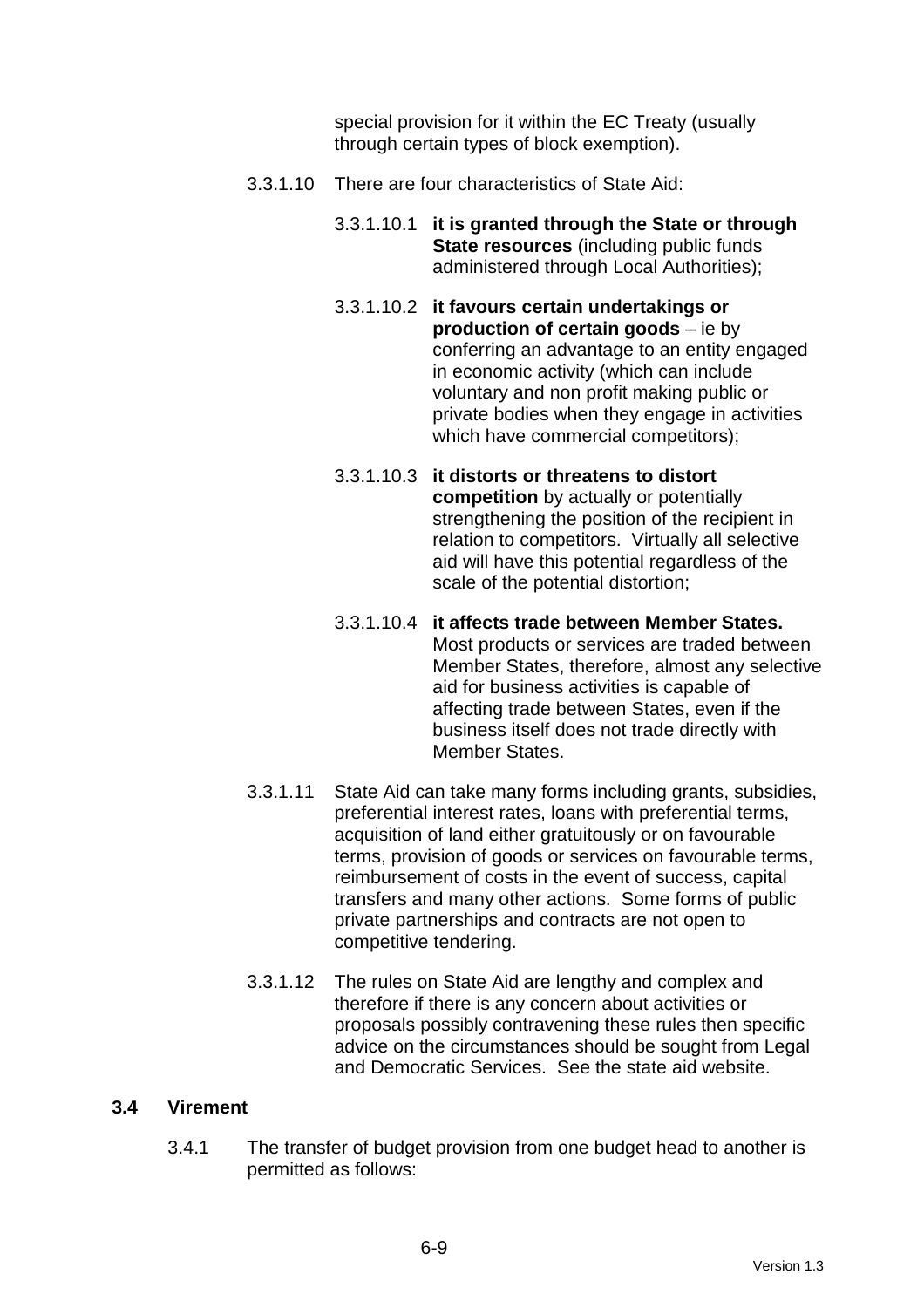- a. **up to £50,000** (£100,000 within the Highways Maintenance budget) within a Committee's revenue budget - by a Corporate Director and the Section 151 Officer;
- 3.4.1.1 **up to £200,000** within a Committee's revenue budget by the Finance and Property Committee;
- 3.4.1.2 **up to £200,000** between the revenue budgets of two or more committees - with the agreement of both or all the relevant committees and the Finance and Property Committee;
- 3.4.1.3 **over £200,000** within or between the revenue budgets of Committees - by the Finance and Property Committee.
- 3.4.2 Where the Section 151 Officer considers that any proposed virement causes a variation to existing policy, s/he may require the Corporate Director to present a report to Policy Committee setting out the reasons for the virement.
- 3.4.3 A Corporate Director may incur expenditure which is essential to meet any immediate needs created by a sudden emergency, subject to this action being reported immediately to the Chief Executive and the Section 151 Officer, and to the next Finance and Property Committee.
- 3.4.4 When a sudden emergency arises, Corporate Directors must keep a separate record of the essential expenditure incurred in connection with the emergency until advised by the Section 151 Officer that separate records are no longer required.

## **3.5 Monitoring of the Revenue Budget**

- 3.5.1 Corporate Directors must ensure that budgets are monitored via the Council's Business Management System. Corporate Directors will report at least quarterly to the relevant Committee and Finance and Property Committee regarding the actual income and expenditure compared with the budget. Explanations of significant variations must be made available to the Section 151 Officer when requested, together with proposals for avoiding any continuing budget problems.
- 3.5.2 Each Corporate Director, in conjunction with the Section 151 Officer, must prepare an annual report for the relevant Committee and Finance and Property Committee comparing actual expenditure for the year with the revenue budget. Explanations for significant variations must be provided by the Corporate Director.
- 3.5.3 The Section 151 Officer must prepare an annual report to Full Council for all budgets, comparing the actual expenditure for the year with the agreed revised estimate for the year and explanations of significant variations. Budgets may be carried forward to the following year after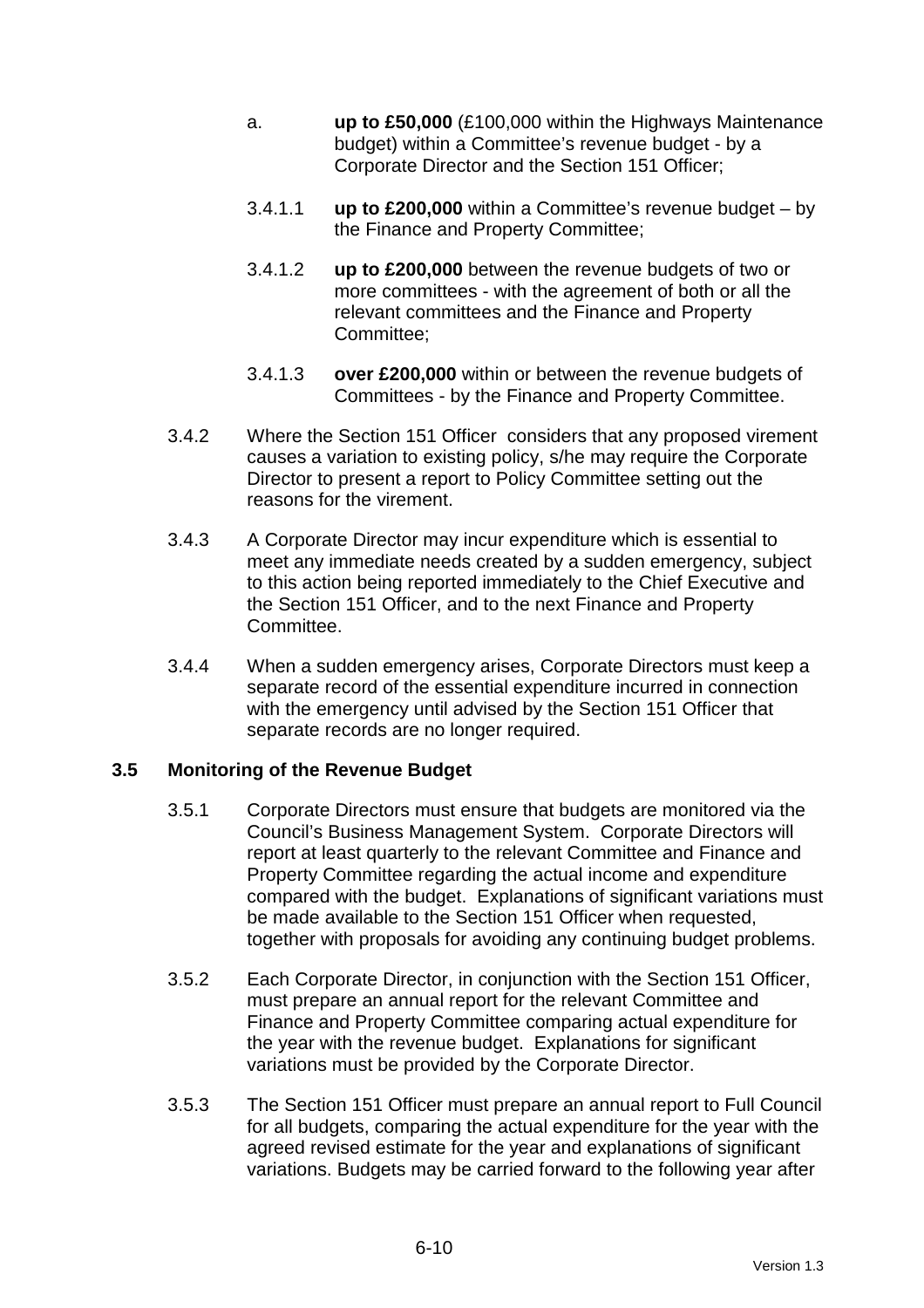consideration by Finance and Property Committee and approval by Council. Other reserves may be created from budget underspending for specific purposes, subject to approval by Finance and Property Committee.

3.5.4 The annual surpluses and deficits of Trading Organisations will be carried forward in an 'Earmarked Reserve'. The level of these reserves will be kept under review by the Section 151 Officer and reported annually to Finance and Property Committee.

## **4. CAPITAL EXPENDITURE AND OTHER MAJOR PROJECTS**

## **4.1 Management of Projects**

4.1.1 All projects will be managed using a best practice project management methodology eg PRINCE2 by suitably experienced project managers with project reviews at key milestones which meet Gateway Review standards.

## **4.2 Inclusion of schemes in the Capital Programme**

- 4.2.1 Schemes can be added to the Capital Programme by:
	- 4.2.1.1 the Annual Review Process that culminates in the approval of the County Council's budget each February; or
	- 4.2.1.2 decisions taken during the year on an ad-hoc basis where the schemes are fully funded from external sources; or
	- 4.2.1.3 decisions taken during the year on an ad-hoc basis where additional County Council funds are required.

The processes are shown schematically in the attached decision tree.

- 4.2.2 All proposed schemes, or programmes of work, should include a business case appraisal which has been carried out before detailed design work begins, and, where appropriate, the full lifecycle costs of the investment and the impact on future budgets.
- 4.2.3 The options appraisal report should include:
	- 4.2.3.1 how each scheme, or programme of work, relates to the approved Council objectives and what other options have been considered, what consultation has been undertaken and what the anticipated outcomes are;
	- 4.2.3.2 the estimated capital costs;
	- 4.2.3.3 the estimated revenue costs for each of the first three years of the scheme or programme of work, including the eventual revenue costs for a full year of operating the scheme or programme of work.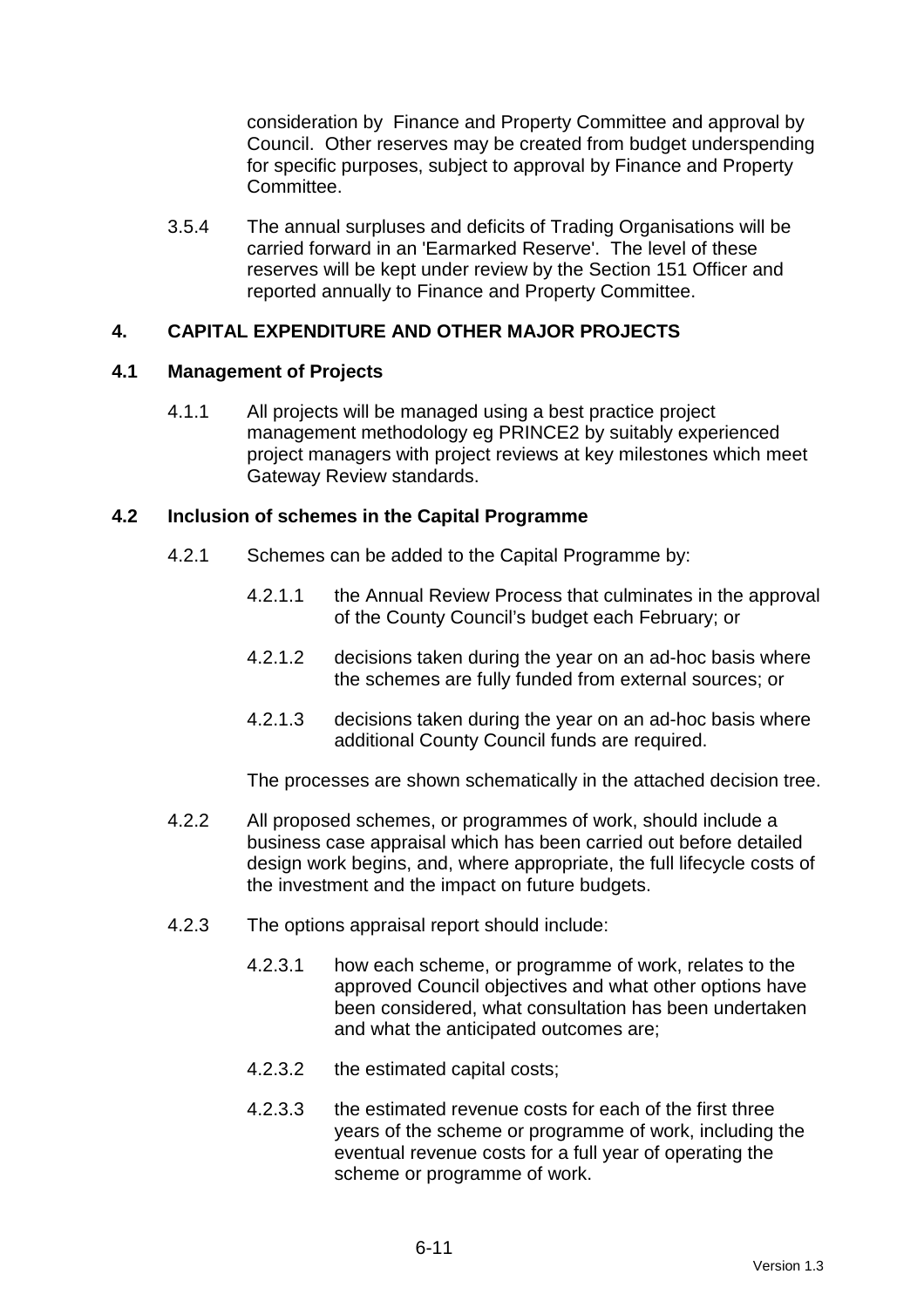- 4.2.4 All proposals for capital expenditure that require additional resources to be found by the County Council should be considered initially by the Corporate Asset Management Group (CAMG) who will advise on the relative priority of future capital schemes, in accordance with the agreed prioritisation criteria within the Capital Strategy. Approval must then be obtained as follows:
	- 4.2.4.1 for schemes being considered through the Annual Review process, CAMG will make recommendations to the Member Reference Group who, in turn, will make recommendations to the Corporate Leadership Team (CLT). CLT will then make their recommendations to Policy Committee for approval;
	- 4.2.4.2 for schemes arising during the budget year on an ad-hoc basis, CAMG will consider and advise the Member Reference Group who, in turn, will advise and seek approval from Policy Committee.
- 4.2.5 The outcome of the Annual Review process is the capital programme approved by Council which includes the schemes approved for the forthcoming financial year and the two following years.
- 4.2.6 Where proposals are made for additional schemes during the year, or for cost variations to existing schemes, decisions can be taken as follows:
	- 4.2.6.1 schemes, or variation increases, **up to £250,000** by the Section 151 Officer after consultation with the Chairman of the Finance and Property Committee;
	- 4.2.6.2 schemes, or variation increases, **over £250,000 and up to £2 million** by Finance and Property Committee;
	- 4.2.6.3 schemes, or variation increases, **over £2 million** by Council.
- 4.2.7 After approvals have been obtained, Latest Estimated Cost (LEC) reports should be prepared and presented before tenders are sought.
- 4.2.8 All schemes with an estimated cost **over £7.5 million** are subject to the following additional requirements:
	- 4.2.8.1 a report on alternative design proposals is taken to Finance and Property Committee;
	- 4.2.8.2 no detailed design work is undertaken prior to the report being approved.
- 4.2.9 Where major projects are being procured through a 'Private Finance Initiative' (PFI) or 'Public Private Partnership' (PPP), an options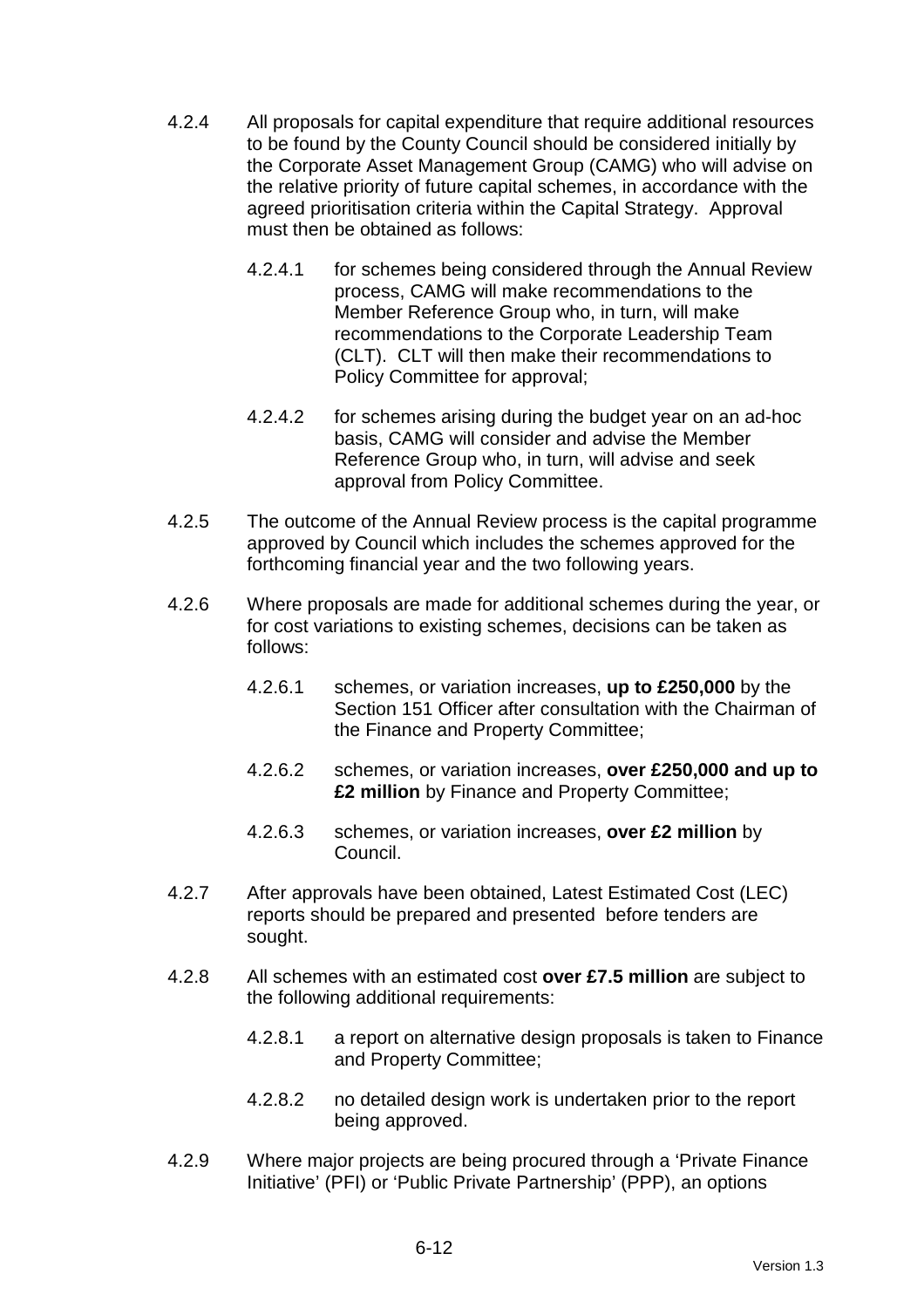appraisal report should be prepared and approval must be obtained from Council before bids are invited.

## **4.3 Content of Bids for Capital Expenditure**

- 4.3.1 All bids for capital expenditure must be prepared by Corporate Directors in the form laid down by the Section 151 Officer.
- 4.3.2 The advice of an appropriate technical officer must always be sought before a scheme is included in any capital programme. The appropriate technical officers are shown below:

| <b>Area of Activity</b>                   | <b>Technical Officer</b>                  |
|-------------------------------------------|-------------------------------------------|
| Building, Construction and associated     | Service Director, Transport, Property and |
| works                                     | Environment                               |
| <b>Civil Engineering works</b>            | Corporate Director, Environment and       |
|                                           | <b>Resources</b>                          |
| Computer technology                       | Service Director, ICT                     |
| Expenditure over £100,000 relating to the | Service Director, Transport, Property and |
| management of Council Land, Building      | Environment                               |
| and Property                              |                                           |
| Change of use of land, buildings or       | Service Director, Transport, Property and |
| property                                  | Environment                               |
| New or replacement land, buildings or     | Service Director, Transport, Property and |
| property                                  | Environment                               |

- 4.3.3 Construction schemes should not normally be included in the first year of a capital programme unless the following criteria have been considered and the risks evaluated:
	- 4.3.3.1 purchase, lease or lease option of the land or property has been completed. In the case of transportation and land reclamation projects, a right of entry should have been obtained;
	- 4.3.3.2 outline planning permission should have been obtained, where appropriate, especially if the development involves a change of use or is a new development;
	- 4.3.3.3 the sources of funding, including any grants or contributions from outside organisations, have been finalised - except for land reclamation projects where grant notification is not normally received until the year of the project;
	- 4.3.3.4 the service department has prepared a detailed brief for the project which has been agreed with the relevant technical officer who will carry out the design;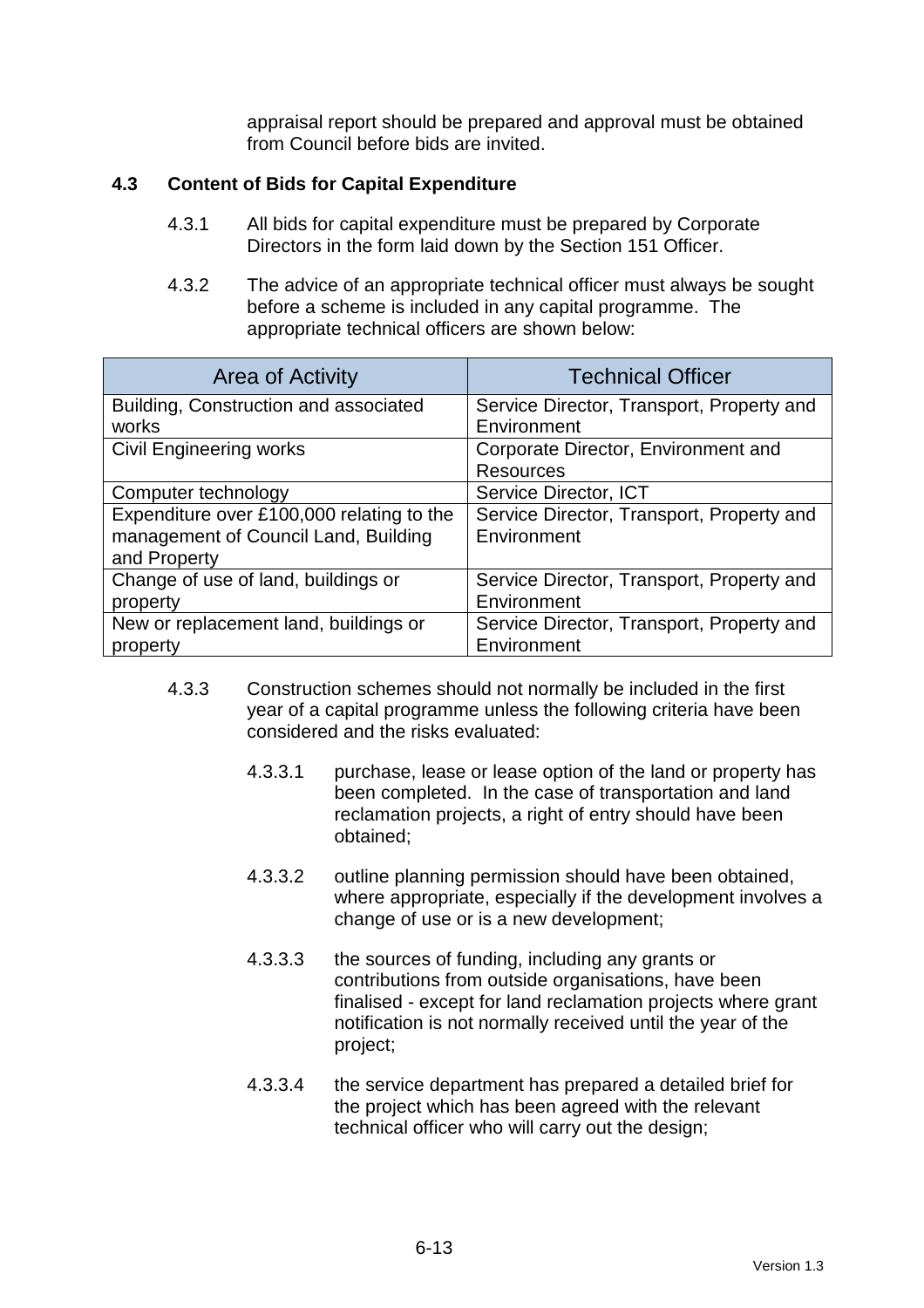- 4.3.3.5 the Service Director, Transport, Property and Environment has confirmed that the proposal complies with Corporate Property Policies;
- 4.3.3.6 a proper assessment of the time-scale required for the project has been made;
- 4.3.3.7 where existing property is affected by the proposed development, the service department has agreed proposals for dealing with staff or clients who might be temporarily displaced during construction; and
- 4.3.3.8 relevant sustainability issues.
- 4.3.4 The capital programme for each Committee must be prepared within the block allocation and individual scheme approvals approved by Finance and Property Committee. All costs should be at estimated out-turn prices, unless otherwise determined by the Section 151 Officer.
- 4.3.5 The revenue costs of all schemes in the capital programme must be assessed each year. The staffing, lifecycle maintenance and other running costs must be included in the revenue budget. The financing costs for expenditure funded by borrowing or leasing will be calculated by the Section 151 Officer and included within the overall revenue budget.

## **4.4 Feasibility Studies**

- 4.4.1 The appropriate **Error! Reference source not found.Error! Reference source not found.Error! Reference source not found.**technical officer can carry out preparatory work on any scheme included in the approved capital programme. The costs of this work must be charged to that scheme. If for any reason the scheme does not go ahead, then the costs of preparatory work undertaken must be charged to the revenue budget of the Committee concerned, which will need to make available sufficient budget cover for this. In practice, this means that the technical officer should not carry out preparatory work unless an undertaking has been secured for the funding of any abortive costs from the service department.
- 4.4.2 Design work must not take place on schemes which are not included within the approved capital programme unless written approval has been obtained from the Chief Executive and the Section 151 Officer.
- 4.4.3 The appropriate technical officer can carry out feasibility work on any other scheme not in the approved capital programme subject to:
	- 4.4.3.1 the Corporate Director agreeing to the cost being met from its revenue budget for the year; and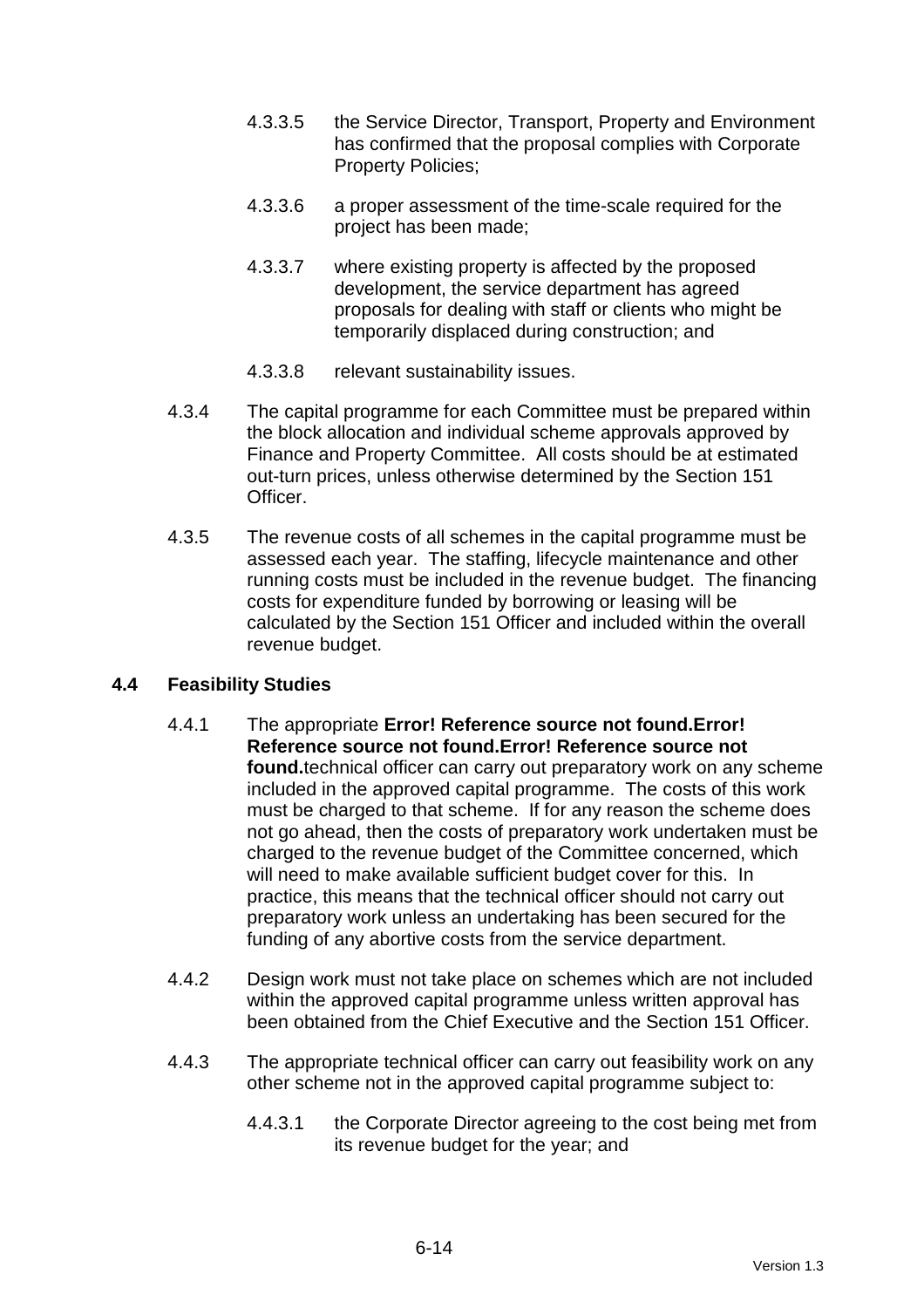4.4.3.2 prior approval from the Section 151 Officer has been obtained if the estimated cost of the feasibility study is **over £25,000.**

## **4.5 Reports on "Latest Estimated Costs" of Proposed Schemes**

- 4.5.1 Corporate Directors must take a report to Finance and Property Committee setting out the latest estimated costs of all proposed capital schemes where the capital cost is over £1 million. The report must be made after detailed design work has been completed but before tenders are invited and should contain:
	- 4.5.1.1 Capital costs analysed into:
		- 4.5.1.1.1 land acquisition;
		- 4.5.1.1.2 construction costs;
		- 4.5.1.1.3 acquisition of plant, equipment and furniture;
		- 4.5.1.1.4 professional fees and project management costs;
		- 4.5.1.1.5 any other relevant costs.
	- 4.5.1.2 Revenue costs identified and analysed into:
		- 4.5.1.2.1 staffing costs;
		- 4.5.1.2.2 other running costs;
		- 4.5.1.2.3 financing costs;
		- 4.5.1.2.4 lifecycle maintenance costs.

In addition to total costs, the phasing of these costs over financial years should also be shown. If the costs exceed the existing capital programme provision for that scheme, the report must contain a statement on how these extra costs can be contained within the approved total capital programme or, if further capital funds are required, approval to increase the capital programme must be sought from the appropriate body within the Council.

- 4.5.2 For all schemes in the capital programme estimated to cost between £250,000 and £1 million**,** the Corporate Director, in conjunction with the appropriate technical officer, must submit a report on the latest estimated costs of the scheme to the Section 151 Officer and to the Finance and Property Committee.
- 4.5.3 Where the gross costs of an existing capital scheme exceed the approved budget, further approval for the increased costs (the capital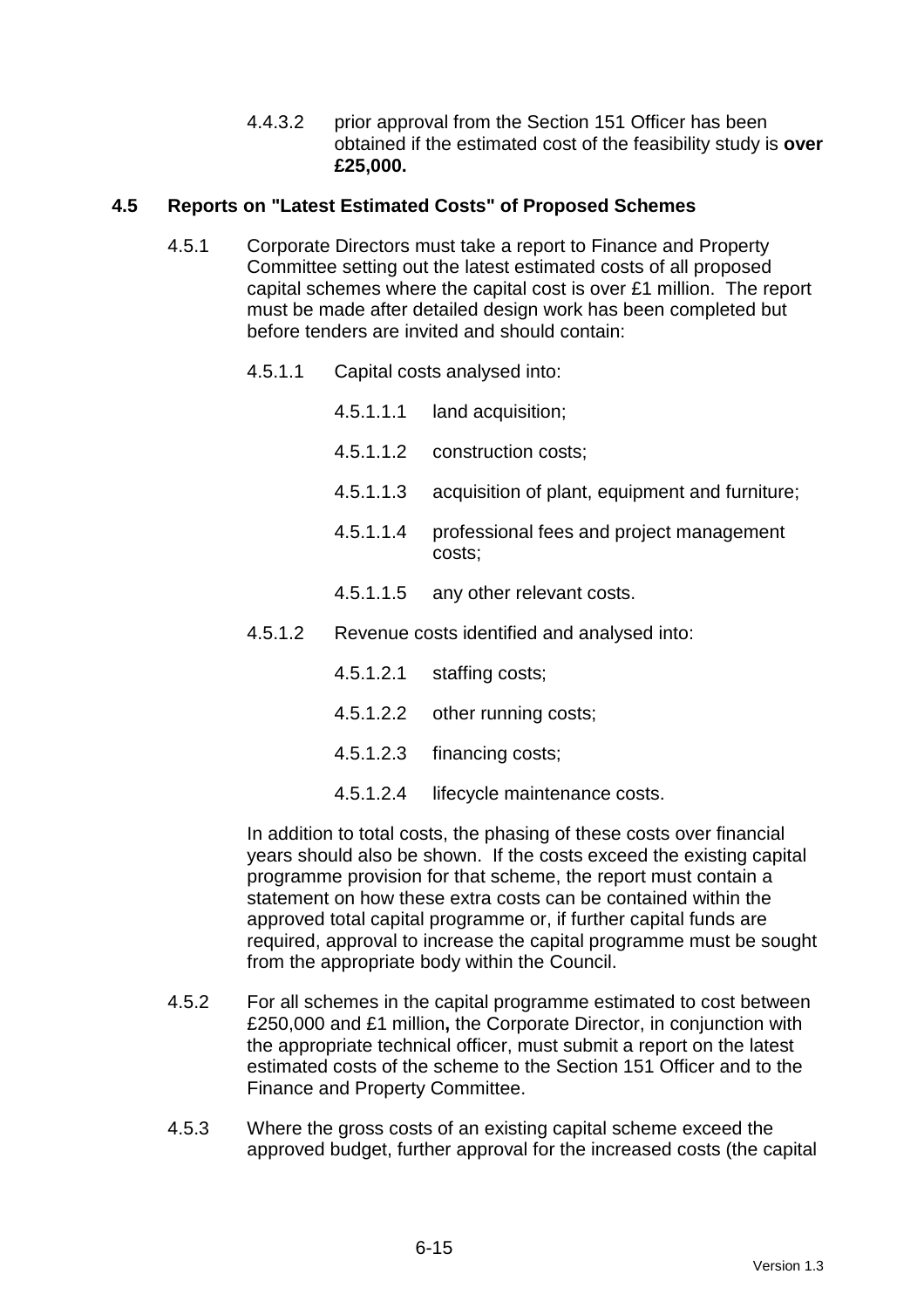variation) must be obtained. The requirement to submit an LEC report remains.

#### **4.6 Budgetary approval prior to Contract Award**

 Where the preferred tender exceeds the LEC or Capital Programme estimate, Corporate Directors must submit a revised LEC report and obtain all necessary approvals for the additional expenditure needed before accepting the tender.

 Each Corporate Director must keep a record of the difference between accepted tenders and capital programme provisions.

 The accepted tender cost becomes the figure included in the capital programme. If this gives rise to a variation in professional fees, the Section 151 Officer should be informed so that an amendment can be made to the capital programme.

 The award of contracts must comply with the procedures for the procurement of Goods, Services and Works and the guidance in the Contracts Manual.

#### **4.7 Post-Project Evaluations**

- 4.7.1 For completed projects, post-project evaluations must be carried out by the Corporate Asset Management Group and a report submitted to Finance and Property Committee as follows:
	- 4.7.1.1 projects **up to £5 million** for a sample of projects selected by Corporate Asset Management Group;
	- 4.7.1.2 projects **over £5 million** all projects.
- 4.7.2 The post project evaluation should normally address the following matters:
	- 4.7.2.1 out-turn costs vs original cost estimates and the reasons for any cost increases;
	- 4.7.2.2 breakdown of the professional fees incurred;
	- 4.7.2.3 actual timetable achieved vs original planned timetable and the reasons for slippage and delays;
	- 4.7.2.4 overall project outcomes and quality of project management;
	- 4.7.2.5 achievement of service objectives and benefits;
	- 4.7.2.6 lessons to be learned for future projects.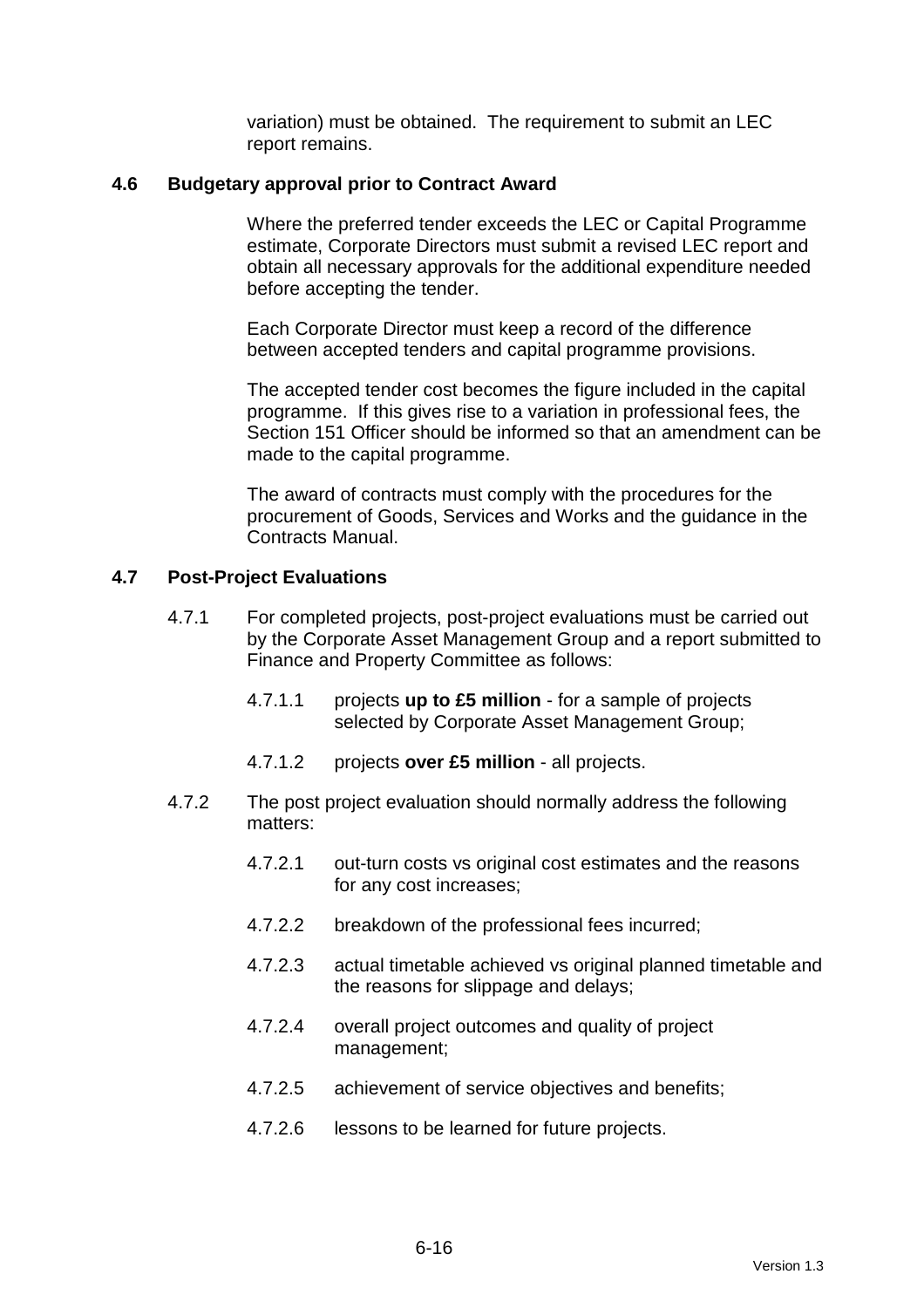4.7.3 Technical officers should carry out a post project review for all their projects and report to the Corporate Director and, where different, the client, regarding the achievement of projected benefits and lessons to be learned for future projects.

# **4.8 Capital Financing**

- 4.8.1 The Section 151 Officer will make arrangements for the financing of capital expenditure in accordance with the CIPFA 'Prudential Code for Capital Finance' and the annual budget report approved by Council.
- 4.8.2 Decisions on leasing must be made by the Section 151 Officer, who will also determine whether proposed leases are 'finance leases' or 'operating leases'.

## **4.9 Capital Loans**

4.9.1 All proposals for loans to individuals or outside bodies should be accompanied by an appropriate risk assessment. Loans to individuals or outside bodies for regeneration purposes must be recommended by the Economic Development Committee for approval by the Finance and Property Committee or Policy Committee.

## **4.10 Investment in Equities**

- 4.10.1 Investment in equity stock must be recommended by the Economic Development Committee for approval by the Finance and Property Committee or Policy Committee.
- 4.10.2 These restrictions do not apply to pension fund investments.

## **5. ACCOUNTING SYSTEMS**

- 5.1 All staff must comply with accounting instructions issued from time to time by the Section 151 Officer. Accounting systems should provide information that is useful for both stewardship and management responsibilities. Any new accounting systems and retention of associated records, or records of assets and liabilities and any changes to such systems must be approved by the Section 151 Officer.
- 5.2 The Council accepts the CIPFA Accounting Codes of Practice and the supporting guidance statements. Standards of accounting must accord with these codes of best practice.
- 5.3 Corporate Directors and Committees are responsible for ensuring that all opportunities to obtain Government grants and other external funding towards the expenditure of their Department are exploited.
- 5.4 All interim or final claims in respect of Government grant and reimbursements or contributions from outside bodies, other than those recovered by Sundry Debtor accounts, must be signed by the Section 151 Officer. Corporate Directors must supply such information as the Section 151 Officer considers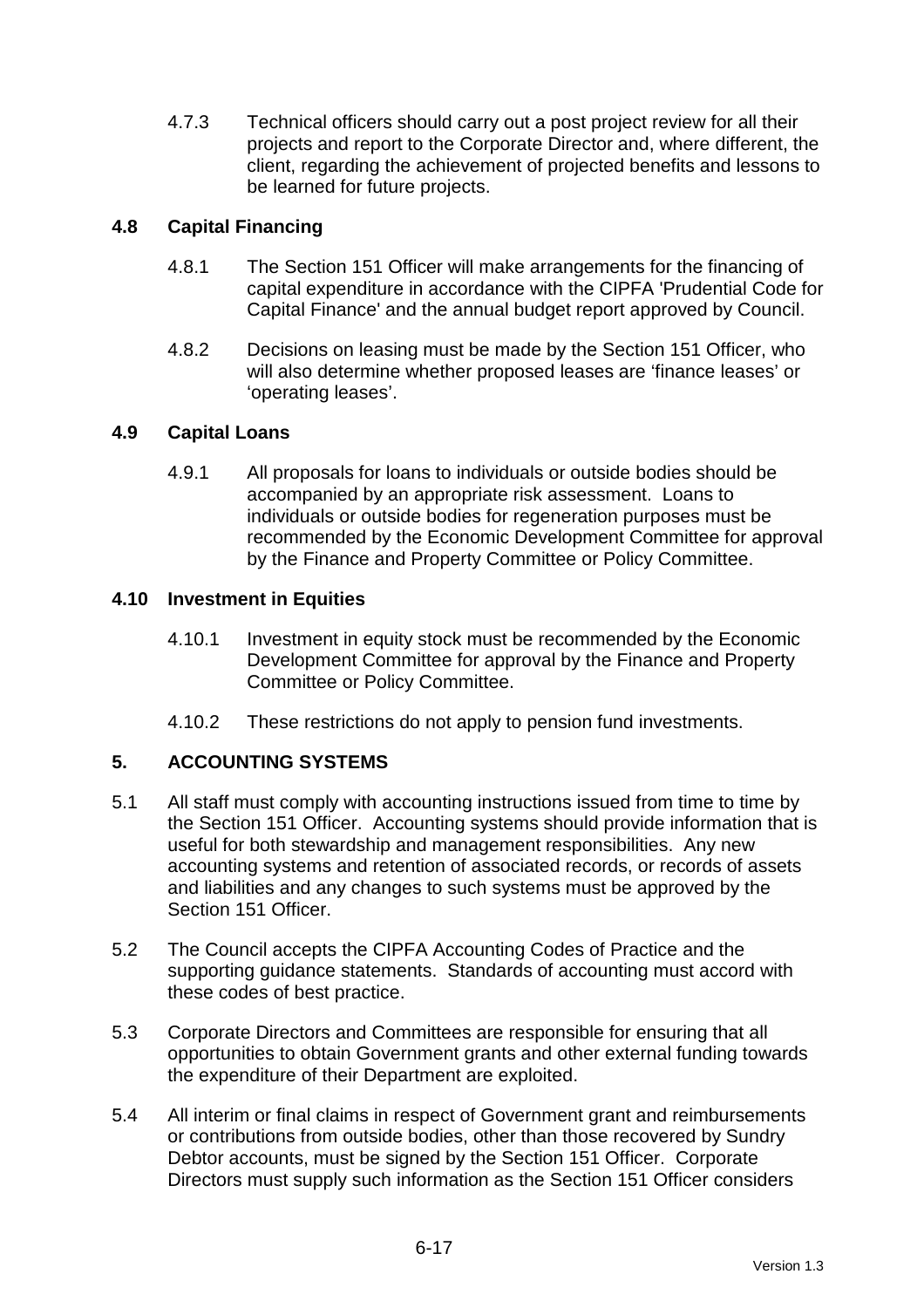necessary to enable successful claims to be made promptly to ensure a satisfactory cash flow is achieved. The Section 151 Officer will provide guidance on the information required to support grant claims.

- 5.5 Corporate Directors are responsible for ensuring that appropriate systems and procedures are in place for the proper transfer of all financial records and assets, eg stocks, stores, imprest accounts, inventories, valuables, cash, etc, when an officer ceases to be responsible for these items.
- 5.6 The accounting control systems must include:
	- 5.6.1 measures to ensure that the financial transactions of the Authority are recorded as soon as reasonably practicable and as accurately as reasonably possible;
	- 5.6.2 measures to enable the prevention and detection of inaccuracies and fraud, and the ability to reconstitute any lost records promptly and at reasonable cost;
	- 5.6.3 identification of the duties of officers dealing with financial transactions and division of responsibilities of those officers in relation to significant transactions.
- 5.7 At the end of each financial year, Corporate Directors must notify the Section 151 Officer of all outstanding expenditure relating to the previous financial year in such detail and by such date as may be required by the Section 151 Officer so that accounts can be prepared to meet statutory reporting requirements.

## **6. MANAGEMENT, RETENTION, SECURITY AND DISPOSAL OF RECORDS**

## **6.1 General**

- 6.1.1 All Nottinghamshire County Council records, whether electronic or paper-based, are subject to the Authority's Information Management Policy which establishes key principles for the management, retention, security and disposal of these records.
- 6.1.2 Corporate Directors are responsible for providing suitable storage for Departmental records and for ensuring compliance with corporate policies governing the management, retention, security and disposal of records within their Department.
- 6.1.3 All retained records must be held in a manner which allows speedy and efficient retrieval of information, having due regard for the appropriate security requirements.

## **6.2 Retention of Records**

6.2.1 All business records should be retained in accordance with the retention schedules contained in the Corporate Information Policy. .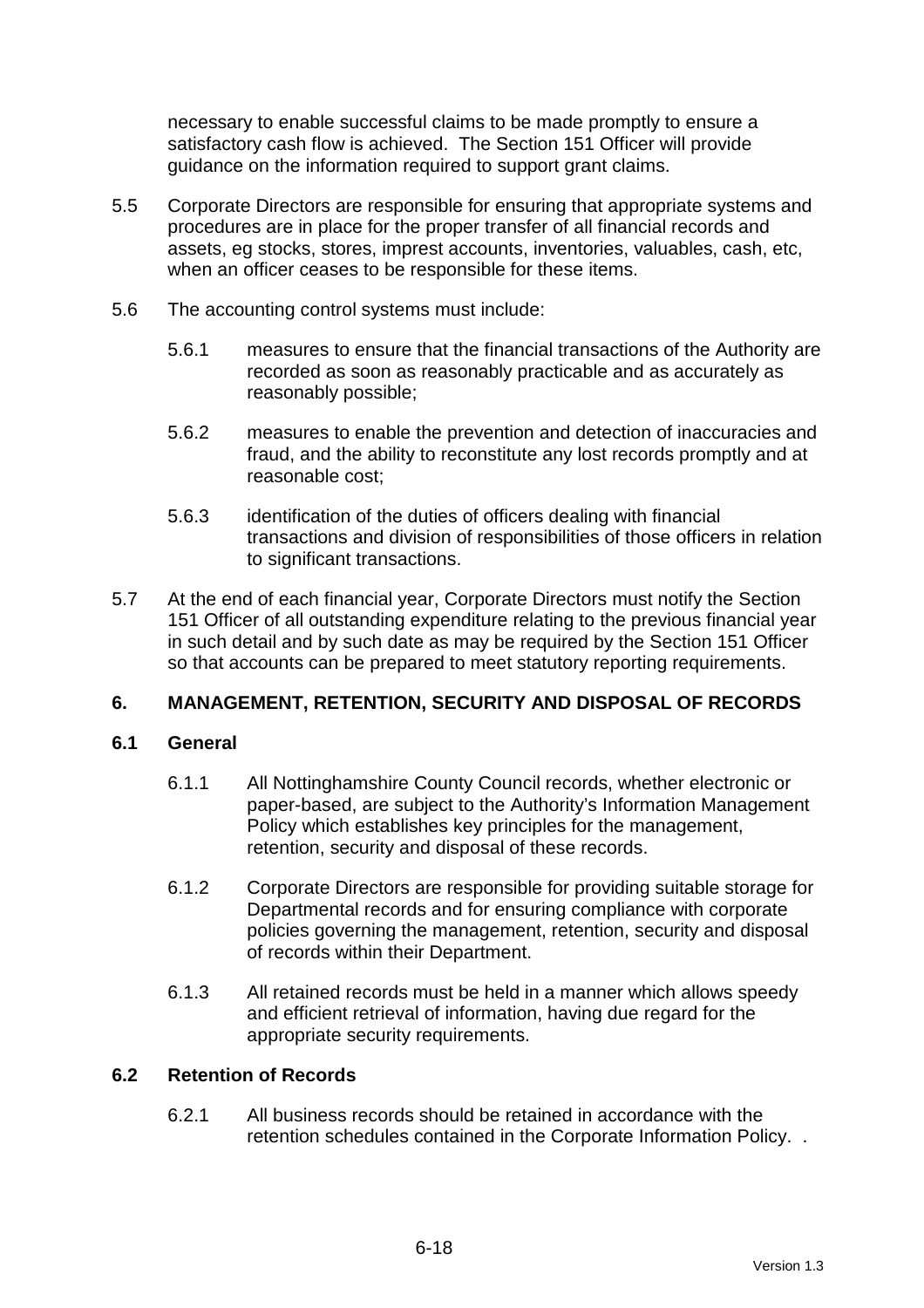6.2.2 Where uncertainty exists about individual documents or records, the nominated Departmental Information Officers should be consulted for guidance.

# **6.3 Disposal of Records**

6.3.1 All records are subject to disposal policy standards which include the need to obtain prior authorisation and to maintain a record of the disposal. Officers seeking to dispose of business records must complete a records destruction form and follow the disposal guidance contained in the Information Management Policy.

## **6.4 Projects in receipt of European Grant Aid**

- 6.4.1 The European Commission has strict rules governing document retention periods and the format in which documents must be kept. All supporting documents for projects in receipt of European Grant Aid must be kept for the minimum retention period, and in the format, specified by the European Programme of which the project is part. Therefore, it is essential to check with the Managing Authority for the relevant Programme to confirm both the allowable format of documents to be retained and the retention period.
- 6.4.2 Before any original supporting documentation is destroyed, it is essential to confirm with the Managing Authority that the retention requirements have not been extended or changed.

## **7. ASSETS**

Assets include land and buildings, stocks and stores, cash, equipment and furniture, and electronic data.

## **7.1 Stocks and Stores**

- 7.1.1 Corporate Directors are responsible for ensuring that appropriate systems and procedures are in place for the safe custody and physical control of the stocks and stores in their Department. They must arrange for periodic stocktaking by an independent person to ensure that all items are checked at least once per annum or at such other frequency as the Section 151 Officer may agree. Test checks should be carried out from time to time.
- 7.1.2 Records relating to assets and the method and frequency of stores and inventory checks will be determined by the Section 151 Officer.
- 7.1.3 Departments should not hold excessive stocks and Corporate Directors must ensure that a periodic review of stock turnover and stock levels of all items is undertaken and that action is taken to dispose of excessive or obsolete stocks.
- 7.1.4 Corporate Directors must notify the Section 151 Officer each year of the value of stock held by their Department as at 31 March and must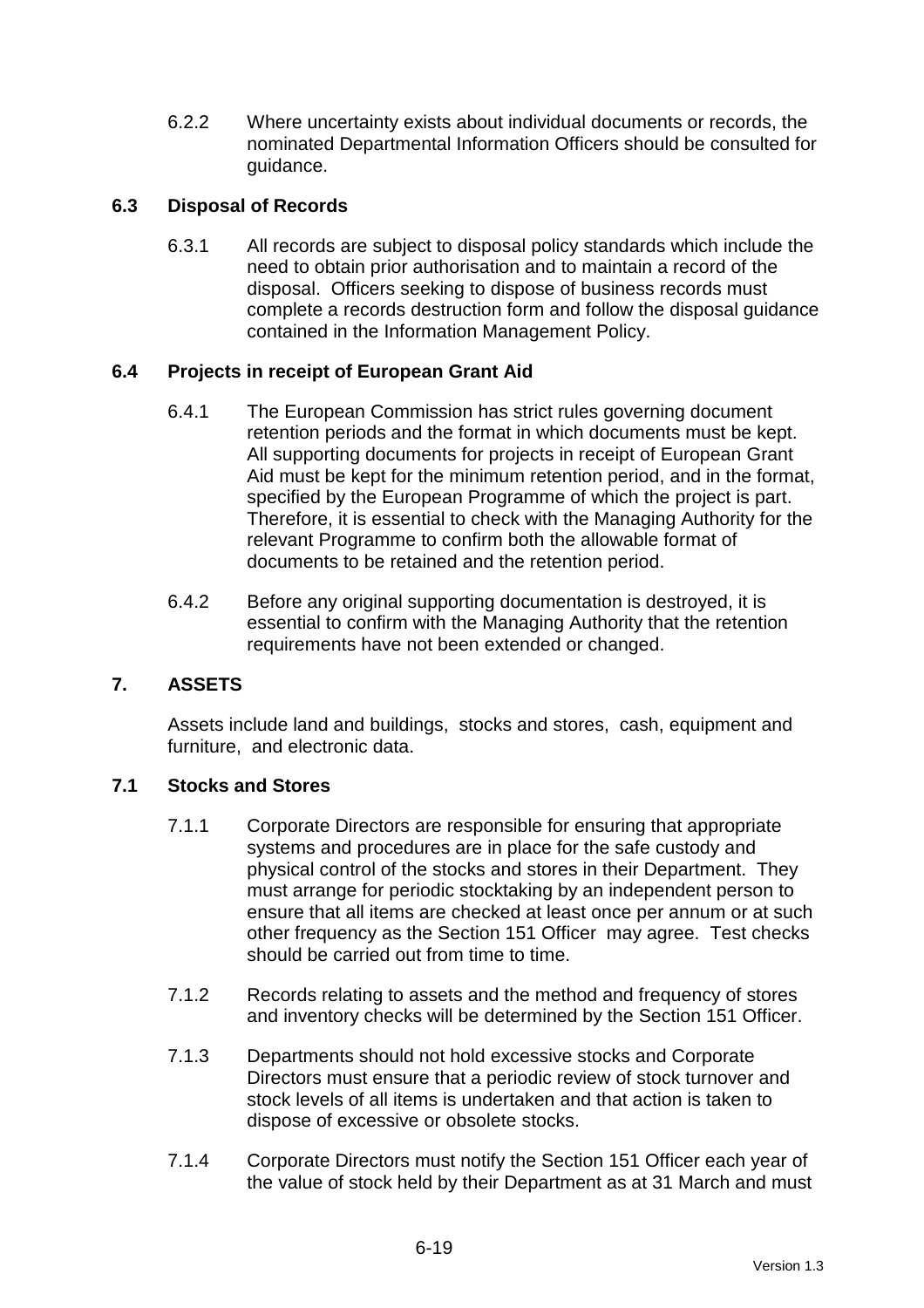supply such other information relating to stocks and stores as may be required by the Section 151 Officer.

- 7.1.5 Discrepancies revealed at a stock taking may be adjusted by the Corporate Director provided that it is under £1,000 in aggregate. Discrepancies over £1,000 must be reported to the Section 151 Officer who may authorise the necessary adjustment or refer any item to Internal Audit.
- 7.1.6 Surplus stocks, stores or materials must be disposed of in accordance with the procedures below:
	- 7.1.6.1 items estimated to realise **£500 or less** at the Corporate Directors' discretion;
	- 7.1.6.2 items estimated to realise **between £500 and £10,000** competitive quotations must be sought;
	- 7.1.6.3 items estimated to realise **more than £10,000** an appropriate number of tenders must be obtained (and retained) to demonstrate that best value has been obtained from the sale of the assets.

## **7.2 Cash, Equipment and Furniture**

- 7.2.1 Corporate Directors are responsible for maintaining appropriate security for all cash, furniture and equipment etc under their control.
- 7.2.2 Money held at premises must be placed in a cash box which must be kept locked and put in a secure place.
- 7.2.3 Safes must be kept locked and the key removed. Keys to safes, strong rooms and similar locked areas are to be stored securely at all times. The loss of such keys must be reported immediately. Master keys and spare safe keys should be stored securely at a separate location.
- 7.2.4 Where several officers use the same safe, each officer must use a separate lockable cash box for the monies they are responsible for.

## **7.3 Protection of Private Property**

- 7.3.1 Where an officer assumes responsibility for moveable property belonging to a private person, s/he must ensure that a formal itemised inventory is prepared promptly, and where possible, in the presence of two officers who must sign and date the inventory to certify its accuracy. The property must be held securely.
- 7.3.2 All valuables such as jewellery, watches and other small articles of a similar nature and documents of title must be kept in safe custody.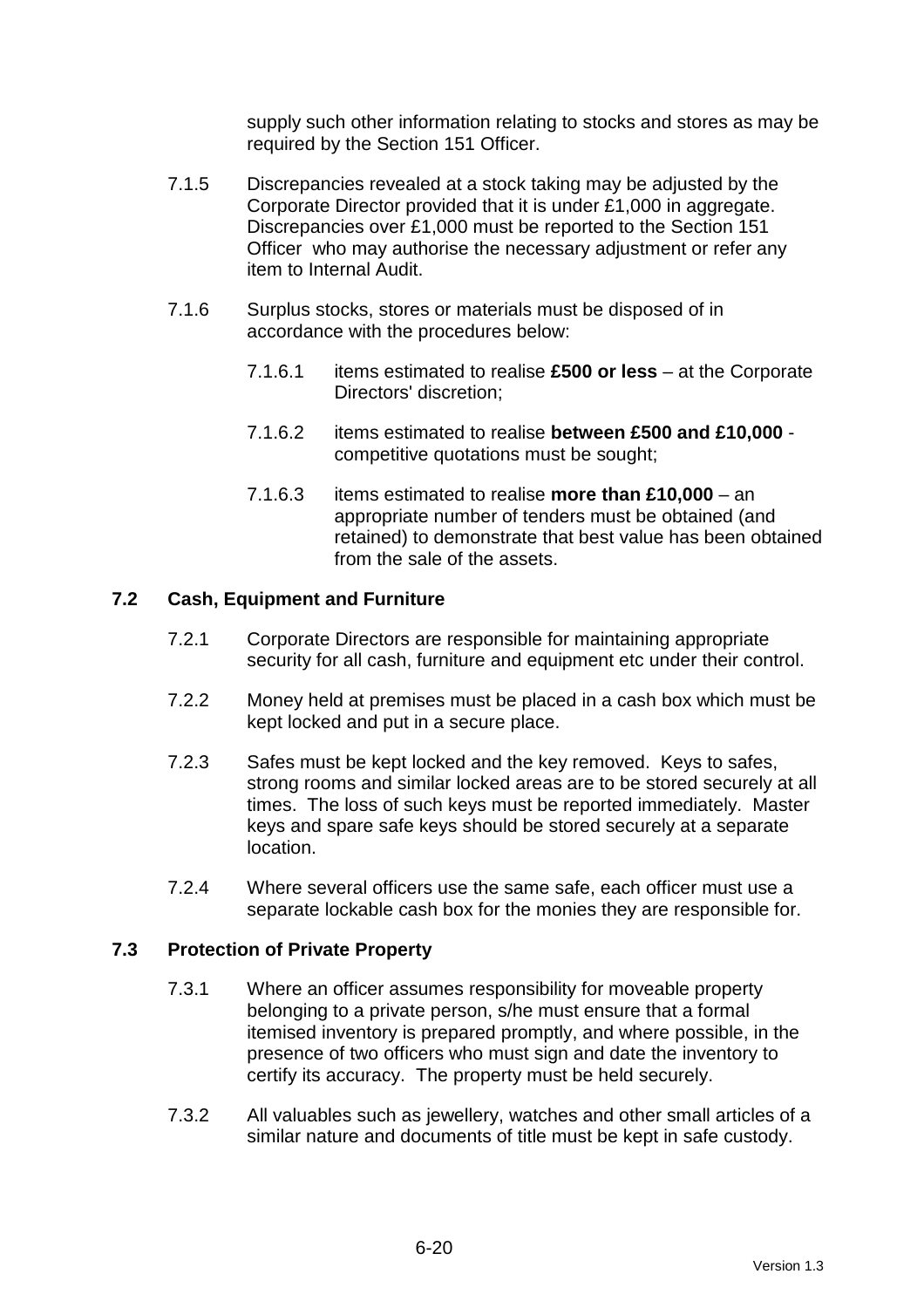7.3.3 All reasonable steps must be taken to return the private property to its rightful owner. Where a significant cost has been incurred by the Council in providing safe custody, the cost should be recovered before the property is returned and an official receipt provided for monies received.

# **7.4 Disposal of Assets**

- 7.4.1 Where land or buildings are concerned, the Code of Procedures for the Disposal of Land and Buildings must be complied with.
- 7.4.2 Where ICT equipment is concerned, disposal must comply with the ICT disposal procedures.
- 7.4.3 Before disposing of an asset, officers should consult with the Section 151 Officer and must satisfy themselves that the asset has not been leased and cannot be economically re-used elsewhere in the Authority.
- 7.4.4 Surplus assets must be disposed of in accordance with the procedures below:
	- 7.4.4.1 items estimated to realise **less than £500** at the Corporate Directors' discretion;
	- 7.4.4.2 items estimated to realise **between £500 and £10,000** competitive quotations must be sought;
	- 7.4.4.3 items estimated to realise **more than £10,000** an appropriate number of tenders must be obtained (and retained) to demonstrate that best value has been obtained from the sale of the assets.
- 7.4.5 The Section 151 Officer will advise on the method of disposal to ensure that the most advantageous price is obtained. This will be subject to statutory requirements and any specific County Council policies.
- 7.4.6 Assets which have been sold may be released to the purchaser where payment has been made by cheque (covered by a valid guarantee card), debit card, credit card or by cash. Where payment is made by other means, the assets should not be released to the purchaser until the Section 151 Officer confirms that monies have been deposited in the Council's bank account.

## **7.5 Inventories**

- 7.5.1 Inventories of the Council's property must be prepared and kept upto-date by each Corporate Director.
- 7.5.2 Inventories must be in a form agreed by the Section 151 Officer and the Corporate Director must arrange for the inventory to be checked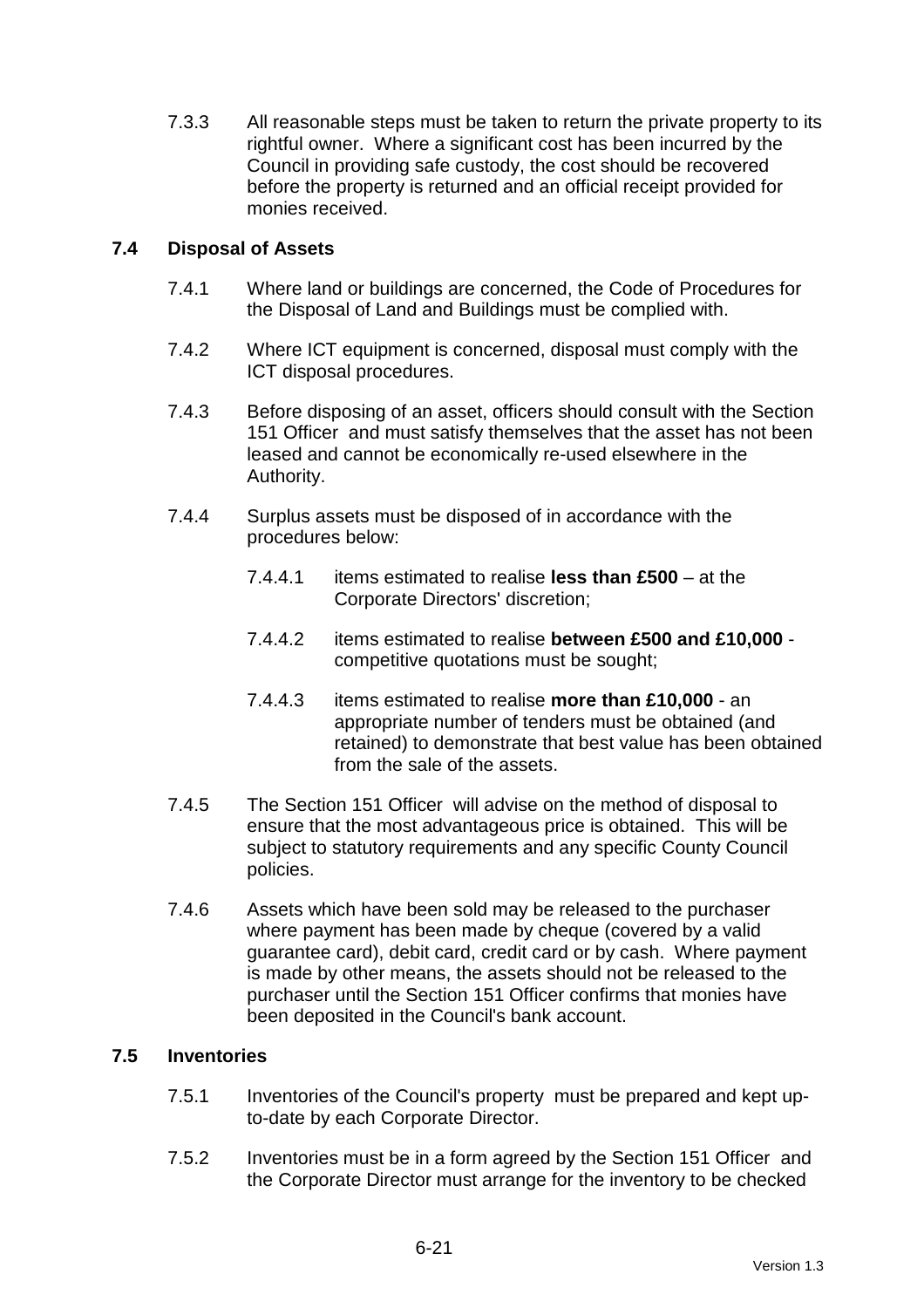with the physical assets at least annually and whenever an officer ceases to be the responsible officer.

- 7.5.3 An annual list of inventory items to be written-off must be submitted to the Corporate Director who may authorise the write-off of those items that have come to the end of their useful life due to fair wear and tear.
- 7.5.4 All other items for write-off must be reported by the Corporate Director to the Section 151 Officer who may authorise the write-off, inform Internal Audit and/or refer any item s/he considers appropriate to Finance and Property Committee.
- 7.5.5 The Council's property must not be removed from its usual location or used for unofficial purposes except with the express permission of the line manager.

## **8. SALARIES, WAGES AND PENSIONS**

- 8.1 The payment of salaries, wages, pensions or other emoluments will be made only by the Service Director, Human Resources and Customer Service. Each Corporate Director must notify the Service Director, Human Resources and Customer Service as soon as possible, and in the form prescribed, of all matters affecting an officer's pay. In particular this includes:
	- 8.1.1 all appointments, resignations, dismissals, suspensions, secondments and transfers;
	- 8.1.2 absences for sickness or other reason, apart from approved leave;
	- 8.1.3 changes in remuneration, other than normal increments and pay awards and agreements of general application;
	- 8.1.4 information necessary to maintain records of service for pension purposes, and other statutory requirements such as income tax and national insurance.
- 8.2 Appointments of all employees must be made in accordance with appropriate conditions of service and any approved establishments or employment procedure rules and staffing standing orders.
- 8.3 All time records or other pay input documents must be in a form prescribed or approved by the Service Director, Human Resources and Customer Service . Corporate Directors must formally nominate the officers authorised to approve pay input documents and maintain a list for reference. Officers authorised to approve pay input documents must comply with the relevant Employment Procedure Rules as set out in the Constitution.
- 8.4 Overtime claims must be submitted promptly. Where these claims are over three months in arrears they will only be paid with the approval of the Service Director, Human Resources and Customer Service.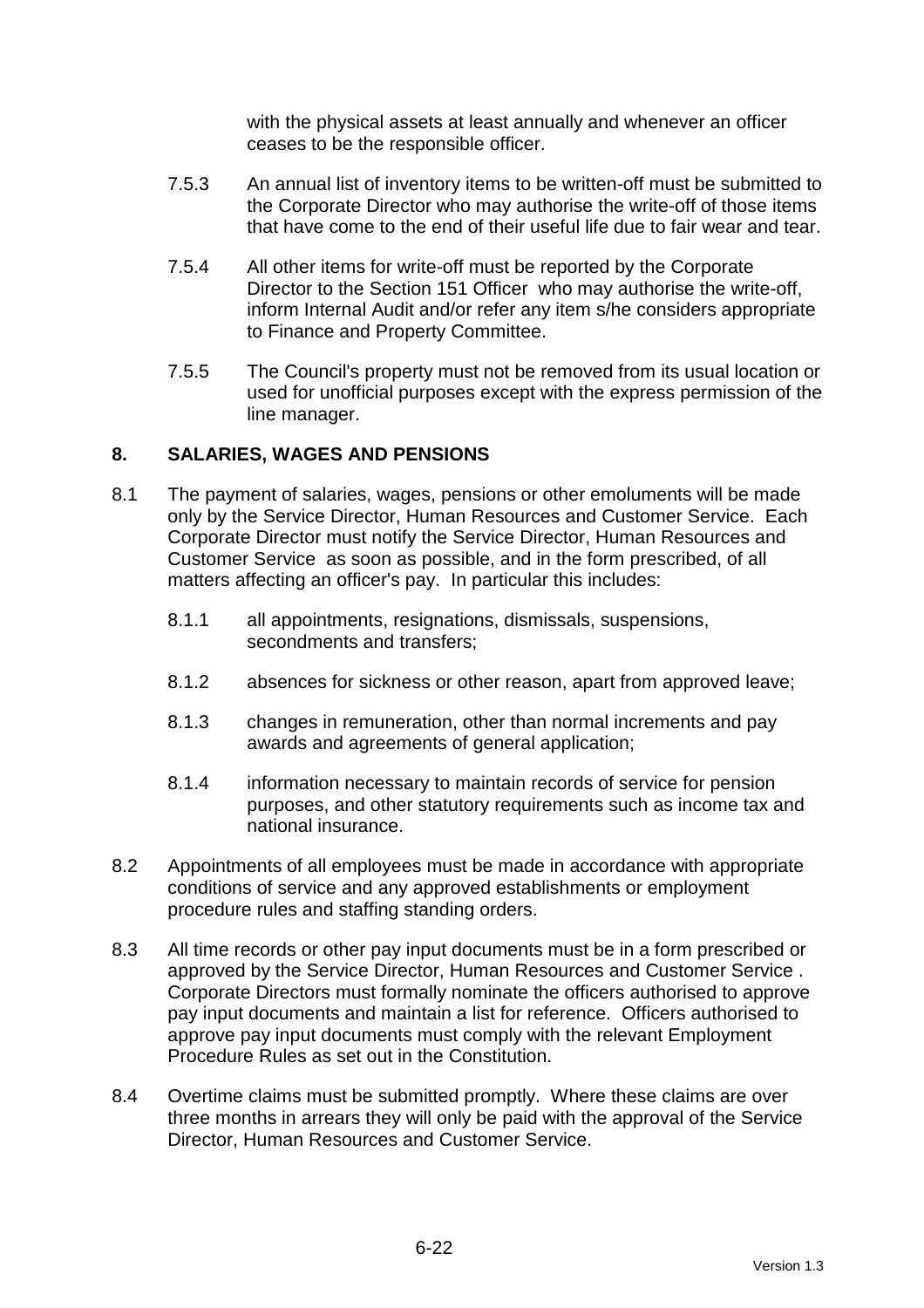- 8.5 No person should be paid by the Council unless they have a valid contract of service with the Council.
- 8.6 For income tax purposes, temporary staff who are paid directly by the Council, whether describing themselves as self-employed or not, shall be treated as employees unless they provide acceptable documentary evidence from HM Revenue and Customs that they may be paid without deduction of income tax and national insurance.

## **9. PROCUREMENT OF GOODS, SERVICES AND WORKS**

#### **9.1 General**

- 9.1.1 All procurement undertaken by the Authority, of whatever value, is subject to EU rules. For the avoidance of doubt, where there is any conflict between UK and EU legislation and these regulations, UK and EU law shall prevail.
- 9.1.2 These procurement regulations are intended to ensure the following objectives are met:
	- 9.1.2.1 **Probity and Openness:** Honesty, integrity and openness in all dealings and the avoidance of corruption;
	- 9.1.2.2 **Best Value:** The optimum outcome for the Authority and the residents of Nottinghamshire;
	- 9.1.2.3 **Equal Treatment of Suppliers:** Fair and equitable treatment for all potential suppliers;
	- 9.1.2.4 **Officer Protection:** Avoidance of situations which may lead to accusations of officer impropriety.
- 9.1.3 To achieve this, the Authority has developed a Corporate Procurement Strategy and these regulations are designed to support this strategy.
- 9.1.4 The procurement of goods, services and works, including the employment of consultants and specialist advisors, must comply with these regulations and the guidance provided in the Contracts Manual. The guiding principle of this Code is that Corporate Directors must, in all cases, comply with the principles of the best value legislation using a combination of tendering, partnering and other innovative procurement methods. All procurement, contracts and related matters must comply with any legislation.
- 9.1.5 Councillors and officers who have a personal or prejudicial interest in a contract, or other procurement decision, which they could influence, must ensure they comply, as appropriate, with the Code of Conduct for Members or Code of Conduct for Officers and shall not be supplied with or given access to any tender documents, contracts or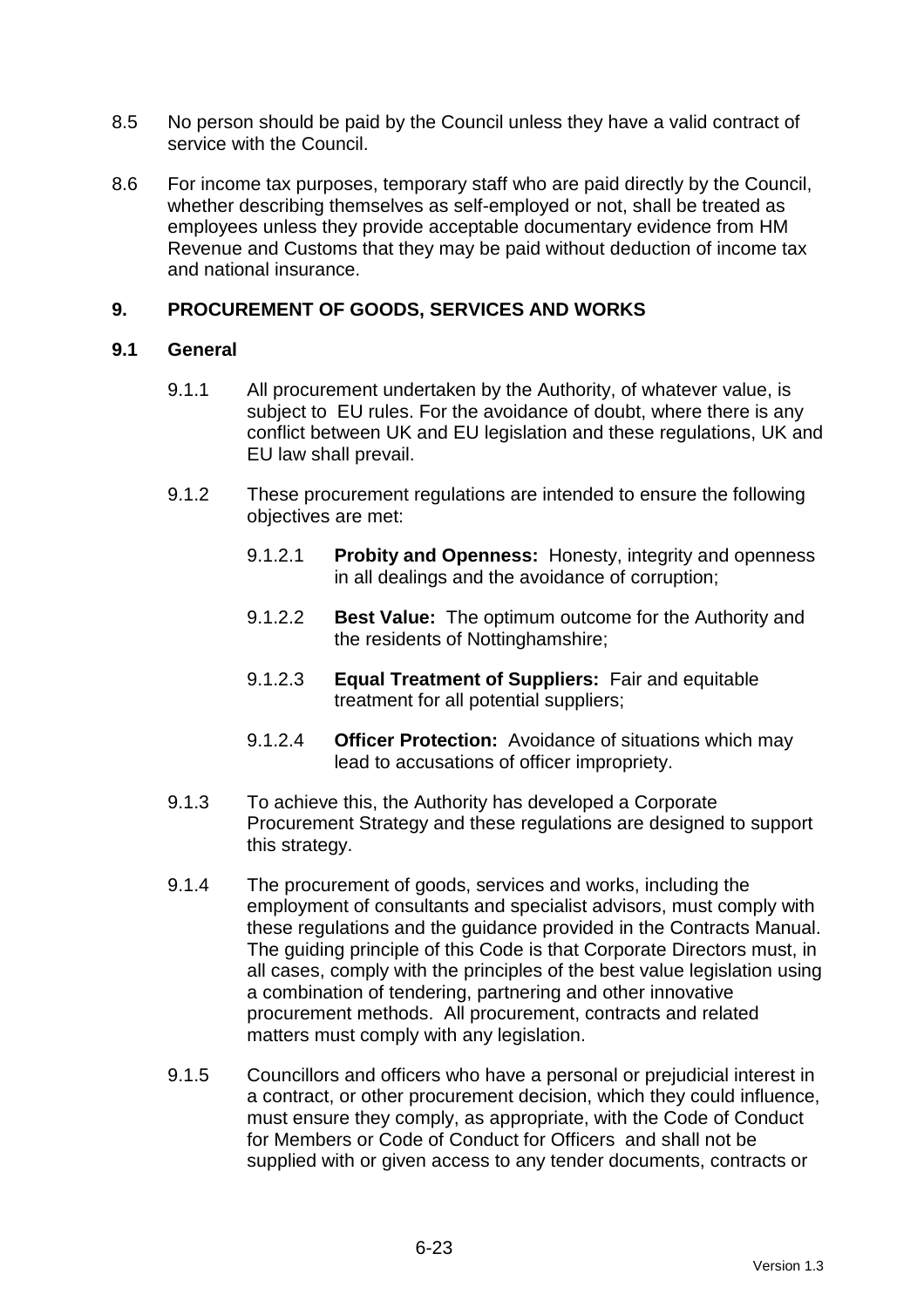other relevant related information without the authority of the Group Manager for Legal and Democratic Services.

## **9.2 Partnerships and Procurement**

- 9.2.1 Working in partnership with external organisations is widespread across the Authority. All partnership agreements should be subject to appropriate contractual arrangements which have been approved by the Group Manager for Legal and Democratic Services.
- 9.2.2 Partnerships are established for varying reasons and can take many different forms. It is important to ensure that the reasons for entering into a partnership are clear and remain under review. Appropriate accounting and audit arrangements must be put in place and the Authority's policy guidance on partnerships and work for outside bodies should be followed.
- 9.2.3 Partners must formally acknowledge and accept their respective roles and responsibilities within the partnership before the project commences, having assessed the risks and resources required to deliver the project.
- 9.2.4 The Council may procure goods, services and works through collaborative procurement exercises or joint commissioning in partnership with other public sector organisations. Where such joint procurement takes place the guidance in this section must be followed. In addition, the authorities involved in the exercise must decide which of them is to act as the lead authority for the purposes of the particular service, supplies or works being commissioned and the procurement procedures of the lead authority must be followed in the joint tendering exercise.
- 9.2.5 Where the County Council acts as lead authority it must carefully assess the risks involved, ensure that it does not take on liabilities of other public bodies by acting as lead and must follow any procedural safeguards as advised by Legal and Democratic Services to protect the Council's position.
- 9.2.6 Goods, services and works must be procured through corporate procurement arrangements wherever they exist. Corporate Directors must contact the Corporate Procurement Unit (CPU) to enquire whether such arrangements exist before commencing a new procurement exercise. When these arrangements are used, there is no requirement for Corporate Directors to obtain further tenders or quotations.
- 9.2.7 Where a Council department provides goods, services or works of a particular kind, and can demonstrate that it provides value for money, that department must be given the opportunity to provide the required goods, services or works. If the goods, services or works are obtained from in-house sources, there is no requirement to obtain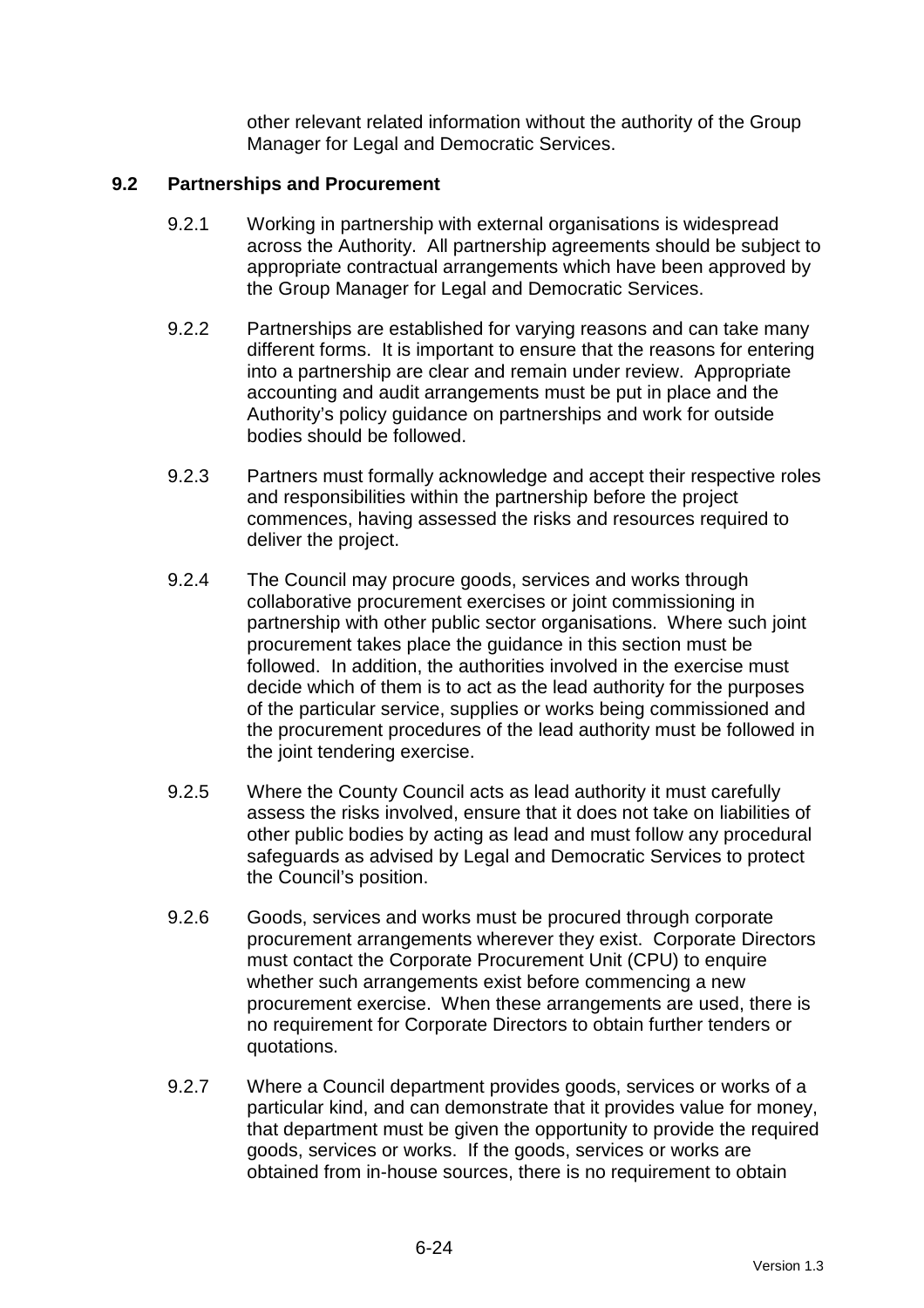quotations and tenders. Where external suppliers have been used to obtain goods, services or works that are available from in-house providers, the reasons for not using the in-house provider should be retained on file.

9.2.8 Where in-house provision for goods, services or works exists, the decision of whether or not to expose this provision to alternative procurement arrangements, in accordance with the Authority's Procurement Strategy, should be reviewed periodically.

## **9.3 Use of External Suppliers**

- 9.3.1 The Council's Corporate Procurement Unit (CPU) shall be notified in advance of all procurement exercises with an estimated value greater than £10,000 and shall advise on areas for procurement efficiency to be achieved through central procurement arrangements, including framework agreements, partnerships and collaborative procurement. Contracts may be procured using arrangements put in place by Central Purchasing Bodies (such as the Government Procurement Service or the Pro5 Organisations) provided that certain safeguards are followed to minimise the risk to the Council. Guidance can be found in the Contracts Manual.
- 9.3.2 Where goods, services or works are NOT obtained through an existing, approved framework agreement, partnership or in-house provider, the procedure to be followed is dependent on whether the requirement is for 'Supplies and Services' or 'Works' and the estimated total value of the purchase over the full duration of the order or contract.
- 9.3.3 The current thresholds and a link to the procurement rules are set out in the table below, however, valuation of contracts is not always straightforward. The legislation requires the aggregation of contracts having similar characteristics within a particular period. This applies to all Council contracts of that type which exceed the threshold even if the total amount purchased is through lots of small contracts. (NB It is the Council's total purchases that count and not just each Department's total purchases.) Large contracts must not be split up to avoid applying the rules. Further guidance on these rules is available in the Contracts Manual.
- 9.3.4 Where any procurement exercise is undertaken which is backed by or involves the expenditure of European Regional Development Funds (ERDF) or other external funding then it must comply with the procurement requirements attached to that funding from time to time.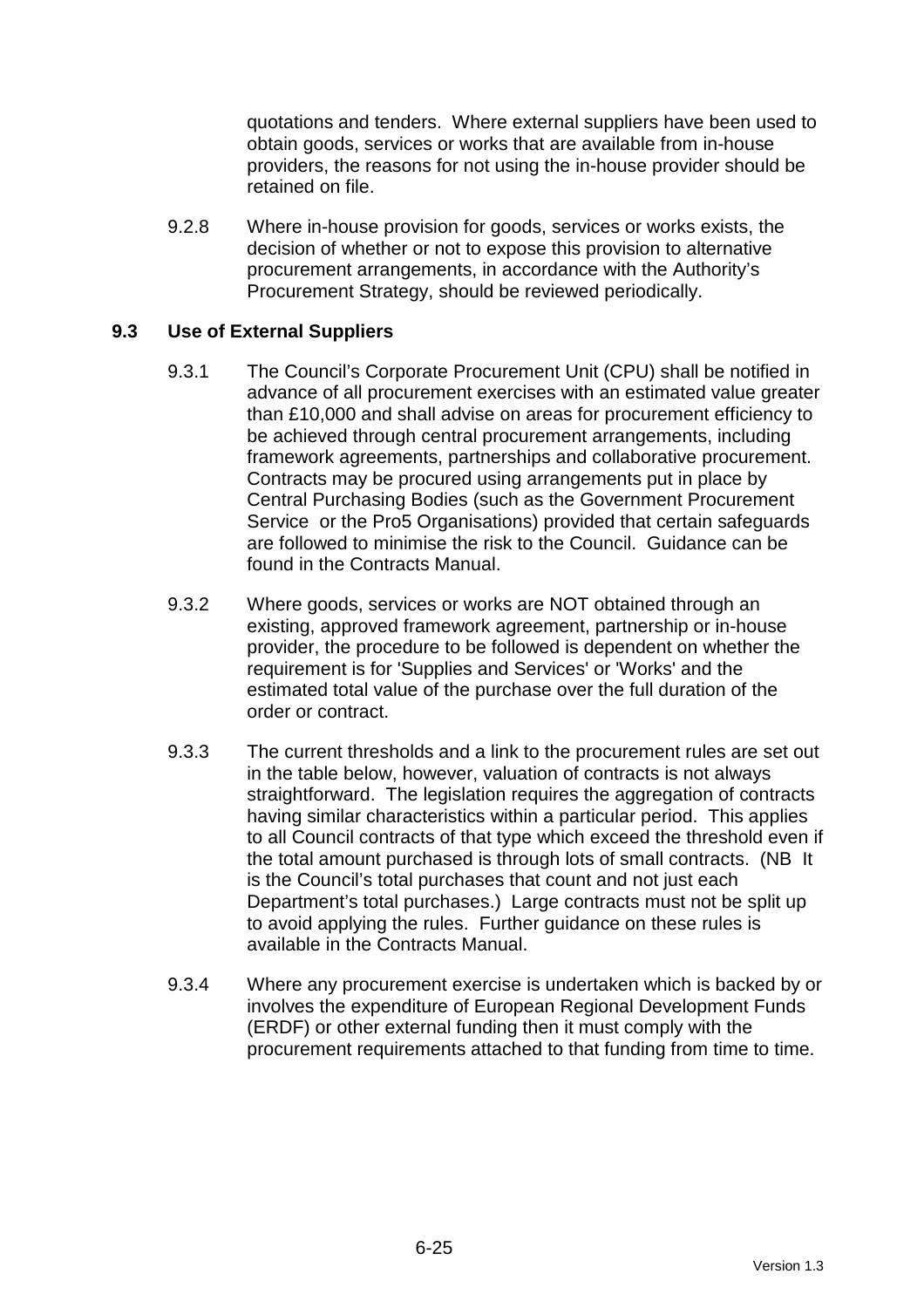#### A. CONTRACTS FOR SUPPLIES AND SERVICES **Estimated Total Contract Value Minimum Requirements** Up to £1,000  $\vert$  Quotations to be sought if deemed appropriate by the Corporate Director or his/her nominee. Details of the suppliers approached and prices quoted to be kept on file. £1,001 to £10,000 Quotations must be obtained from more than one supplier. Details of the suppliers approached and prices quoted to be kept on file. £10,001 to £25,000 Three written competitive quotations must be obtained. Details of all quotations sought and received to be kept on file. £25,001 to £50,000 Three tenders must be invited. Details of tenders sought and received to be kept on file. £50,001 to EU threshold\* for Supplies and Services (£173,934 as at January 2012) Five tenders must be invited. Details of all tenders sought and received to be kept on file. Above EU threshold\* for Supplies and **Services** EU procurement rules must be complied with. Details of all tenders sought and received to be kept on file. B. CONTRACTS FOR WORKS **Estimated Total Contract Value | Minimum Requirements** Up to £10,000 Prices must be obtained from more than one supplier. Details of the suppliers approached and prices quoted to be kept on file. £10,001 to £25,000 Three written competitive quotations must be obtained. Details of all quotations sought and received to be kept on file. £25,001 to £250,000 Three tenders must be invited. Details of all tenders sought and received to be kept on file. £250,001 to EU threshold\* for Works (£ 4,348,350 as at January 2012) Five tenders must be invited. Details of all tenders sought and received to be kept on file. Above EU threshold\* for Works **EU** procurement rules must be complied with. Details of all tenders sought and received to be kept on file.

\*NB The value of EU thresholds is published by OGC at www.ogc.gov.uk

For EU procurement thresholds, the County Council is categorised as 'Other public sector contracting authorities'.

Further guidance can be found in the Contracts Manual.

- 9.3.5 Except in cases of emergency, no work shall be carried out or goods, materials or services ordered or consultant appointed unless there is adequate budget available.
- 9.3.6 For goods, services or works valued up to £50,000 an official order should be raised before they are ordered.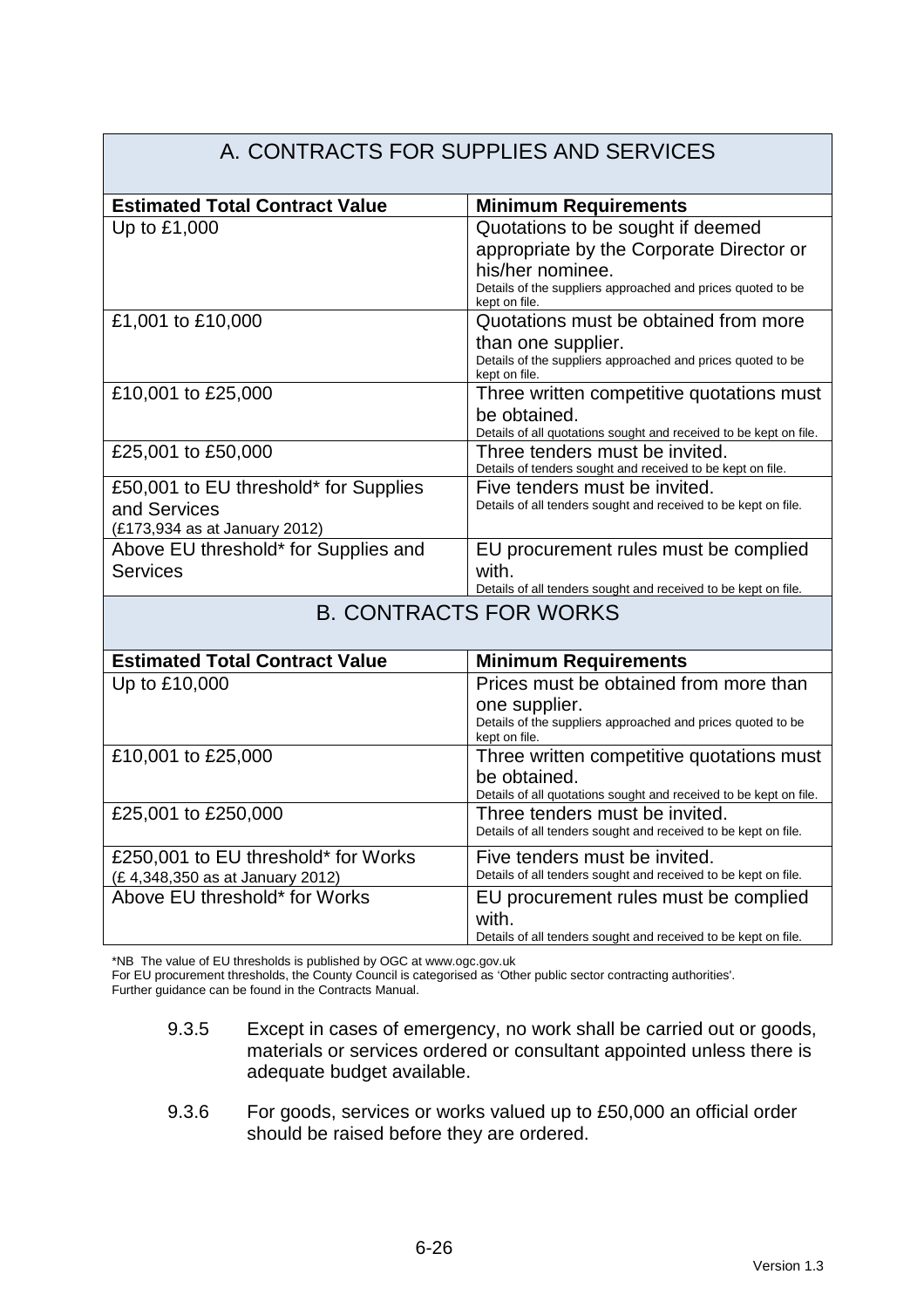- 9.3.7 For goods, services or materials where the total value is over £50,000, no work may be commenced on site or goods ordered, until a formal contract (and a completed bond if appropriate) approved by Legal and Democratic Services, has been duly executed by the contractor and returned to the Council.
- 9.3.8 No work shall be carried out, or goods, materials or services ordered until the relevant client Corporate Director, where appropriate, has been consulted. Where the procurement is delegated or subcontracted to an appropriate technical officer, the responsibility for complying with these procedures is assumed by that officer. All contracts must conform with any directions issued by the Group Manager for Legal and Democratic Services.
- 9.3.9 Where regular use of external contractors is envisaged, suitable framework or partnership arrangements should be established, using appropriate tendering procedures, to minimise the need to obtain quotations or tenders. The use of contractors must be in accordance with the terms of the framework agreement.
- 9.3.10 Where ICT equipment, software and services are to be purchased, separate rules must be complied with.
- 9.3.11 Where it is decided that a pilot scheme is required to test a particular product, services or works (eg due to the existence of a new funding stream or new technological developments that are best assessed through a pilot exercise) then the pilot scheme should be established in accordance with the rules on tendering.
- 9.3.12 If the specification for any tender is developed by or in conjunction with any consultant or supplier, then that consultant or supplier shall be excluded from a future tendering exercise for those services, supplies or works. It is important that no supplier has an unfair advantage over others by having an opportunity to develop the specification for the tender for which it will later be bidding. This does not prohibit the Council from openly consulting with industry to develop its specification and does not prohibit the Competitive Dialogue procedure permitted under the EU procurement rules.

## **9.4 Use of Electronic Procurement Systems**

9.4.1 The use of 'e-procurement' methods, such as 'e-auctions' or 'e-tendering' and dynamic purchasing systems to obtain prices is permissible provided regulation 21 of the Public Contracts Regulations 2006 AND the Authority's procedures for e-procurement are complied with. The Authority's procedures shall be determined jointly by Legal and Democratic Services and Internal Audit.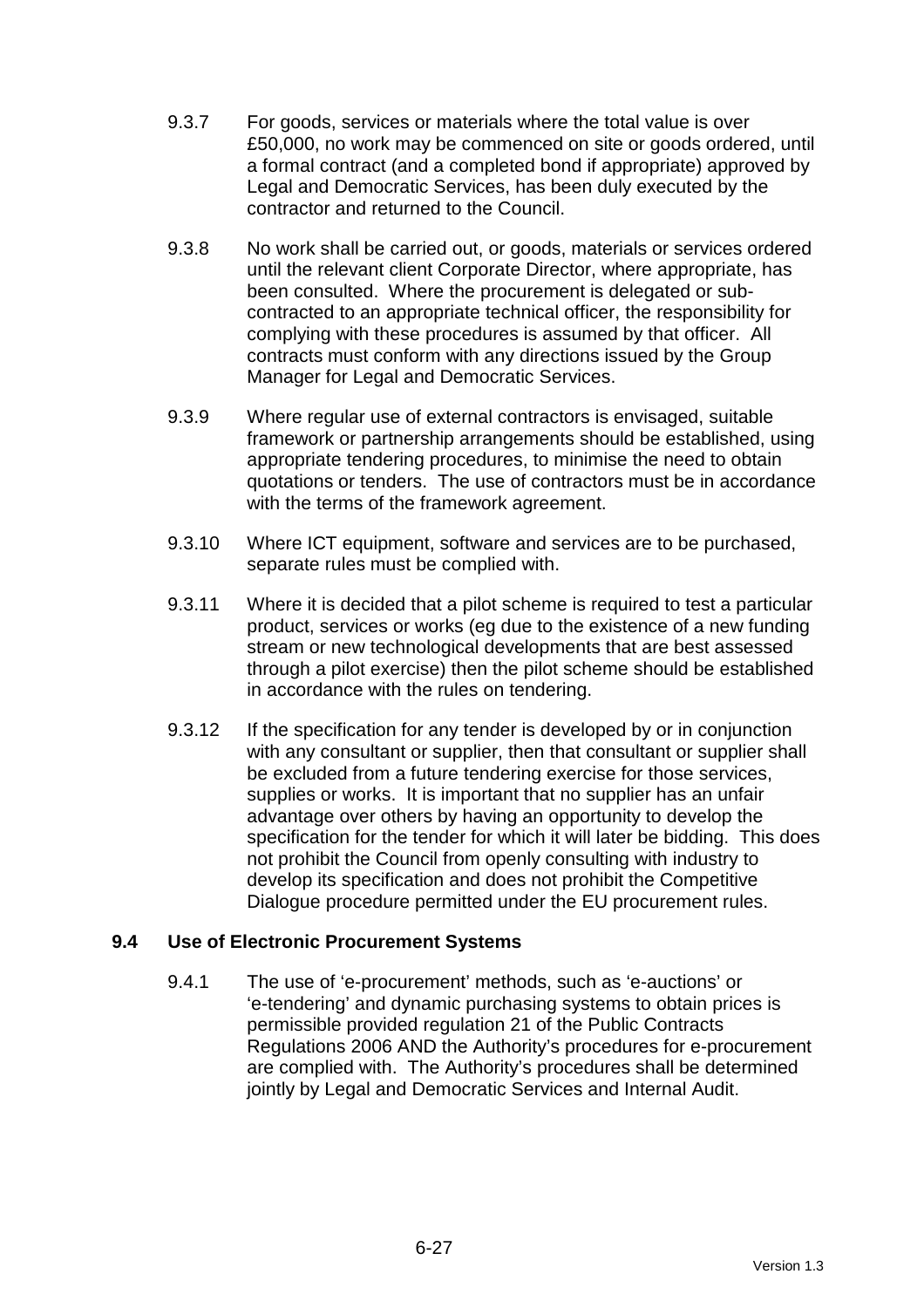# **9.5 Selection of Tenderers**

9.5.1 Contractors should be selected in accordance with the guidance provided in the Authority's Contracts Manual.

## **6. Allowed Exceptions**

- 9.5.1.1 There are a number of circumstances where obtaining quotations and tenders for amounts less than the EU threshold may not be possible or necessary. Subject to the EU rules and proper approval , tenders and quotations need not be sought if:
	- 9.5.1.1.1 the work to be executed or the goods or materials to be supplied constitute the first valid extension of an existing contract, which has been procured through a best value exercise, provided that such an extension has received the necessary budget approval and does not exceed the value of the original contract or the next value threshold . Contracts must not be extended where the total value will exceed the EU threshold. ;
	- 9.5.1.1.2 the Council is buying from a contract entered into following a proper tendering exercise by a consortium, collaboration, or similar central procurement body, of which the Council is a member and which the Council is authorised to buy from or through. Guidance on the use of Central Procurement Bodies is available in the Contracts Manual;
	- 9.5.1.1.3 the work to be executed or the goods or materials to be supplied consist of repairs to, or parts for, existing proprietary machinery, where such repairs or parts are specific to that machinery OR upgrades to existing software packages. For upgrades to software, the Service Director, ICT should also be consulted;
	- 9.5.1.1.4 works, supplies or services are urgently needed for the immediate protection of life or property, or to maintain the immediate functioning of a public service for which the Council is responsible. In such cases the contract must only last as long as is reasonably necessary to deal with the specific emergency;
	- 9.5.1.1.5 the Corporate Director decides that special circumstances make it appropriate and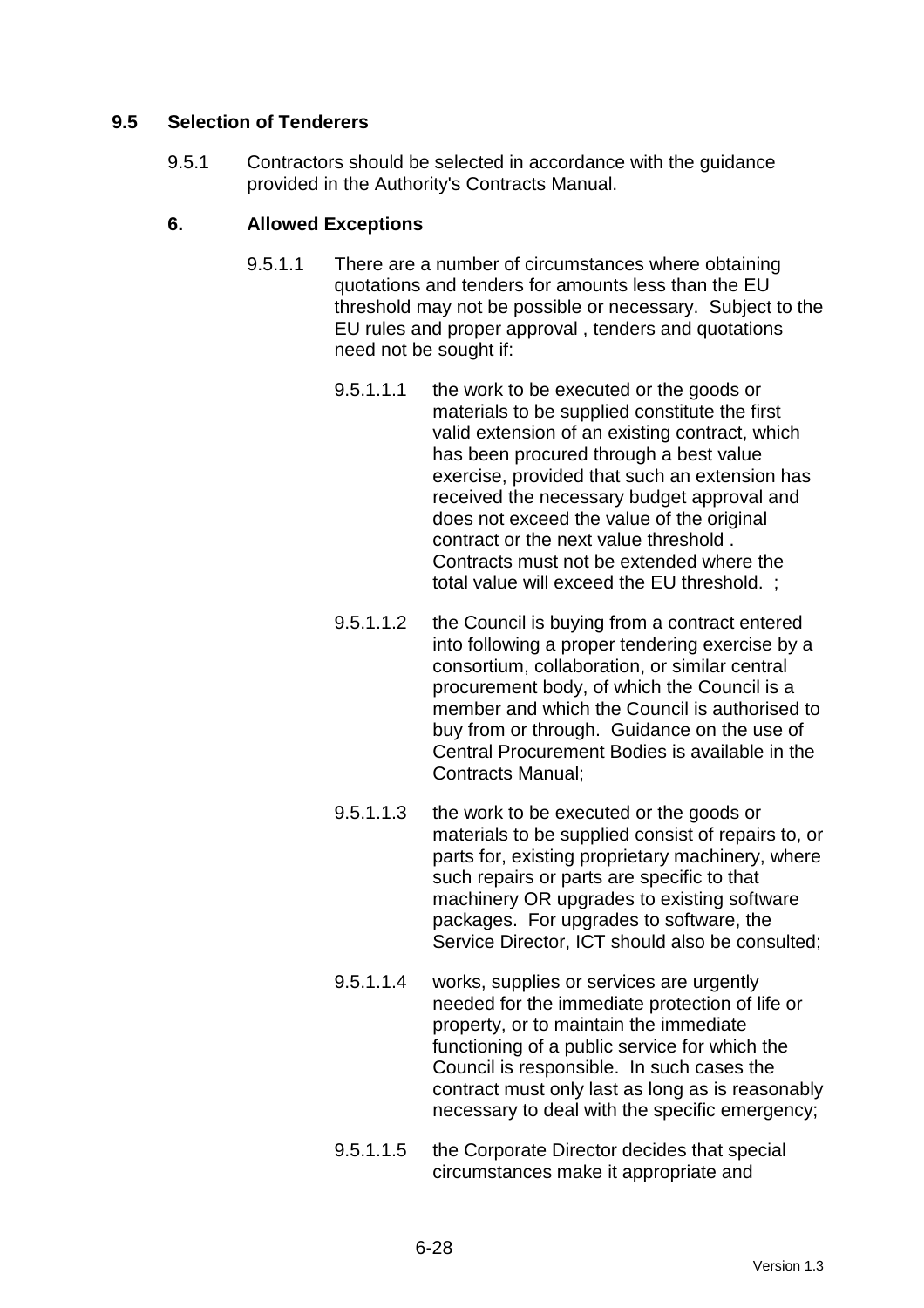beneficial to negotiate with a single firm or that a single tender be invited. This will include occasions when it can be established that there is only a single source available or where the Corporate Director or his/her designate can demonstrate that best value for the Authority can be better achieved by not tendering.

- 9.5.2 Prior approval from the Section 151 Officer must be obtained for all exceptions.
- 9.5.3 Where special circumstances lead to negotiation with a single firm and the expected expenditure is over £25,000, prior approval must be also obtained from the Section 151 Officer AND the Group Manager for Legal and Democratic Services. In all cases formal approval must be sought using the approved waiver request procedure.
- 9.5.4 Corporate Directors must ensure that, for all the above exceptions, there is documented justification for the waiver request and a copy of the formal approval in the relevant project file.

## **9.6 Tender Preparation**

- 9.6.1 Tenders may be invited for submission by any means jointly approved by the Section 151 Officer and the Group Manager for Legal and Democratic Services eg by physical means such as post, courier or hand delivery) OR by electronic means such as approved e-tendering. The invitation to tender (ITT) must clearly specify the means of submission to be used for each tender and any associated rules pertaining to the submission.
- 9.6.2 All invitations to tender must specify that the Council is not bound to accept the lowest or any quotation or tender.
- 9.6.3 Where prior advertisement has not specified the award criteria, the invitation to tender must state the award criteria in objective terms together with the weighting for each of the chosen criteria. (This does not apply to the sale of property.) Further guidance on evaluation and award criteria is available in the Contracts Manual.
- 9.6.4 Subject to the EU Procurement Rules, the invitation to tender should normally include the County Council's contract terms. All invitation documents for contracts above the EU threshold must contain information for tenderers about the way the standstill period will be applied – see Contracts Manual.
- 9.6.5 All invitations to tender must include such other information or instructions as the Section 151 Officer or Group Manager for Legal and Democratic Services may require.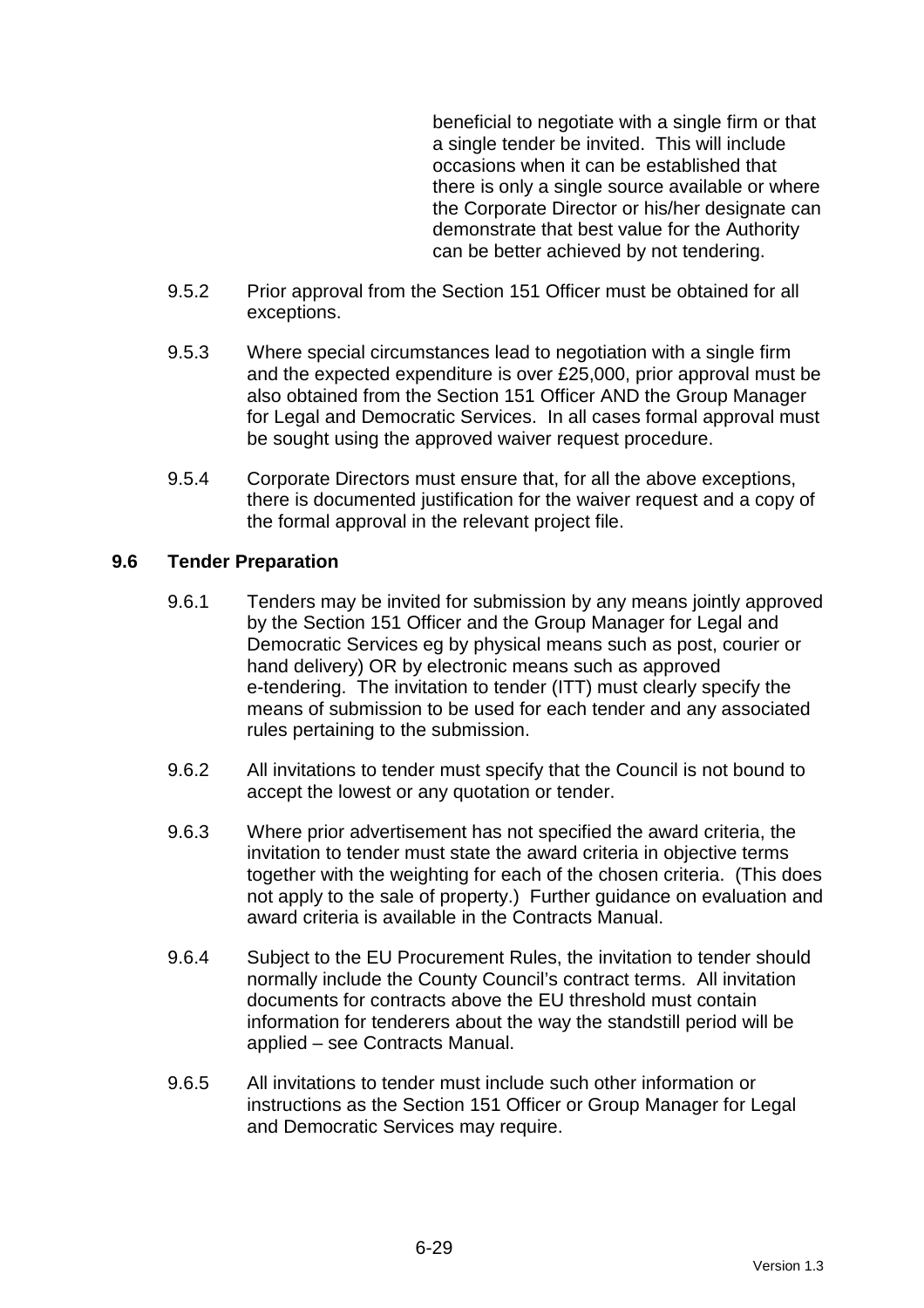- 9.6.6 All instructions to tenderers must include specific instructions on the application of the Freedom of Information Act 2000 and the Human Rights Act 1998. Further guidance on these matters is available in the Contracts Manual.
- 9.6.7 Pre-Tender enquiries may be carried out prior to the issue of an invitation to tender. The purpose is to ensure that an effective Invitation to Tender is prepared, for example, where the technical specification is so complex that it cannot be drawn up without information from prospective contractors. All potential contractors must be treated equally within this process.
- 9.6.8 If post-tender negotiations are anticipated, the tender documents must state that these may take place.
- 9.6.9 The invitation to tender should specify that, where examination of tenders reveals errors which would affect the tender figure in an otherwise successful tender, the tenderer must be notified of such errors and given the opportunity to clarify and confirm or withdraw their tender.
- 9.6.10 Tenders may be evaluated on the basis of price, or a mixture of price and quality criteria. The basis on which the tender will be evaluated must be determined before tenders are invited and included as part of the invitation to tender information.
- 9.6.11 Prospective tenderers must be informed that no work may start on site or goods or materials ordered until either:
	- 9.6.11.1 an official order has been issued; or
	- 9.6.11.2 a formal contract and a completed bond, has been duly executed by the contractor and returned to the Council.
- 9.6.12 If a performance bond is required, the nature and amount of the security to be given should be specified in the conditions of tender.
- 9.6.13 All tenders for the execution of works or the supply of goods or materials must be based on a clearly defined specification or bill of quantities.
- 9.6.14 All tenders shall require that, as a minimum, goods and materials used in their execution must be in accordance with relevant specifications issued by the British Standards Institute, or by the European Union, or its equivalent.
- 9.6.15 Tenders for capital works should include evaluation of the full lifecycle costs applicable to the works. This may also apply to other purchases such as ICT hardware and software where the cost of consumables or annual licences and support contracts can significantly increase costs over time.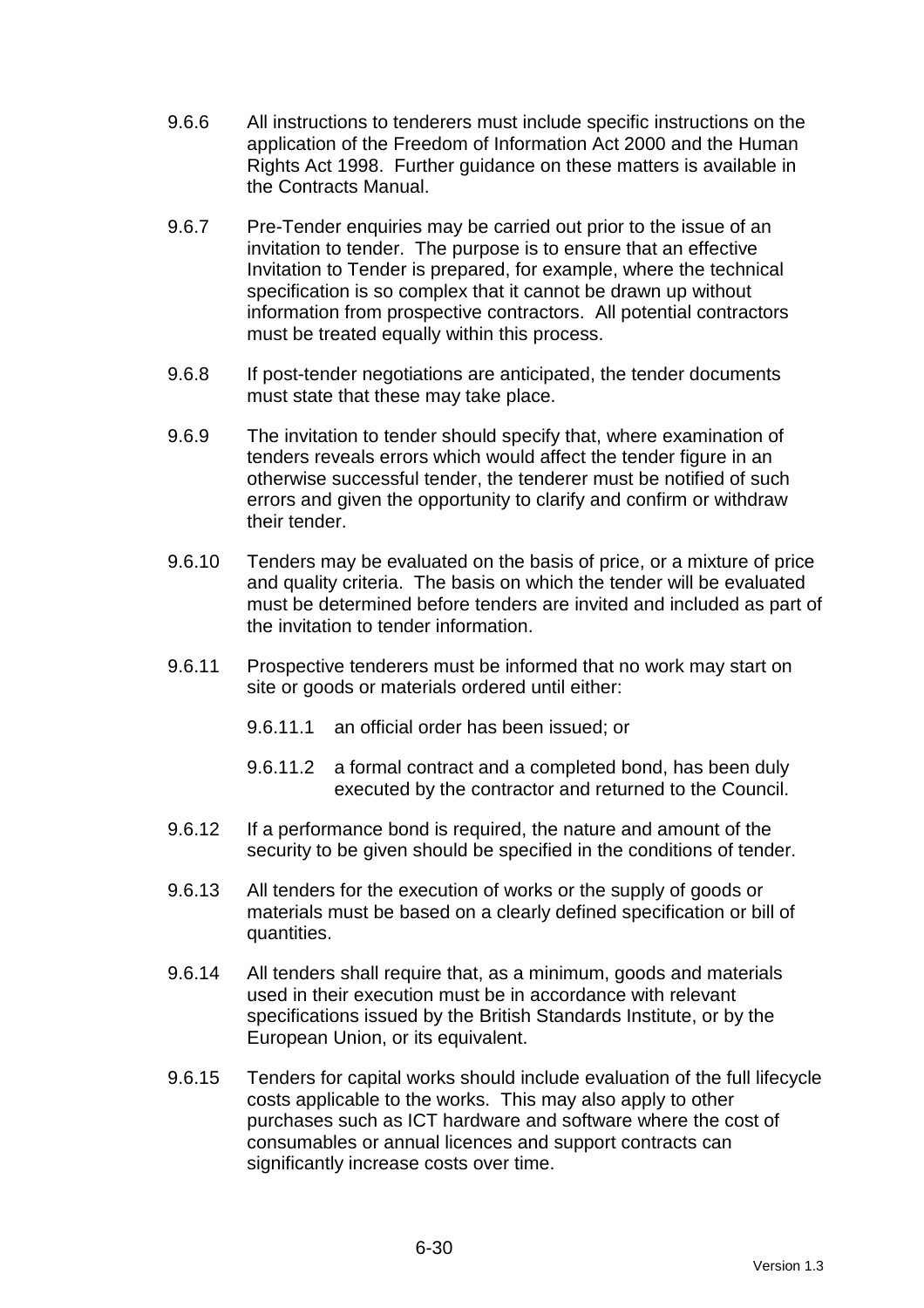## **9.7 Receipt and Opening of Tenders**

- 9.7.1 Every invitation to tender must state that a tender will only be considered if it is submitted in accordance with the instructions provided, and received by the date and time specified in the invitation to tender. The invitation to tender must also state that tenders which do not comply fully may be rejected.
- 9.7.2 Tenders submitted electronically must comply with, and be processed in accordance with the Authority's approved electronic tendering procedures.
- 9.7.3 Tenders submitted by physical means (eg by post or courier) must arrive in a sealed, plain envelope or package with the word "Tender" and the title of the contract clearly written on each envelope or package.
- 9.7.4 Such envelopes and packages must be addressed impersonally to:
	- 9.7.4.1 the appropriate Corporate Director, for tenders where the total expenditure over the duration of the contract is estimated to be **less than £100,000**; or
	- 9.7.4.2 the Group Manager for Legal and Democratic Services, for tenders where the total expenditure over the duration of the contract is estimated to **£100,000 or more.**
- 9.7.5 Until the time specified for opening tenders, tender envelopes or packages received must remain in the custody of the Group Manager for Legal and Democratic Services or the appropriate Corporate Director, as the case may be. Electronic tenders must be held securely in a manner approved by the Section 151 Officer.
- 9.7.6 The opening of tenders must comply with the following requirements:
	- 9.7.6.1 **Total estimated cost less than £100,000** tenders must be opened and recorded at one time in the presence of:
		- 9.7.6.1.1 the person responsible for letting the contract; and
		- 9.7.6.1.2 a supervising officer, with suitable seniority, training and experience in the role and responsibilities of a supervising officer, who must not have any direct involvement in the administration of the contract to be awarded.
	- 9.7.6.2 **Total estimated cost £100,000 or more** tenders must be opened and recorded at one time in the presence of:
		- 9.7.6.2.1 a representative of the Group Manager for Legal and Democratic Services;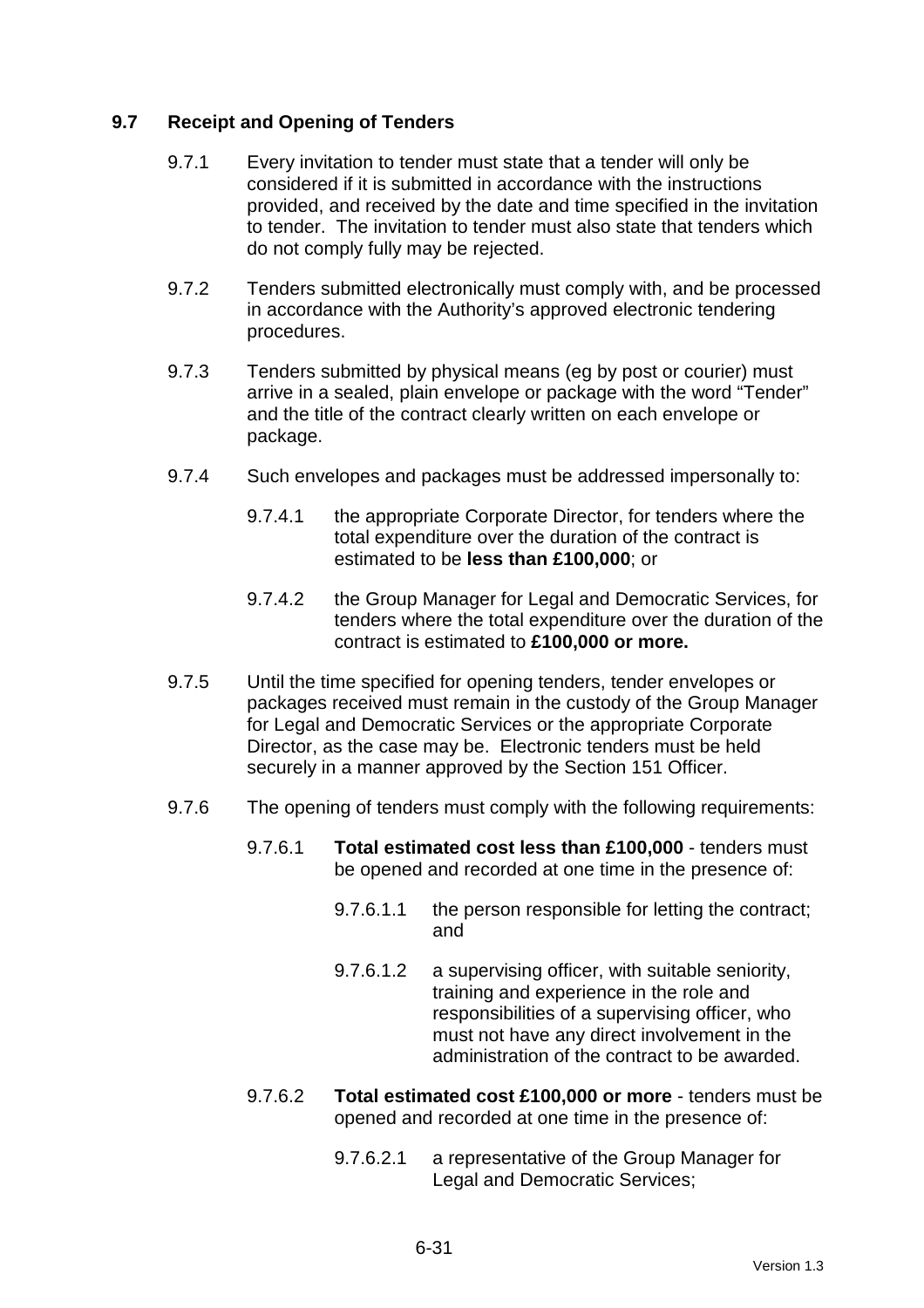- 9.7.6.2.2 a representative from the appropriate department;
- 9.7.6.2.3 a supervising officer of senior officer grade or above, provided by the Group Manager for Legal and Democratic Services or the Section 151 Officer.
- 9.7.7 A formal record of all tenders received for each contract must be retained and must include:
	- 9.7.7.1 description of the contract being let;
	- 9.7.7.2 the date and time set for receipt of tenders;
	- 9.7.7.3 the date and time tenders were opened;
	- 9.7.7.4 the supervising officer and other officers present;

And for each tender:

- 9.7.7.5 the tenderer's name;
- 9.7.7.6 the date received;
- 9.7.7.7 the tendered value (where applicable);
- 9.7.7.8 details of any noteworthy events (eg tender excluded with reasons).
- 9.7.8 The procedures to be followed when opening tenders will be determined by the Group Manager for Legal and Democratic Services and the Section 151 Officer. These procedures must include provision for dealing with late tenders and other complications that may arise – see the Guidance for Supervising Officers.

## **9.8 Clarification of Tenders**

- 9.8.1 If the examination of tenders and supporting documentation reveals errors, discrepancies or ambiguities which would affect an otherwise successful tender, such errors or discrepancies must be dealt with in accordance with the procedures set out in the invitation to tender.
- 9.8.2 Where the procedure for dealing with errors or discrepancies is not clearly specified by the invitation to tender, the tender must be referred to the Group Manager for Legal and Democratic Services and the Section 151 Officer for a decision on the appropriate action to be taken.
- 9.8.3 Under no circumstances must the clarification process be used to attempt to seek an adjustment of prices or other changes to the specification tendered. Nor must prices or other confidential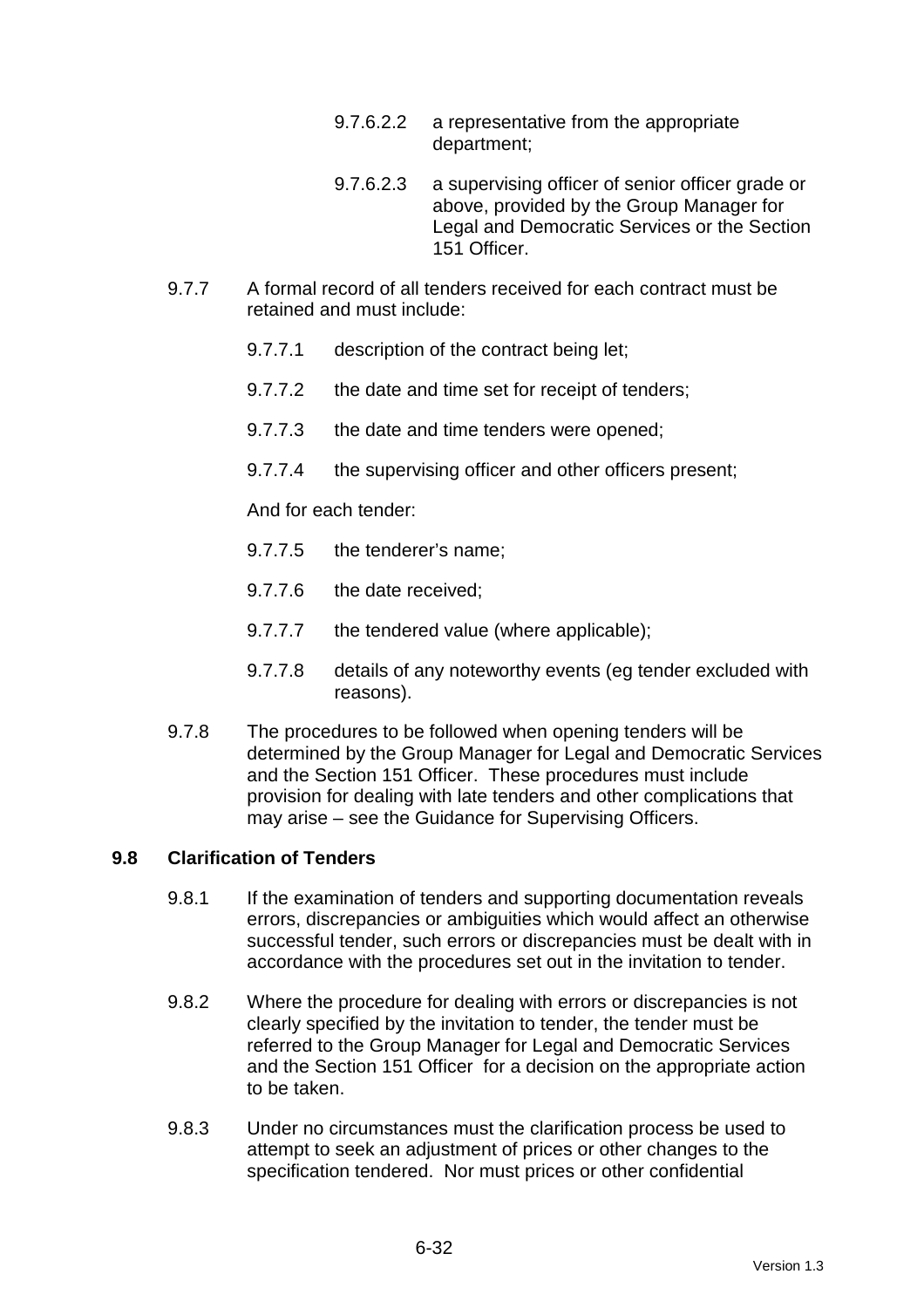information from any tender be divulged to other bidders, or individuals not properly connected with the evaluation of tenders.

9.8.4 Care should be taken to check that tenders submitted contain realistic prices and are not abnormally low. Where tenders are received that appear to be abnormally low they may be rejected but only if certain steps are followed (see Regulation 30(6) of Public Contracts Regulations 2006).

## **9.9 Post-Tender Negotiations**

- 9.9.1 The following rules only apply to tenders under the EU threshold. Where EU procurement regulations apply, negotiations may only be conducted in accordance with EU regulations after consultation with the Group Manager for Legal and Democratic Services and Section 151 Officer.
- 9.9.2 Post-tender negotiation constitutes discussion with tenderers after the submission of a tender, but before the award of the contract, including negotiations following the receipt of non-compliant bids. The purpose of post-tender discussion may be to obtain an adjustment to the price, delivery or content of the contract.
- 9.9.3 Post-tender negotiations may only be entered into if advanced notice is included in the tender documents.
- 9.9.4 The relevant Corporate Director must provide written approval before post tender negotiations are entered into.
- 9.9.5 Negotiations should be conducted by a team of at least three senior officers, one of whom must be from an independent division. A lead officer must be appointed with responsibility for ensuring that these procedures are adhered to. The team must observe the highest standards of integrity and fairness.
- 9.9.6 Negotiations must be conducted with all tenderers to ensure equality of treatment and opportunity, unless there are clear and objectively justifiable reasons for excluding one or more of them. All negotiations must be recorded and retained on file. In case of doubt, the lead officer should seek advice from the Group Manager for Legal and Democratic Services.
- 9.9.7 Comprehensive, written records of all negotiations must be retained to ensure that the requirements for accountability are met. The records must contain details of the officers involved, the name of the tenderer(s), reasons for entering negotiation and any exclusions from the negotiation, time, date, manner (eg meeting, email, telephone etc) and details of discussions and agreements reached. The record must be signed by the officers involved to confirm its accuracy.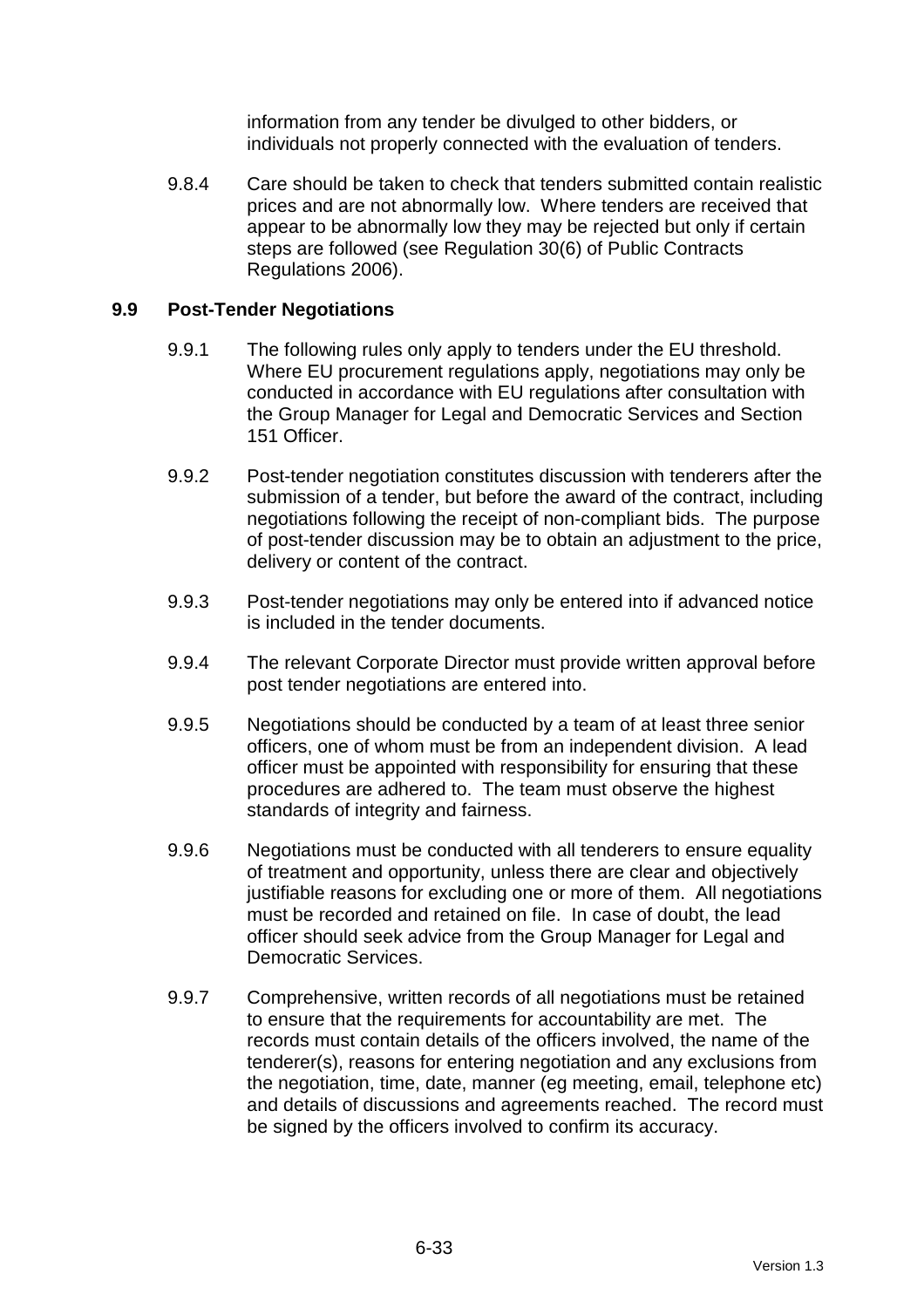9.9.8 Agreements reached during negotiations must be incorporated into the contract.

## **9.10 Acceptance of Tenders**

- 9.10.1 Subject to the relevant requirements a tender may be accepted as the winning tender by the appropriate Corporate Director using a form of acceptance letter approved by Legal and Democratic Services. Notification of acceptance must also be provided to the Corporate Procurement Unit giving the details they need to maintain their Contracts Database.
- 9.10.2 For capital contracts, where the winning tender exceeds the figure in the latest estimated cost (LEC) report, the following requirements apply:
	- 9.10.2.1 where the excess is over 20% of the LEC, the Corporate Director must reappraise the project to confirm it is still viable and must inform the Section 151 Officer about the reappraisal and the proposed methods of financing the additional cost. The Section 151 Officer may submit a report to Finance and Property Committee if considered necessary;
	- 9.10.2.2 approval for the additional funds required to proceed with the scheme must be obtained by the Corporate Director submitting a revised LEC report and obtaining all necessary approvals for the additional expenditure needed before accepting the tender.
- 9.10.3 Where the tender sum **exceeds £2 million** a tender must not be accepted until the Section 151 Officer has been consulted and approved it.
- 9.10.4 The successful tender(s) will be selected by applying the evaluation criteria to each bid received in accordance with the evaluation scheme set out in the invitation to tender (ITT). The selection will be either on the basis of the Most Economically Advantageous Tender to the Council or the lowest price offered. In most cases the Most Economically Advantageous Tender criteria will be applied by considering both price and relevant quality factors. Only in relatively few cases will price alone be capable of meeting the Council's duty to secure best value. Further guidance on tender evaluation is given in the Contracts Manual.
- 9.10.5 Subject to the requirement for a standstill period, all tenderers must be notified of the result of the procurement as soon as possible after the award decision. The notification must contain:

9.10.5.1 the award criteria;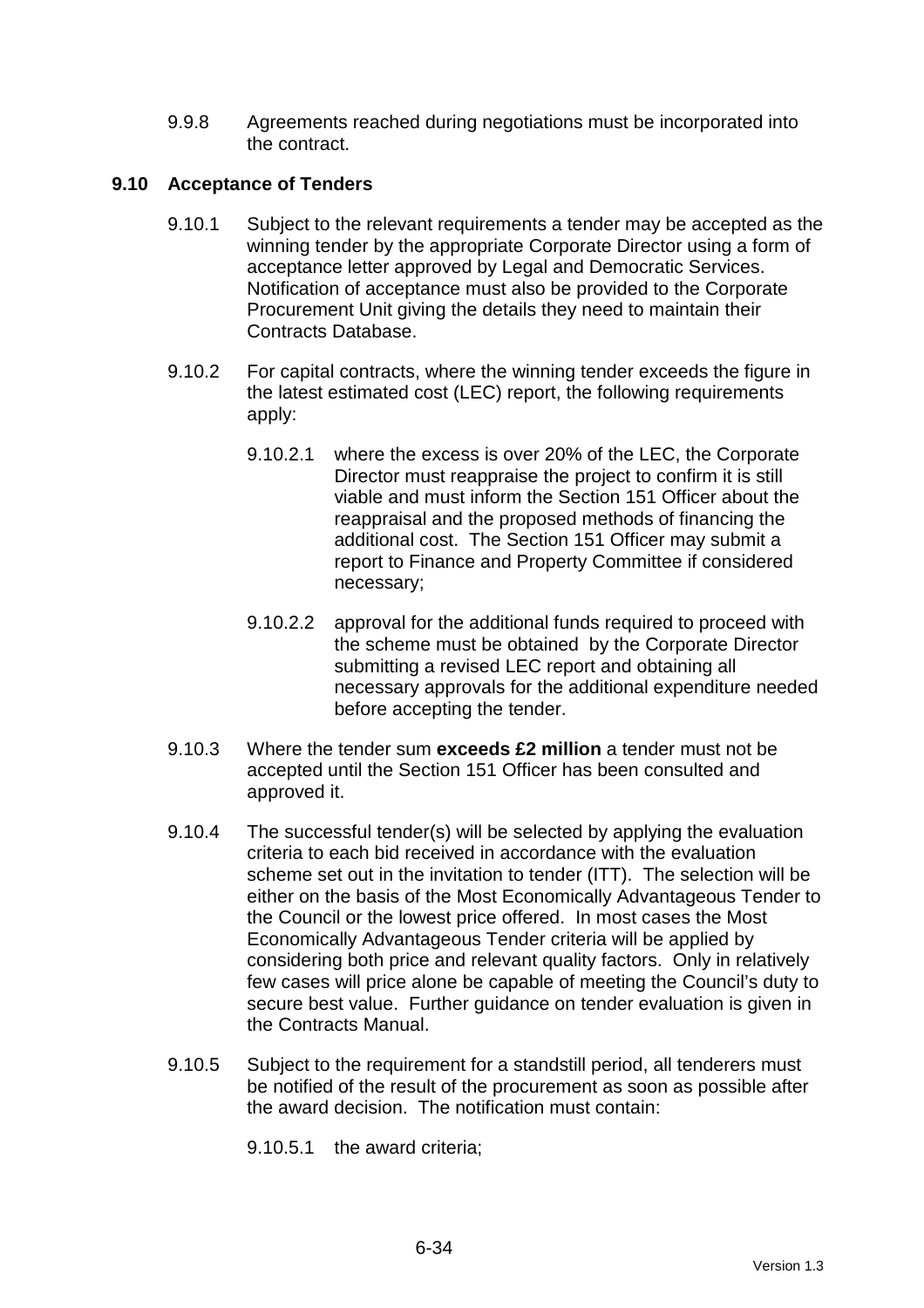- 9.10.5.2 where appropriate, the tenderer's score;
- 9.10.5.3 where appropriate, the winning tenderer's score;
- 9.10.5.4 the name of the winning tenderer.
- 9.10.6 Where a tenderer requests information on how the award decision was reached by midnight of the second working day of the standstill period (called a request for an "Accelerated Debrief") this information must be provided at least 3 days before the end of the standstill period or if necessary the standstill period must be extended accordingly. In all other cases detailed information must be provided within 15 calendar days of the request. (See also debriefing guidance in the Contracts manual.)
- 9.10.7 Within 48 days of awarding an EU contract, a Contract Award Notice, in the prescribed form, must be sent to the Official Journal of the European Union (OJEU).

#### **9.11 Contracts and Orders**

- 9.11.1 Except in cases of emergency no contract may be awarded, or order raised, unless the expenditure has been included in approved estimates or in capital or revenue accounts, or has been otherwise approved by, or on behalf of, the Council.
- 9.11.2 For contracts above the EU threshold, there must be a minimum standstill period of at least 10 calendar days between communicating the award decision to all tenderers and contract conclusion. This does not apply to procurement outside the full scope of EU procurement directives or where single tendering takes place under the extreme urgency provision of the negotiated process. (See guidance provided in the Contracts Manual.)
- 9.11.3 A 10 day standstill period is required before awarding a contract after a stand-alone e-auction is closed (ie an e-auction which is run outside a framework agreement) or at the end of an e-auction run within a Dynamic Purchasing System. E-auctions held within framework agreements are for specific call-offs so they do not need a standstill period. For e-auctions outside of a framework agreement the terms and conditions of contract will need to be amended prior to the e-auction to ensure that the contract is not automatically formed when the final bid is accepted, to ensure compliance with UK and EU legislation.
- 9.11.4 All contracts for construction and maintenance work must be executed as Deeds under Seal along with any other contracts or agreements as may be specified from time to time by the Group Manager for Legal and Democratic Services.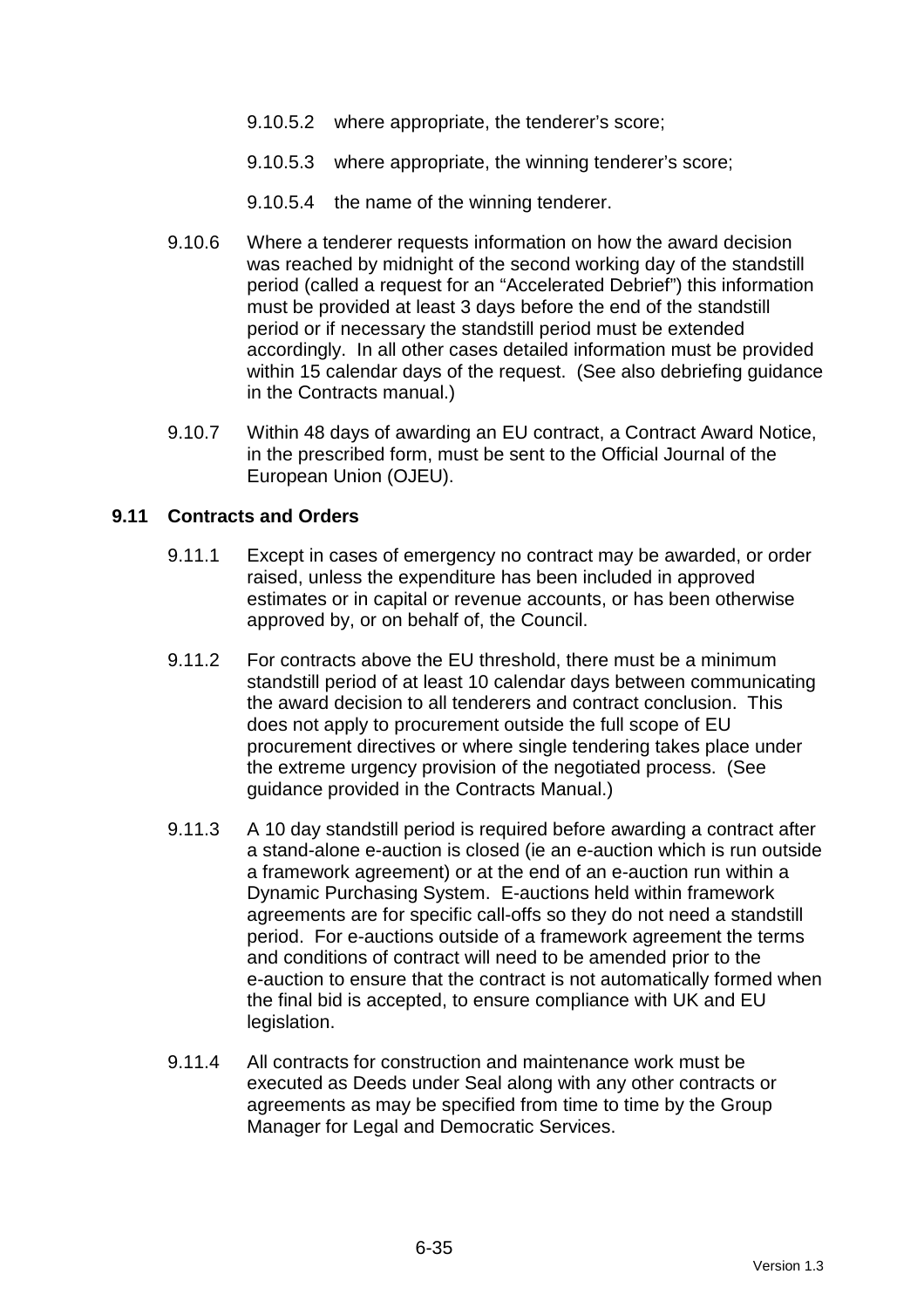9.11.5 Other orders and contracts must, as a minimum, be signed in accordance with the table below. (NB Officers authorised to sign higher value contracts may also sign the lower value orders and contracts):

| <b>Estimated Value</b> | <b>1st Signatory</b>                  | 2nd Signatory               |
|------------------------|---------------------------------------|-----------------------------|
| <b>Under £50,000</b>   | <b>Budget Holder*</b>                 | n/a                         |
| £50,000 - £250,000     | <b>Budget Holder</b>                  | Officer of equal or senior  |
|                        |                                       | status to the Budget Holder |
| £250,001 - £1m         | <b>Budget Holder</b>                  | 3rd tier officer or above   |
| Over £1m               | must be executed as a deed under seal |                             |

\* For orders under £50,000, the budget holder may set up a formal list of officers authorised to sign orders against his/her budget. This list must specify the value limit of the delegated authority for each officer.

- NB Where there is no relevant budget holder for an order or contract (eg where items are procured corporately on behalf of all Departments) the Budget Holder role may be undertaken by an appropriately authorised officer within the Corporate Procurement Unit.
	- 9.11.6 All tender and contract documents and orders must be in a form drawn up or approved by the Group Manager for Legal and Democratic Services and Group Manager Procurement.
	- 9.11.7 Corporate Directors are responsible for the control of all official orders issued from their Department. Order forms should be standardised wherever possible and approved by Legal and Democratic Services every three years to confirm that the terms and conditions in use are appropriate.
	- 9.11.8 Any contract in which the Council provides an indemnity or guarantee must have prior approval from the Group Manager for Legal and Democratic Services.
	- 9.11.9 Official orders are not required for metered supplies of utility services once a contract is in place; for periodic payments such as rents and rates; for petty cash purchases or for other exceptions approved by the Section 151 Officer.

## **9.12 Contract Provisions**

9.12.1 Contracts for the execution of work or for the supply of goods or materials by a particular date, or series of dates, must provide for liquidated and ascertained damages, unless deemed unnecessary by the appropriate technical officer after consultation with Group Manager for Legal and Democratic Services. The amount to be specified in each such contract will be determined by the appropriate technical officer in consultation with the Group Manager for Legal and Democratic Services.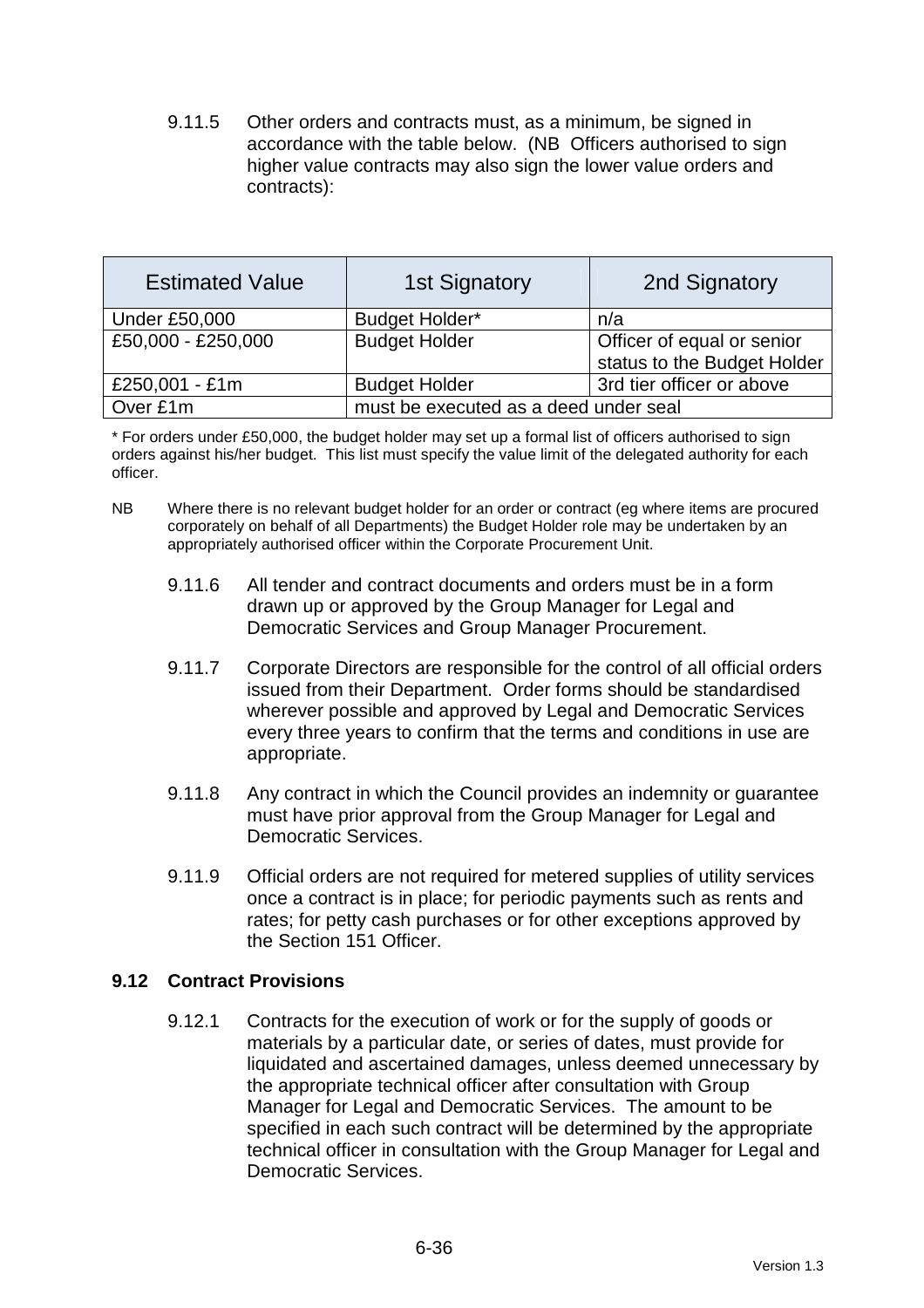- 9.12.2 Security in the form of a bond is required for the due performance of a contract, where:
	- 9.12.2.1 the total value of the contract **exceeds £1 million**; and
	- 9.12.2.2 the contract is for the execution of work or for the supply of goods or services by a particular date or series of dates.
- 9.12.3 The Corporate Director or appropriate technical officer may decide that a bond is required below £1 million if the Authority is at particular risk. This may arise where the contractor concerned has a number of other contracts with the Authority which in aggregate exceed £1 million or if the contract period is particularly long or if the contract is particularly complex.
- 9.12.4 Where a bond is required, the Corporate Director or appropriate technical officer, in consultation with the Group Manager for Legal and Democratic Services and the Section 151 Officer, must specify, as a provisional item in the conditions of tender, the nature and amount of the security to be given. The security must be in a form, and be obtained from an institution, approved by the Section 151 Officer.
- 9.12.5 All construction and maintenance contracts must provide for a payment retention to be withheld for an appropriate period to allow for the rectification of faults and defects. The retention should normally be 5% of the contract sum but technical officers may vary this rate if they consider it appropriate to do so. Justification for using a different retention rate must be retained on file.
- 9.12.6 The requirement for bonds and retentions does not apply when the Corporate Director or appropriate technical officer concerned is of the opinion that such security is unnecessary after consultation with the Group Manager for Legal and Democratic Services and the Section 151 Officer.
- 9.12.7 On satisfactory completion of the work, the release of any security must be authorised by the Corporate Director or appropriate technical officer in consultation with the Section 151 Officer.
- 9.12.8 All contracts for the execution of works or the supply of goods or materials must be based on a clearly defined specification or bill of quantities.
- 9.12.9 All contracts must require that, as a minimum, goods and materials used in their execution will be in accordance with relevant specifications issued by the British Standards Institute, or the European Union or its equivalent.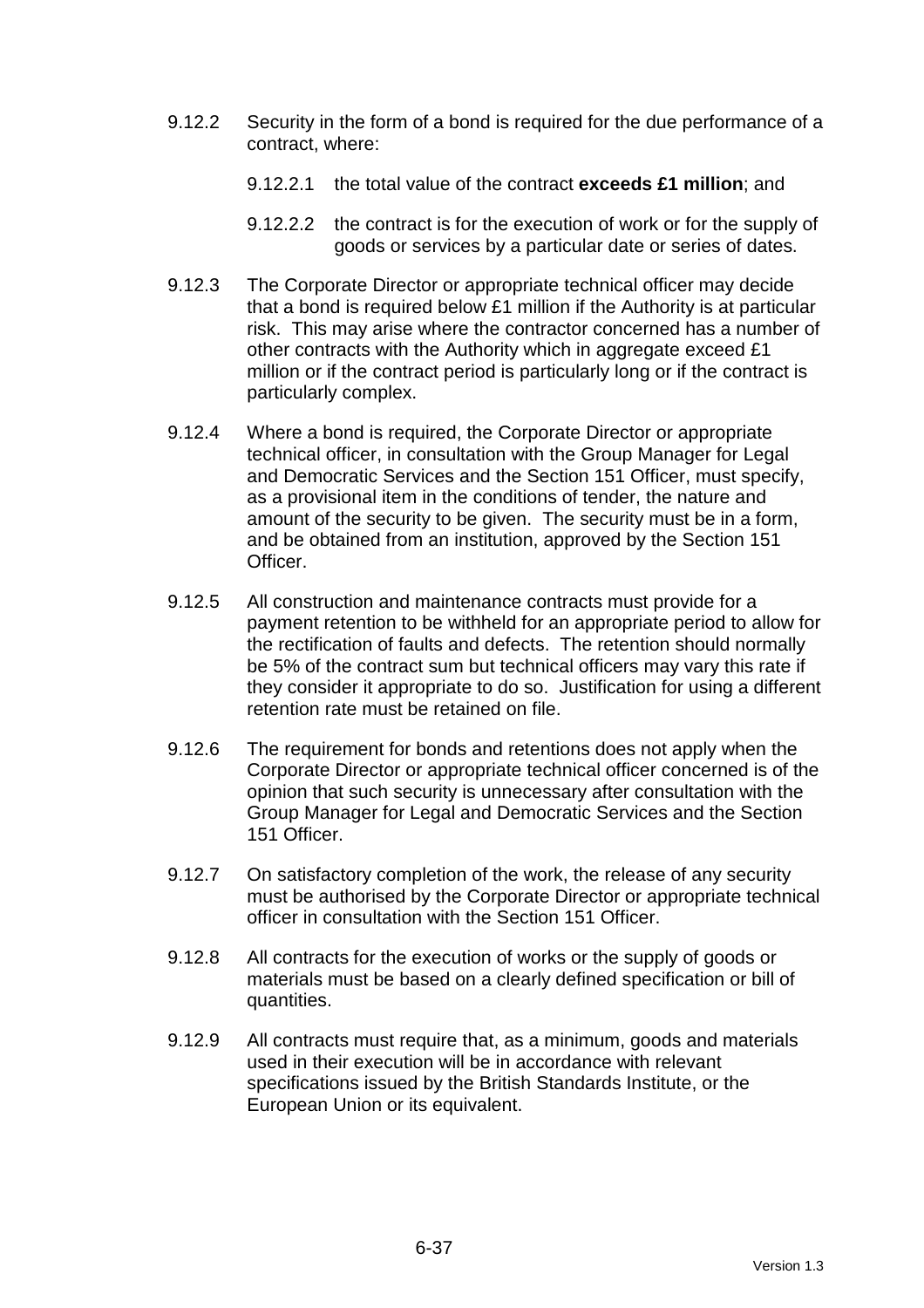## **9.13 Retention of Records and Information on Contracts and Tenders**

- 9.13.1 There are some specific issues to consider in respect of information management where contracts and tenders are concerned.
- 9.13.2 There is a general presumption in favour of disclosure of information and information can and should only be withheld if certain limited exceptions are met. Careful consideration of the issues will be required in accordance with the Council's Information Management Policy.
- 9.13.3 The most relevant exceptions in the context of procurement are:
	- 9.13.3.1 information provided in confidence (where the Council is contractually bound not to disclose certain information and to do so would be liable for breach of contract). Care should, therefore, be taken not to enter into blanket confidentiality clauses in contracts or tender documents;
	- 9.13.3.2 the public interest test (whereby the respective public interests in disclosure versus non-disclosure are weighed);
	- 9.13.3.3 commercial interest (such as trade secrets of information genuinely unique to a bidder or contractor which, if revealed, is likely to cause real or significant harm to that trade or business);
	- 9.13.3.4 timing (very often in a commercial environment the timing of any disclosure of information held will be critical. For example, information submitted during a tender process is more likely to be commercially sensitive whilst the tender process is ongoing compared to after the contract has been awarded, although some information may remain commercially confidential throughout the contract).
- 9.13.4 Due to the particular risks involved the following safeguards should be followed:
	- 9.13.4.1 all tender documents must make reference to the Council's statutory duty in respect of Freedom of Information (FOI) and the potential requirement to disclose information submitted unless the limited exceptions are satisfied;
	- 9.13.4.2 rules to be followed when information requests are received should be set out in the contract (especially larger more complex contracts);
	- 9.13.4.3 consultation with affected bidders is advisable before disclosing information, although ultimately the decision on whether or not to release any information held is a matter for the Council alone.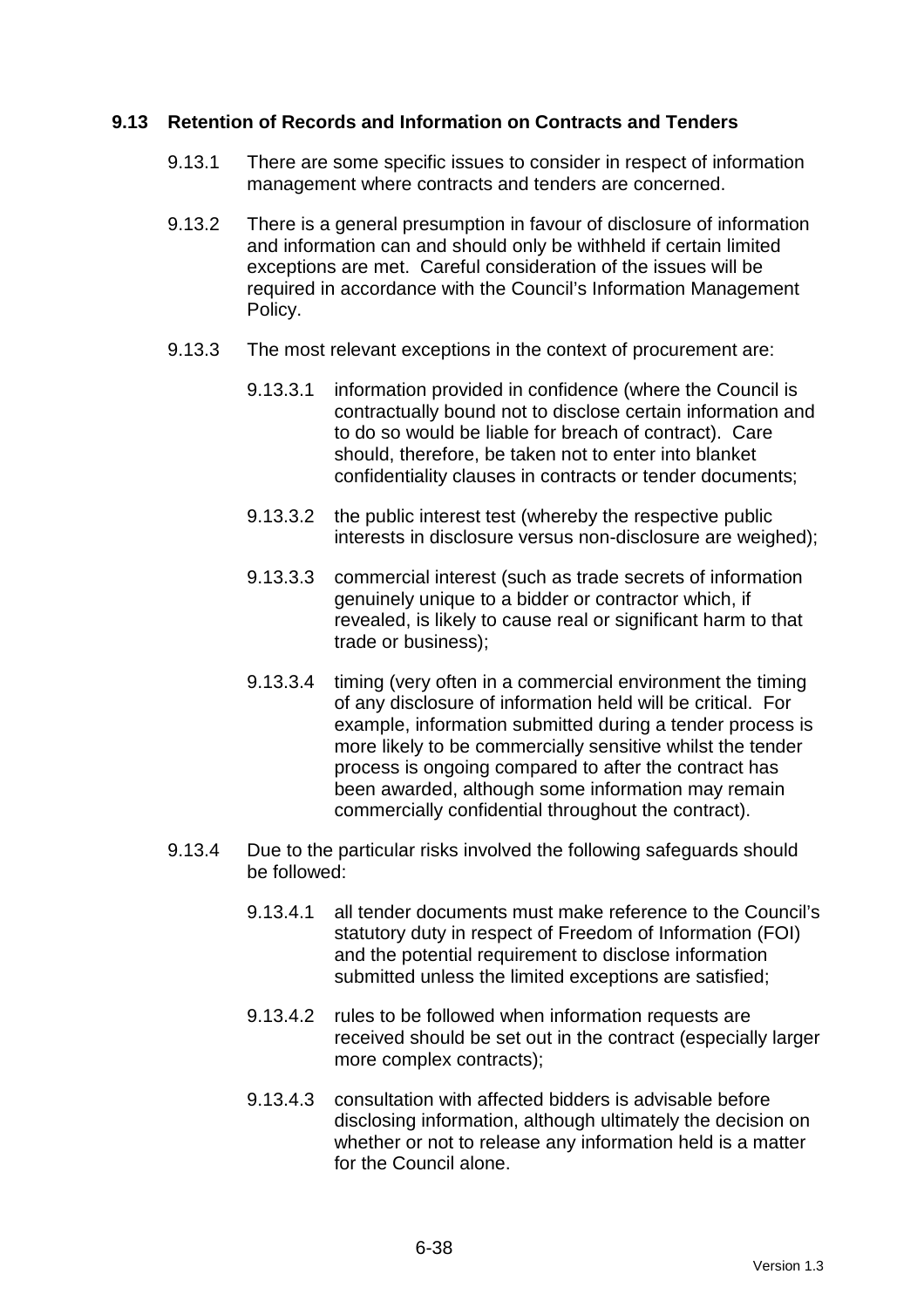9.13.5 Guidance on FOI and the Council's Information Management Policy is available on the Council's Intranet site. Detailed guidance about FOI and procurement is available on the OGC website, from the Information Commissioner's website, in the Contracts Manual and from Legal and Democratic Services.

# **9.14 Contract Payments**

- 9.14.1 Where contracts provide for payment to be made by instalments, the appropriate Corporate Director must maintain a record of the payments made on the project file. The record(s) must show the state of account on each contract between the Council and the contractor together with any other payments and the related professional fees.
- 9.14.2 Payments to contractors on account of such contracts must be made only on provision of a certificate showing the total amount of contract, the value of the work executed to date, retention monies, the amount paid to date and the amount now certified. These certificates should be issued by the appropriate Corporate Director or the Consultant responsible for the contract.
- 9.14.3 The approved sum payable to the contractor is the tender sum as accepted under the procedure plus such additional sums due under the contract as have also been properly approved.
- 9.14.4 Where certificates are submitted for amounts which exceed the approved sum, the Section 151 Officer only has authority to pay such certificates where the amounts can be justified and it is in the best interest of the Council to do so.
- 9.14.5 As soon as it becomes apparent that the approved sum will be exceeded, a report must be presented to the Section 151 Officer, who may also require a report to be submitted to the Finance and Property Committee.
- 9.14.6 In respect of variable price contracts, such as PFI or PPP contracts which have complex variation procedures, the appropriate Corporate Director must periodically review the cost and report to the Section 151 Officer if the contract sum is likely to be exceeded. These reports must be made whenever significant increases are identified and at least every six months up to completion of the contract.

## **9.15 Contract Administration**

- 9.15.1 Corporate Directors or the appropriate technical officers must provide written guidelines on the minimum standards of record keeping required for supervising contracts.
- 9.15.2 Claims from contractors regarding matters which are not clearly within the terms of the contract must be referred to the Group Manager for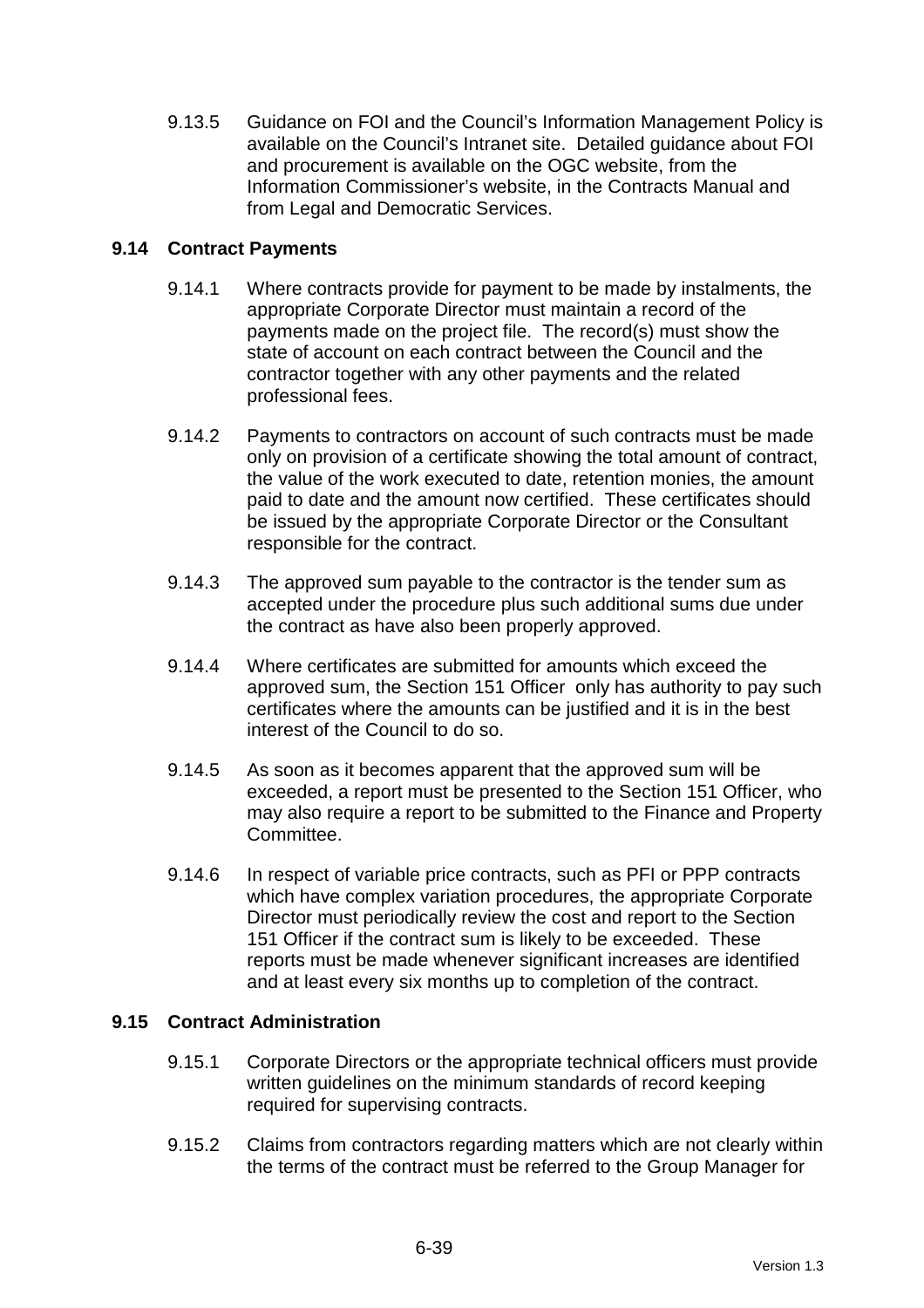Legal and Democratic Services for consideration of the Council's legal liability as soon as they are notified to the Council. Where the Group Manager for Legal and Democratic Services considers it necessary, these claims must also be referred to the Section 151 Officer for financial consideration before a settlement is reached.

- 9.15.3 Valid claims for loss and expense arising from delays and disruption must be notified to the Group Manager for Legal and Democratic Services where they are likely to exceed £100,000 or where there is a possibility of legal proceedings, including arbitration or alternative dispute resolution procedures provided by the contract.
- 9.15.4 Liquidated and ascertained damages, where allowed for, must be applied in respect of contracts which are not completed within the original contract period together with any extensions of time granted in accordance with the contract unless the Section 151 Officer and the Group Manager for Legal and Democratic Services agree otherwise.

#### **9.16 Final Accounts**

- 9.16.1 Final accounts for building and constructional works carried out under formal contract must be reported to the relevant Committee by the appropriate Corporate Director, if required by the Section 151 Officer.
- 9.16.2 The Section 151 Officer shall, where considered necessary, examine the contract final accounts and is entitled to make all such enquiries and receive such information and explanations as may be required to confirm the completeness and accuracy of the accounts.

## **9.17 Administration of Contracts by Consultants**

- 9.17.1 Where a consultant (eg an architect, engineer, surveyor or other consultant) who is not an employee of the Council, is engaged to be responsible to the Council for the administration of a contract on its behalf, the consultant must:
	- 9.17.1.1 be notified of, and comply with, the Council's Financial Regulations as would a Corporate Director;
	- 9.17.1.2 be notified of, and comply with, the Code of Conduct for Officers;
	- 9.17.1.3 retain all relevant records regarding the contract for a period specified by the responsible Corporate Director;
	- 9.17.1.4 allow access to contract records and documentation upon request from the responsible Corporate Director or the Section 151 Officer: and
	- 9.17.1.5 hand over the appropriate "as-built" drawings promptly together with all project and contract documentation to the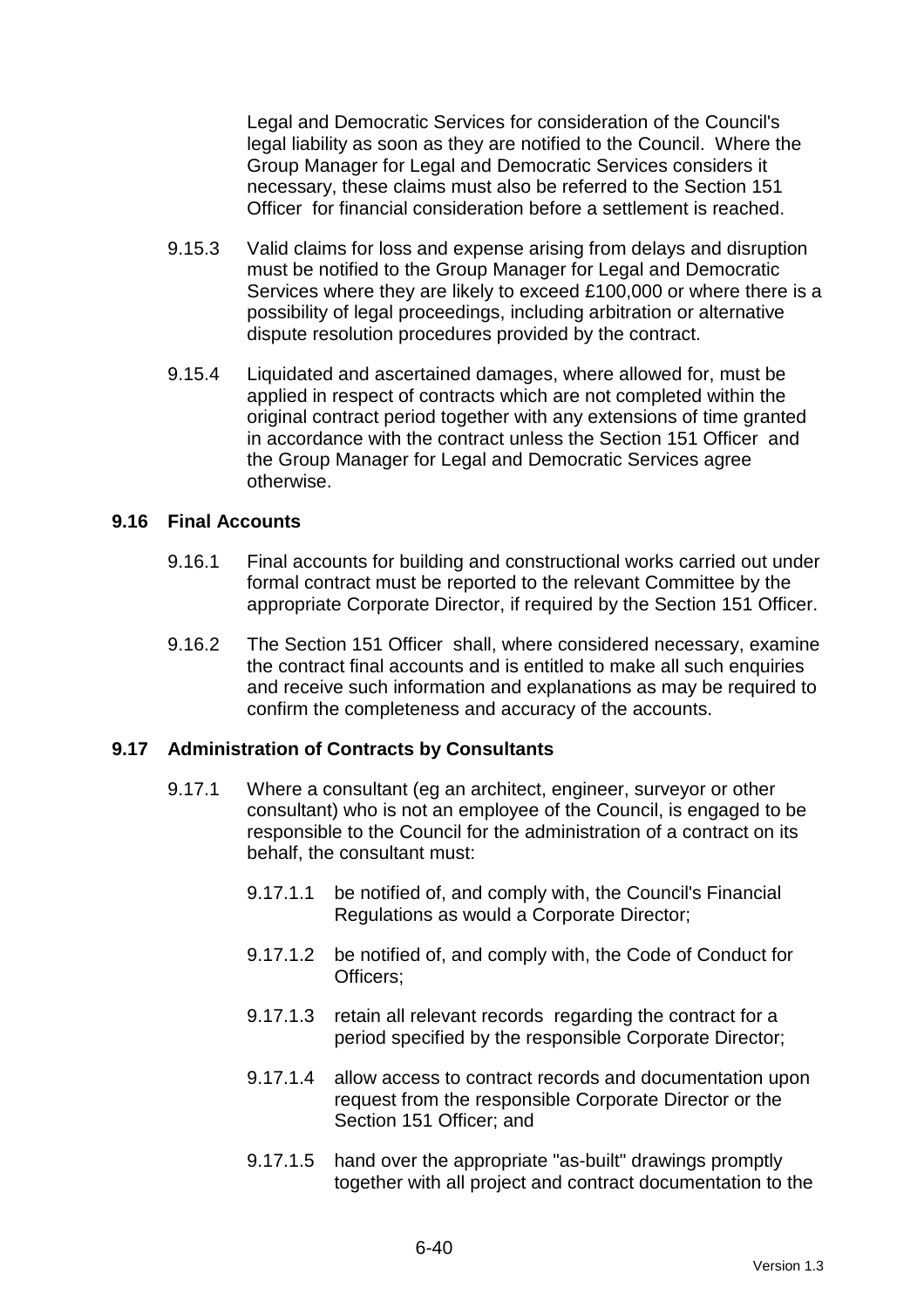Council, and in any case within six months of completion of the works.

### **10. PAYMENT FOR GOODS, SERVICES AND WORKS**

- 10.1 Before authorising an official purchase invoice, or any process that may lead to a payment, officers must:
	- 10.1.1 ensure they are authorised to process the payment;
	- 10.1.2 satisfy themselves that the goods/services/works are a proper charge on the funds under their control;
	- 10.1.3 satisfy themselves that the goods/services/works have been received, conform in all respects with the official order and are acceptable in every way;
	- 10.1.4 ensure that amounts are correct and include all discounts due;
	- 10.1.5 where payment is made by purchase card, charge card or credit card, it may not be possible to be satisfied that goods/services/works have been received, conform and are acceptable, but officers must ensure compliance with the other procedures above and with the guidance for the use of purchase cards.
- 10.2 The Council's normal method of payment of monies owed is by BACS or cheque or purchase card.
- 10.3 Direct Debits must not be set up on any of the Authority's bank accounts, including imprest accounts, without the prior written approval of the Section 151 Officer.
- 10.4 Direct Debits must be cancelled promptly when the related goods or services are no longer being received. All Direct Debits must be reviewed annually to confirm they are still appropriate.
- 10.5 In addition to the responsibilities set out in Financial Regulations, an officer initiating payment should also ensure that the account has not previously been passed for payment and that it is coded to the correct accountancy code for which prior approval has been obtained from the budget holder.
- 10.6 The duties of ordering, receiving goods and certifying invoices for payment must not be performed by the same officer without prior agreement of the Section 151 Officer. Where electronic procurement systems have been approved, these systems may allow single officers to do this, provided that they have suitable security protocols to the satisfaction of the Section 151 Officer.
- 10.7 On no account can VAT invoices be amended. A credit note or replacement invoice must be obtained from the supplier.
- 10.8 Invoices must not be made out by officers of the Council except in the case of recurring or other items, eg rent where no invoice is normally receivable, when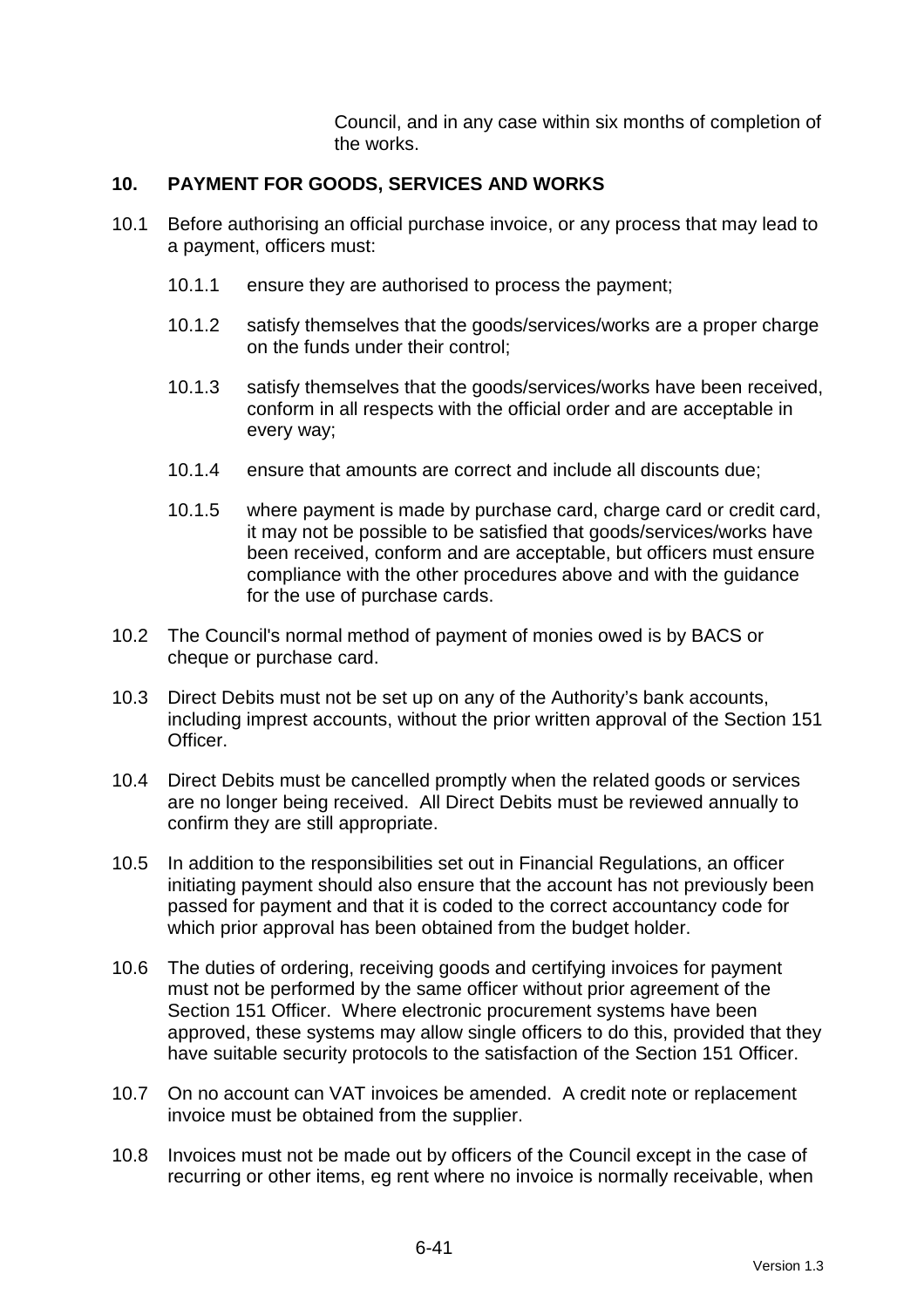a special form of internal invoice may be used. An officer must not add any additional item or items to an invoice received by the County Council.

10.9 The Section 151 Officer may carry out additional checks on high value payments as thought necessary.

### **11. INCOME, BANKING AND IMPREST ACCOUNTS**

#### **11.1 Income and Receipts**

- 11.1.1 To comply with anti money-laundering regulations, the Authority has nominated the Section 151 Officer as its anti money-laundering officer and introduced an anti money-laundering policy and an anti moneylaundering guidance note. Corporate Directors must ensure compliance with this policy.
- 11.1.2 Cash payments of more than £10,000 must not be accepted for a single transaction without the formal approval of the Section 151 Officer.
- 11.1.3 The following requirements apply to all income received:
	- 11.1.3.1 all income must be recorded and accounted for immediately it is received. Where appropriate, an official receipt must be provided;
	- 11.1.3.2 the transfer of money from one employee to another must be properly recorded and acknowledged;
	- 11.1.3.3 income must be banked intact and not used to finance expenditure;
	- 11.1.3.4 encashment of personal cheques is forbidden;
	- 11.1.3.5 income must be held securely until suitable arrangements for banking it are made.
- 11.1.4 All official receipt books relating to the collection of income are ordered, and issued by the Section 151 Officer unless otherwise agreed with the Section 151 Officer. The issue of all such documents must be acknowledged by signature of the officer to whom the issue was made.
- 11.1.5 Where income is received by cheque, it must be cross-referenced on the bank paying-in slip to the drawer, either by receipt number or name. In addition, the reverse of each cheque must show the department, office or establishment that paid the cheque into the bank.
- 11.1.6 All monies received must be banked intact, and as promptly as possible and at least weekly.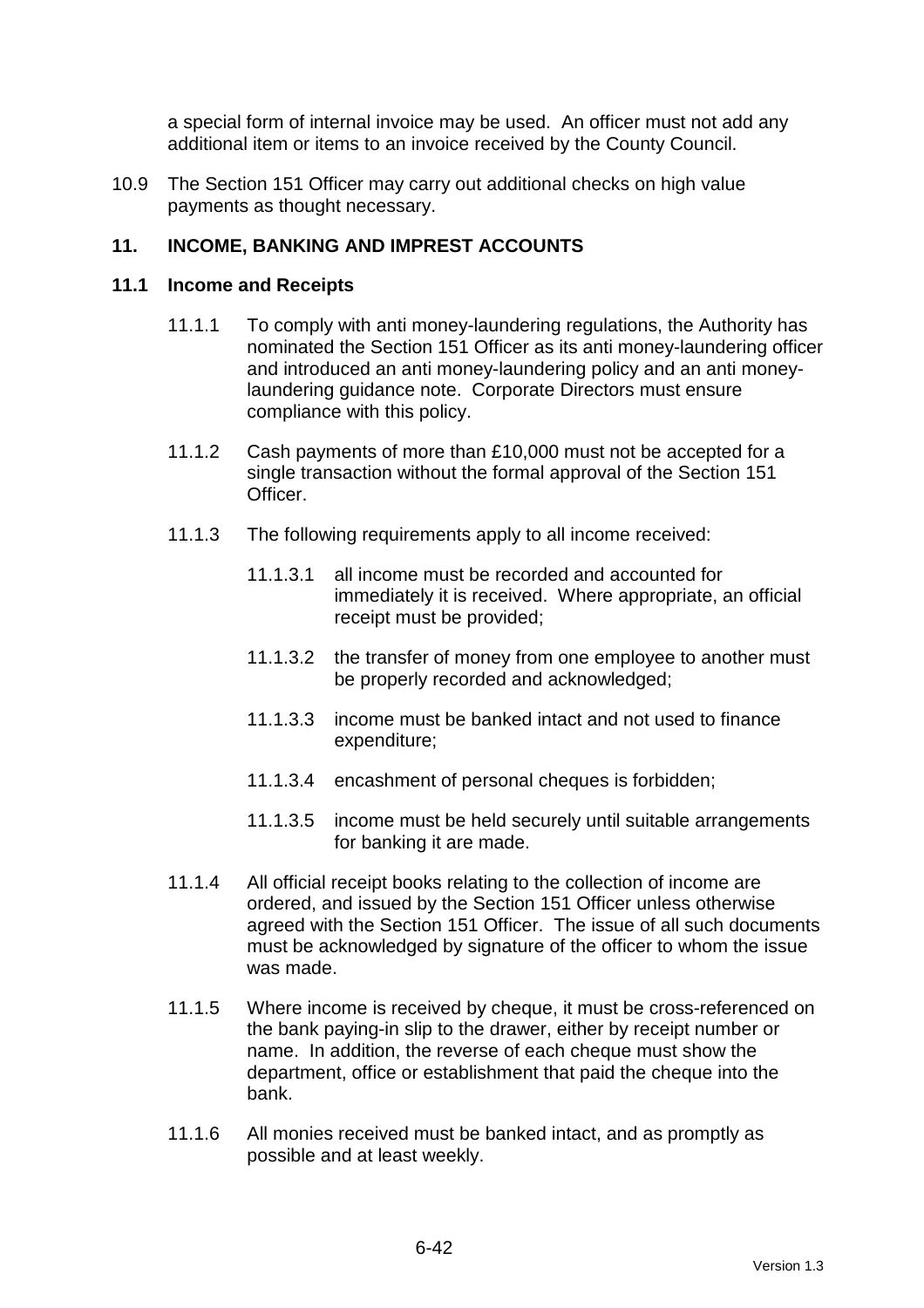- 11.1.7 Where there is a main collection eg school meals money, all monies must be banked, or lodged with the approved collector, on the day of the collection.
- 11.1.8 If an officer fails to comply with the above guidelines and a loss occurs, the Section 151 Officer may, where appropriate, seek restitution from the officer concerned in accordance with the Personnel Handbook.
- 11.1.9 Money received by officers which is held in trust but not being official Council money must be properly recorded in a form agreed by the Section 151 Officer
- 11.1.10 All arrangements to receive payments by Credit Card, Direct Debit, Standing Order, or other e-payment methods must be first approved by the Section 151 Officer.

### **11.2 Debtors**

- 11.2.1 It is the Council's policy to recover all collectable debt owed to it in accordance with the approved payment terms. Corporate Directors are responsible for ensuring that formal invoices, in respect of the goods and/or services being supplied on credit, are raised within 10 working days of the goods and/or services being provided unless all the necessary information to raise the invoice is not available. Guidance is provided on the Council's intranet.
- 11.2.2 Sales invoices should not normally be raised to cover sums due to the County of **less than £30**. Wherever possible small sums should be collected in cash or by cheque in advance. Accounts for sums due to the Council at fixed intervals eg rents, wayleaves, etc, will be issued by the Section 151 Officer and payment should be made to the Section 151 Officer. Corporate Directors must submit sufficient information for the Section 151 Officer to undertake these duties.

### **11.3 Write-Offs**

- 11.3.1 The Section 151 Officer may agree to debts of **up to £1,000** being written-off by the Corporate Director. Amounts **over £1,000** may be written-off by the Section 151 Officer after consultation with the Group Manager for Legal and Democratic Services and appropriate Corporate Directors.
- 11.3.2 A summary of all write-offs must be included in the Final Accounts report to Finance and Property Committee.
- 11.3.3 Where a sales invoice requires cancellation a credit note must be raised, complete with a cross-reference to the original sales invoice. The credit note must be duly certified on behalf of the Corporate Director.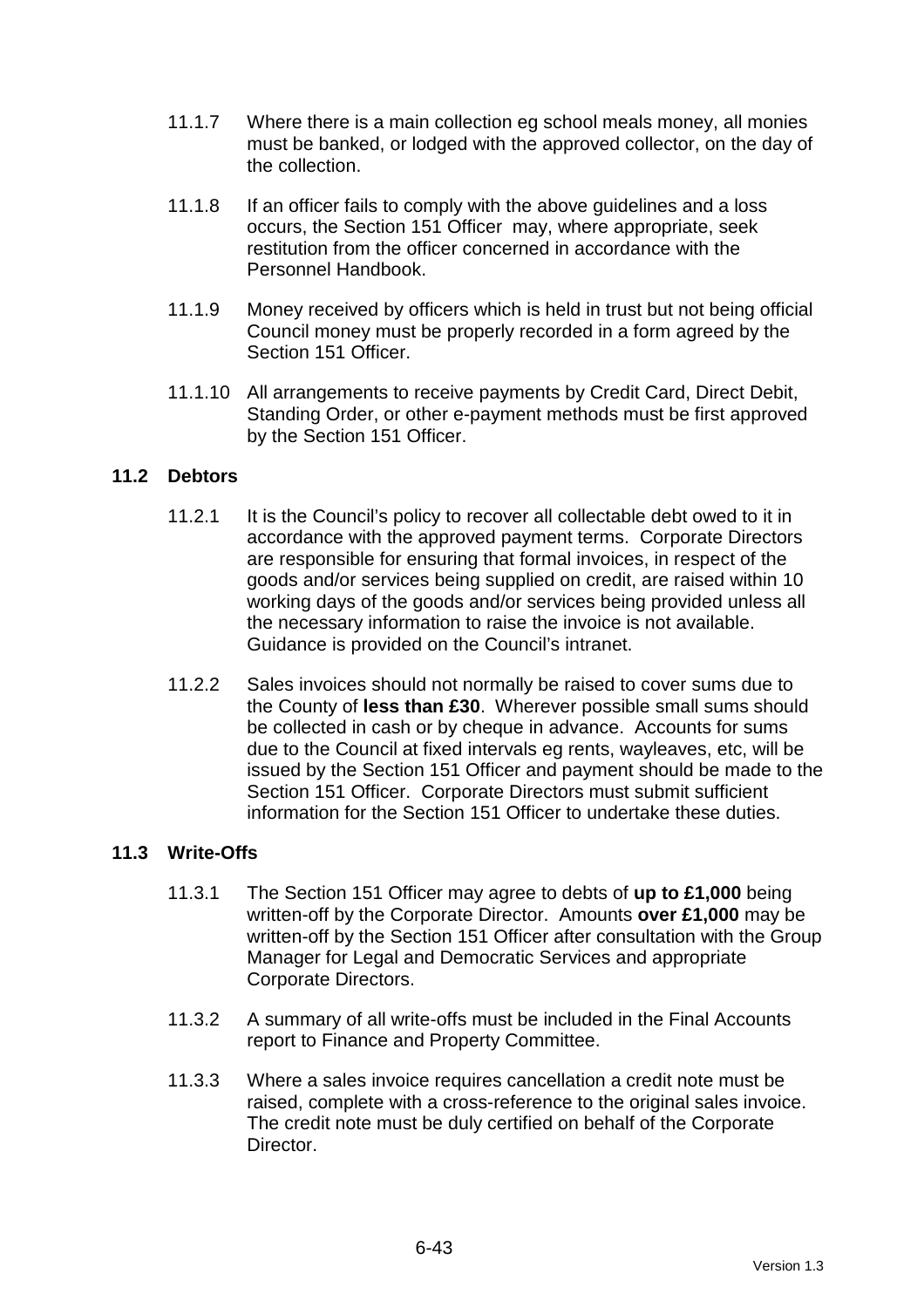### **11.4 Imprest Accounts**

- 11.4.1 Corporate Directors must operate imprest accounts in accordance with the guidance provided and arrangements between their department and the Section 151 Officer.
- 11.4.2 The Section 151 Officer will control the opening and closing of imprest accounts in line with overall banking arrangements at the request of the appropriate Corporate Director.
- 11.4.3 The Section 151 Officer will determine the appropriate level of the Imprest, based on the average monthly level of petty cash expenditure in the establishment concerned.
- 11.4.4 The nominated imprest holder must ensure that all transactions are recorded promptly and that monthly statements are submitted to the Section 151 Officer.
- 11.4.5 The nominated imprest holder must ensure that the imprest account is not overdrawn.
- 11.4.6 Income received on behalf of the Council must not be paid into an imprest account.
- 11.4.7 Payments from an imprest account should normally be limited to minor or urgent items of expenditure, or payments via charge cards. Each payment must be supported by a receipt which should be appended to the subsequent reimbursement claim.
- 11.4.8 All imprest accounts are subject to Council audit. The officer in charge of the account will be required to give to the Section 151 Officer a certificate as to the state of the imprest account upon request.
- 11.4.9 Where an officer responsible for an imprest account leaves the Authority, the Corporate Director concerned must notify the Section 151 Officer as soon as possible that the officer is no longer responsible for that account. On leaving the Authority or upon transfer to another post, the officer responsible must formally hand over responsibility to the new designated person.

### **11.5 Banking**

- 11.5.1 The Section 151 Officer must operate banking accounts in accordance with the bank contract approved by the Finance and Property Committee.
- 11.5.2 All bank accounts must have a title which incorporates the Authority's name and in no circumstances should a bank account be opened or operated in the name of an individual.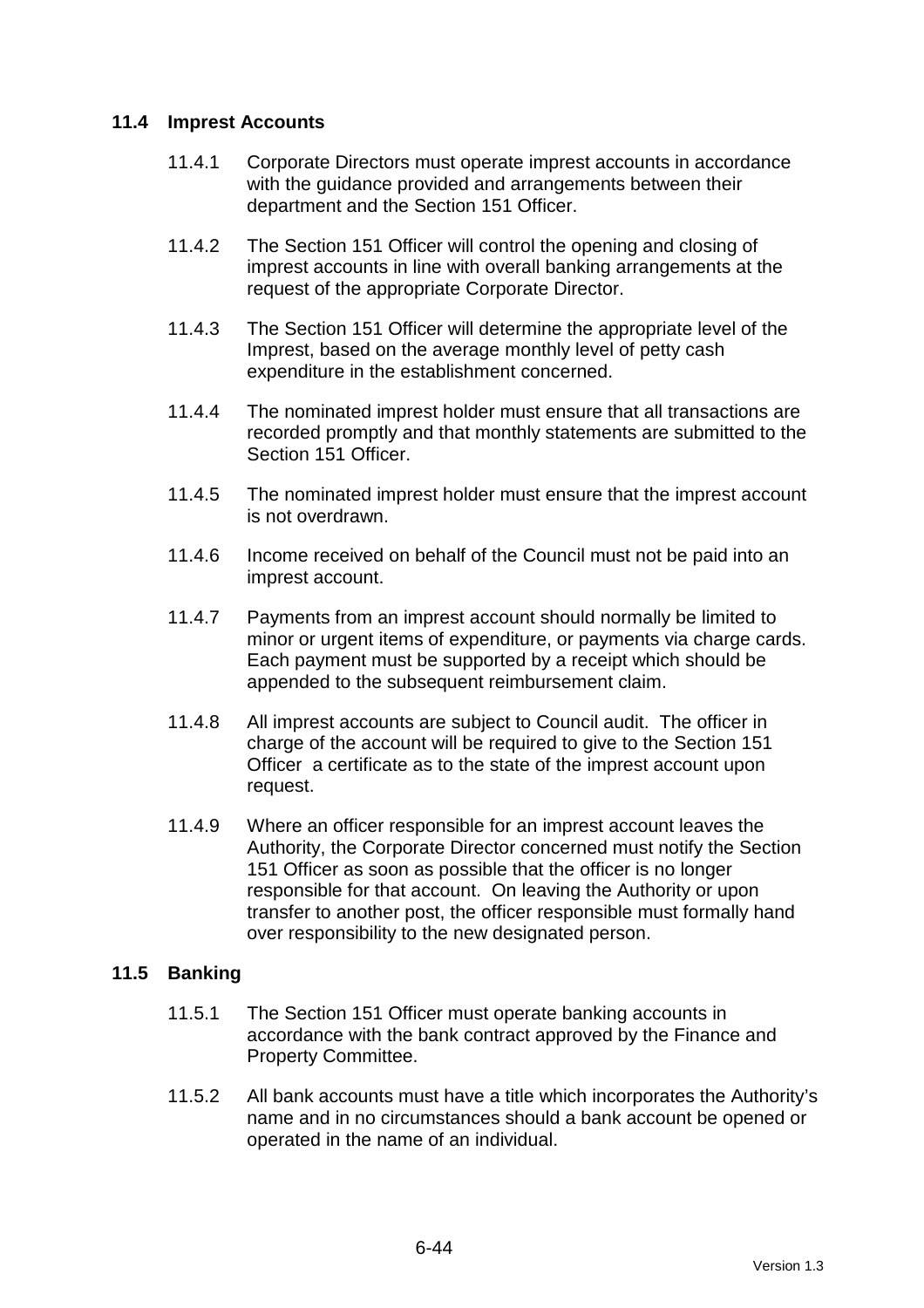- 11.5.3 All payments to and from Council bank accounts must be made under the direction of the Section 151 Officer.
- 11.5.4 All cheques drawn on the Council's main bank accounts must bear the printed signature of the Section 151 Officer. Where required by the Council's bank mandate, cheques must also be countersigned by a second officer who is authorised to do so by the Section 151 Officer. A register of authorised cheque signatories should be maintained.
- 11.5.5 All payments by CHAPS must be authorised by a senior officer nominated by the Section 151 Officer.

### **12. RISK MANAGEMENT AND INSURANCE**

- 12.1 The Authority's approach to risk management is detailed in its Risk Management Strategy and the Corporate Risk Register contains the key risks facing the Authority and how these risks will be managed. Corporate Directors are responsible for ensuring that risk management is applied appropriately within their Department and for notifying the holder of the Corporate Risk Register of all appropriate risks in accordance with the Risk Management Strategy.
- 12.2 The Section 151 Officer is responsible for arranging all necessary insurance cover and for reviewing the adequacy of this cover regularly, in consultation with Corporate Directors. The Section 151 Officer will also keep Corporate Directors informed of claims experience.
- 12.3 Corporate Directors are responsible for notifying the Section 151 Officer of all material changes in insurance risks and must submit insurance claims in accordance with the arrangements made by the Section 151 Officer.
- 12.4 In the event of buildings, contents, motor vehicles etc being damaged, contact must be made with the Risk and Insurance Section as soon as practicable.
- 12.5 Where there is death or very serious injury to an employee or other person arising from County Council operations (including the use of vehicles), the Risk and Insurance Section must be contacted as soon as possible for appropriate insurance advice.
- 12.6 Under no circumstances must liability be admitted in connection with accidents involving a third party.
- 12.7 The Risk and Insurance Manager may negotiate and agree settlements on any insured loss / claim up to the individual policy excess. Above this limit, the Risk and Insurance Manager must consult the Section 151 Officer and agree settlements as appropriate, in consultation with the Authority's Insurers and Loss Adjusters. Reports detailing all significant claims settled will be submitted to the Finance and Property Committee.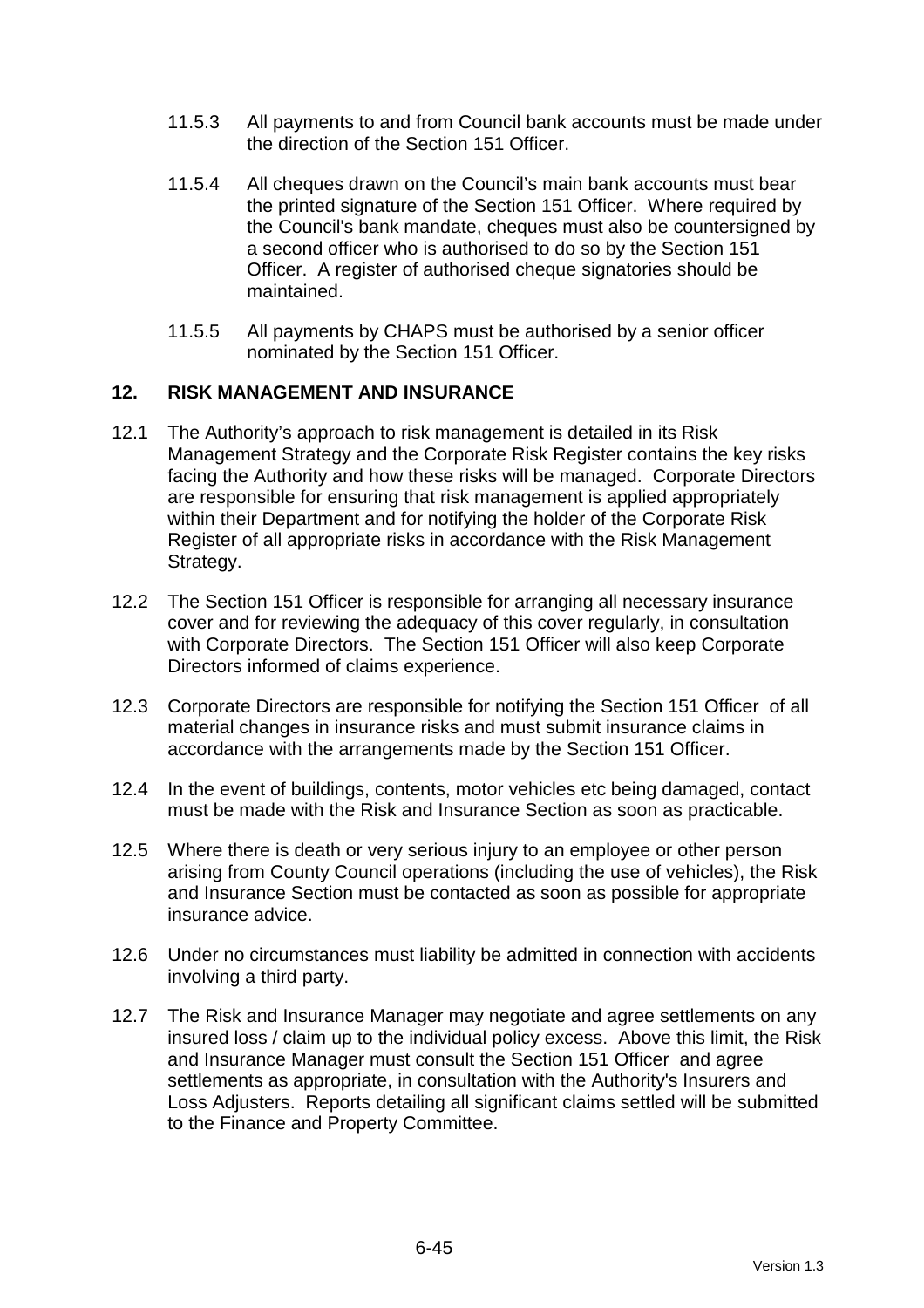# **13. TRAVEL AND SUBSISTENCE CLAIMS**

#### **13.1 Travel and Subsistence**

- 13.1.1 Travel and subsistence incurred by officers in connection with their duties is covered by the Authority's Travel and Accommodation Policy set out in the Constitution.
- 13.1.2 Travel, subsistence and incidental expense claims made by officers are governed by nationally agreed terms and conditions of service. These conditions are supplemented by the Council's local conditions laid down in the Personnel Handbook. The prevailing rates of allowances are available on the intranet.
- 13.1.3 All claims for officers' expenses should be submitted monthly in a form approved by the Section 151 Officer, and be authorised by a Corporate Director, or nominee, prior to payment. VAT receipts should be provided to support all claims, including fuel purchased for private cars where mileage is claimed.
- 13.1.4 The officer certifying claims for payment must be satisfied that the journeys undertaken were legitimate and that the expenses claimed were properly and necessarily incurred. Mileage claims should be verified wherever possible. Officers are responsible for ensuring that the costs claimed are kept to a minimum without unduly reducing the efficiency of the tasks carried out.
- 13.1.5 Where claims are submitted more than six months after the expenses were incurred, the claim will only be paid with the express approval of the relevant Corporate Director, and will be reduced in accordance with the Personnel Handbook.

### **13.2 Taxation Implications**

13.2.1 HM Revenue and Customs regard certain travel expenses to be taxable payments and the Section 151 Officer is required to make appropriate arrangements to recover the sums due. Guidance on Taxable Benefits is available on the NCC Intranet and full details of taxation requirements are obtainable from Departmental Personnel **Officers** 

### **14. WORK FOR EXTERNAL BODIES**

### **14.1 General Requirements**

14.1.1 The Council has the power under the Local Authorities (Goods and Services) Act 1970 to undertake and tender for the work of other public bodies. Public Bodies are defined in the act or can be designated by Order of the secretary of State. Other powers introduced in the Local Government Act 2003 enable the Council to: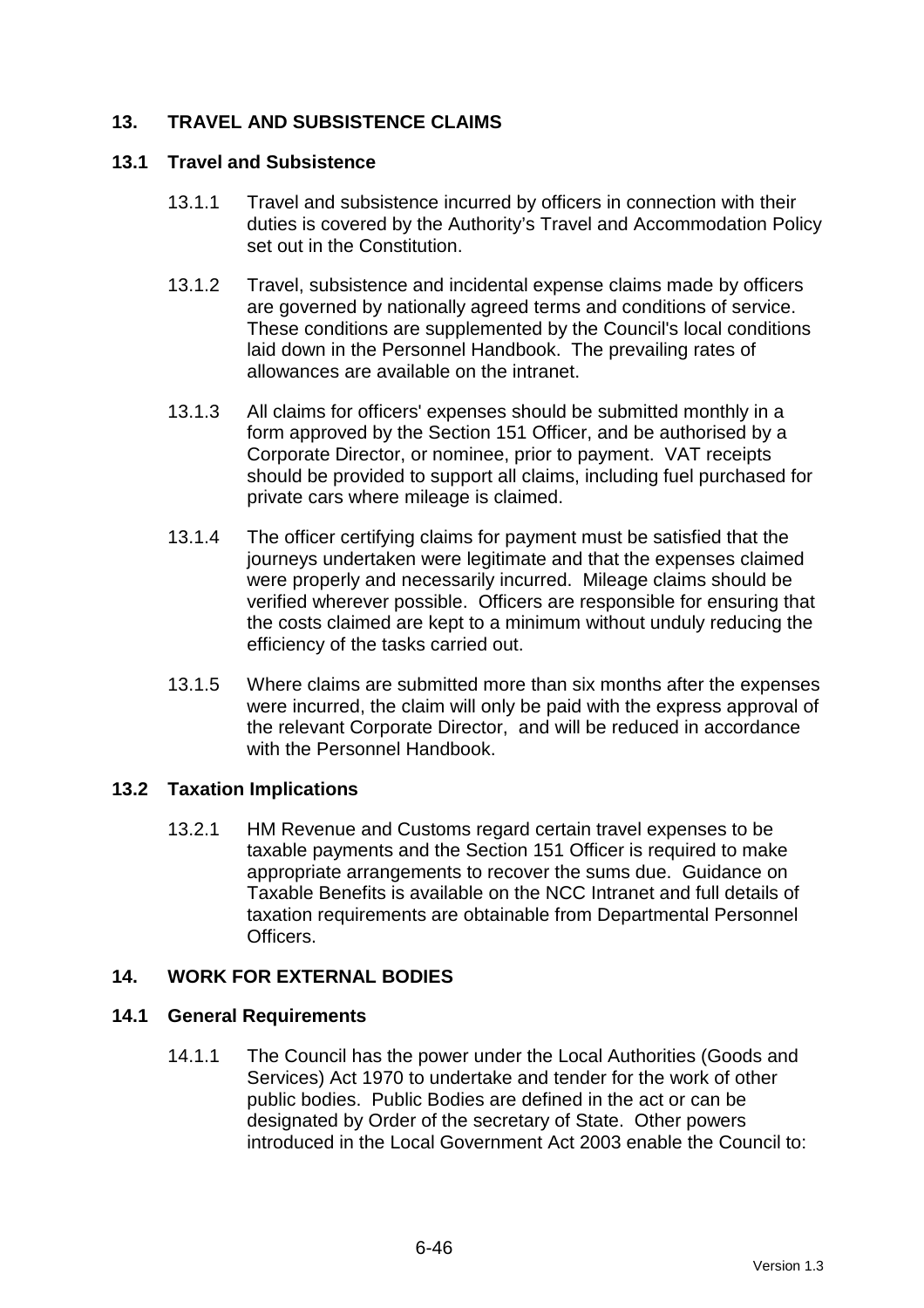- 14.1.1.1 charge for discretionary services subject to certain rules; and
- 14.1.1.2 trade for a profit provided that a separate company is set up.

(See below for further details regarding these powers.)

- 14.1.2 In all cases where a Department wishes to explore the possibility of working for, or trading with, external bodies, Corporate Directors must consult with the Group Manager for Legal and Democratic Services and the Section 151 Officer.
- 14.1.3 Where work is carried out for external bodies, officers must follow the guidance for such work which is available in the Contracts Manual.
- 14.1.4 Before entering into any contract or agreement to work for, or trade with, external bodies, Corporate Directors must present a report to, and obtain prior approval from the relevant Committee.
- 14.1.5 Where it is intended to trade for a profit, Corporate Directors must prepare a sound business case, based on a genuine risk-based approach, for the proposed trading activity. The business case must be a robust commercial assessment and explain why trading through a company is desirable and will provide best value for the Council.
- 14.1.6 The Group Manager for Legal and Democratic Services and the Section 151 Officer must be informed of all contracts to supply services governed by the 1970 Act or the 2003 Act and all new contracts must be approved by the Group Manager for Legal and Democratic Services.

### **14.2 Background**

14.2.1 The powers for local authorities to work for, and trade with, external bodies are governed by the Local Authorities (Goods and Services) Act 1970, Local Government Act 2000 and the Local Government Act 2003.

# **a. Local Authorities (Goods and Services) Act 1970**

- 14.2.1.1.1 The Council has the power under the Local Authorities (Goods and Services) Act 1970 to undertake and tender for the work of other public bodies. Public bodies are defined in the Act or can be designated by order of the Secretary of State.
- 14.2.1.1.2 The Council has some discretion under the 1970 Act whether to charge for any work undertaken for another public body. However, as a general principle the charge for any work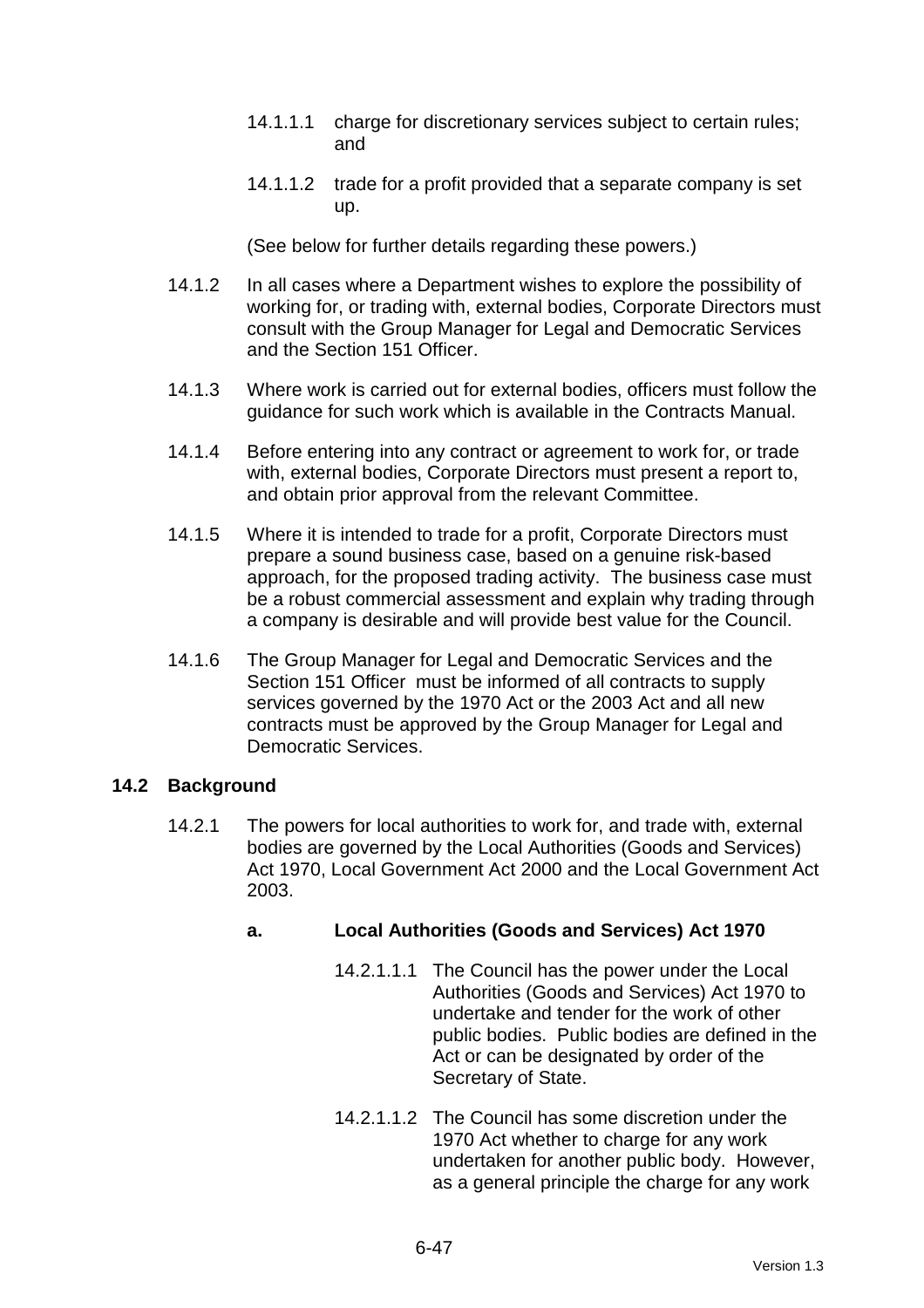should cover the estimated full cost of undertaking the work, including the direct cost eg staff time costs, travel and printing expenses and a contribution towards overheads eg office expenses and accommodation costs.

### **b. Local Government Act 2003**

14.2.1.1.3 The Local Government Act 2003 provides best value authorities with new powers to trade for profit, and charge for discretionary services. This extends beyond the powers under the 1970 Act referred to above.

#### **14.3 Charging for Discretionary Services**

- 14.3.1 The Council is able to charge for services which it has the power to provide, but is not obliged to provide to the public, ie discretionary services.
- 14.3.2 The Council is under a duty to ensure that, taking one year with another, the charges made do not exceed the cost of providing the services (ie the provision of the service should not amount to trading for a profit). Charges can be set so that different people are charged different amounts, or are not charged for the service at all.
- 14.3.3 The person receiving the service must have agreed to receive the service and pay for it.
- 14.3.4 The power does not override any other legislation which expressly prohibits the Council from charging for a discretionary service.
- 14.3.5 Where charges are made for discretionary services arrangements should be put in place, and fully documented in a form approved by Legal and Democratic Services, to provide the recipient of the service with:
	- 14.3.5.1 the terms and conditions for the provision of the service;
	- 14.3.5.2 information about charges, including discounts and annual increases;
	- 14.3.5.3 billing and payment arrangements.
- 14.3.6 Careful consideration should also be given by the relevant department to issues such as:
	- 14.3.6.1 the risks to the Council as a whole of engaging in such activity;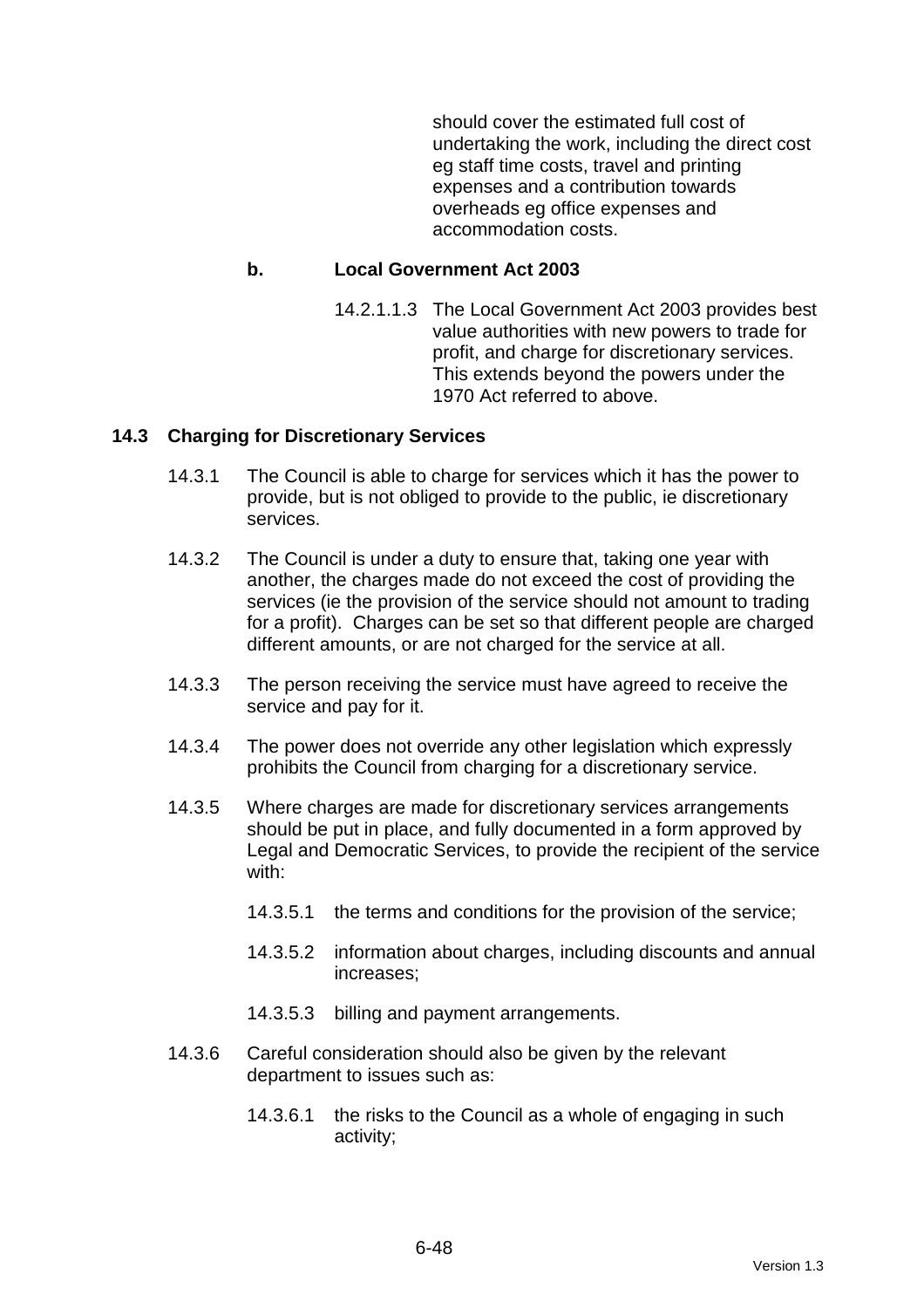- 14.3.6.2 the need to ensure appropriate skill and expertise is in place before offering to undertake work for external bodies;
- 14.3.6.3 the need to ensure that the proposals are properly costed before agreeing to supply the goods, works or services;
- 14.3.6.4 the type of warranties and/or indemnities that the external body may require from the Council regarding the quality of work/service provided (this is especially likely when tendering for work for other bodies);
- 14.3.6.5 the provision of adequate insurance arrangements to cover the Council for any liability in negligence or contract for the work undertaken;
- 14.3.6.6 due consideration being given to the impact of such arrangements on the Council's core duties, functions and obligations to prevent any adverse impact on them;
- 14.3.6.7 ensuring that the Council is not at risk from bad debts and to seek, where appropriate and possible, advance payment for goods, works or services to be supplied;
- 14.3.6.8 ensuring that no contracts for external bodies are subsidised by the Council from public funds.

#### **14.4 The power to trade**

- 14.4.1 This power allows the Council to trade in any of its ordinary functions for a commercial purpose (ie for profit) through a company.
- 14.4.2 Where it is intended to trade for profit, Corporate Directors must prepare a sound business case for the proposed activity, based on a genuine risk-based approach. The business case must be a robust commercial assessment which explains why trading through a company is desirable and will provide best value for the Council.
- 14.4.3 All work for, or trade with, external bodies for profit must be conducted through a separate incorporated company which has been formally set up for the purpose.
- 14.4.4 The approval of the County Council will need to be sought to exercise a power to trade and to set up the company. It should be noted that when the company has been established it will be a separate legal entity from the Council and consideration within the business case will be required for each of the matters set out above plus such issues as:
	- 14.4.4.1 the need to transfer staff and consideration of the Transfer of Undertakings (Protection of Employment) regulations (TUPE);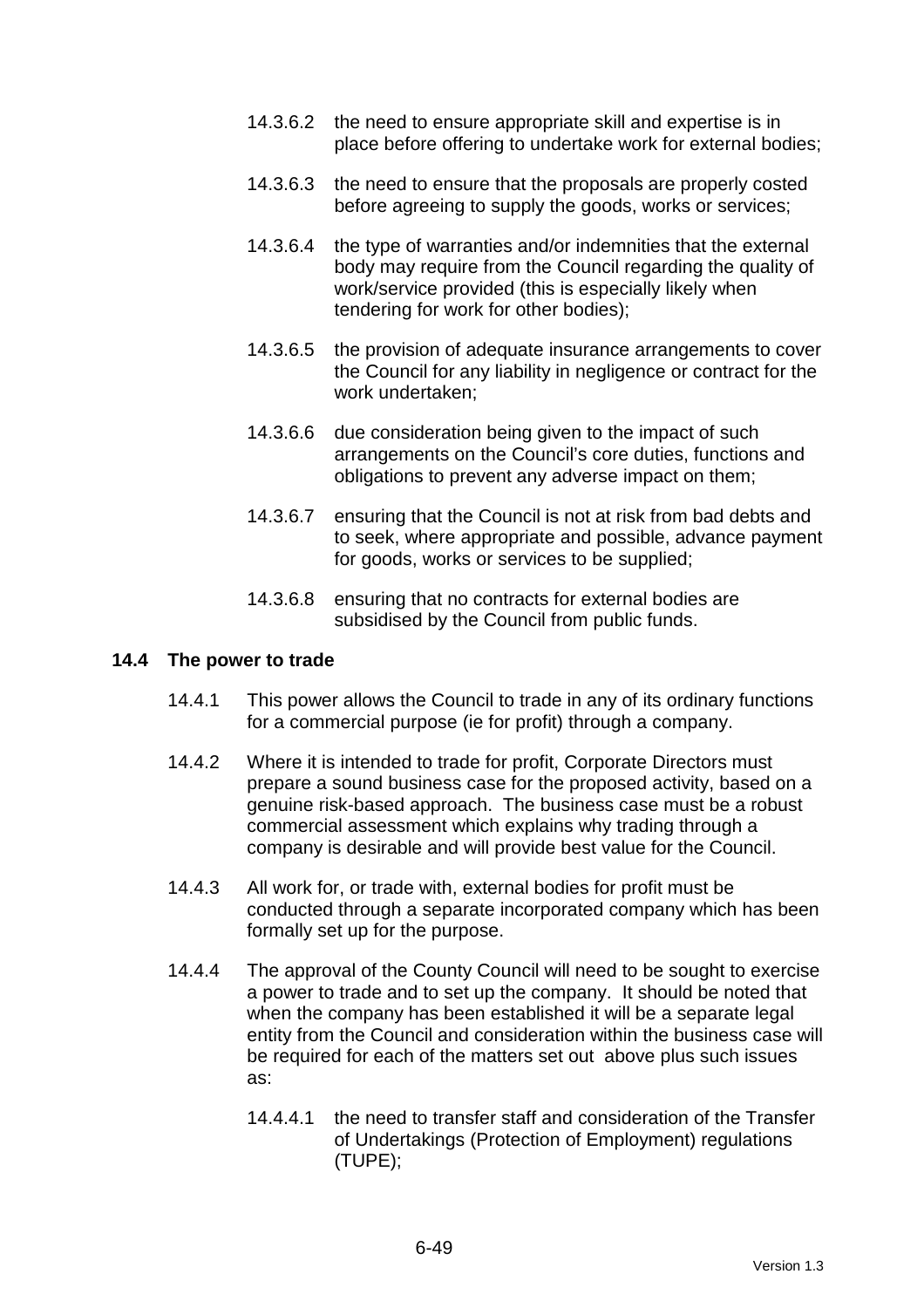- 14.4.4.2 the impact of the trading activities of the service, as it may no longer be possible to award work directly to the company – they may have to bid for it via a tender process and may not therefore win the work which they previously provided to the Council as an in-house service;
- 14.4.4.3 pensions implications;
- 14.4.4.4 premises requirements;
- 14.4.4.5 taxation implications.
- 14.4.5 More information about charging and trading, including the preparation of a business case, can be found in the Contracts Manual.

### **14.5 Pricing, Charging and Accounting Issues**

- 14.5.1 Under the 1970 Act and the 2003 Act in respect of charging for discretionary services, the Council has some discretion in terms of whether or not to charge for the services provided and how much. In the case of charging for discretionary services the Council is under a duty to secure that, taking one year with another, the income from charges does not exceed the costs of provision.
- 14.5.2 As a general principle, the charge for any work performed for an external organisation should cover the estimated full cost of undertaking the work. The full cost would include the direct cost of undertaking the work (eg based on the number of days of staff time the work is likely to take, any associated travelling expenses, printing costs etc) and a contribution towards overheads (eg office expenses, management overheads, accommodation costs etc). Any deviation from this principle must be approved by the Section 151 Officer.
- 14.5.3 Charging, accounting and monitoring arrangements should be as follows:
	- 14.5.3.1 income should be collected in accordance with the Council's Financial Regulations;
	- 14.5.3.2 invoices should be rendered promptly and normally within one month of supply or in accordance with the contractual arrangements;
	- 14.5.3.3 the income arising from the performance of work for external organisations must be identified separately within the relevant service's accounts and it should be possible to determine associated direct expenditure;
	- 14.5.3.4 appropriate arrangements should be devised to monitor resource inputs, eg if the contract price is based on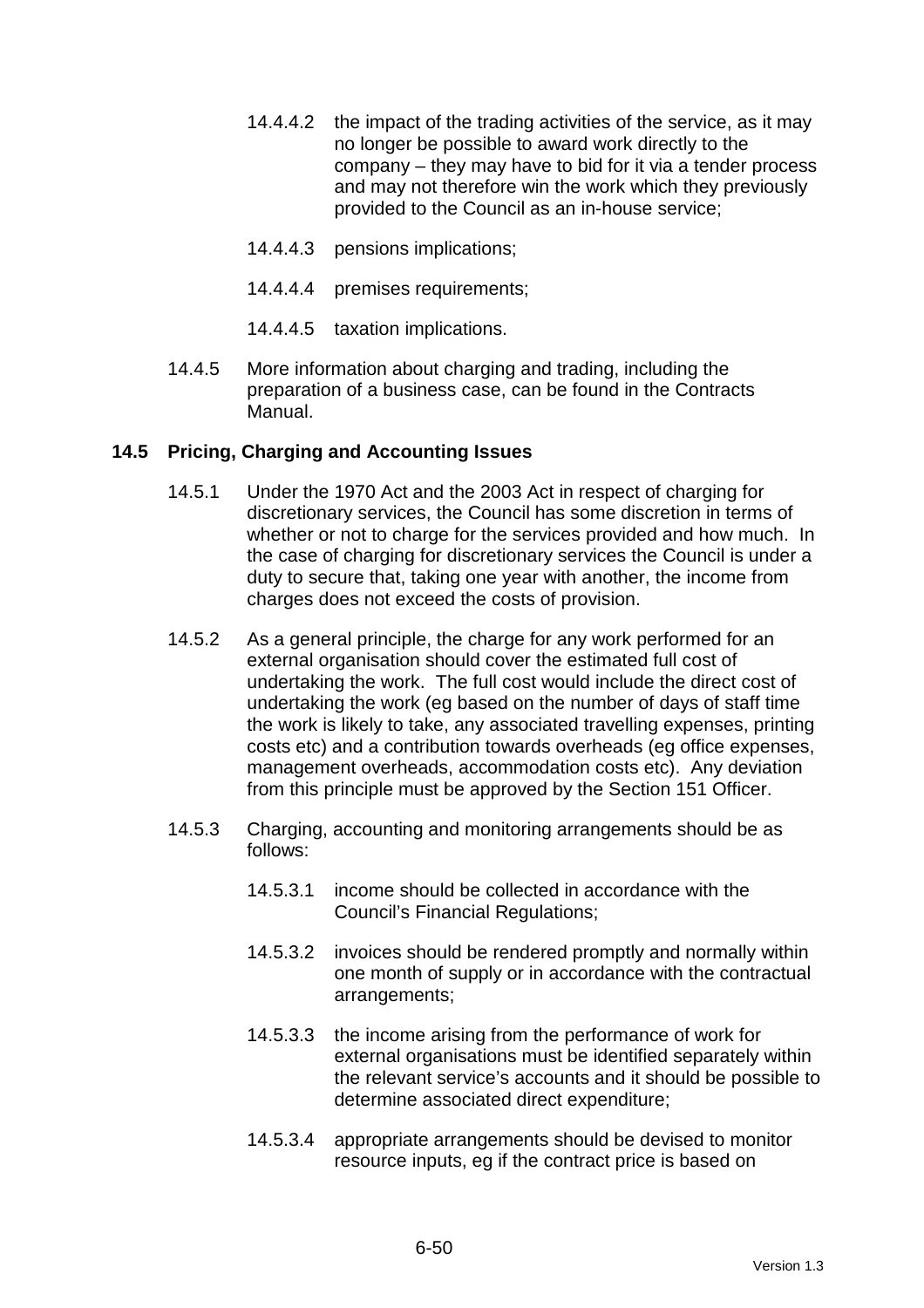person-days, the number of person-days actually taken should be monitored;

- 14.5.3.5 for External Audit requirements it is important to be able to identify work carried out for external organisations separately in the Authority's accounts.
- 14.5.4 Corporate Directors should produce an annual report on the work carried out for external organisations for the relevant Committee, providing the information outlined in the Guidance Note to the Code of Practice on Local Authority Accounting, but without breaking the Commercial Code.

### **15. INVESTMENT AND BORROWING**

- 15.1 The Section 151 Officer is responsible for arranging the investment of Council funds and the Pension Fund in accordance with approved Council policies.
- 15.2 The Section 151 Officer is responsible for arranging the borrowing and lending of money on the best available terms taking into account present and anticipated economic conditions and projected flow of funds.
- 15.3 The Council has accepted the CIPFA Prudential Code for Capital Finance, and the Code of Treasury Management. The Section 151 Officer must report any significant variations to the Prudential Indicators, with any necessary explanations to the Finance and Property Committee as soon as practical.

### **16. LEGAL CLAIMS AND SETTLEMENTS**

- 16.1 Corporate Directors must inform the Group Manager for Legal and Democratic Services of all matters where the Council might have a legal claim against a third party and of all occasions where there is a likelihood that the Council will be sued by an outside body or individual.
- 16.2 Corporate Directors must inform the Section 151 Officer where the Council's finances might be affected and the Section 151 Officer should be involved in any resultant negotiations.
- 16.3 The Group Manager for Legal and Democratic Services, in consultation with the appropriate Corporate Director and the Section 151 Officer, have the power to settle such claims in order to avoid litigation and/or to achieve best value for the Authority.
- 16.4 Any financial settlements, including redundancy payments made in relation to the employment of any staff, must be reported on a quarterly basis to the Personnel Committee.

# **17. PROTECTING PUBLIC FUNDS AND ASSETS**

17.1 The Council has a responsibility to protect its public funds and assets and has developed a strategy to deter fraud and corruption whether attempted on the Council from outside or from within.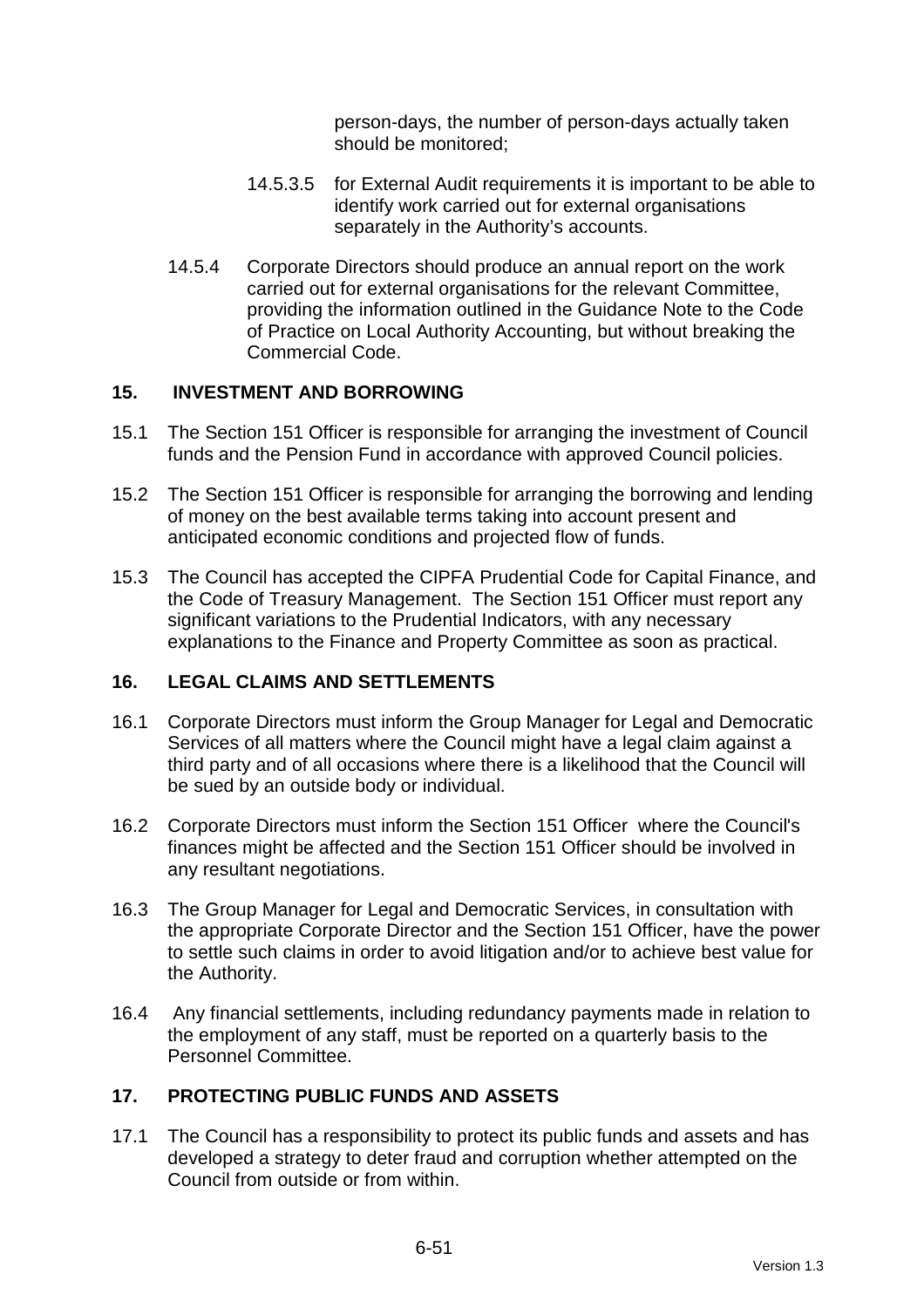17.2 The Council is committed to the highest possible standards of openness, probity and accountability. Part of meeting that commitment is to encourage employees and others who have serious concerns about any aspect of the Council's work to come forward and voice those concerns. To facilitate this, the Council has approved a Whistle Blowing Policy to allow these concerns to be raised in confidence and dealt with appropriately.

### **18. AUDIT**

- 18.1 The Section 151 Officer is responsible for arranging the continuous independent internal audit of the Council. The Internal Audit Service will be provided in accordance with its terms of reference and the CIPFA Code of Practice for Internal Audit in Local Government in the United Kingdom (2006).
- 18.2 Internal Audit focuses on the Authority's control environment and independently appraises the internal controls present in financial and other systems. The arrangements made by Corporate Directors to secure the economic, efficient and effective use of resources are also reviewed. Internal Audit reports are produced containing recommendations which should be responded to formally in writing. The results of Internal Audit work contribute to the Authority's Statement on Internal Control.
- 18.3 Internal Audit staff have the right of access to such records, assets, premises and personnel, and are entitled to receive such information and explanation, as they think necessary for the proper fulfilment of their duties.
- 18.4 If an irregularity occurs or is suspected, which may involve financial loss, it must be reported immediately to the Section 151 Officer who may investigate and report to the Group Manager for Legal and Democratic Services and the relevant Corporate Director. The Section 151 Officer and the Group Manager for Legal and Democratic Services will jointly determine what further action to take, in consultation with the Corporate Director and Chairman of the Finance and Property Committee.
- 18.5 The Internal Audit Service reports on relevant audit issues on a regular basis to the Authority's Audit Committee. Frequent liaison also occurs between Internal Audit and the Authority's External Auditors who rely upon the work of Internal Audit when forming their opinion on the Authority's key financial and other systems.

# **19. INFORMATION AND COMMUNICATIONS TECHNOLOGY (ICT)**

- 19.1 The Service Director, ICT is responsible for ICT services, and for advising on all ICT equipment, software and services acquired by the Council.
- 19.2 The acquisition, development, maintenance and use of ICT equipment, services and solutions must conform with the Council's ICT Strategy and Standards. Proposed ICT activity, which may contravene any of the ICT policies and standards, should be referred to the Service Director, ICT for prior approval. In all cases such approval must be sought using the approved ICT waiver request procedure.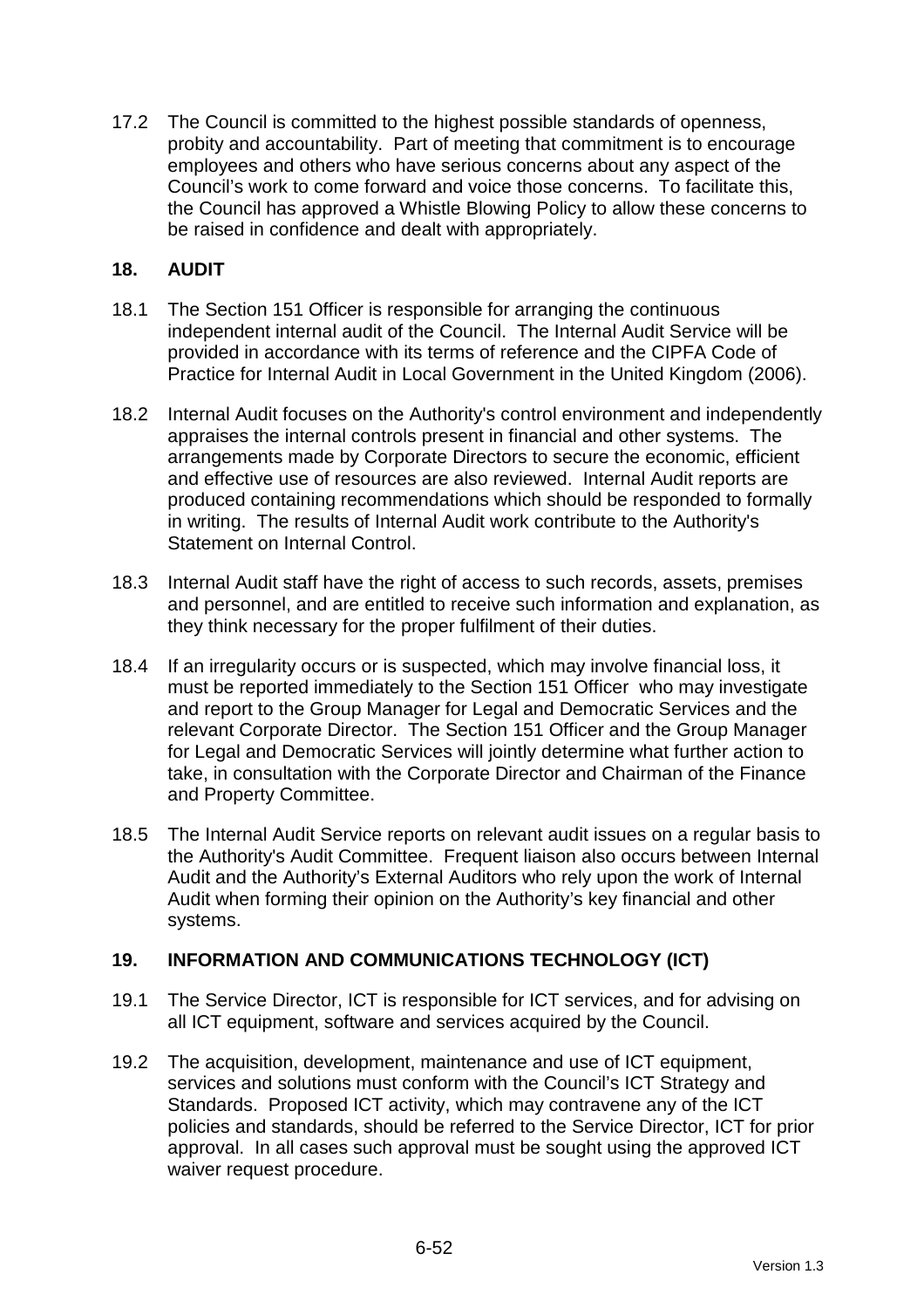- 19.3 The procurement of ICT equipment, software and services, must comply with the Procurement of Goods, Services and Works guidance within Financial Regulations.
- 19.4 All ICT equipment, software and facilities acquired by the Council must only be used in accordance with conditions and guidelines issued by the Council.
- 19.5 The development of new networked systems, or major enhancements to existing systems, should first be agreed with the Service Director, ICT, whether or not the services of the IT Division will be used.
- 19.6 Projects must demonstrate that value for money will be achieved through the application of ICT. Evidence of the justification, expected benefits and valuefor-money should accompany each request for approval. The level of supporting documentation to be submitted is given below:

| <b>Project Value</b>   | <b>Supporting Documentation</b>                                          |
|------------------------|--------------------------------------------------------------------------|
| Up to £10,000          | Reasoned justification and expected<br>timescales                        |
| £10,001 up to £50,000  | Above plus options appraisal and full Life-<br>cycle costing             |
| £50,001 up to £100,000 | Options appraisal, Risk assessment, full<br>Cost-benefit appraisal + PID |
| Over £100,000          | Full PRINCE2 business case                                               |

19.7 Formal approval must be obtained for all proposed projects and purchases before expenditure is committed. Approval should be sought as follows:

| <b>Project Value</b> | <b>Approval Required</b>  |
|----------------------|---------------------------|
| Up to $£50,000$      | Service Director, ICT     |
| Over £50,000         | <b>ICT Strategy Board</b> |

- 19.8 Projects presented to the ICT Strategy Board must follow the approved ICT governance arrangements and supporting procedures.
- 19.9 Maintenance, upgrade and replacement of central hardware, software and networks are the responsibility of the Service Director, ICT and will be undertaken in accordance with ICT standards and governance arrangements.
- 19.10 Where Departmental hardware, software, or networks need to be replaced or upgraded, Corporate Directors must consult the Service Director, ICT regarding the requirements and specifications before proceeding.
- 19.11 Where ICT equipment becomes surplus to requirements, it should be disposed of using the ICT disposal procedures. Data storage media, eg disks and tapes,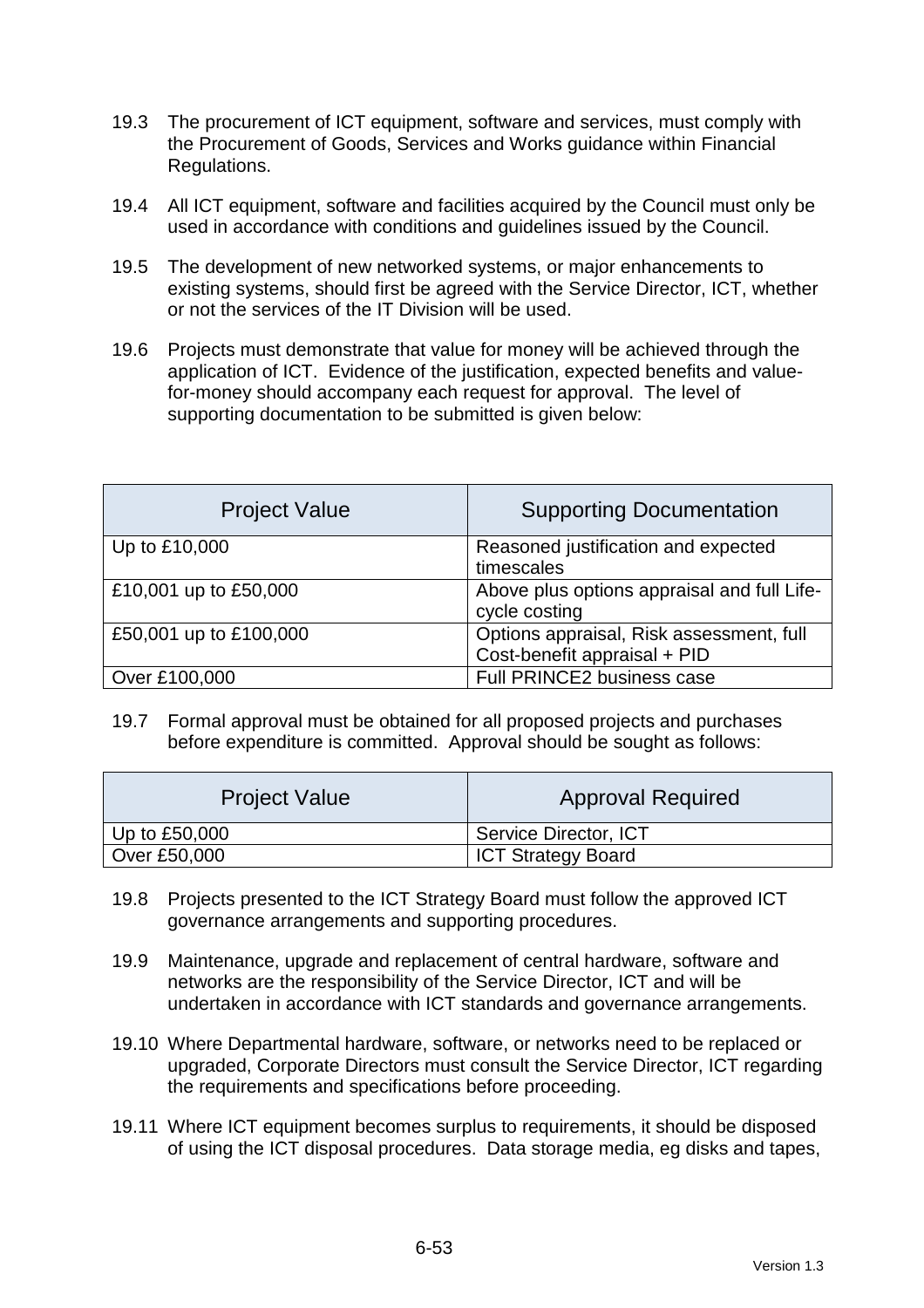should be disposed of in accordance with the procedures for disposal of storage media.

### **19.12 IT Security Policy**

- 19.12.1 The Service Director, ICT and, where appropriate, the Group Manager for Legal and Democratic Services, and the relevant Corporate Director, are responsible for maintaining proper security and privacy of data in accordance with current legislation eg Data Protection Act 1998, Computer Misuse Act 1990, Freedom of Information Act 2000.
- 19.12.2 All users of the Council's ICT systems must comply with published ICT standards and codes of practice, including:
	- 19.12.2.1 the Council's Information Security Policy which is approved by Council; and
	- 19.12.2.2 the Information Security Standards which are published and maintained by the Service Director, ICT. The Information Security Standards incorporate guidance on legal requirements such as the Computer Misuse Act 1990 and the Data Protection Act 1998, and on codes of best practice such as the International Standard on Information Security Management (ISO 17799).
	- 19.12.2.3 the internet policy and internet code of practice;
	- 19.12.2.4 the email policy and email code of practice.
- 19.12.3 Compliance with the key principles outlined in the ICT Security Policies and Framework is mandatory, including the following:
	- 19.12.3.1 employees must access only those ICT systems and data in the prescribed manner, to which they have been granted authorisation;
	- 19.12.3.2 passwords relating to a personal user identity must never be divulged to another person;
	- 19.12.3.3 attempts to obtain unauthorised access to an ICT system may constitute a criminal offence punishable by a fine or imprisonment or both;
	- 19.12.3.4 unauthorised copying of software is forbidden and may contravene copyright legislation;
	- 19.12.3.5 use of the Internet can incur potentially serious security risks, and all guidance must be strictly observed;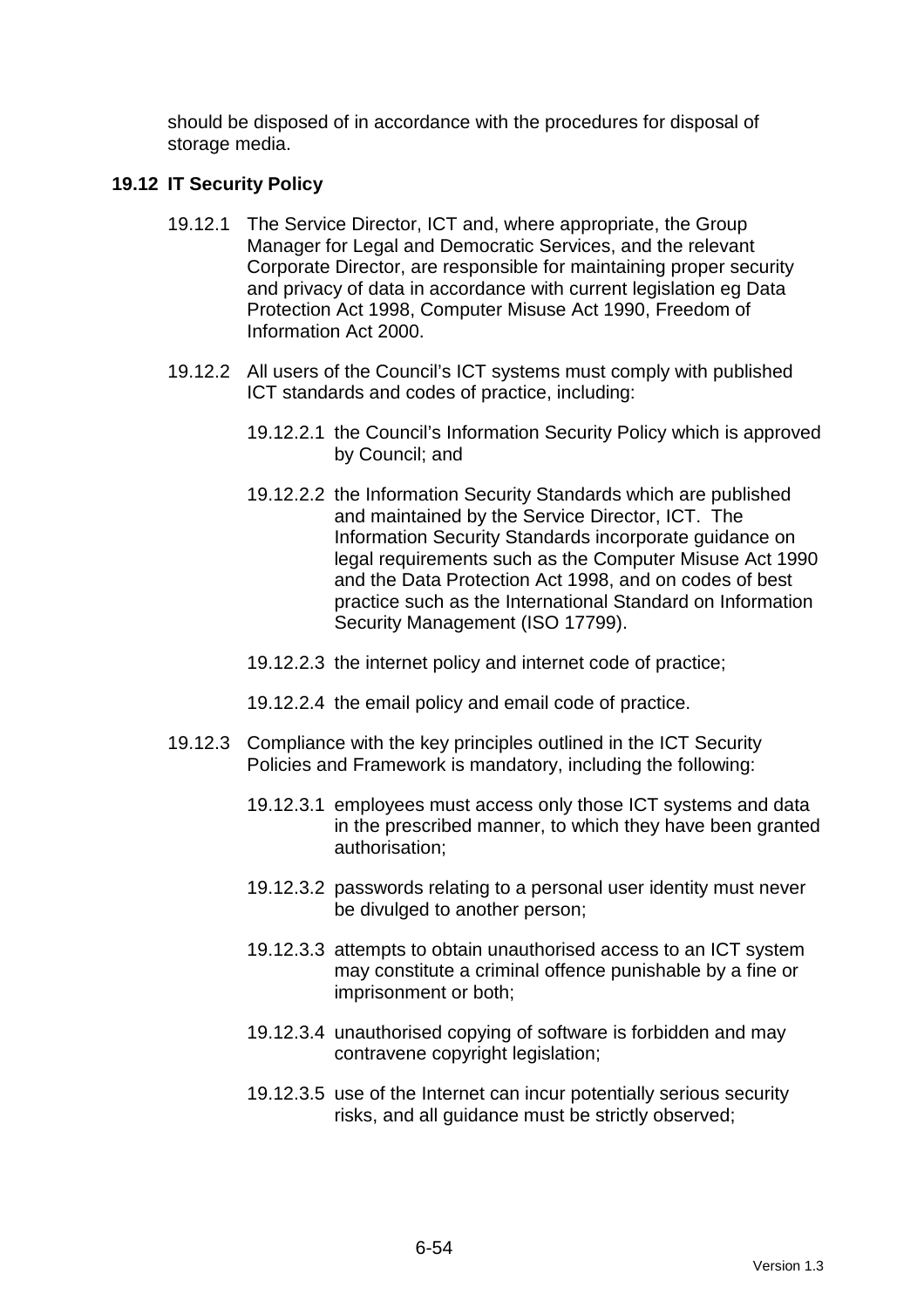- 19.12.3.6 the use of personal data relating to a living individual is regulated by the Data Protection Act 1998, contravention of which may lead to criminal prosecution.
- 19.12.4 Employees must report all suspected breaches of ICT security to the Service Director, ICT.

### **20. LAND AND BUILDINGS**

#### **20.1 INTRODUCTION**

- 20.1.1 The Finance and Property Committee is responsible for the acquisition and disposal of land and buildings. Where the proposed acquisition of land and buildings falls outside the capital programme, such acquisition may proceed only after the additional resources required have been identified and allocated.
- 20.1.2 The Service Director, Transport, Property and Environment must maintain the Corporate Asset Register for all land and buildings owned by the Council and a separate record of all leased property. If acquisition is by means of a lease of 10 years or more, then the best value implications of entering into the lease must be considered.
- 20.1.3 Details of all transfers of land and buildings must be notified to the Section 151 Officer in order that the transactions may be properly recorded in the financial records.

### **20.2 GENERAL**

20.2.1 Councillors and officers who have any relevant interest in the acquisition or disposal of any Council land or buildings must ensure they comply, as appropriate, with the Councillor Code of Conduct or Officer Code of Conduct, and shall not be supplied with or given access to any tender documents, contracts or other information relating thereto without the authority of the Group Manager for Legal and Democratic Services.

#### **20.3 DISPOSAL**

- 20.3.1 When disposing of its land the Council is required to obtain the best price reasonably obtainable on the open market. Every effort must therefore be made to maximise the consideration realised by the Council on the disposal of land and buildings, including any clawback, as appropriate. These efforts will include contacting major national and local purchasers and a list of such land purchasers will be maintained by the Service Director, Transport, Property and Environment. A suitable advertisement inviting interested parties to add their names to the list will be placed annually.
- 20.3.2 Where the Council provides public sector support to a third party in connection with any property transaction or project involving property, this could trigger the State Aid rules. In such circumstances the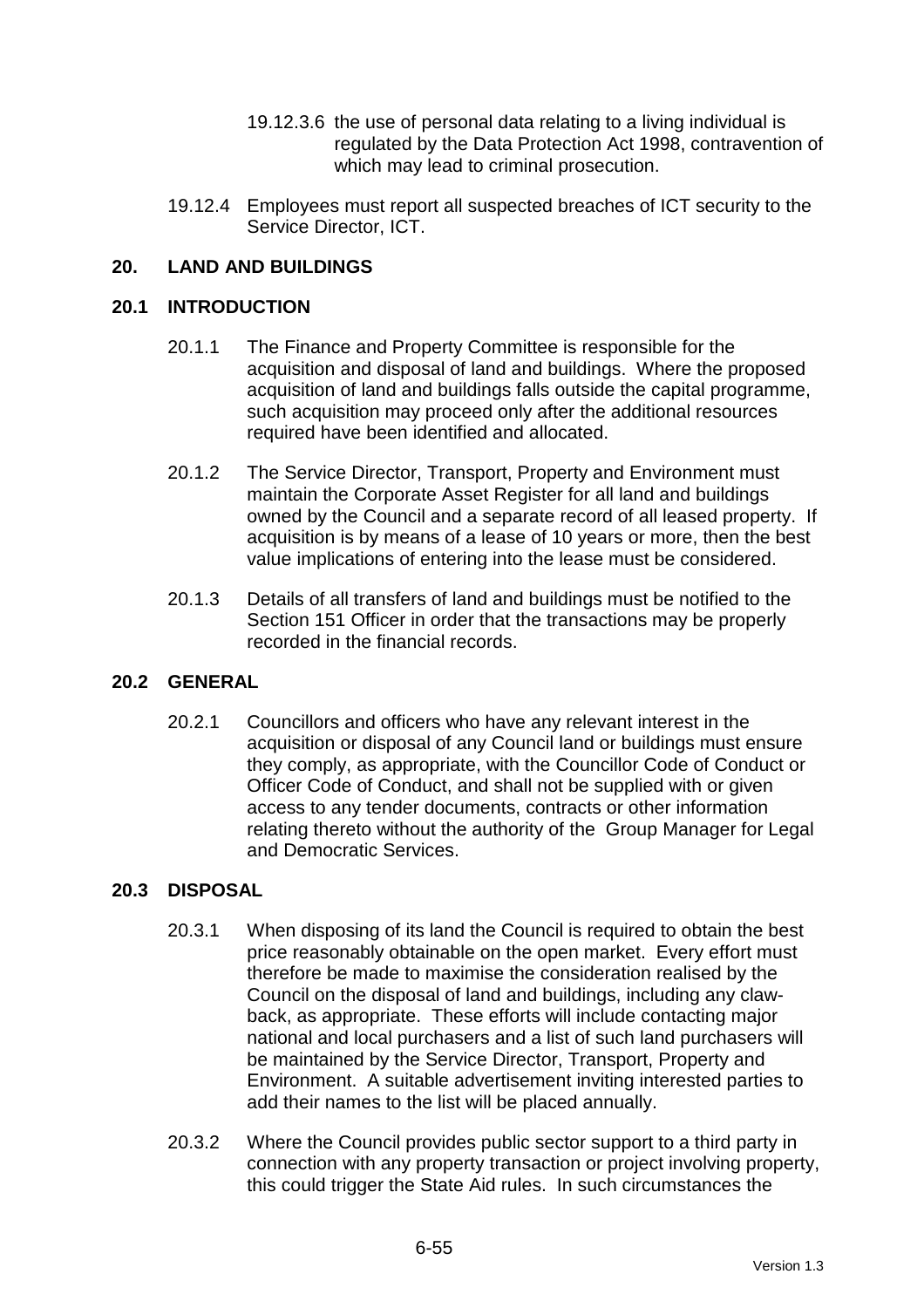guidance set out in the 'European Commission statement on State Aid elements in sales of land and buildings by public authorities' must be taken into account when disposing of land and buildings. Further advice should be sought from Legal and Democratic Services.

Disposal must be by one of the methods outlined below:

### **7. Open Binding Tender**

- 20.3.2.1 At least 28 days before the last date for the receipt of tenders, an initial public notice must be placed in one or more of the local newspapers and, dependent on the nature of the land or buildings to be sold, in national newspapers and in such other publications as the Service Director, Transport, Property and Environment considers desirable. The notice must describe the land to be sold, invite requests for tender documents and state the date and time by which tenders are to be returned.
- 20.3.2.2 The form of tender will be settled by the Service Director, Transport, Property and Environment after consultation with the Group Manager for Legal and Democratic Services and must be capable of acceptance as a binding contract.
- 20.3.2.3 The Service Director, Transport, Property and Environment, in consultation with the Chairman of Finance and Property Committee , will evaluate tenders and determine which, if any, is to be accepted.

### **8. Limited Binding Tender**

- 20.3.2.4 At least 28 days before the last date for the receipt of tenders, selected tenderers will be issued with the appropriate form of tender.
- 20.3.2.5 The form of tender will be settled by the Service Director, Transport, Property and Environment after consultation with the Group Manager for Legal and Democratic Services and must be capable of acceptance as a binding contract.
- 20.3.2.6 The Service Director, Transport, Property and Environment, in consultation with the the Chairman of Finance and Property Committee will evaluate tenders and determine which, if any, is to be accepted.

### **9. Public Auction**

20.3.2.7 The Service Director, Transport, Property and Environment, in consultation with the the Chairman of Finance and Property Committee, will decide which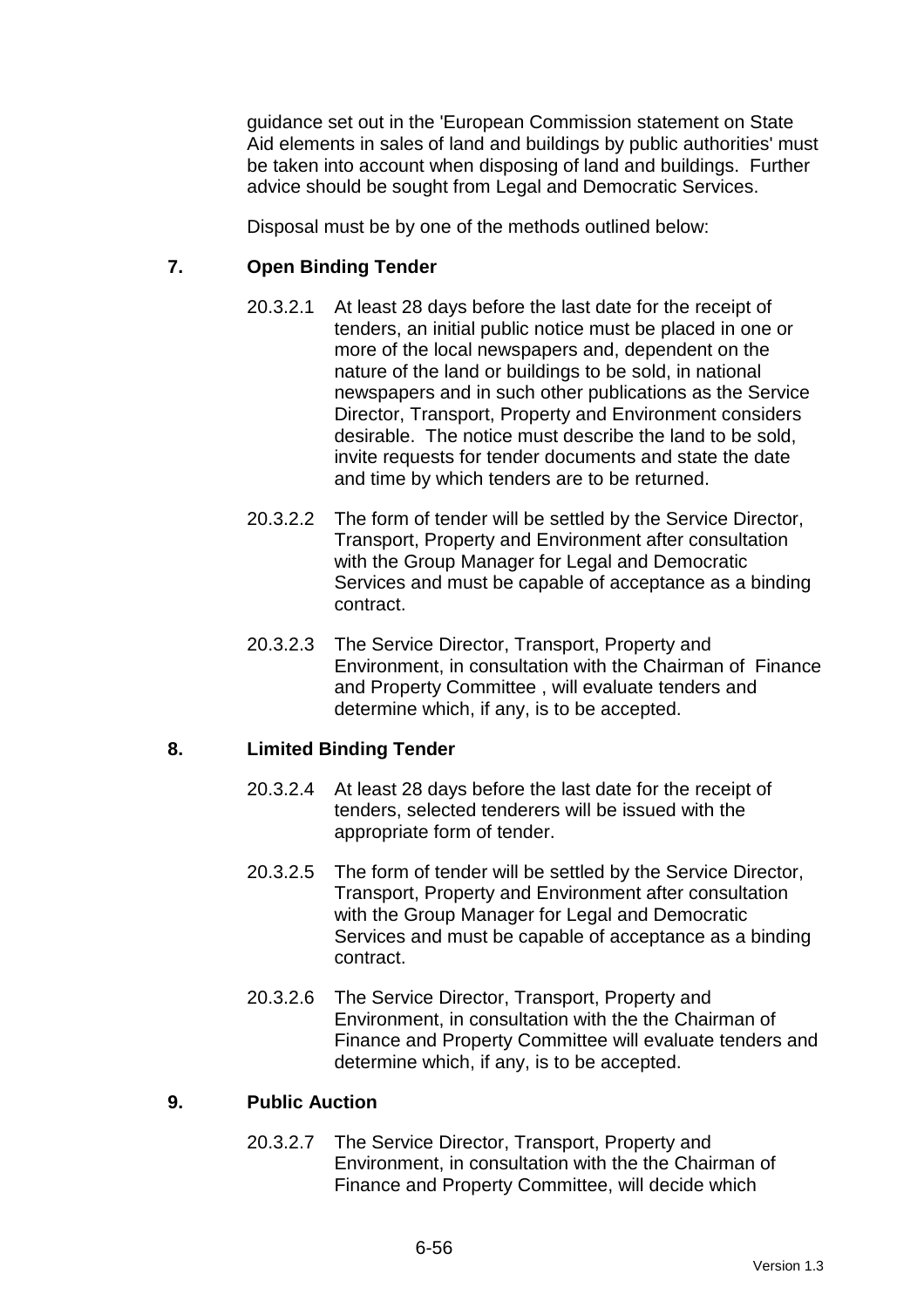auctioneers are to be used. The contract and conditions of sale should be prepared by the Group Manager for Legal and Democratic Services. Any reserve price will be agreed by the Service Director, Transport, Property and Environment, in consultation with the the Chairman of Finance and Property Committee and with the chosen auctioneers.

### **10. Private Treaty Sale to One Party**

20.3.2.8 Where only one party is interested or is to be invited to submit a signed contract, the Service Director, Transport, Property and Environment, in consultation with the the Chairman of Finance and Property Committee shall take a decision after discussing the circumstances with the Group Manager for Legal and Democratic Services and the Section 151 Officer

### **11. Open Informal Tender**

20.3.2.9 The Service Director, Transport, Property and Environment, in consultation with the the Chairman of Finance and Property Committee, will make arrangements in appropriate cases for properties to be sold by Open Informal Tender which must be preceded by public advert subject to appropriate time limits.

# **20.4 TENDERS**

- 20.4.1 The invitation, receipt, opening and evaluation of tenders should be conducted in accordance with Financial Regulations Procurement of Goods, Services and Works section and the Contracts Manual.
- 20.4.2 The Service Director, Transport, Property and Environment will make available to the Group Manager for Legal and Democratic Services and the Section 151 Officer on request a copy of the register of accepted tenders, maintained in accordance with Procurement of Goods, Services and Works section and the Contracts Manual.
- 20.4.3 All parties submitting unsuccessful tenders must be notified promptly of the outcome to their offer.

### **20.5 COMPLETION OF SALE**

20.5.1 Once a sale has been agreed a reasonable period (not exceeding six months) will be allowed for the completion, except where a longer period is agreed during the original negotiations. If completion has not taken place by the end of the agreed period the Service Director, Transport, Property and Environment should make a report to theFinance and Property Committee , recommending that either:

20.5.1.1 the period for completion be extended; or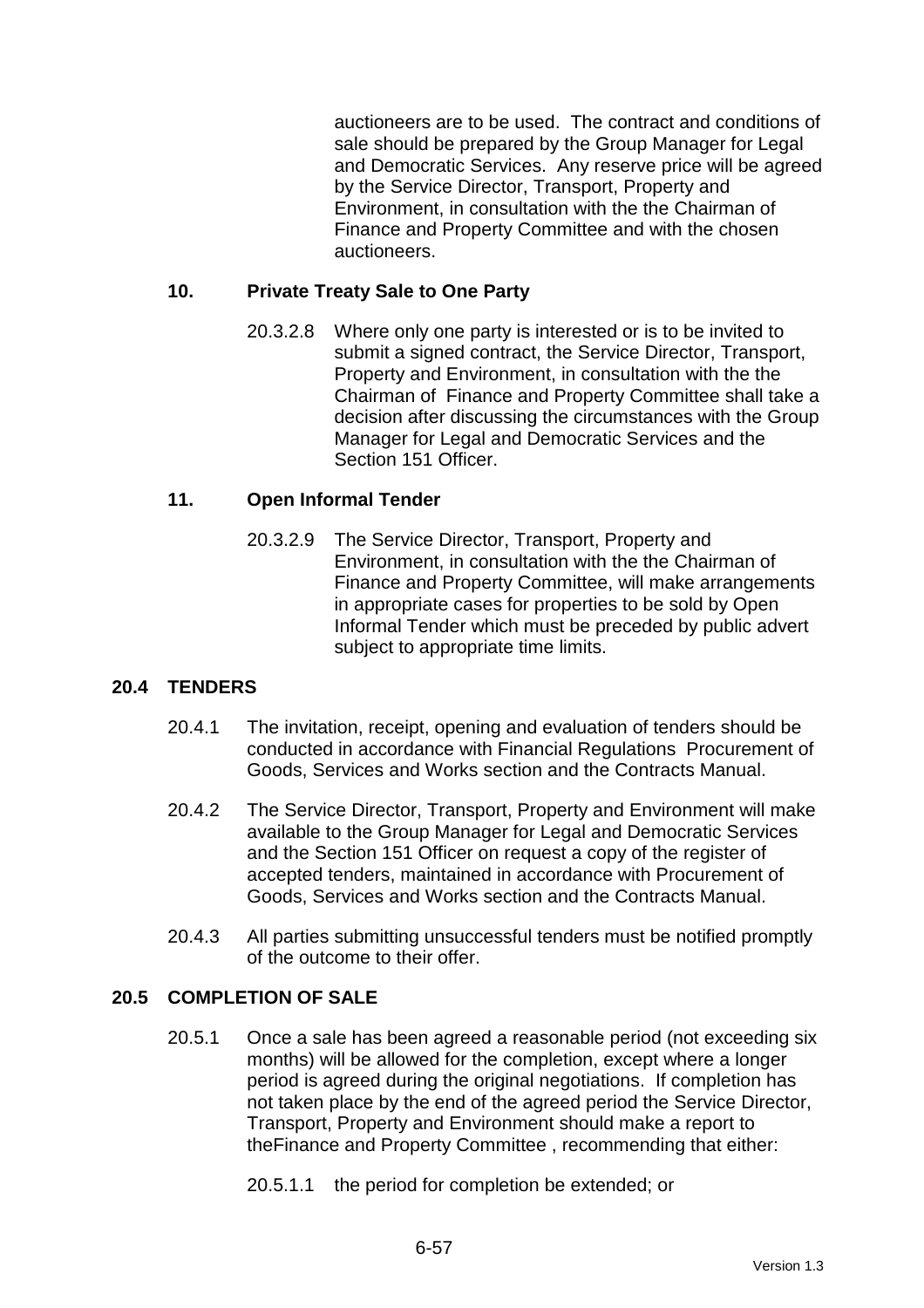- 20.5.1.2 sale proceedings should be started afresh.
- 20.5.2 The Group Manager for Legal and Democratic Services must be advised of all decisions to extend the completion date or to begin the sale proceedings afresh, so that they can inform all interested parties of the decision.

### **20.6 CANCELLATION**

- 20.6.1 Every contract for the disposal of land or property must include a clause to allow the Council to cancel the contract with the purchaser and to recover from them the amount of any loss resulting from the cancellation if:
	- 20.6.1.1 the person, firm or company has offered or given or agreed to give to any person a gift or consideration of any kind as an inducement or reward:
		- 20.6.1.1.1 for doing or refraining from doing or for having done or refrained from doing any action in relation to the contract or any other contract with the Council; or
		- 20.6.1.1.2 for showing or not showing favour or disfavour to any person in relation to the contract or any other contract with the Council; or
		- 20.6.1.1.3 such acts having been done by any person employed by them or acting on their behalf (whether with or without the knowledge of the purchaser).
	- 20.6.1.2 In relation to any contract with the Council the person, firm or company or any person employed by them or acting on their behalf shall have committed any offence under the Prevention of Corruption Acts 1889 to 1916, or any amendment of them, or shall have given any fee or reward the receipt of which is an offence under Section 117 of the Local Government Act 1972.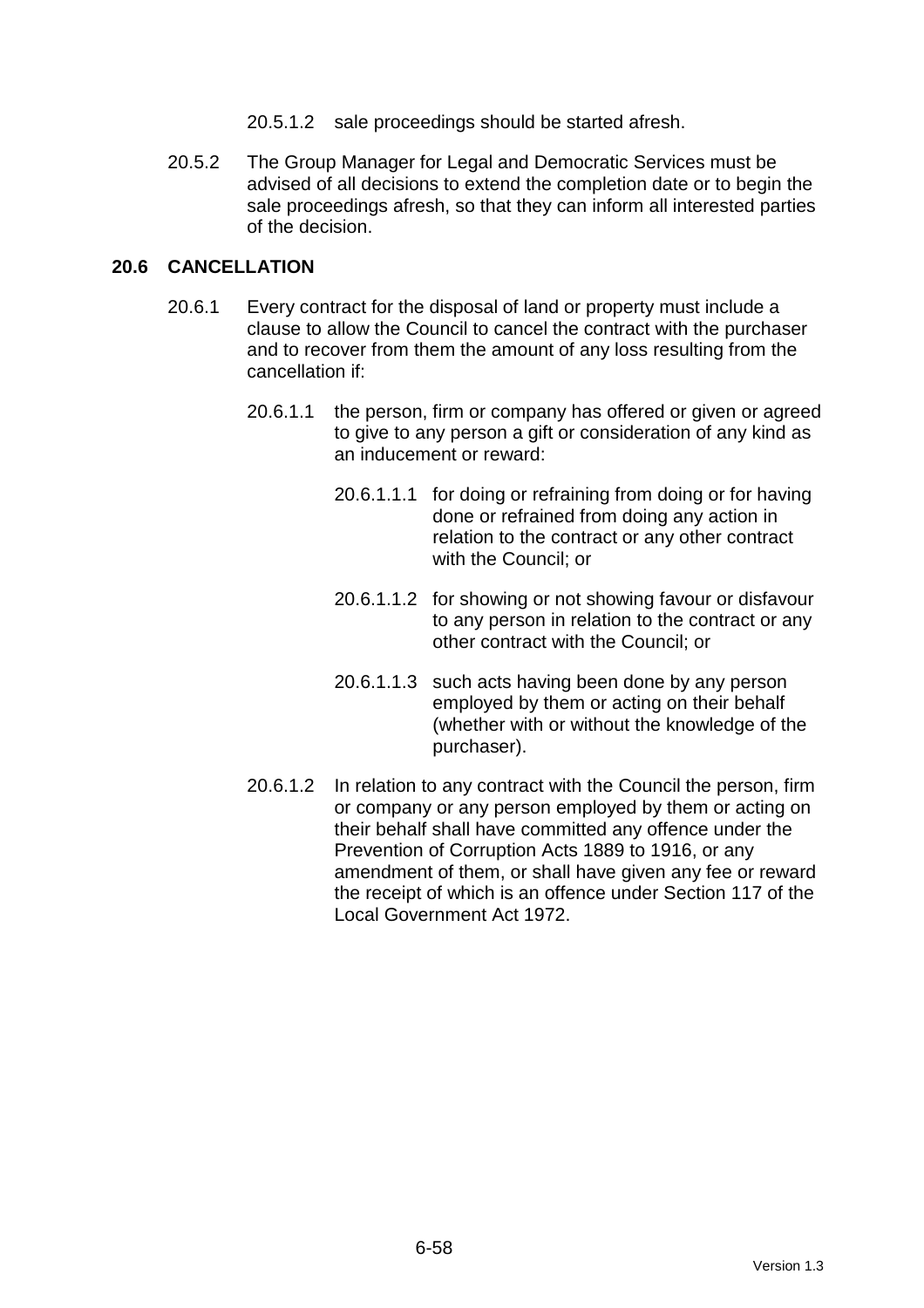#### 4.2.1 DECISION TREE - HOW TO GET A SCHEME INTO THE CAPITAL PROGRAMME

All capital expenditure requires approval by the relevant approval body. All County Council projects requiring County Council funds should be appraised and prioritised by<br>CAMG. Proposed expenditure on land acquisitions a

a. At the beginning of a Financial Year - The Annual Review Process.

LEC

= Latest Estimate Cost

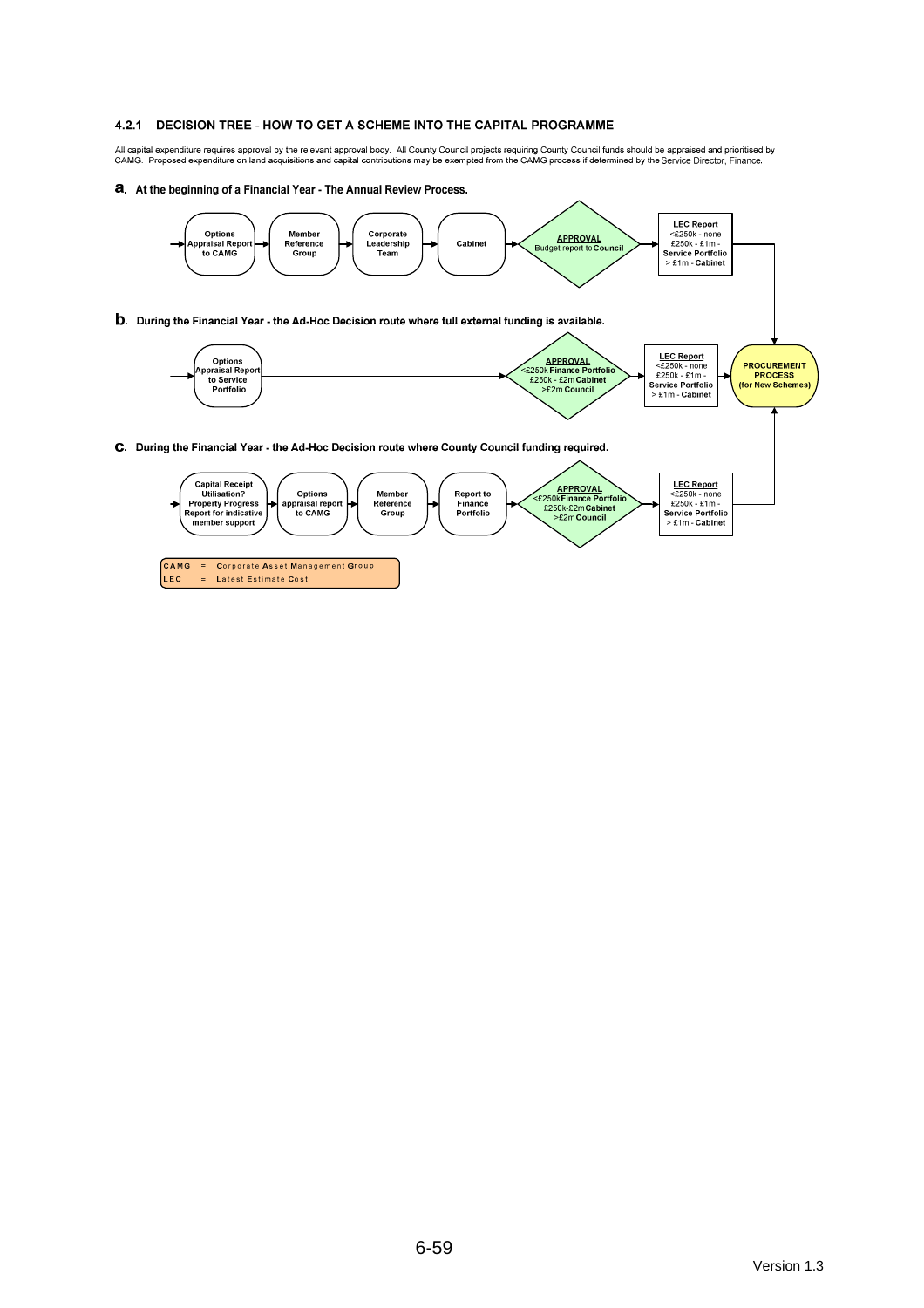# **COUNCILLOR'S ALLOWANCES SCHEME**

- 1. This scheme, which may be cited as the **Nottinghamshire County Council Members' Allowances Scheme**, was approved by Nottinghamshire County Council on 17 May 2012, in exercise of the powers conferred by the Local Authorities (Members' Allowances) (England) Regulations 2003 ("the Regulations").
- 2. This Scheme replaces all previous Members' Allowances Schemes.
- 3. The Allowances mentioned in this scheme:

be implemented with effect from 17 May 2012;

be uprated annually in line with the pay award for Local Authority staff. Each annual increase will be reported to the County Council for information at the earliest opportunity.

- 4. Any other amendments to the scheme will be determined solely by the County Council following receipt of recommendations from the Independent Remuneration Panel.
- 5. In this scheme:

"councillor" means a Member of Nottinghamshire County Council who is a councillor;

"Independent Person" means a person appointed by the Council to provide their views regarding complaints under the Councillor Code of Conduct;

"statutory Co-optee means a person (other than a councillor) who is statutorily appointed to membership of a Council committee;

"year" means the 12 months ending with 31 March.

- 6. The amounts of Basic, Special Responsibility and Statutory Co-optees' Allowances specified in this Scheme will be rounded to the nearest £3.00 in accordance with normal Local Government practice.
- 7. A Nottinghamshire county councillor who is in receipt of a Basic Allowance and/or Special Responsibility Allowance under this Scheme and who is under 70 years of age is eligible to join the Local Government Pension Scheme.

### **PART A – ALLOWANCES FOR COUNCILLORS**

### **BASIC ALLOWANCE**

- 8. Subject to paragraphs 15, 16 and 21, for each year a Basic Allowance of £12,906.00 shall be paid to each councillor.
- 9. Basic Allowance shall be eligible for pensionable purposes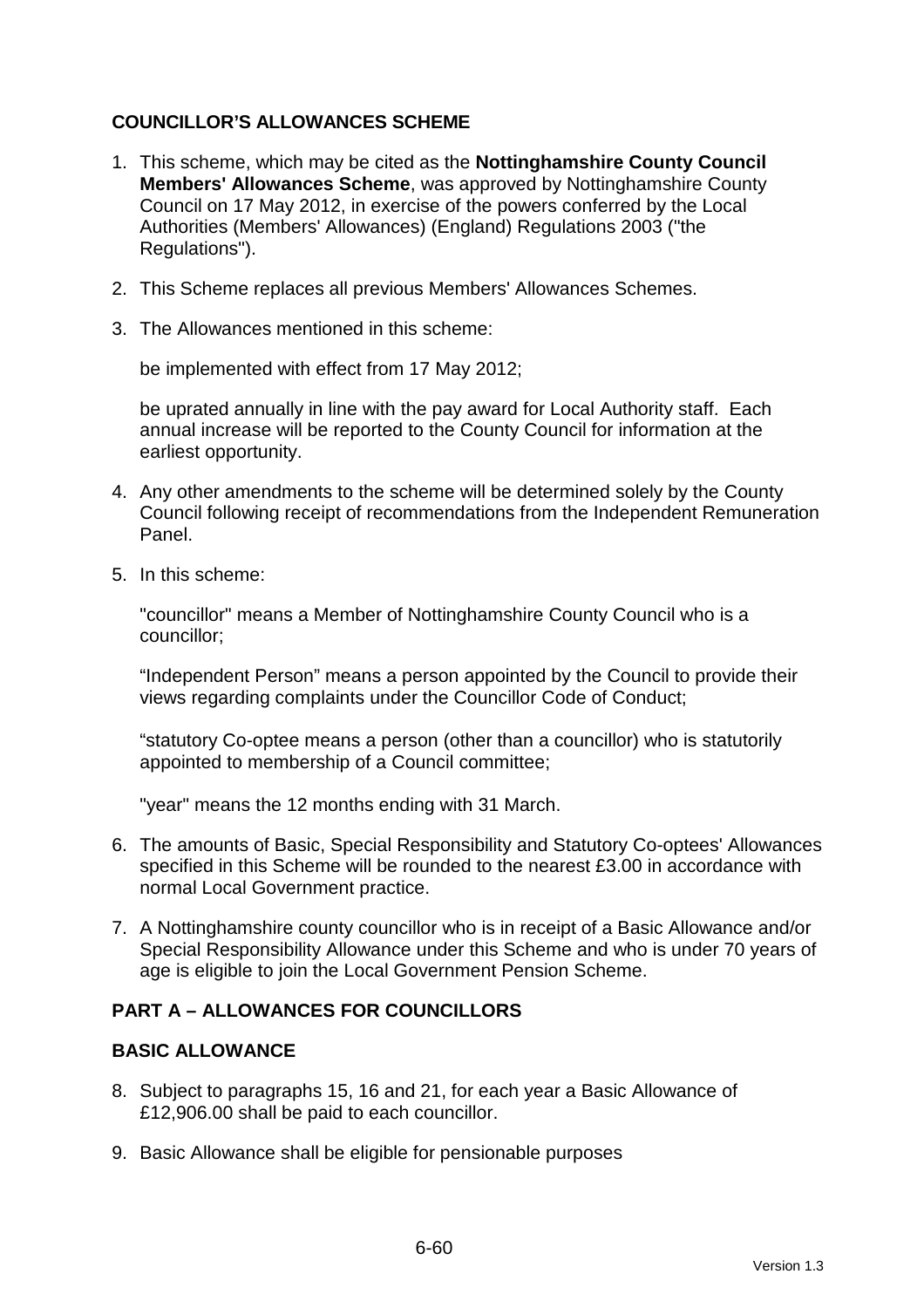# **SPECIAL RESPONSIBILITY ALLOWANCES**

- 10. Subject to paragraphs 15, 16 and 21, for each year a Special Responsibility Allowance shall be paid to those councillors who have been appointed or recognised by the Council or have been notified to the Chief Executive by their Group as holding the special responsibilities in relation to the authority that are specified in Schedule 1 to this scheme.
- 11. Subject to paragraphs 15, 16 and 21, the amount of each such allowance shall be the amount specified against that special responsibility in Schedule 1.
- 12. Special Responsibility Allowances shall be eligible for pensionable purposes.
- 13. No councillor may receive more than one Special Responsibility Allowance. In the event that a councillor holds more than one position for which a Special Responsibility Allowance is payable then s/he shall receive whichever of the applicable Allowances which s/he selects.

### **ATTENDANCE ALLOWANCE**

14. No attendance allowance shall be payable under this scheme, either for Council duties per se, or in respect of appointments to outside bodies.

### **RENUNCIATION**

15. A councillor may by notice in writing given to the Chief Executive elect to forego any part of his/her entitlement to an allowance under this scheme.

# **PART-YEAR ENTITLEMENTS**

- 16. In accordance with the requirements of the Regulations, pro-rata payments of Basic Allowance or Special Responsibility Allowances shall be payable to eligible councillors in any of the following circumstances:
	- a. if an amendment to this scheme changes the amount to which a councillor is entitled by way of a Basic Allowance or a Special Responsibility Allowance;
	- b. where the term of office of a councillor or their appointment to a role eligible for Special Responsibility Allowance begins or ends otherwise than at the beginning or end of a year.

### **LONG-TERM SICKNESS**

- 17. Nothing in this section overrides the provisions of the Local Government Act 1972 relating to vacation of office by failure to attend meetings throughout a period of six months.
- 18. In the event of long-term sickness absence full Special Responsibility Allowance shall be payable to eligible councillors, reducing to 50% after six months and ceasing after 12 months. The Council's Administration Committee may vary this in exceptional circumstances.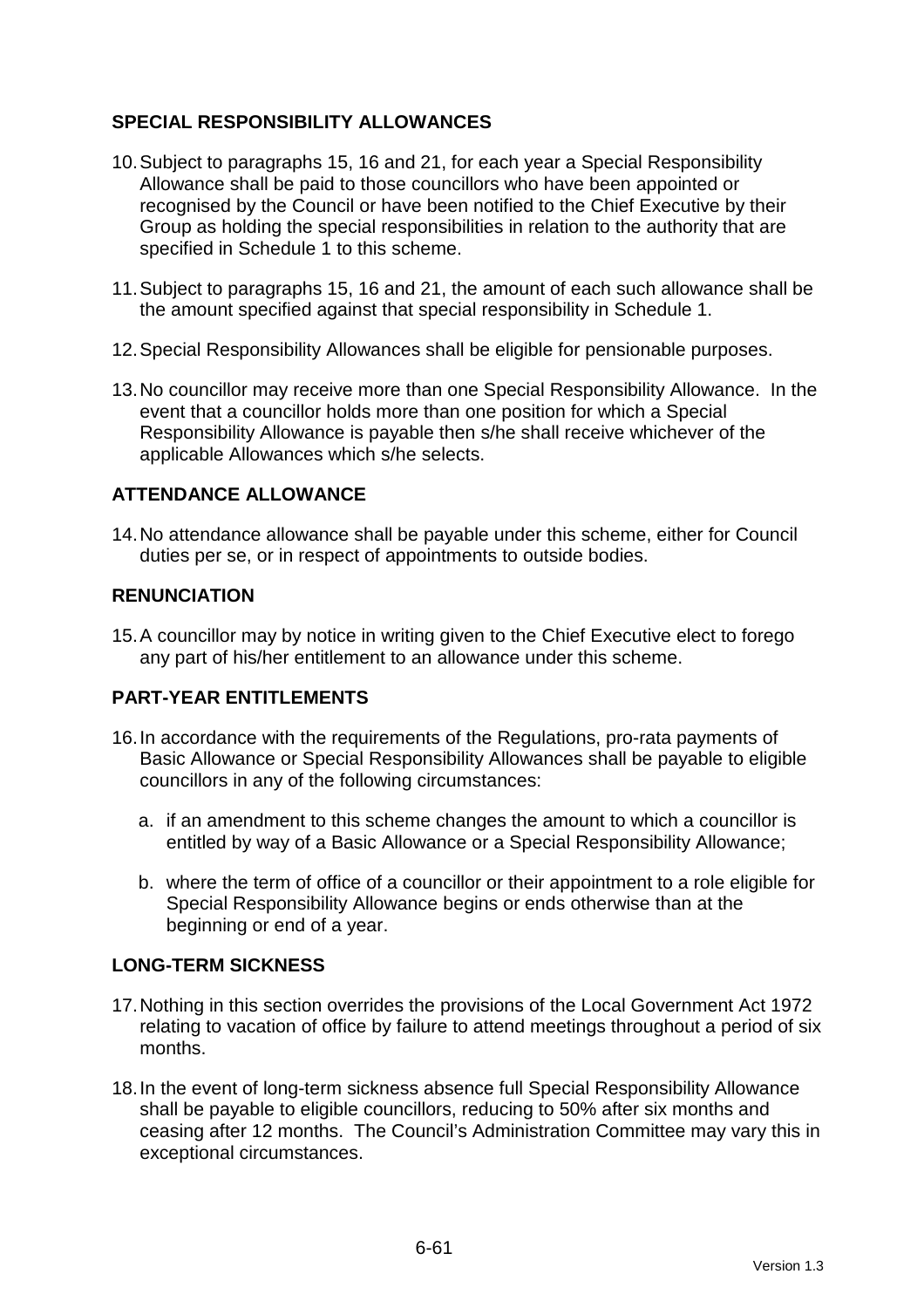19. If a councillor is appointed to deputise for a councillor on long-term sickness the Administration Committee may create a deputising allowance payable after the first three months.

### **MATERNITY LEAVE AND ADOPTION LEAVE**

20. In the event of absence for maternity or adoption full Special Responsibility Allowance shall be payable to eligible councillors for a period of up to three months.

### **PAYMENT**

21. Payment of Basic and Special Responsibility Allowances shall be made in equal instalments. The frequency of those instalments shall be monthly in arrears.

### **TRAVEL AND SUBSISTENCE ALLOWANCES**

22. Travel and in some circumstances subsistence allowances may be claimed by councillors. The arrangements for these allowances are included in Part 4 of this scheme.

### **DEPENDANTS' CARERS' ALLOWANCES**

- 23. Councillors may claim up to £5.84 per hour per child for child care and up to £11.58 per hour per dependant for other dependants in respect of expenses for the care of their children or other dependants when attending meetings of the Council, its subordinate bodies or other approved duty as described in Schedule 2 to this scheme.
- 24. Only one payment of Dependants' Carers' Allowance may be claimed in respect of the household of each councillor.
- 25. Payments, which will not be payable to a member of the claimant's own household, will be made only when supported by a receipt.
- 26. In circumstances of particular difficulty the Administration Committee is authorised to increase the allowance payable.

# **PART B – ALLOWANCES FOR STATUTORY CO-OPTEES**

27. That any statutory co-optee receives an allowance of £582.

#### **Attendance Allowance**

28. No attendance allowance shall be payable under this scheme, either for Council duties per se, or in respect of appointments to outside bodies.

### **Renunciation**

29. A Statutory Co-optee may by notice in writing given to the Chief Executive elect to forego any part of their entitlement to an allowance under this scheme.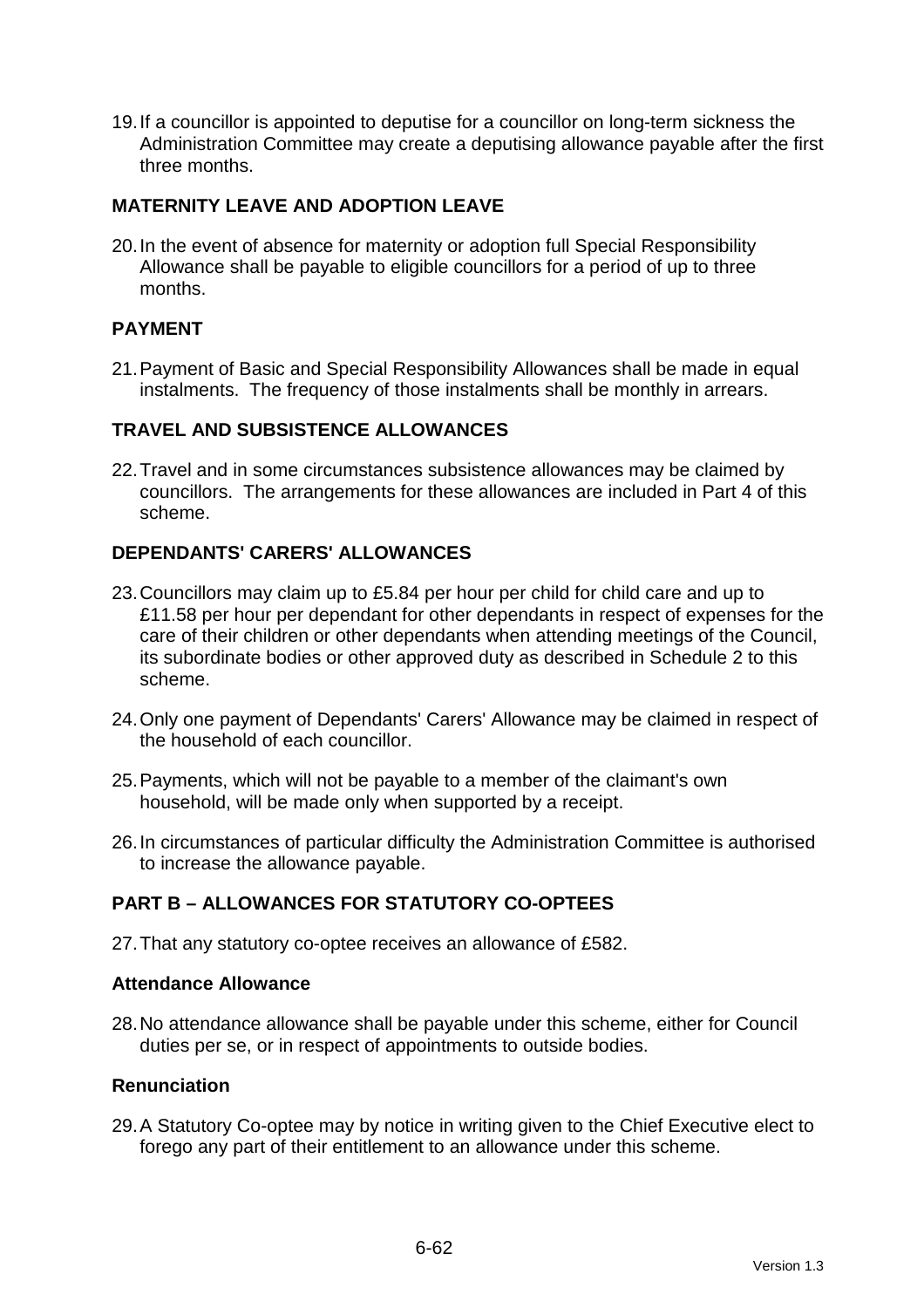### **Part-Year entitlements**

- 30. Pro-rata payments of the Statutory Co-optees Allowance shall be paid in any of the following circumstances:
	- a. if an amendment to this scheme changes the amount to which a Statutory Cooptee is entitled;
	- b. where the term of office of a Statutory Co-optee begins or ends otherwise than at the beginning or end of a year.

### **Payment**

31. Payment of the allowance described in paragraphs 28 to 30 shall be made in equal instalments. The frequency of those instalments shall be monthly in arrears.

#### **Travel and subsistence allowances**

32. Travel and in some circumstances subsistence allowances may be claimed by Statutory Co-optees. The arrangements for those allowances are included in Part 4 of this Scheme and a description of the duties for which they may be claimed is shown at **Error! Reference source not found.** to this scheme.

### **PART C – ALLOWANCES FOR EDUCATION APPEAL PANEL MEMBERS**

- 33. For the purposes of the payment of financial loss allowance under Section 173(4) of the Local Government Act 1972, members of Education Appeal Panels are to be treated as Members of the authority.
- 34. Subject to providing sufficient documentary evidence identifying actual financial loss, allowances up to a maximum of £226.00 per day may be claimed by Panel Members for attendance at Panel meetings.
- 35. Travel allowances may be claimed by Panel Members. The arrangements for those allowances are included at Part 4 of this scheme. Lunch will be provided by the Council at no charge for Panel meetings.

# **PART D – TRAVELLING AND SUBSISTENCE**

- 36. This part is in accordance with Sections 174-175 and Regulations made under the Local Government Act 1972. It applies to councillors, Statutory Co-optees, members of Education Appeals Panels, Independent Persons and other Co-opted members.
- 37. The provisions contained in this part are aligned with the terms and conditions for County Council employees and any future changes to employee terms and conditions will also be reflected by changes to this part.

6-63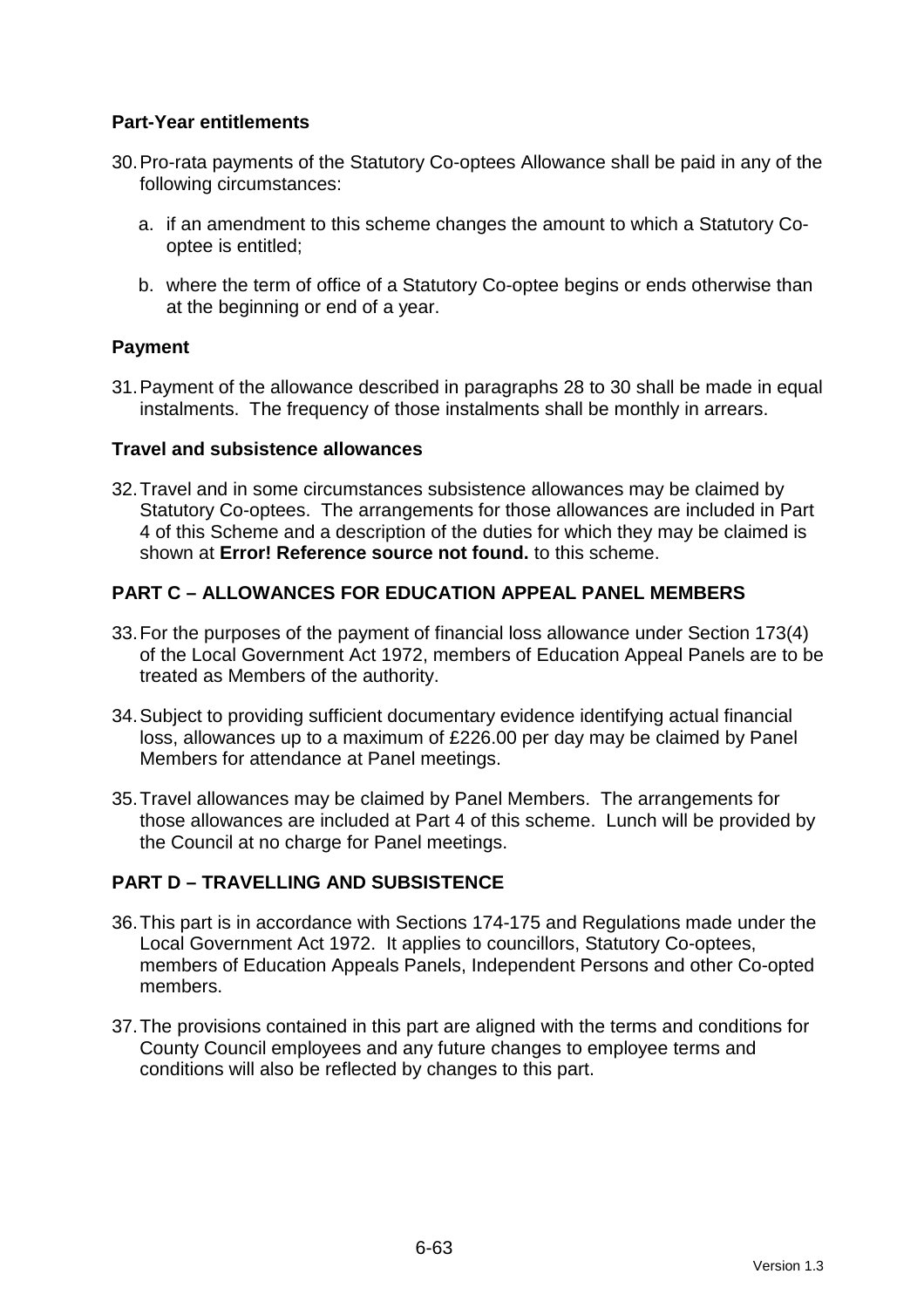### **TRAVELLING ALLOWANCE**

- 38. Travelling allowances may be claimed in respect of each occasion on which one of the persons described above carries out a duty as described in Schedule 2 to this Scheme.
- 39. All travel arrangements must be in accordance with the County Council's TRAVEL AND ACCOMMODATION POLICY, which is appended to this scheme.
- 40. If a claimant uses their own motor car or one belonging to a member of his/her family, or otherwise provided for their use and subject to the claimant having the appropriate insurance, the rate for travel, which is the same as for officers using their own vehicles on a casual basis, shall be as follows:

| up to 10,000<br>miles<br>45.0p | over 10,000<br>miles<br>25.0 <sub>p</sub> |       |
|--------------------------------|-------------------------------------------|-------|
| <b>Motor Cycles</b>            |                                           | 24.0p |
| Cycles                         |                                           | 20.0p |
| <b>Public Transport Rate</b>   |                                           | 22.6p |

- 41. The distance claimed for mileage should be the shortest most reasonable journey by road from the point of departure to the point at which the duty is performed, and similarly from the duty point to the place of return.
- 42. If a claimant travels by taxi, the claim must not exceed:
	- a. in cases of urgency or where no public transport is reasonably available, the amount of the actual fare and any reasonable gratuity actually paid;
	- b. in any other case, the amount of the fare for travel by appropriate public transport.
	- c. Any claims by members for travel costs where the Council has provided shared transport will only be payable in exceptional circumstance and subject to the agreement of the Team Manager (Democratic Services).

# **SUBSISTENCE ALLOWANCES**

- 43. Subsistence allowances may be claimed only in exceptional circumstances such as overnight stays on occasions on which a person described in paragraph **Error! Reference source not found.** above carries out a duty as specified in Schedule 2 to this scheme.
- 44. When carrying out approved duties within the UK and subsistence is payable due to exceptional circumstances, the amounts shown below may be claimed.
	- a. Breakfast where leave home before 7.00 am £4.48
	- b. Lunch where away from base for whole of lunch period (12.00 and 2.00 pm) - £6.17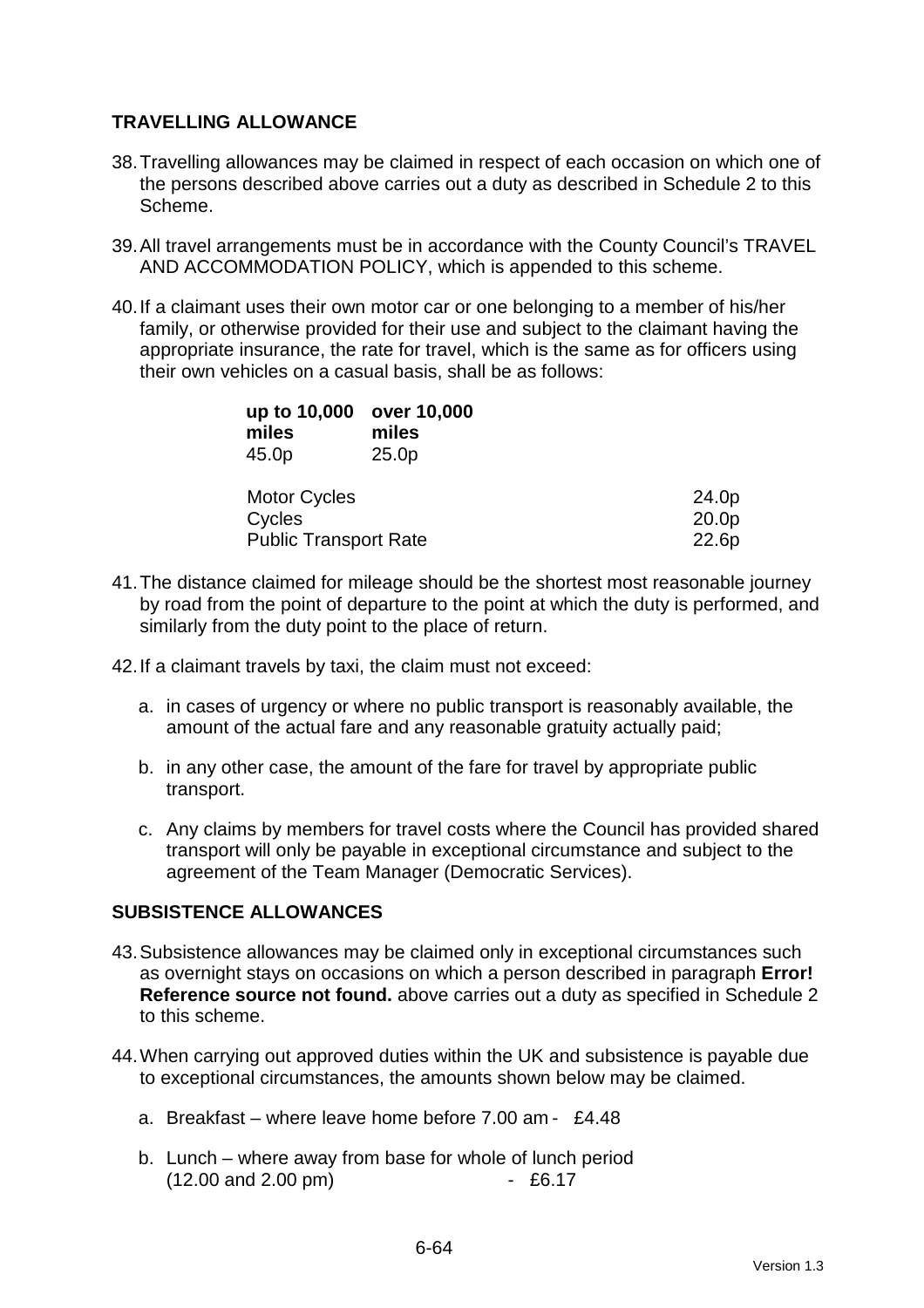- c. Tea if work continues after  $6.30 \text{ pm}$  £2.43
- d. Evening meal if work continues after 8.30 pm £7.64
- e. Tea and evening meal allowances are not normally payable on same day.
- f. Out of pocket expenses  $-$  single night  $-$  £3.63

 $-$  weekly rate  $-$  £14.55

- 45. Councillors, Statutory and other Co-optees may aggregate daily subsistence allowances.
- 46. Where a councillor, Statutory or other Co-optee attends a UK conference or other event which involves an overnight stay, hotel accommodation will be booked and paid for by Travel and Transport Services in accordance with the TRAVEL AND ACCOMMODATION POLICY. In exceptional circumstances where this has not been possible, the County Council will reimburse reasonable expenses, provided they are supported by receipts and subject to a maximum overnight expenditure on accommodation of £115.00 (including VAT).
- 47. Where a claimant attends a conference or other event which is held outside the UK, s/he may claim the amounts shown in the Council's TRAVEL AND ACCOMMODATION POLICY.

### **SPECIAL PROVISIONS**

48. In respect of full County Council meetings, councillors will have the choice of paying for the meals provided by the Council. The exercise of this option will be on an annual basis rather than for each individual County Council meeting.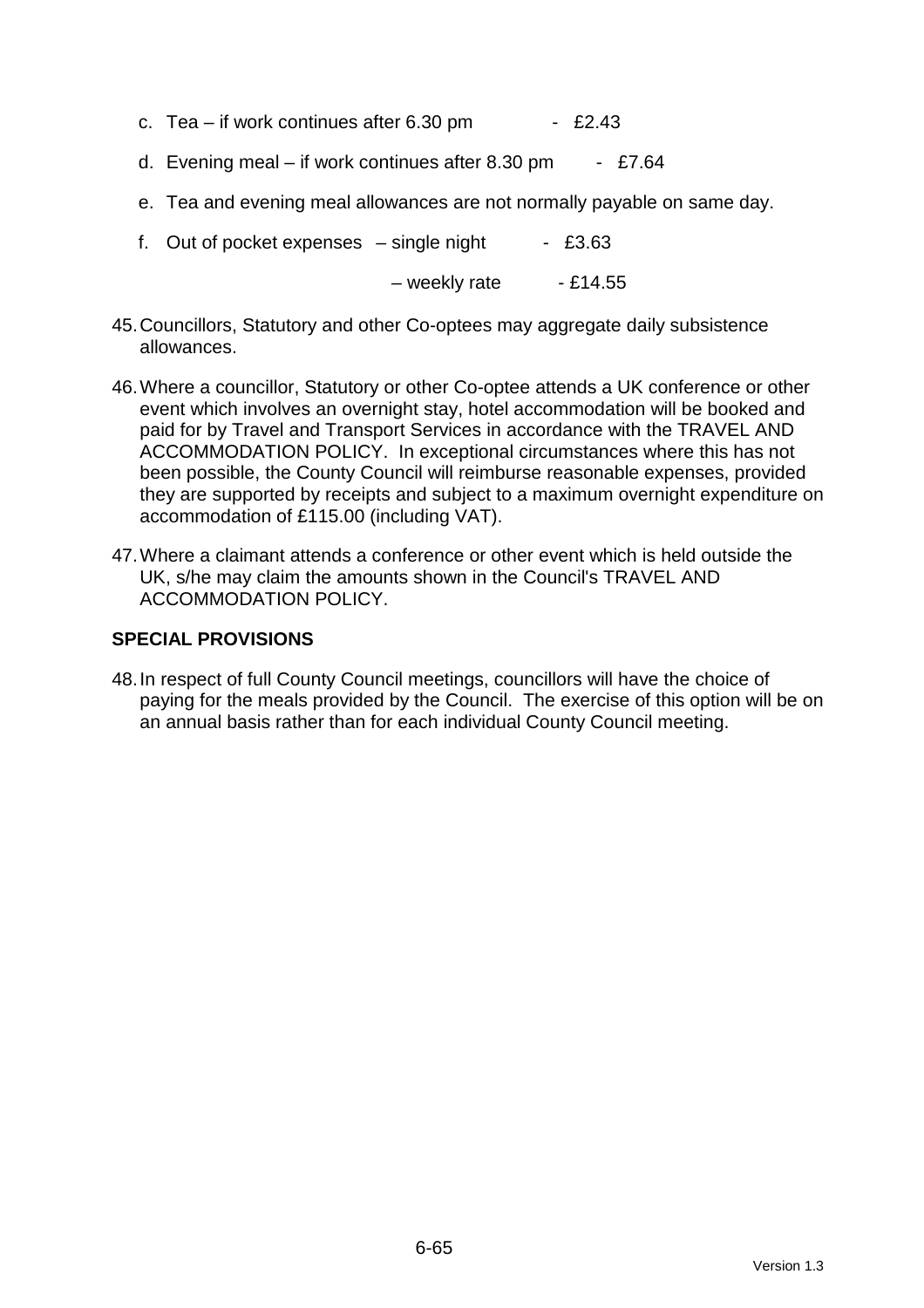### **SCHEDULE 1**

#### **SPECIAL RESPONSIBILITY ALLOWANCES**

| <b>Band</b>    | $%$ of         | <b>Amount of</b> | <b>Current role</b>                                        |  |
|----------------|----------------|------------------|------------------------------------------------------------|--|
|                | Leader's       | <b>Allowance</b> |                                                            |  |
|                | <b>SRA</b>     | (pa)             |                                                            |  |
| $\mathbf{1}$   | 100            | £31,906          | Leader of the Council<br>$\bullet$                         |  |
| $\overline{2}$ | 70             | £22,331          | Deputy Leader of the Council<br>$\bullet$                  |  |
| $\overline{3}$ | 66             | £21,271          | <b>Chairmen of Band A Committees</b><br>$\bullet$          |  |
|                |                |                  | <b>Business Manager of Majority Group</b><br>$\bullet$     |  |
|                |                |                  | Leader of the main Minority Group                          |  |
| $\overline{4}$ | 50             | £15,953          | Chairman of County Council*<br>$\bullet$                   |  |
| 5              | 40             | £12,762          | Chairman of Joint Health Committee (when<br>$\bullet$      |  |
|                |                |                  | chaired by a county councillor)                            |  |
|                |                |                  | <b>Chairman of Pensions</b><br>$\bullet$                   |  |
| 6              | 33             | £10,635          | <b>Chairmen of Band B Committees:</b><br>$\bullet$         |  |
|                |                |                  | Vice-Chairmen of Band A Committees                         |  |
|                |                |                  | Leader of smaller Minority Groups on the<br>$\bullet$      |  |
|                |                |                  | Council (provided the group has more than 10%              |  |
|                |                |                  | of the Members of the Council)                             |  |
| $\overline{7}$ | 25             | £7,975           | Vice-Chairman of Joint Health Committee (when<br>$\bullet$ |  |
|                |                |                  | this position is occupied by a county councillor)          |  |
| 8              | 24             | £7,657           | Vice-Chairman of the County Council*<br>$\bullet$          |  |
|                |                |                  | Business Manager of the main Minority Group<br>$\bullet$   |  |
| 9              | 22             | £7,021           | Deputy Leader of the main Minority Group<br>$\bullet$      |  |
|                |                |                  | Vice-Chairmen of Band B Committees<br>$\bullet$            |  |
|                |                |                  | Main Minority Group Spokesmen on Band A                    |  |
|                |                |                  | Committees                                                 |  |
| 10             | $\overline{4}$ | £1,276           | <b>Business Manager of any Minority Group</b><br>$\bullet$ |  |
|                |                |                  | consisting of more than 10% of the Members of              |  |
|                |                |                  | the Council                                                |  |
|                |                |                  | Ordinary Members of the Appeals Committee<br>$\bullet$     |  |
|                |                |                  | when undertaking work of exceptional frequency             |  |

### Note

\* These SRAs include an element for clothing. Sections 3(5) and 5(4) (as appropriate) of Part 1 of the Local Government Act 1972, enables the County Council to make a reasonable payment to the Chairman and Vice-Chairman to enable them to meet the expenses of their office.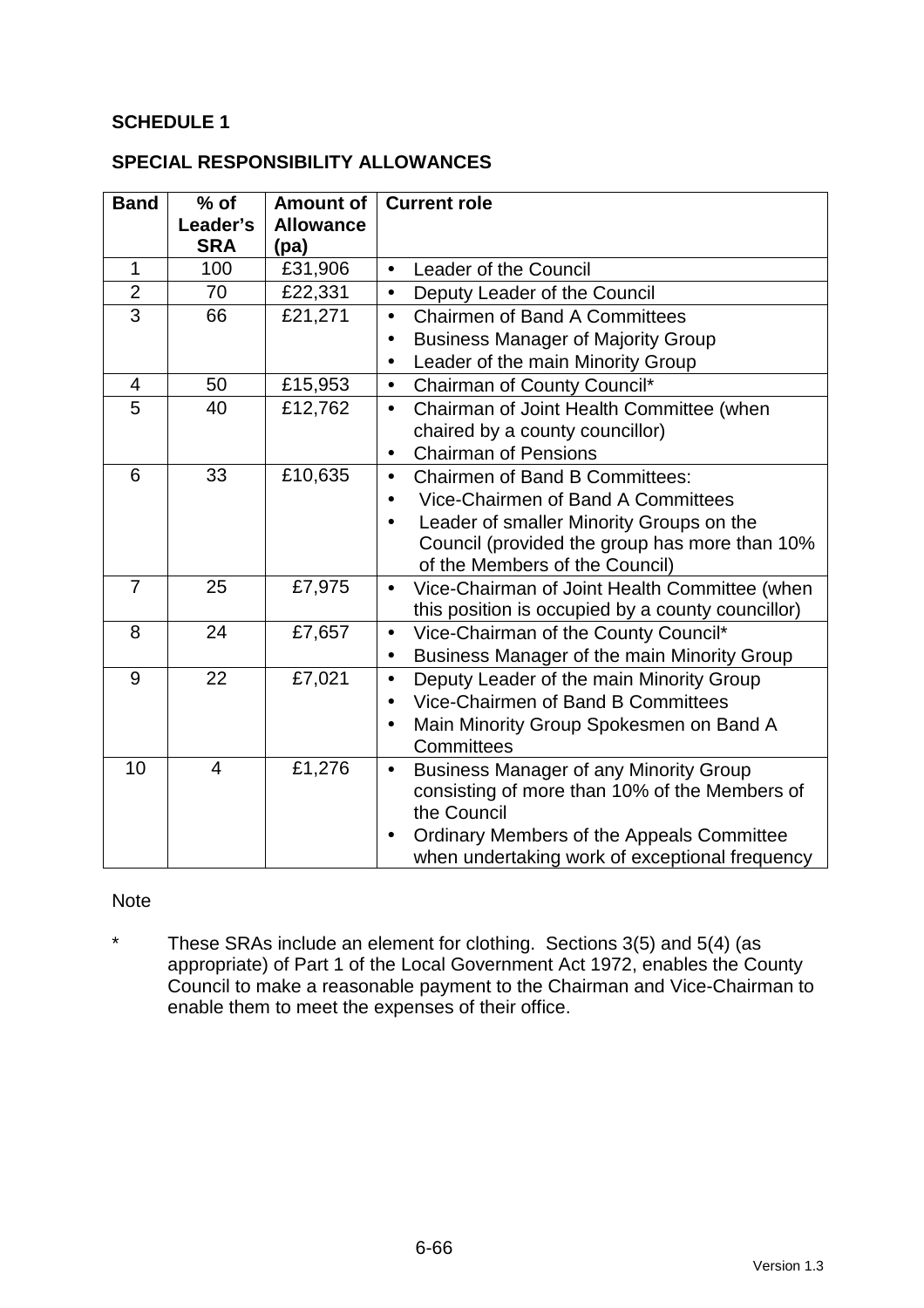### **BAND A COMMITTEES**

Children and Young People Finance and Property Community Safety **Personnel** Culture Culture **Transport and Highways** 

Adult Social Care and Health Environment and Sustainability

The Health and Wellbeing Board is a Band A Committee but it is assumed that it will always be chaired by the holder of an existing SRA

### **BAND B COMMITTEES**

Appeals Appeals **Health Scrutiny (Northern)** Audit **Audit** Planning and Licensing Early Years and Youth Services Sub **Committee** Economic Development

Rights of Way

Corporate Parenting Sub-Committee is a Band B committee but it is assumed that the Vice-Chairman of the Children and Young People Committee will chair it

Grant Aid Sub-Committee is a Band B committee but it is assumed that the Deputy Leader of the Council will chair the sub-committee

It is assumed that the Administration Committee, Senior Staffing Committee, and Local Joint Resolutions Committee will always be chaired either by named members or by councillors already in receipt of a special responsibility allowance.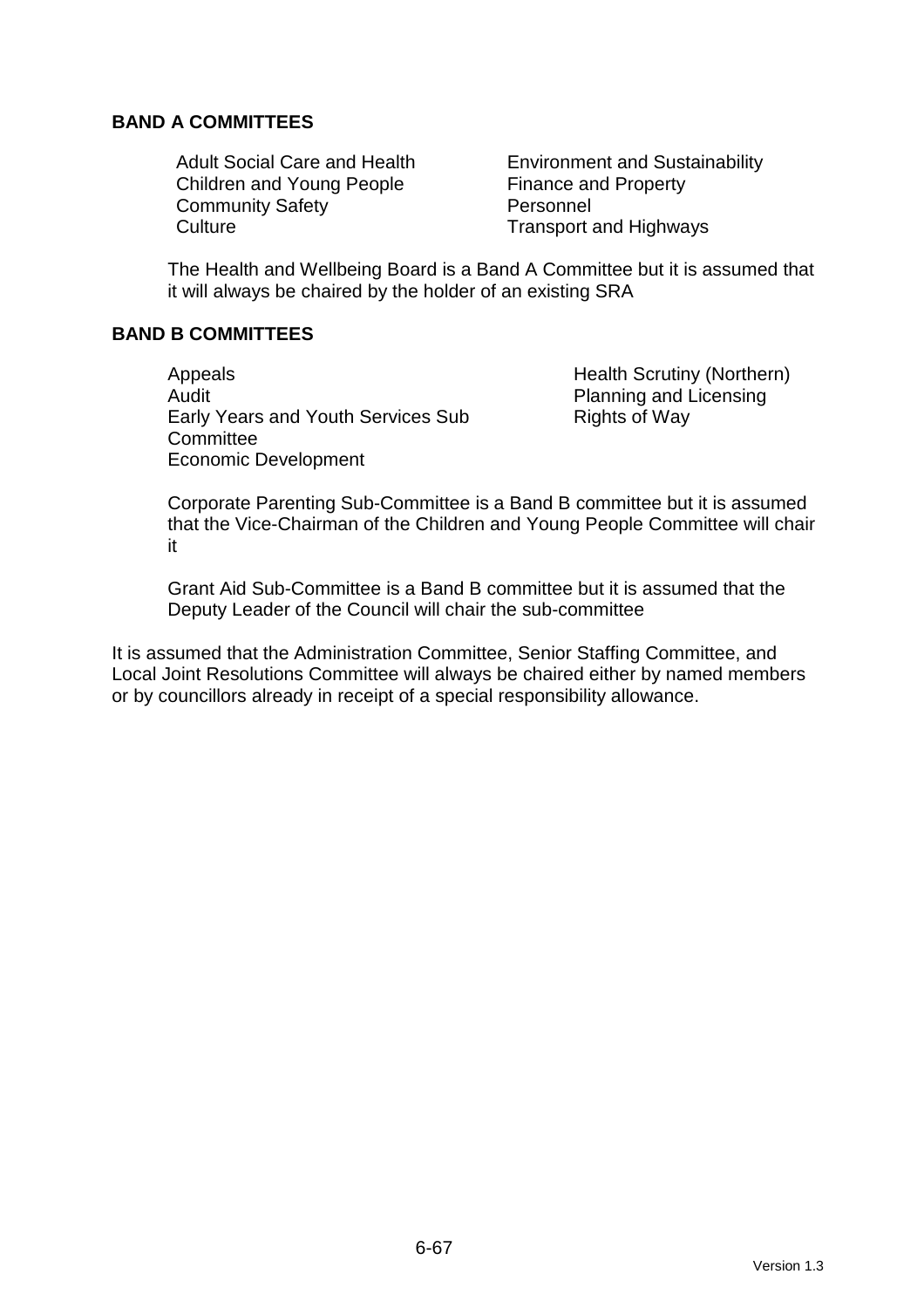### **SCHEDULE 2**

### **APPROVED DUTIES (TRAVELLING AND SUBSISTENCE ALLOWANCES)**

#### **FOR COUNCILLORS**

- 1. Approved duties for the payment of travelling and/or subsistence allowances (the latter in exceptional circumstances only such as overnight stays) will include:
	- a. any attendance as a member or "observer" at meetings of the Council or its subordinate bodies (eg a committee, sub-committee, working party, panel, project steering group);
	- b. pre-agenda meetings of committees and sub-committees of the County Council or of any joint committee of local authorities covering the attendance of its Chair and Vice-Chair (and Opposition Spokesperson if appropriate, by invitation);
	- c. any attendance as a member of a joint committee of two or more local authorities or any sub-committee of that joint committee at a meeting of the joint committee or other body connected with the functions of that joint committee to which a Member is appointed by that joint committee;
	- d. any attendance at conferences, seminars and similar events, provided that attendance is approved in advance under the TRAVEL AND ACCOMMODATION POLICY;
	- e. rota visits to County Council establishments;
	- f. annual tour of inspection for any County Council service;
	- g. any attendance upon land or premises within the County area, for the purposes of, or in connection with, the discharge of any of the functions of the County Council, to include:
		- consultations with officers of the County Council;
		- visits to County Council premises to acquaint him/herself with conditions there;
		- visits to exhibitions relating to the functions of the County Council;
		- "surgeries" for constituents;
		- visits to sites and premises associated with actual or proposed projects of the Council;
		- visits to County Hall to deal with essential correspondence, paperwork, etc;
		- attendance by invitation at a Parish Council or Parish Meeting to participate in the discussion of a County Council function.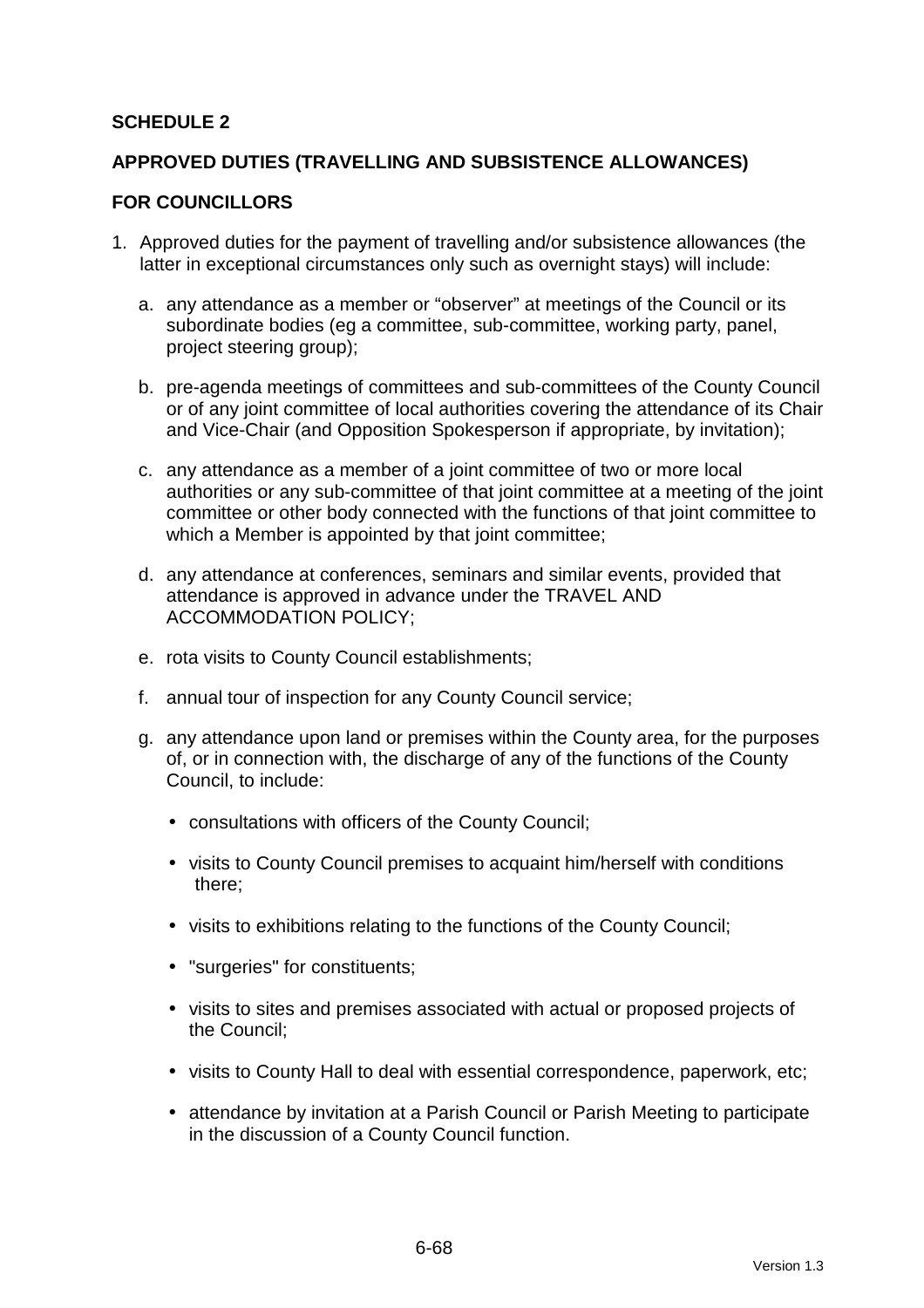- h. subject to (i.) below any attendance at a meeting of any outside body, external or partnership organisation to which the Councillor has been appointed by, or on the nomination of the Council or the Administration Committee;
- i. where an outside body has its own scheme for the payment of allowances, the Member should claim his/her travelling and subsistence allowances from the other body and not from the County Council.
- j. any attendance at a meeting of a Group (under Standing Orders) which is called by the Chief Executive for the sole purpose of discussing County Council business;
- k. Group Management meetings called for the sole purpose of discussing County Council business;
- l. visits and duties outside the County area but within Great Britain for a period not exceeding 72 hours in connection with the discharge of any the Council's functions made by committee Chairmen/Spokespersons of the main Minority Group/Group officers;
- m. attendance at seminars etc to address non-political bodies at national/regional level on subjects of which they have specialist knowledge by committee Chairmen/Spokespersons of the main Minority Group;
- n. any single Member duty undertaken on behalf of the County Council:
	- in pursuance of any Standing Order requiring an Elected Member(s) to be present while tender documents are opened;
	- in connection with the discharge of any function of the authority conferred by or under any enactment and empowering or requiring the authority to inspect or authorise the inspection of any premises; or
	- in connection with arrangements made by the authority for the attendance of pupils at a school approved for the purposes of Section 188 (Special Schools) of the Education Act 1993;
- o. attendance by formal invitation at a county hospitality function (eg Chairman's reception, county dinner);
- p. attendance as a representative of the County Council at a local function to present an award or cheque;

but shall not include:

- disciplinary matters within a Group;
- correspondence relating to a Group's policy:
- matters relating to the internal organisation of a Group;
- selection of candidates to stand at County Council elections;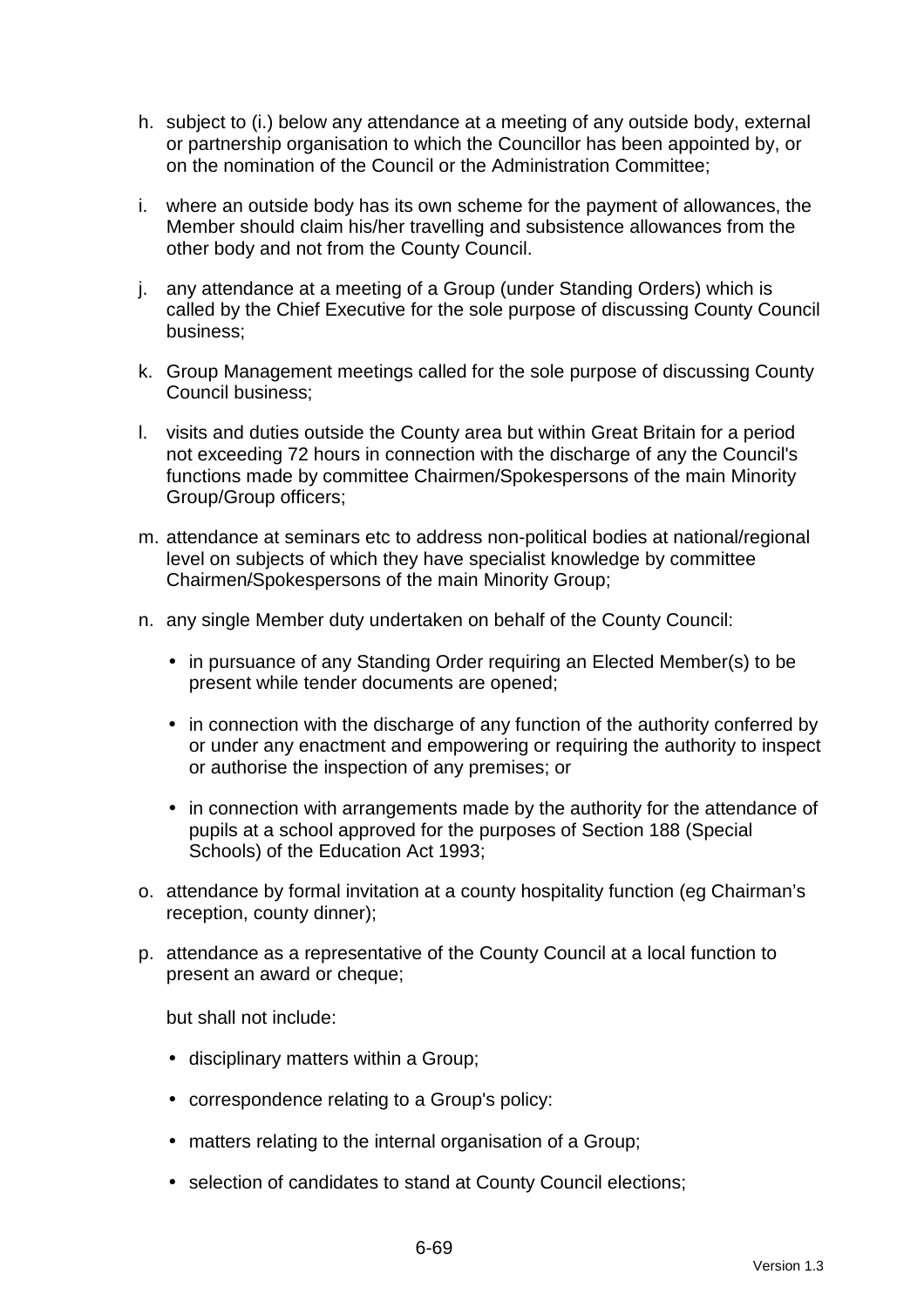- attendance at a Governing Body meeting of a school or college;
- taking up a constituent's grievance with anybody other than the County Council (eg following up a complaint against the services of a public body, private company or another council).

### **FOR STATUTORY CO-OPTEES AND OTHER CO-OPTED MEMBERS OF THE COUNCIL'S COMMITTEES AND SUB-COMMITTEES**

- 2. Approved duties for the payment of travelling and/or subsistence allowances (the latter in exceptional circumstances only such as overnight stays) are as follows:
	- a. any attendance at a meeting of committee or a sub-committee of which the claimant is a properly appointed member;
	- b. any visit arranged and approved in advance under the TRAVEL AND ACCOMMODATION POLICY in connection with the business of the bodies shown in a above (including conferences, seminars, training events, tours or inspection, rota visits).

# **FOR MEMBERS OF EDUCATION APPEALS PANELS**

3. Members of Education Appeals Panels may claim travelling in respect of meetings of Panels.

# **FOR INDEPENDENT PERSONS**

4. Independent Persons may claim travelling in respect of their duties.

# **FOREIGN TRAVEL**

- 5. Councillors and Statutory or other Co-opted Members of committees etc are normally allowed to travel abroad on County Council business only with express approval as required by the TRAVEL AND ACCOMMODATION POLICY.
- 6. All arrangements for travel and hotel accommodation will be made by Travel and Transport Services in accordance with the TRAVEL AND ACCOMMODATION POLICY.
- 7. Expenses will be reimbursed in accordance with the TRAVEL AND ACCOMMODATION POLICY.
- 8. Councillors and others are required to provide receipts of actual expenses and details of meals provided when they submit claims for reimbursement.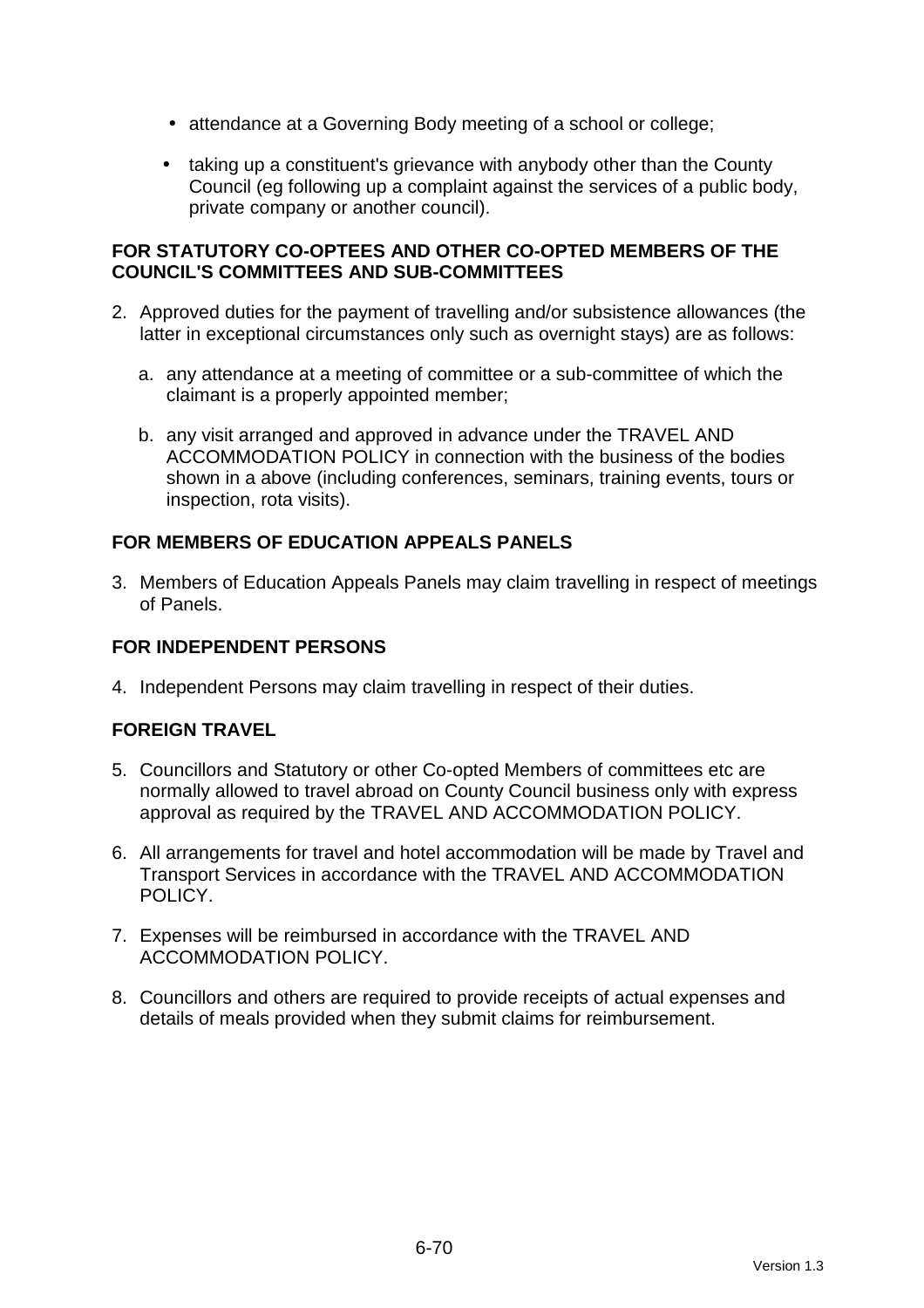### **APPENDIX**

### **ADMINISTRATIVE MATTERS**

#### **SUBMISSION OF CLAIMS**

- 1. Claims are processed through Democratic Services and paid through the payroll system.
- 2. The following deductions will be applied to late claims:
	- a. up to 3 months' delay full payment
	- b.  $3 6$  months' delay  $-50\%$  reduction
	- c. after 6 months' delay no payment made, except in exceptional circumstance where the matter would be referred to the Administration Committee for determination.

#### **INCOME TAX**

- 3. Tax will be deducted from payments of Basic Allowance and Special Responsibility Allowances. This will be at the standard rate of tax unless a Member makes arrangements with his Tax Inspector for a tax code to be allotted and notified to the County Council.
- 4. The County Council deals with:

HM Inspector of Taxes (Nottingham 1) Castle Meadow Castle Meadow Road Nottingham NG2 1AB

- 5. A return of tax deducted from allowances is made to the Inland Revenue at the end of each financial year and a P60 is provided to each councillor.
- 6. Arrangements have been made with the Inspector of Taxes (Nottingham 1) whereby Councillors on application can obtain, where appropriate, tax relief on their expenses of office. Further guidance is available from the Chief Finance **Officer**

### **SOCIAL SECURITY**

- 7. Contributions
	- a. National insurance contributions are payable on any payment of Basic Allowance and Special Responsibility Allowances provided the gross amount reaches a lower earnings limit in a certain period, unless a certificate of nonliability is produced (supplied by the Contributions Agency). The Chief Finance Officer will advise on the detailed operation of the scheme.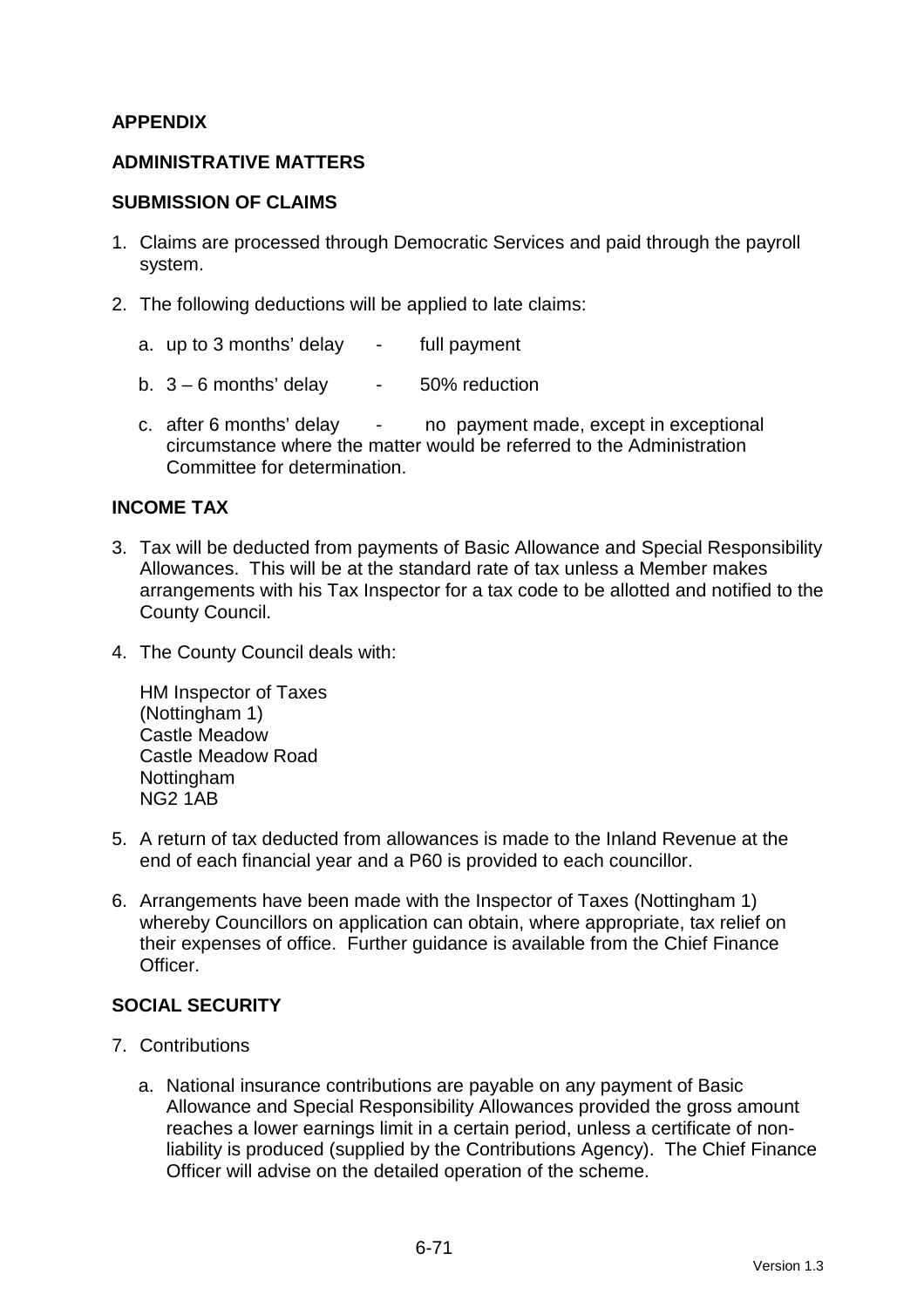### 8. Benefits

- a. The receipt of Basic and Special Responsibility Allowances affects benefits. Councillors should notify the Benefits Agency of amounts received.
- b. The contribution paid by Councillors counts toward the full range of contributory benefits.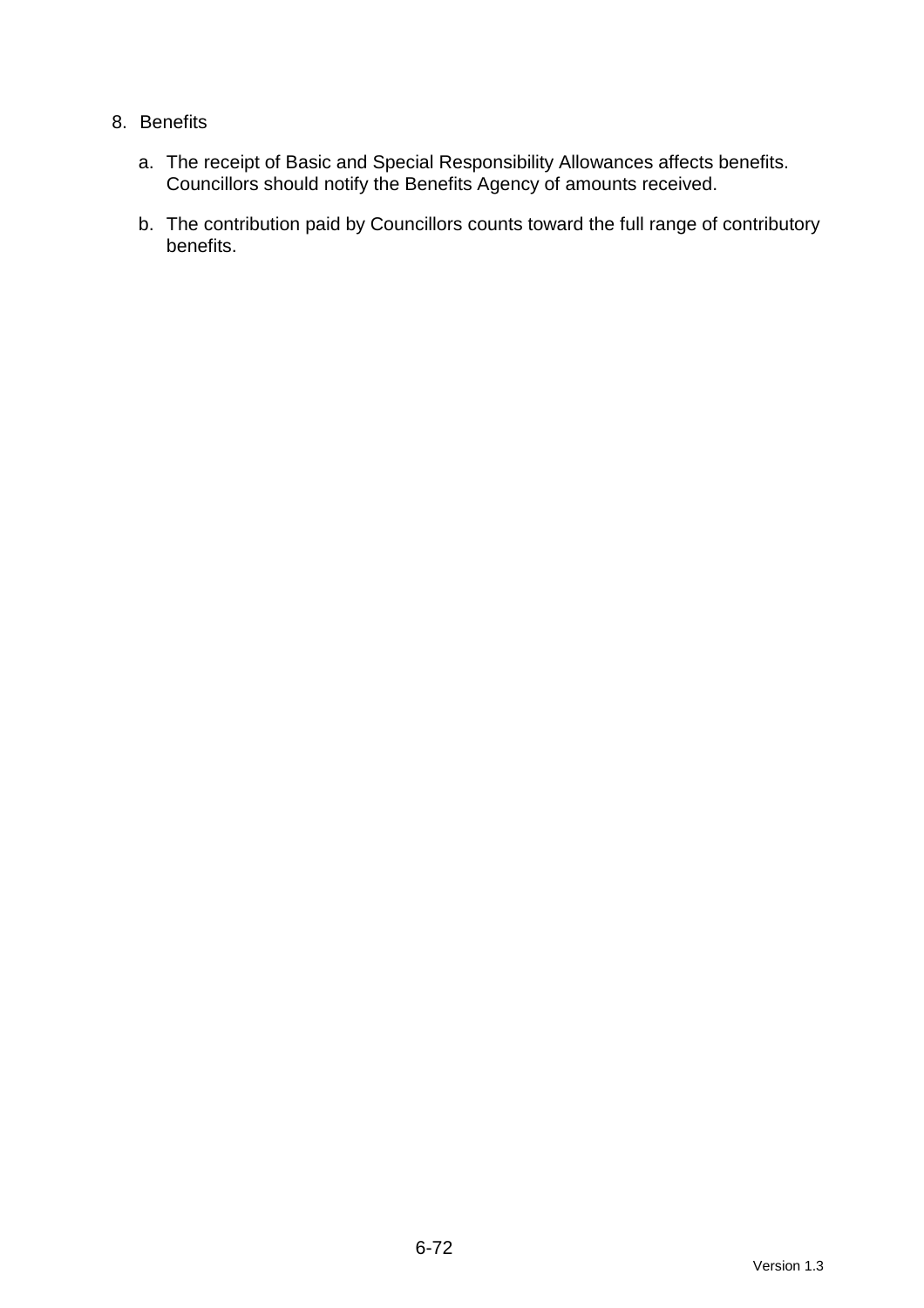# **TRAVEL AND ACCOMODATION POLICY**

- 1. This policy (the Nottinghamshire County Council Travel Policy) covers the approval and booking arrangements for travel and accommodation required in connection with the Council's business. It does not apply to travel and accommodation required in connection with direct service delivery e.g. school, trips, service users' outings, where the relevant Departments will have their own procedures.
- 2. This policy replaces all previous policies, decisions and/or precedents relating to travel undertaken in connection with the business of the Council.
- 3. The power to amend this policy is reserved to the full Council.
- 4. The practices in this policy shall, as far as possible, reflect the contents of the County Council's Members' Allowances Scheme and the Terms and Conditions of Service for Employees (see paragraph 9 of the Financial Regulations and D7 and D10 of the Personnel Handbook).
- 5. In the event that a conflict arises between this Policy and the Members' Allowances Scheme the Monitoring Officer and the Chief Executive will mediate and determine the matter following consultation with the Leader.

### **GENERAL PRINCIPLES**

- 6. The policy is based on the following principles:
	- a. the proper conduct of business, and the overall efficiency of the Council;
	- b. transparency and accountability;
	- c. achieving Best Value in the use of the Council's resources, benefiting the community, the Council and councillors;
	- d. meeting the needs of those with disabilities and/or health problems.

### **APPROVAL PROCESSES**

- 7. The following travel may be undertaken without prior approval:
	- a. day to day travel within Nottinghamshire in connection with Nottinghamshire County Council business;
	- b. travel in connection with training and development events within the East Midlands which have been authorised in accordance with relevant policies.
- 8. All other travel must be approved in advance in accordance with the following: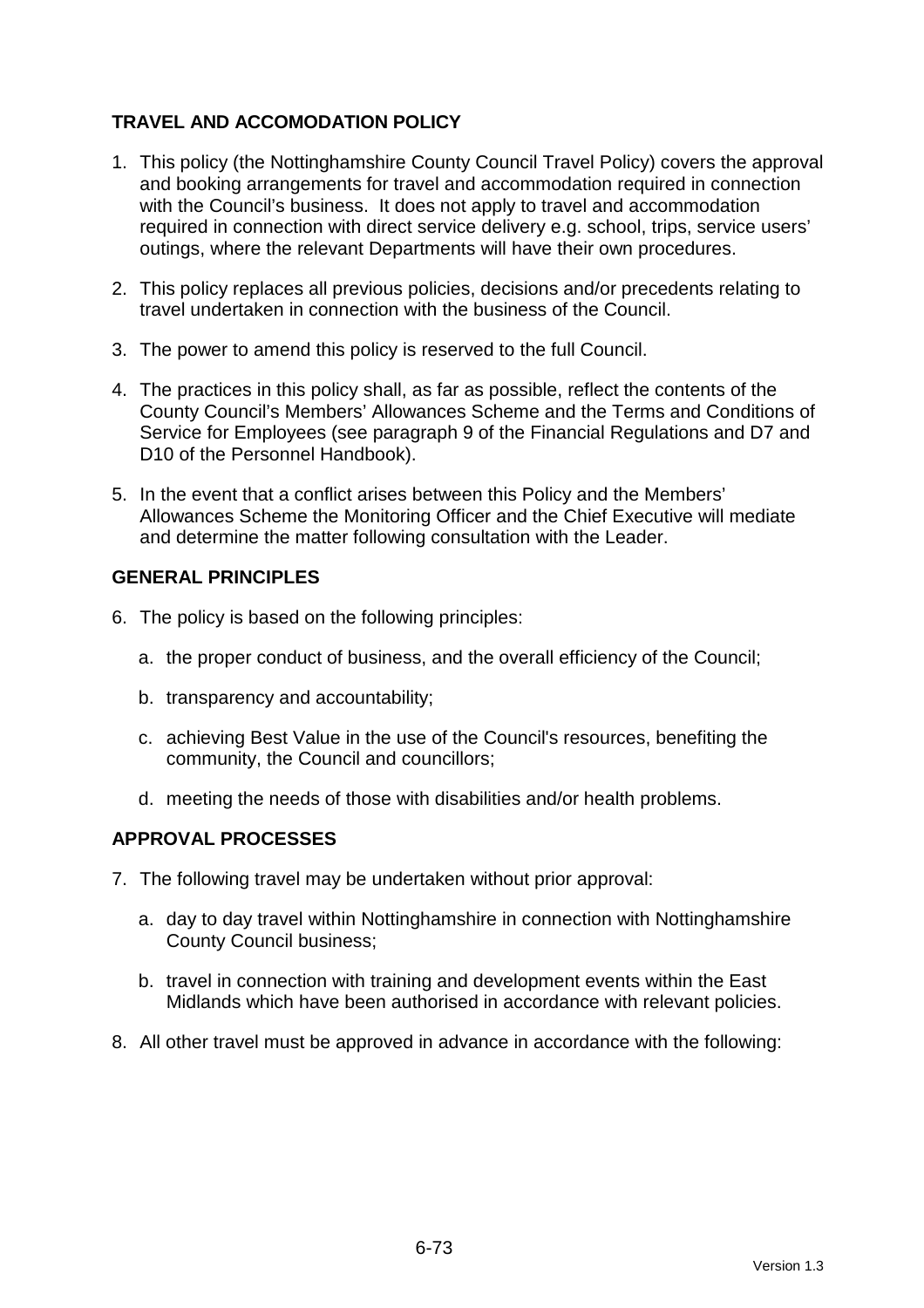| Participant                                             | <b>Description</b>                                                                                                     | Approval required from                                                           |
|---------------------------------------------------------|------------------------------------------------------------------------------------------------------------------------|----------------------------------------------------------------------------------|
| Councillors, Statutory<br>and other co-opted<br>members | All travel within mainland<br>(a)<br>UK not described in<br>Schedule 2 of the<br><b>Members' Allowances</b><br>Scheme. | <b>Administration Committee</b>                                                  |
|                                                         | Outside the UK<br>(b                                                                                                   | <b>Administration Committee</b>                                                  |
| <b>Officers</b>                                         | Within the UK<br>(a)                                                                                                   | Relevant chief or other<br>officer in accordance with<br>departmental procedures |
|                                                         | Outside the UK<br>(b                                                                                                   | <b>Administration Committee</b>                                                  |

9. The County Council recognises that, in cases of genuine urgency, it may not be possible to obtain formal approval from the Administration Committee prior to the expected date of travel. In these cases, the Urgency Procedure (Part Five of the Constitution) should be used.

# **BOOKING ARRANGEMENTS**

- 10. With the exception of travel by private car in connection with the day to day business of the Council, all arrangements and/or bookings for travel and accommodation approved under this policy must be made by Transport and Travel Services in the Environment and Resource Department.
- 11. Provisional bookings will not be made unless approval has been given in accordance with paragraph **Error! Reference source not found.** of this policy.

### **METHOD OF TRAVEL**

12. At all times, the chosen method of travel must be the most cost-effective method, taking into account the value of time saved, anticipated subsistence and other expenses and any other relevant matters.

### **TRAVEL WITHIN THE UK (MAINLAND)**

- 13. Public transport should normally be used, unless the use of private/self-drive hire/civic cars is proved to be the most cost effective option, taking into account mileage charges, anticipated subsistence, other expenses and any other relevant consideration including but not limited to those at paragraph **Error! Reference source not found.**.
- 14. The use of private cars to attend events out of the County area must be determined in relation to the following criteria:
	- a. cost in comparison to other options;
	- b. availability of public transport;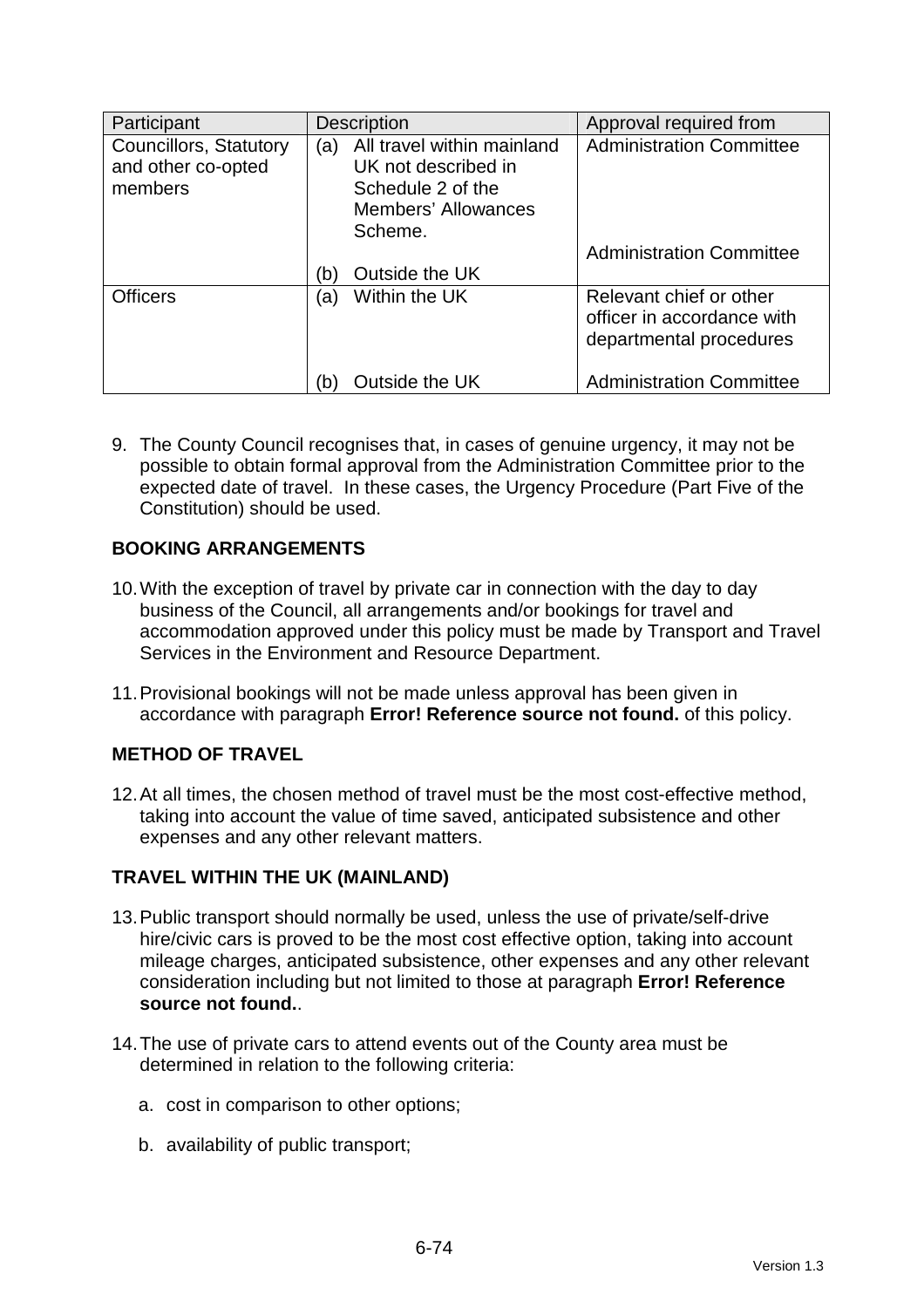- c. business requirements;
- d. disability or health considerations.
- 15. Other options which must be considered prior to approving the use of private cars are:
	- a. car sharing;
	- b. use of hire cars/pool cars;
	- c. use of civic cars.
- 16. Any travel by train within mainland UK will usually be standard class fare unless travel by other classes of ticket is cheaper overall.
- 17. Any councillor or officer requesting first class rail travel must give reasons which shall be recorded in the register referred to the section below.
- 18. Councillors are encouraged to purchase appropriate railcards if eligible, in which case the Council will reimburse two-thirds of the cost. Councillors should advise Transport and Travel Services that they have a railcard at the time of booking, to ensure that a reduced price ticket is obtained.
- 19. Air travel within mainland UK will be permitted only where the cost/convenience brings benefits to the Council.

### **TRAVEL TO NORTHERN IRELAND/REPUBLIC OF IRELAND/OUTSIDE THE UK**

- 20. Where available, and subject as follows, economy class should be used for all air, sea or land (i.e. rail) travel where this the most cost effective.
- 21. The County Council recognises that there will be occasions where it is not appropriate to use economy class i.e. where there are health or disability issues to be considered. In these cases, a higher class of travel may be permitted, wherever possible, subject to prior approval being by Administration Committee.

### **ACCOMMODATION**

- 22. Mid range hotels of good standard with appropriate business facilities will be chosen within safe and reasonable access to where the business of the visit is to take place.
- 23. For conferences, the added value of all-inclusive packages will be evaluated against making separate hotel arrangements.

### **SUBSISTENCE AND OTHER EXPENSES**

#### **WITHIN THE UK (INCLUDING NORTHERN IRELAND)**

24. All costs of the approved method of travel will be paid by the County Council.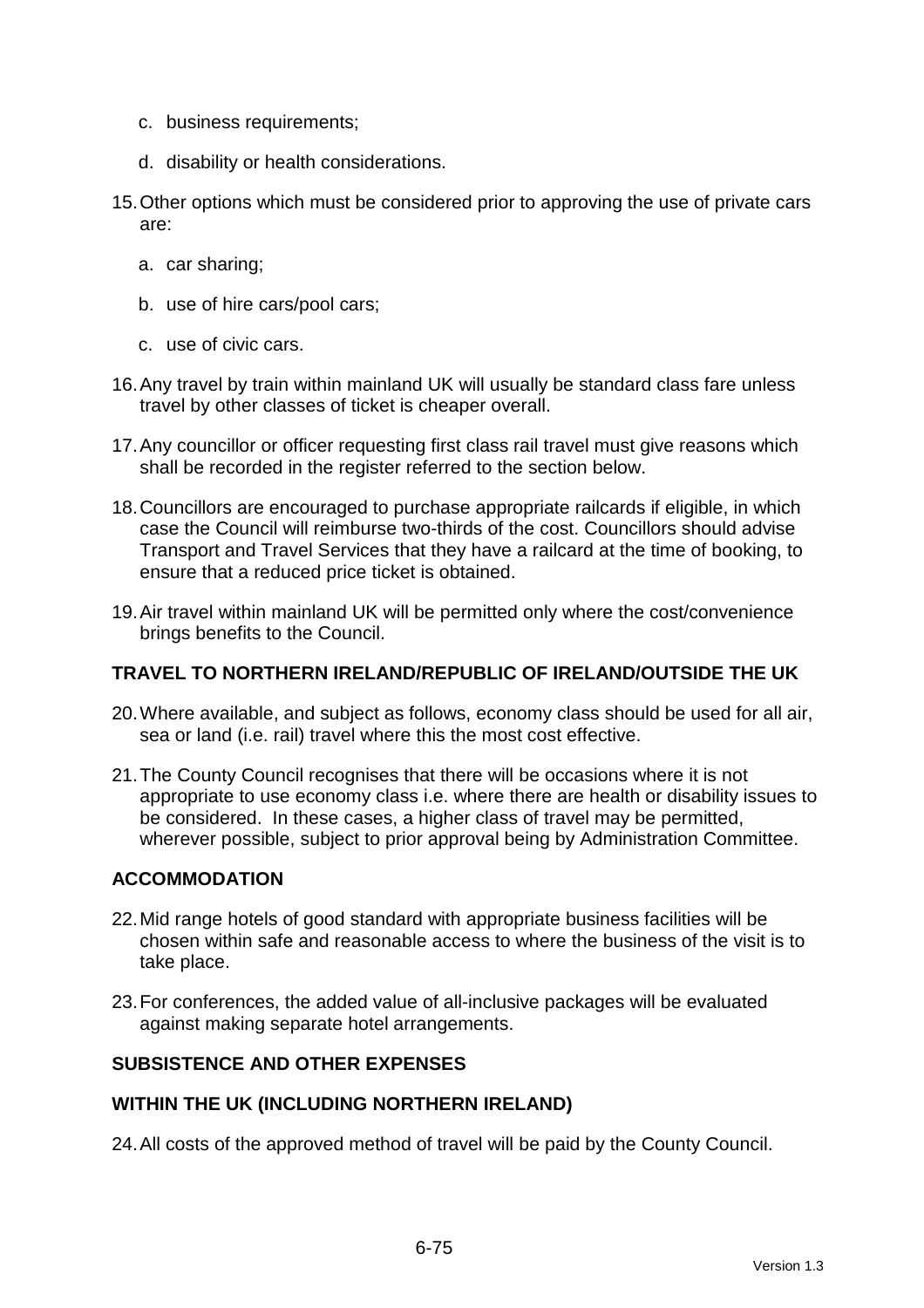- 25. Subsistence allowances may be claimed in exceptional circumstances. They will be the same for councillors, Statutory Co-optees, other co-opted Members and officers. Details of the amounts which may be claimed are in the Members' Allowances Scheme.
- 26. Claims should be made on the forms provided as follows:
	- a. officers from their Department;
	- b. councillors and others covered by the Members' Allowances Scheme from Democratic Services.
- 27. Receipts should be obtained for all expenditure incurred.

### **OUTSIDE THE UK**

- 28. Accommodation will be booked and paid for by Transport and Travel Services in the Environment and Resource Department on behalf of the County Council.
- 29. Subsistence allowance may be claimed for actual reasonable expenses incurred on meals, beverages, transport within the foreign country, laundry, 'phone calls etc.
	- a. The current maximum amount for subsistence per 24 hours for countries within the European Union is £75.00 (plus £10 per day for unreceipted out of pocket expenses).
	- b. For travel to other destinations, Transport and Travel Services will calculate a maximum amount for subsistence per 24 hours. That amount will be notified to Administration Sub-Committee when approval is sought for the travel to be undertaken.
- 30. The above rates assume that all meals (excluding breakfast) will have to be paid for from the subsistence allowance. If meals are provided as part of the visit and at no personal cost to the Council's representative(s) the daily allowance will be reduced by 20% for each meal provided.
- 31. Receipts must be obtained wherever practicable for all claimable expenditure. Where this is not possible, a written statement will be required from the person claiming allowances.

### **ADMINISTRATION OF THE POLICY**

- 32. All travel tickets and/or accommodation required under this policy must be booked through Transport and Travel Services in the Environment and Resource Department.
- 33. Before any bookings are made, Transport and Travel Services will require written confirmation of approval. Where the cost is to be met by a Department, the appropriate budget code(s) for the expenditure will also be required.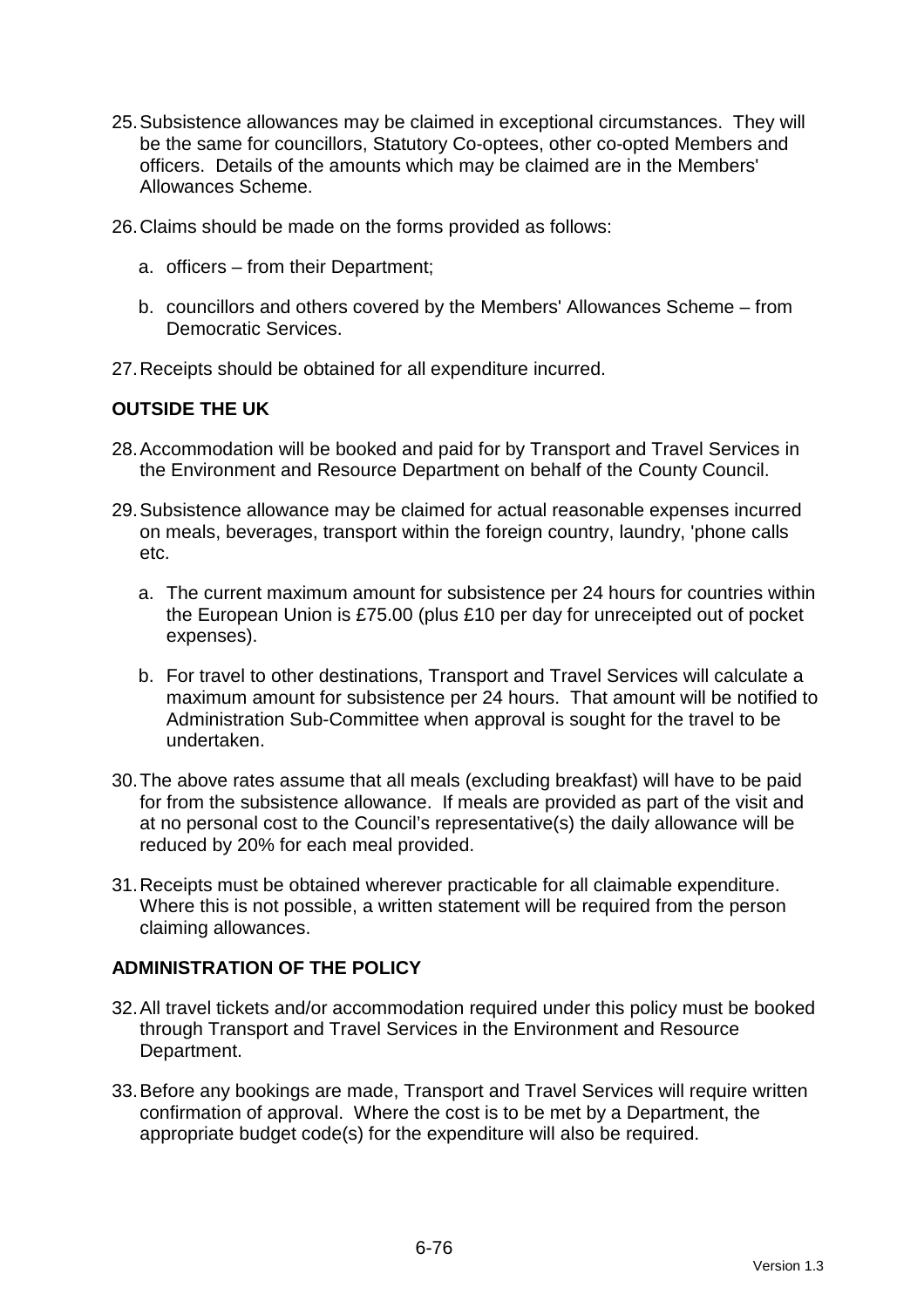- 34. Subject to normal formalities, Transport and Travel Services can arrange advances of cash, foreign currency and travellers' cheques. Any unspent cash/currency or travellers cheques must be returned to Transport and Travel Services within one month of return from the visit.
- 35. All claim forms, together with receipts and details of expenses incurred must be submitted within one month of return from the visit.
- 36. County Council credit cards must only be used for claimable expenses incurred in carrying out the County Council's business and all receipts/vouchers in respect of any expenditure met in this way must be passed to Financial Services within one month of return from the visit
- 37. Where the Council's representative wishes, for personal reasons, to extend their stay at the destination to which they have travelled, this is permitted on the strict understanding that no additional cost falls to be met by the Council and that all expenses in connection with the extension of stay are reimbursed before the date of outward travel.
- 38. Where the Council's representative is accompanied by a partner, the Council must be reimbursed for all expenses to be incurred in respect of travel arrangements made by Transport and Travel Services in respect of the partner before the date of outward travel.

### **RECORD KEEPING**

- 39. Transport and Travel Services will maintain a public register of the following information in respect of each item or travel undertaken under this policy:
	- a. name of traveller/participant;
	- b. purpose of travel/visit;
	- c. dates of travel;
	- d. destination;
	- e. method/class/cost of travel and/or accommodation;
	- f. cost of insurance;
	- g. amount(s) of allowances paid;
	- h. details of the date approval was given and the identity of the decision maker (including details of specific additional approvals from time given in respect of, for instance, travel by other than standard class);
	- i. the date on which the Council's representative(s) submitted a report on the outcome/value of the visit, where appropriate.
- 40. The register shall be available for public inspection and shall be published on the Council's website.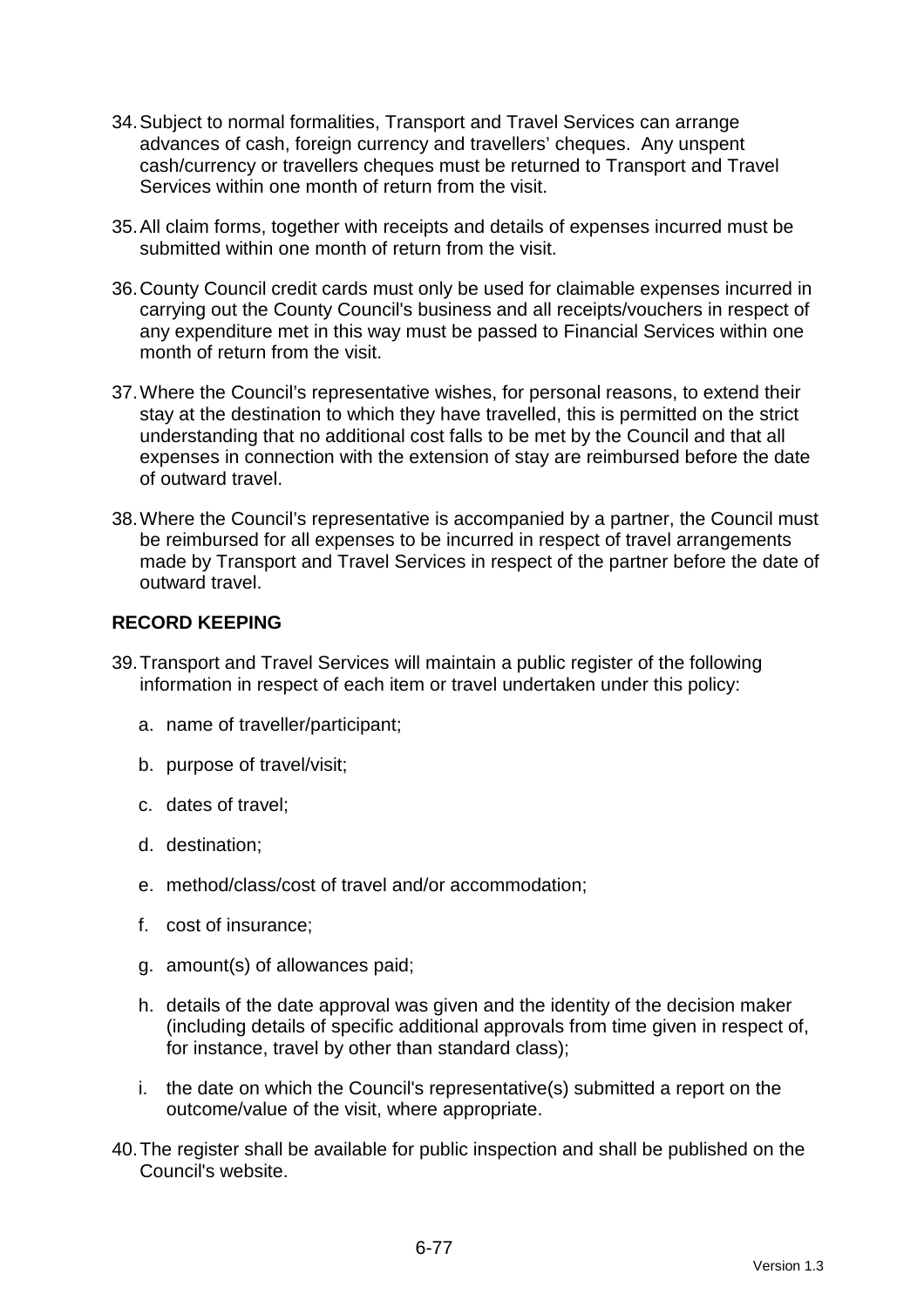- 41. Annual reports shall be made to the Administration Committee which shall give:
	- a. details of the totality of travel undertaken under this policy;
	- b. information as to occasions upon which other than standard/economy class travel or its equivalent has been used.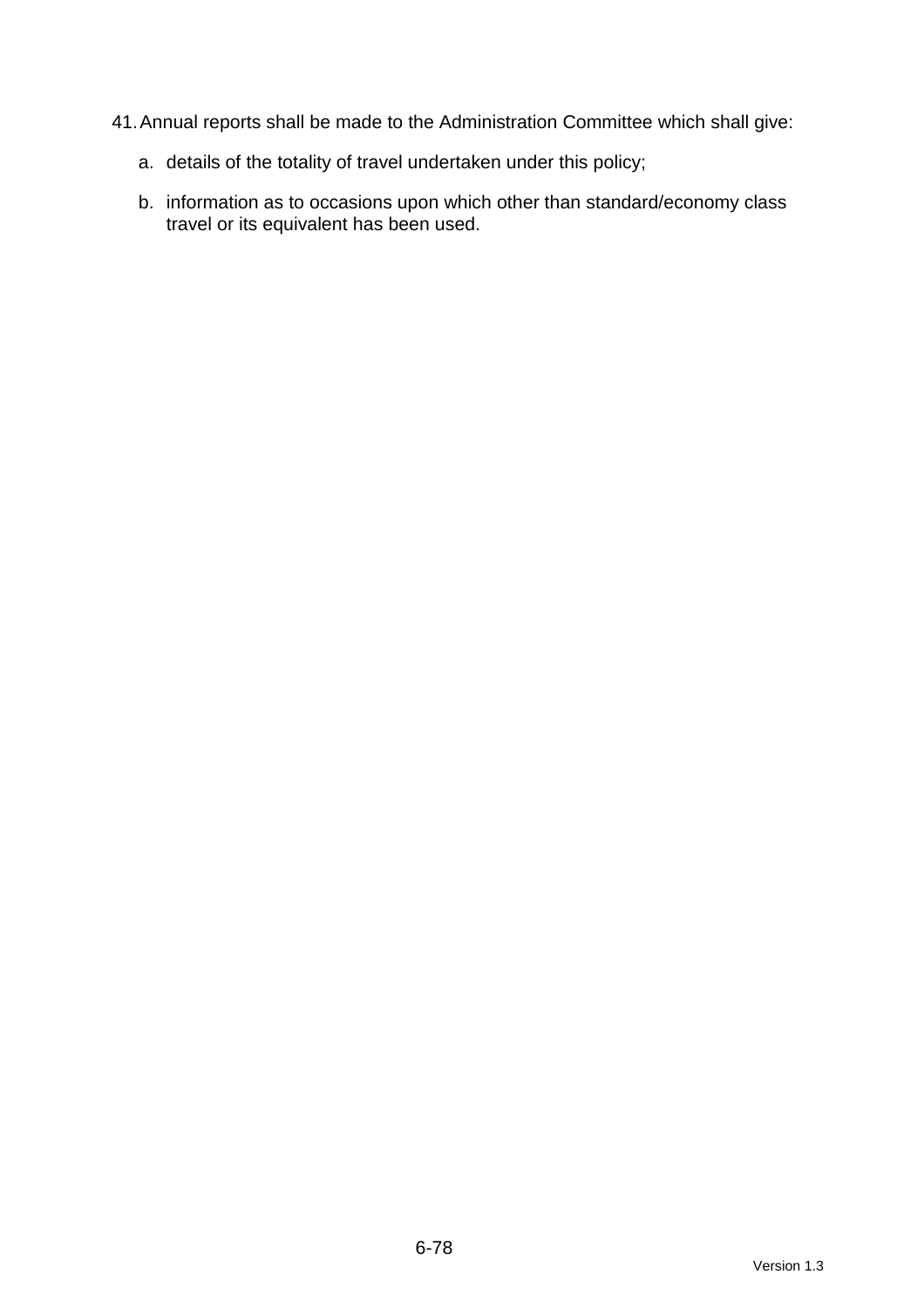#### **PART B – CODES OF CONDUCT AND GUIDANCE FOR COUNCILLORS AND OFFICERS**

#### **COUNCILLOR CODE OF CONDUCT**

#### **INTRODUCTION**

- 1. The public is entitled to expect the highest standards of conduct from all Councillors and co-opted members of the County Council.
- 2. The Code sets out the standards of service that are expected from Councillors and co-opted members of the Council. In particular, Councillors and co-opted members should act in an open and transparent manner and should not do anything which would prejudice the reputation of the Council.
- 3. It is important Councillors and co-opted members understand their position as regards standards of conduct, and if in any doubt should seek guidance. This is because in some circumstances a breach of the Code could be a criminal offence and because any person could make a complaint to the Council if they believe a Councillor or co-opted member has breached the Code.
- 4. This Code is adopted in accordance with Section 27(2) of the Localism Act 2011.

### **UNDERLYING PRINCIPLES**

5. As a Councillor or co-opted member of the Council you must have regard to the following principles – selflessness, integrity, objectivity, accountability, openness, honesty and leadership.

# **GENERAL CONDUCT**

- 6. Accordingly, when acting in your capacity as a Councillor or co-opted member:
	- a. You must act solely in the public interest and should never improperly confer an advantage or disadvantage on any person or act to gain financial or other material benefits for yourself, your family, a friend or close associate;
	- b. You must not place yourself under a financial or other obligation to outside individuals or organisations that might seek to influence you in the performance of your official duties;
	- c. When carrying out your public duties you must make all choices, such as making public appointments, awarding contracts or recommending individuals for rewards or benefits, on merit;
	- d. You are accountable for your decisions to the public and you must cooperate fully with whatever scrutiny is appropriate to your office;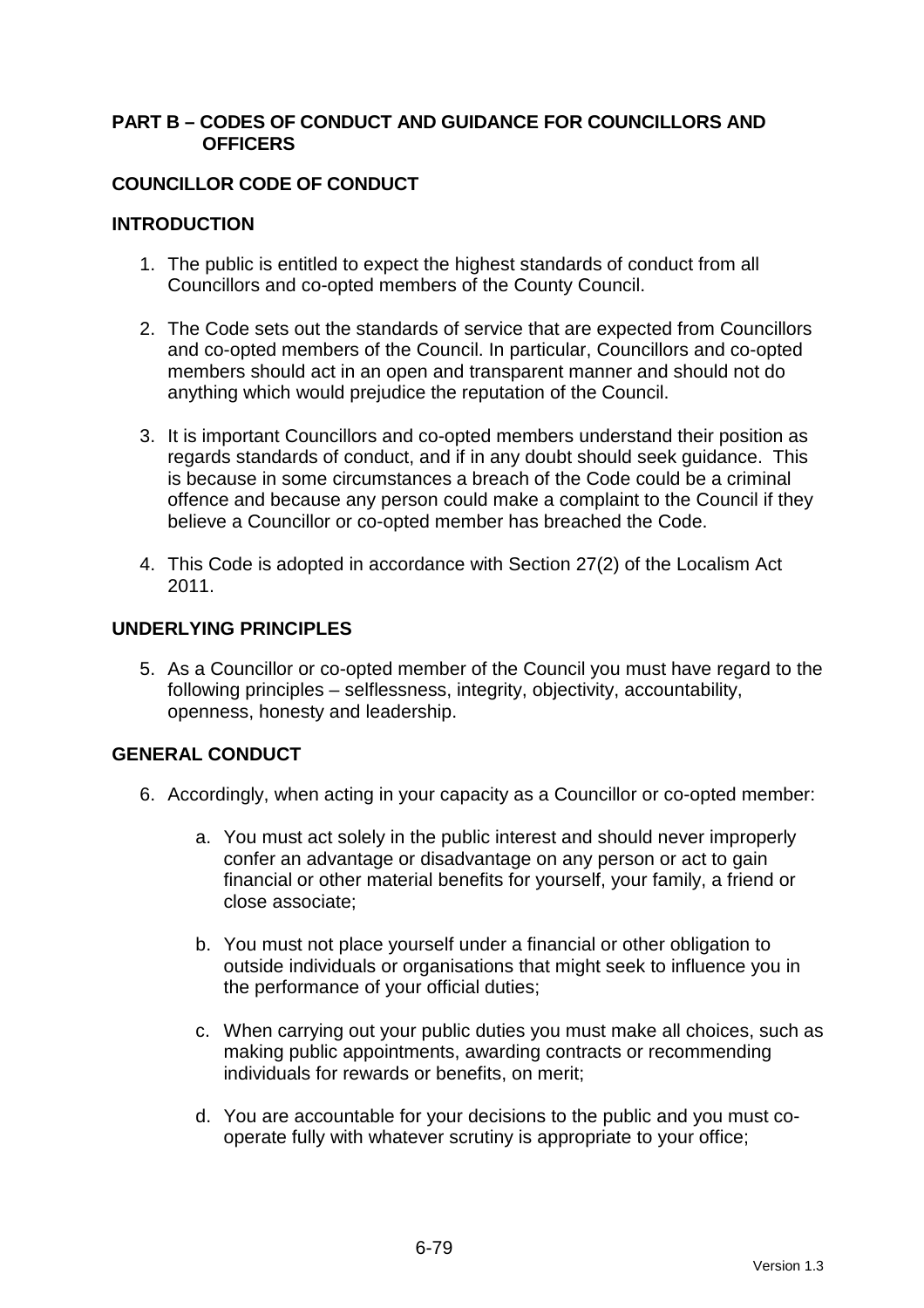- e. You must be as open as possible about your decisions and actions and the decisions and actions of the Council and should be prepared to give reasons for those decisions and actions;
- f. You must declare any private interests, both pecuniary and nonpecuniary, that relate to your public duties and must take steps to resolve any conflicts arising in a way that protects the public interest, including registering and declaring interests in a manner conforming with the procedures set out in the box below;
- g. You must, when using or authorising the use by others of the resources of the Council, ensure that such resources are not used improperly for political purposes (including party political purposes) and you must have regard to any applicable Local Authority Code of Publicity made under the Local Government Act 1986;
- h. You must promote and support high standards of conduct when serving in your public post, in particular as characterised by the above requirements, by leadership and example

#### **REGISTERING AND DECLARING PECUNIARY AND NON-PECUNIARY INTERESTS**

- 7. You must, within 28 days of taking office as a Councillor or co-opted member, notify the Council's Monitoring Officer of any Disclosable Pecuniary Interest (we have set out the definition of a Disclosable Pecuniary Interest in the Appendix to this Code), where the pecuniary interest is yours, or that of your spouse, civil partner, or a person you are cohabiting with.
- 8. You must declare any Disclosable Pecuniary Interests and private interests, both pecuniary and non-pecuniary, to any meeting of the Council at which you are present and have an interest in any matter being considered.
- 9. If the interest being declared is a "sensitive interest" you only have to disclose the fact you have an interest but do not need to disclose the nature of the interest.
- 10. Following any disclosure of a Disclosable Pecuniary Interest not on the Council's register, you must notify the Monitoring Officer of the interest within 28 days of the date of disclosure.
- 11. Unless dispensation has been granted, you may not participate in any discussion of, vote on, or discharge any function related to any matter in which you have a Disclosable Pecuniary Interest.
- 12. Additionally, you are required to leave the room in which the meeting is being held whilst the matter is under consideration in accordance with the Council and Committee procedure rules, paragraphs 17 and 12 respectively.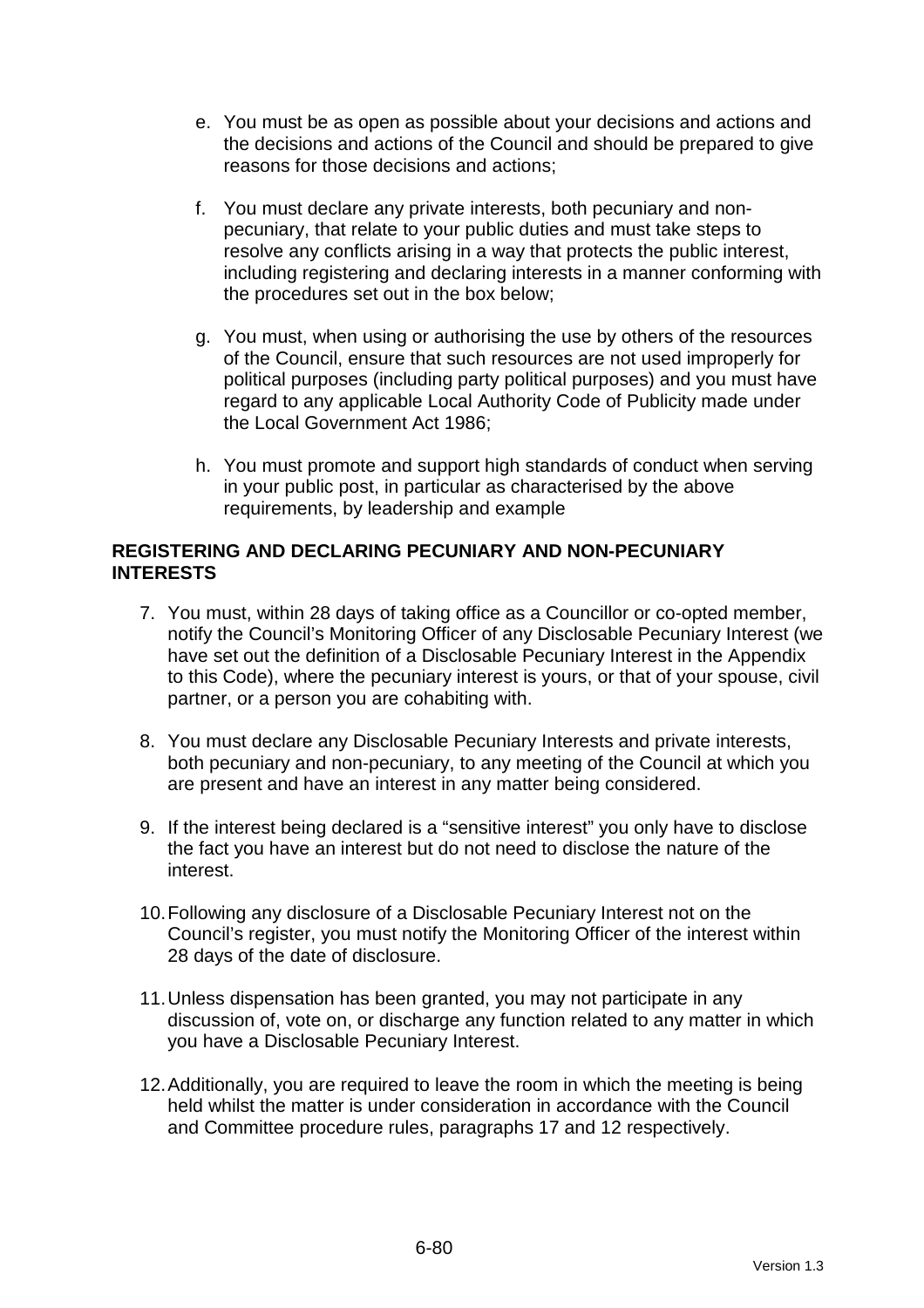### **SENSITIVE INTEREST**

- 13. Where you are concerned that the disclosure of an interest would lead to you or a person connected with you being subject to violence or intimidation, you may request the Monitoring Officer to agree that the interest is a "sensitive interest".
- 14. If the Monitoring Officer agrees, then you merely have to disclose the existence of the interest rather than the detail of it, at a meeting, and the Monitoring Officer can exclude the detail of the interest from the Council's publicly available version of the register.
- 15. You must, within 28 days of becoming aware of any change of circumstances which means that information excluded is no longer a "sensitive interest", notify the Council's Monitoring Officer in writing.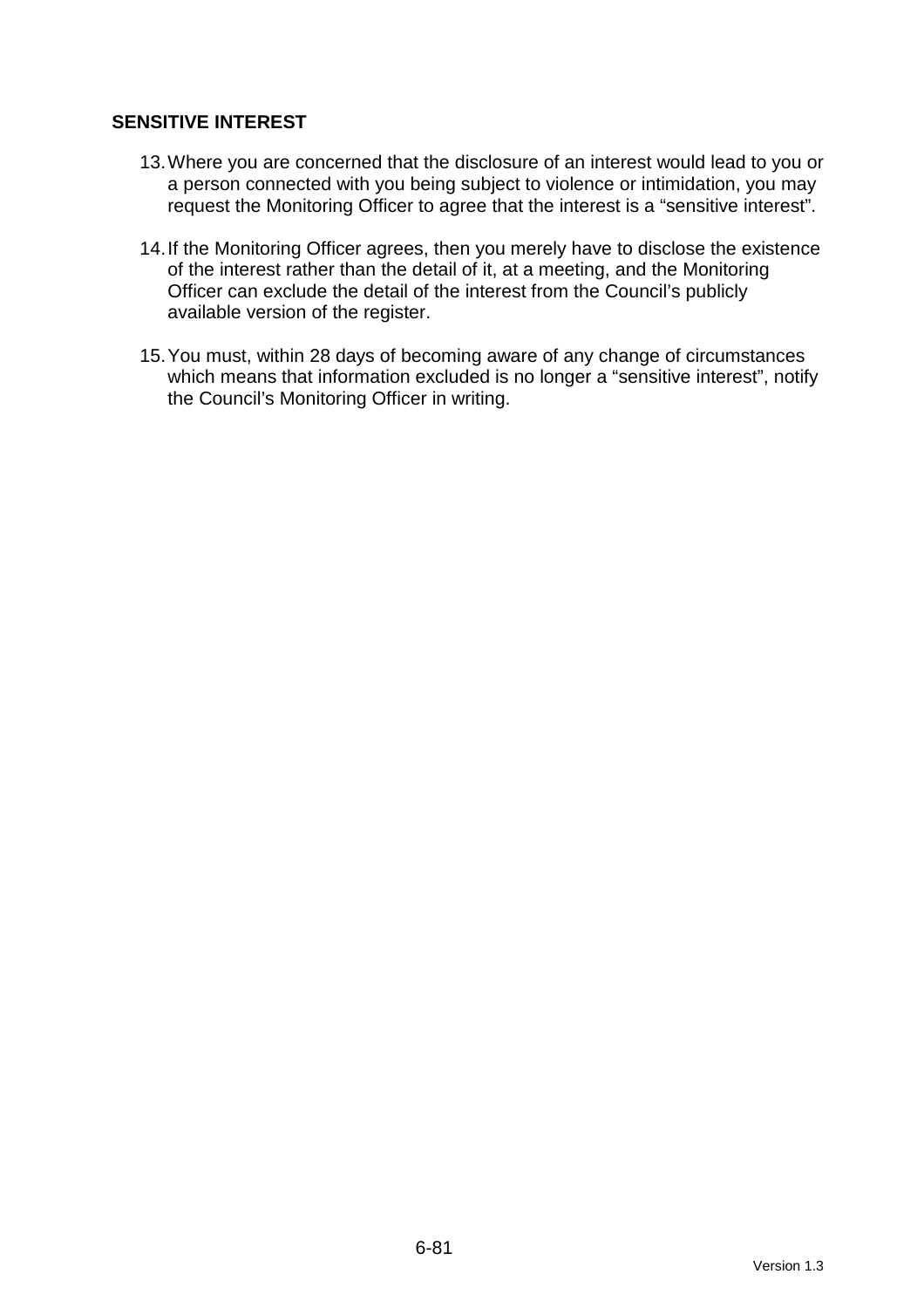# **APPENDIX**

# **DISCLOSABLE PECUNIARY INTERESTS**

| <b>Interest</b>                                      | <b>Prescribed description</b>                                                                                                                                                                                                                                                                                                                                                                               |
|------------------------------------------------------|-------------------------------------------------------------------------------------------------------------------------------------------------------------------------------------------------------------------------------------------------------------------------------------------------------------------------------------------------------------------------------------------------------------|
| Employment, office, trade, profession or<br>vocation | employment, office,<br>trade,<br>Any<br>profession or vocation carried on for<br>profit or gain.                                                                                                                                                                                                                                                                                                            |
| Sponsorship                                          | Any payment or provision of any other<br>financial benefit (other than from the<br>Council) made or provided within the<br>previous 12 months (up to and including<br>the date of notification of the interest) in<br>respect of any expenses incurred by you<br>carrying out duties as a member, or<br>towards your election expenses.                                                                     |
|                                                      | This includes any payment or financial<br>benefit from a trade union within the<br>meaning of the Trade Union and Labour<br>Relations (Consolidation) Act 1992.                                                                                                                                                                                                                                             |
| Contracts                                            | Any contract which is made between<br>you, your spouse or civil partner or<br>person with whom you are living as a<br>spouse or civil partner (or a body in<br>which you or they have a beneficial<br>interest) and the Council<br>(a) under which goods or services are<br>to be provided or works are to be<br>executed; and<br>(b) which<br>fully<br>has<br>been<br>not<br>discharged                    |
| Land                                                 | Any beneficial interest in land which is<br>within the Council's area.<br>For this purpose "land" includes an<br>easement, servitude, interest or right in<br>or over land which does not carry with it<br>a right for you, your spouse, civil partner<br>or person with whom you are living as a<br>spouse or civil partner (alone or jointly<br>with another) to occupy the land or to<br>receive income. |
| Licences                                             | Any licence (alone or jointly with others)<br>to occupy land in the Council's area for a<br>month or longer.                                                                                                                                                                                                                                                                                                |
| Corporate tenancies                                  | Any tenancy where (to your knowledge)<br>(a) the landlord is the Council; and                                                                                                                                                                                                                                                                                                                               |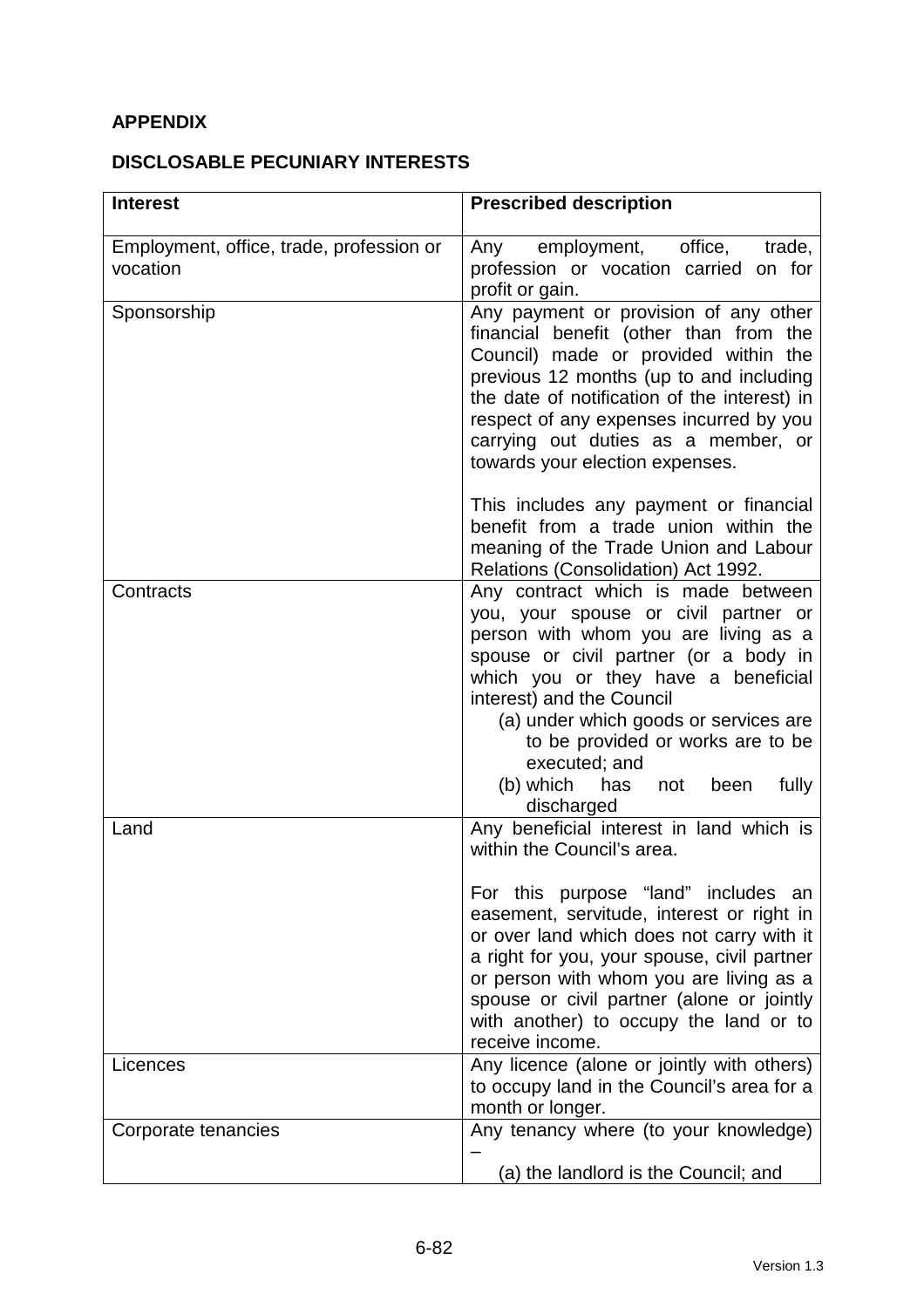| <b>Securities</b> | (b) the tenant is a body in which you,<br>your spouse or civil partner or a<br>person you are living with as a<br>spouse or civil partner has a<br>beneficial interest<br>Any beneficial interest in securities of a<br>body where -                                                                                                                                 |
|-------------------|----------------------------------------------------------------------------------------------------------------------------------------------------------------------------------------------------------------------------------------------------------------------------------------------------------------------------------------------------------------------|
|                   | (a) that body (to your knowledge) has<br>a place of business or land in the<br>Council's area; and                                                                                                                                                                                                                                                                   |
|                   | (b) either $-$                                                                                                                                                                                                                                                                                                                                                       |
|                   | i.<br>The total nominal value of the<br>securities exceeds £25,000 or<br>one hundredth of the total<br>issued share capital of that<br>body; or                                                                                                                                                                                                                      |
|                   | ii.<br>If the share capital of that body<br>is of more than one class, the<br>total nominal value of the<br>shares of any one class in<br>which you, your spouse or civil<br>partner or person with whom<br>you are living as a spouse or<br>civil partner has a beneficial<br>interest exceeds one hundredth<br>of the total issued share capital<br>of that class. |
|                   | For this purpose, "securities"<br>means<br>shares, debentures, debenture stock,<br>loan stock, bonds, units of a collective<br>investment scheme within the meaning of<br>the Financial Services and Markets Act<br>2000<br>and other securities of<br>any<br>description, other than money deposited<br>with a building society.                                    |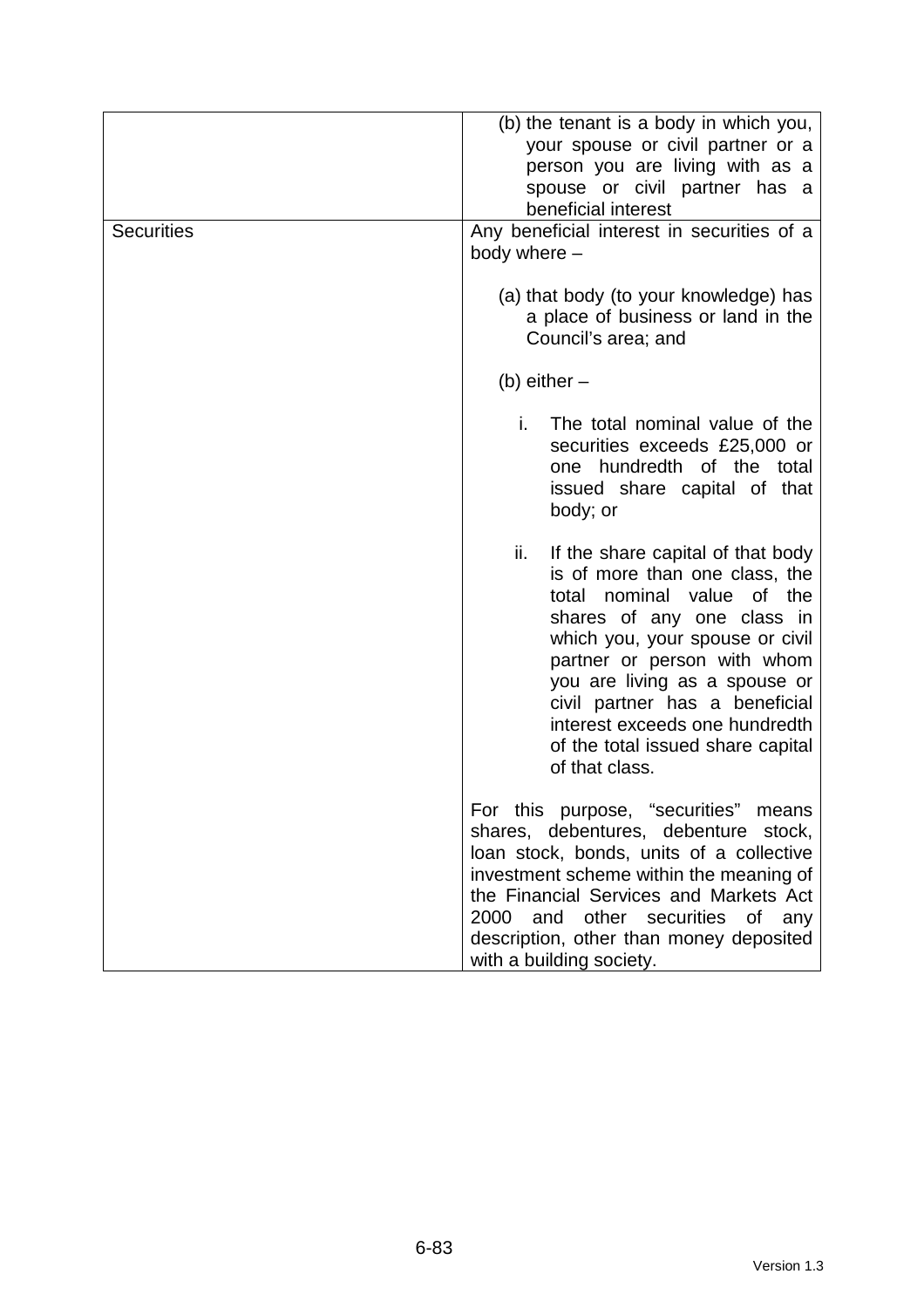# **OFFICER CODE OF CONDUCT**

#### **INTRODUCTION**

- 1. The public is entitled to expect the highest standards of conduct from all officers of the County Council.
- 2. The Code sets out the standards of service that are expected from officers of the Council. In particular, officers should act in an open and transparent manner and should not do anything which would prejudice the reputation of the Council.
- 3. The Code should be read and operated in conjunction with the Council's Constitution and the Personnel Handbook. It is important officers understand their position as regards standards of conduct, and if in any doubt should seek guidance.

### **UNDERLYING PRINCIPLES**

- 4. All officers of the Council must at all times observe this Code. Failure to comply with the Code and the standards of service expected could result in disciplinary action.
- 5. All officers must act within the law whilst undertaking their official duties. Where an officer is a member of a professional body, the officer must also comply with any standards of conduct which are set by that body.
- 6. Officers are expected to:
	- a. Provide the highest possible standard of service to the public. Where officers are aware of any contraventions of this Code, illegality, misconduct or breach of procedure they should notify their line manager;
	- b. Provide appropriate advice to Councillors and other officers with impartiality.
- 7. Officers must consult the Monitoring Officer and the Chief Finance Officer if they have doubts about the legality of a decision, or suspect maladministration or financial impropriety.
- 8. The Code does not seek to address every possible circumstance, and simply because a particular action may not be addressed within the Code, this does not condone that action by omission.

#### **PERSONAL INTERESTS**

- 9. Officers must declare to their Corporate Director any financial interests or non-financial interests which could or could be perceived to conflict with their role with the Council.
- 10. A record of any such interests will be maintained by the relevant Corporate **Director**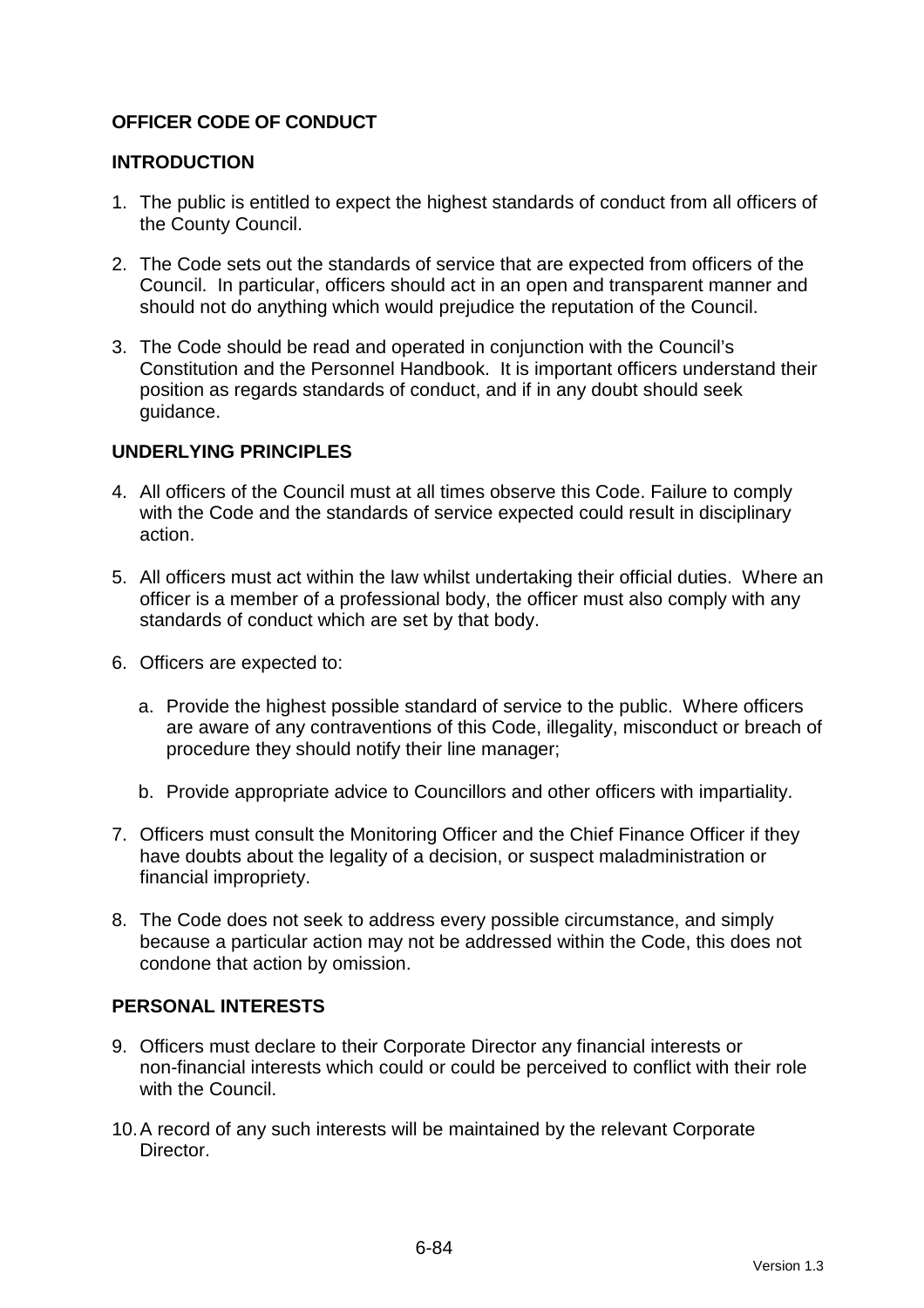- 11. Officers who have a direct or indirect financial interest in any contract must ensure that their Corporate Director is aware and should have no involvement with the award of or management of that contract.
- 12. If an officer is not sure about whether they have an interest, they should seek advice from the Monitoring Officer.

### **BRIBERY AND CORRUPTION**

- 13. Officers must be aware that it is a serious criminal offence for them to receive or give any gift, loan, fee, reward or advantage for doing or not doing anything or showing favour or disfavour to any person in their official capacity as a result of any such gift, etc.
- 14. It should be stressed that this covers all aspects of an officer's responsibilities. For example, showing favouritism to a client in the provision of a service in return for a favour or gift would be corrupt. As would awarding a contract to a contractor as a direct result of receiving a gift.
- 15. In particular:
	- a. Officers should not accept a gift or hospitality from a contractor or other person outside the Council if they know or suspect that it is offered or provided with the expectation that a commercial or contractual advantage will be provided in return;
	- b. Officers should not accept a payment from a contractor or other person outside the Council if they know or suspect that it is offered or provided with the expectation that they will obtain a commercial or contractual advantage in return;
	- c. Officers should not give, promise to give, or offer a payment, gift or hospitality with the expectation or hope that a commercial or contractual advantage will be received, or to reward a commercial or contractual advantage already given.

# **WHAT TO DO IF YOU ARE OFFERED A GIFT**

- 16. It is reasonable to accept a modest gift of a promotional character given to a wide range of people, and not uniquely to the officer, such as calendars, diaries, pens and other articles of use in the office or job. Modest gifts at the conclusion of any courtesy visit to a factory or firm of the sort normally given by that firm may also be accepted.
- 17. From time to time, officers may be offered other higher value or personal gifts. You need to consider why you have been offered the gift. If you are in doubt as to the motive behind the gift, you should seek advice from your Corporate Director as to whether it is appropriate to accept it. No gift worth over £25 should be accepted under any circumstances. Any gift offered, whether accepted or refused, should be recorded in the departmental gift and hospitality register.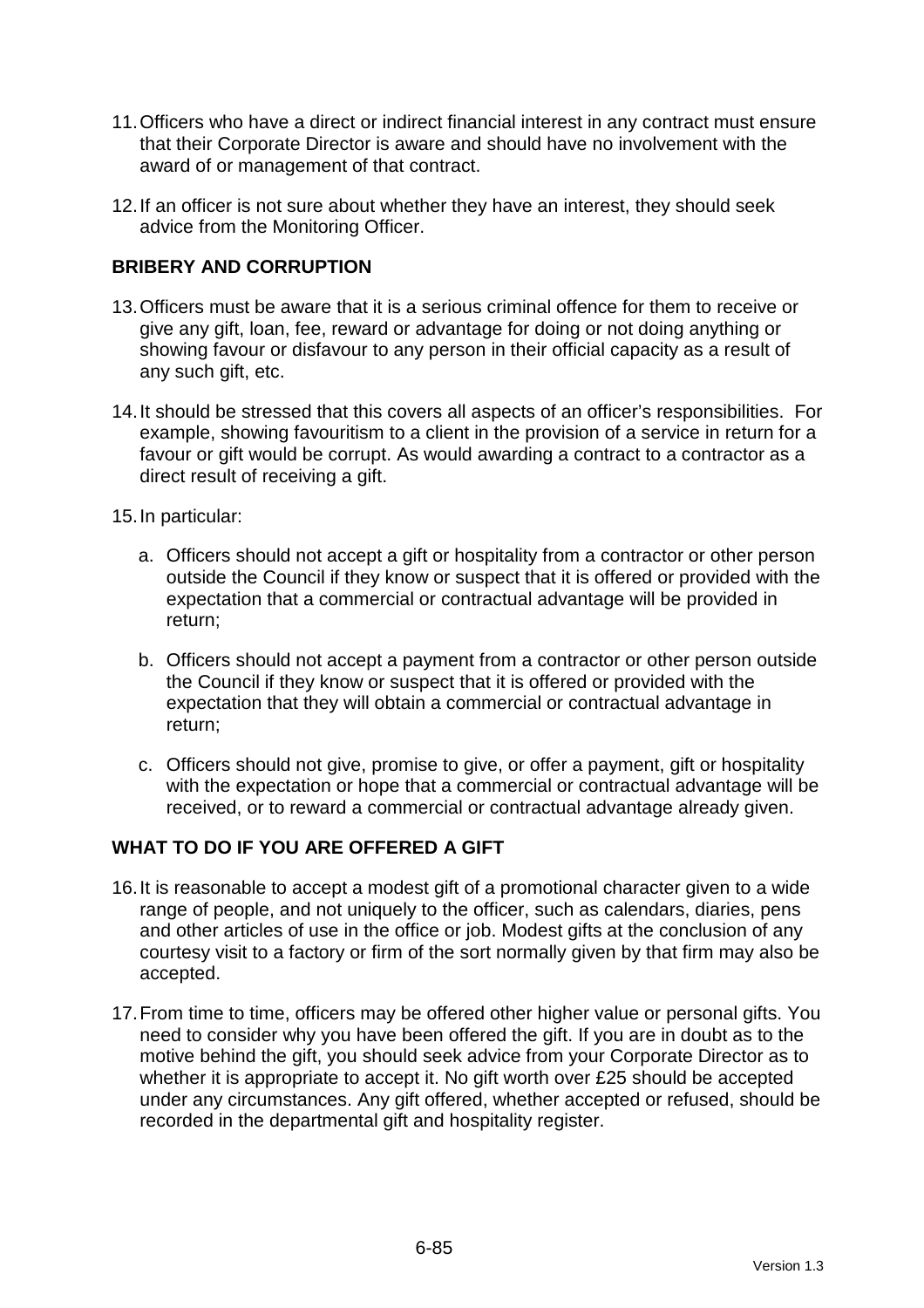# **WHAT TO DO IF YOU ARE OFFERED HOSPITALITY**

- 18. Officers of the Council should only accept offers of hospitality if they are invited in their role as a Council representative. Offers to attend purely social or sporting functions should be accepted only when these are significant for Nottinghamshire, or where the Council should be seen to be represented. Acceptance of such invitations should be cleared in advance with the relevant Corporate Director, and should be recorded in the departmental gift and hospitality register.
- 19. When hospitality has to be declined, the third party offering the hospitality should be courteously but firmly informed of the procedures and standards operating within the Council. When receiving hospitality, officers should be particularly sensitive as to its timing in relation to decisions which the Council may be taking affecting those providing the hospitality.
- 20. There may be circumstances where it will not always be possible, or even desirable, to reject offers of hospitality on a modest scale. Acceptable examples would include official hospitality at a function organised by a public authority; refreshments following a site visit; or a working lunch of a modest standard to enable the parties to continue to discuss business. The decision whether to accept or not must depend on the circumstances in each case. These circumstances will also determine whether the hospitality needs to be entered in the register of officers' interests. If in doubt officers should err on the side of caution and enter the appropriate details in the departmental register of officers' interests.

# **RECEIVING SPONSORSHIP OR GRANT AID**

21. Officers must provide details to their Corporate Director of any benefit they (or their partner, spouse or relative) may be likely to receive as a result of any proposed Council sponsorship or grant aid.

# **USE OF PUBLIC FUNDS**

22. Officers must ensure that they use public funds entrusted to them in a responsible and lawful manner. They should strive to ensure value for money to the local community and to avoid legal challenge to the Council.

# **POLITICAL NEUTRALITY**

- 23. Officers serve the Council as a whole. It follows they must serve all Councillors and not just those of the majority group, and must ensure that the individual rights of all Councillors are respected.
- 24. Officers may be required to advise political groups. They must do so in ways which do not compromise their political neutrality.
- 25. Officers must follow Council policies and must not allow their own personal or political opinions to interfere with their work.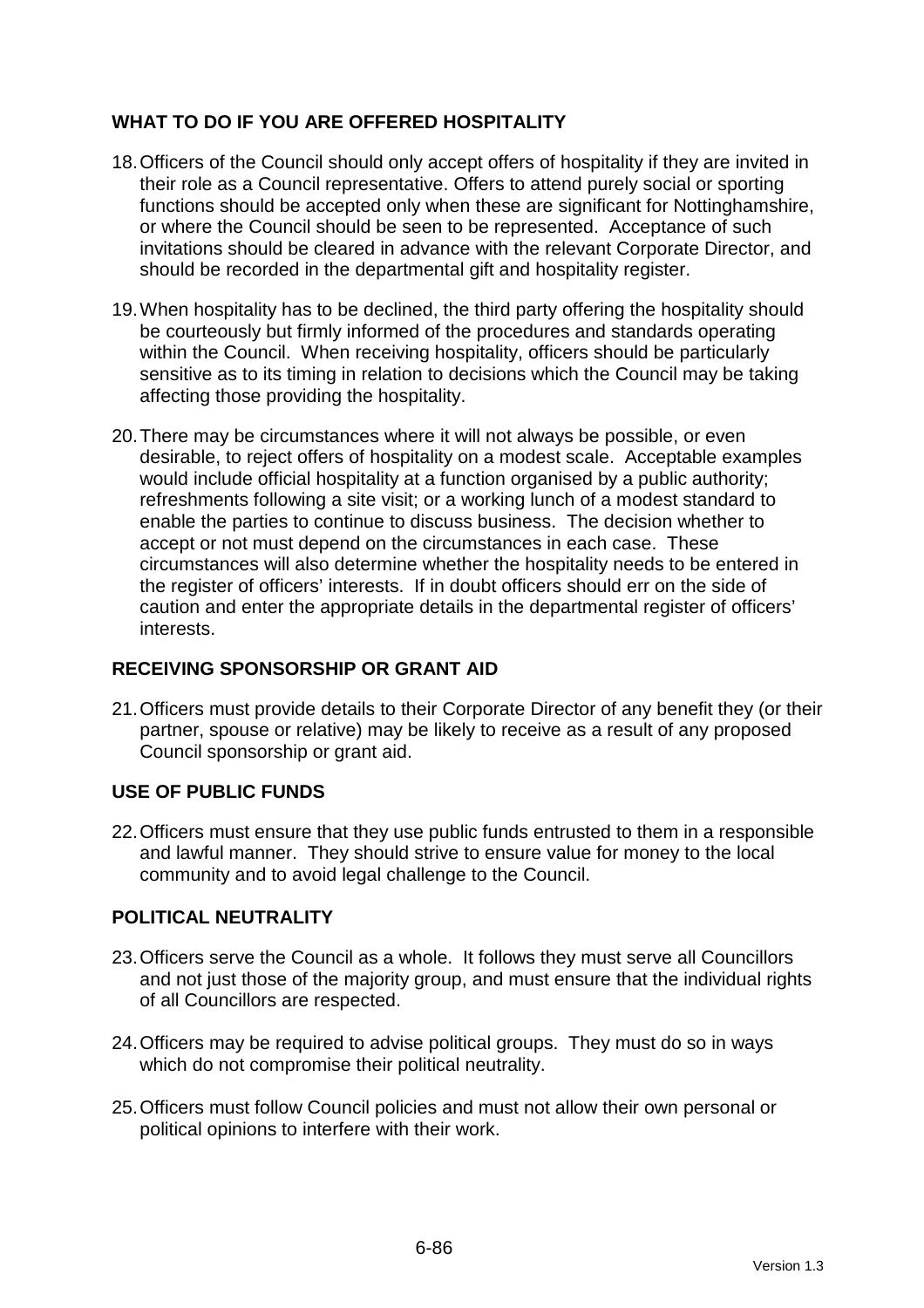### **EQUALITY ISSUES**

- 26. The Council believes in equality and will not tolerate any harassment, intimidation, unfair discrimination or victimisation, by officers.
- 27. The Council has a statutory duty to promote equality. Officers should not by their manner or speech be discriminatory with regards to a person's age, disability, gender reassignment, marriage and civil partnership, pregnancy and maternity, race, religion or belief, sex or sexual orientation.
- 28. Each officer has a duty to ensure that the appropriate standards of conduct are upheld both by themselves and by colleagues at all times.

### **THE RELATIONSHIP BETWEEN OFFICERS AND COUNCILLORS**

29. Officers should refer to the Protocol for Councillor/Officer Working Relations in Part Six of this Constitution.

### **THE RELATIONSHIP BETWEEN OFFICERS AND THE PUBLIC**

- 30. Officers should always remember their responsibilities to the community of Nottinghamshire and ensure courteous, efficient and impartial service delivery to all groups and individuals they have dealings with.
- 31. Officers should be cautious when blogging or using social networking sites outside of work and avoid publishing, or allowing to be published, any material, including comments or images, which could damage their professional reputation and/or bring the Council into disrepute.

### **THE RELATIONSHIP BETWEEN OFFICERS AND CONTRACTORS**

- 32. All relationships of a business or private nature with external contractors, or potential contractors, should be made known to an appropriate senior manager.
- 33. Officers must exercise fairness and impartiality when dealing with all customers, suppliers, other contractors and sub-contractors.
- 34. Officers who are privy to confidential information on tenders or costs for either internal or external contractors should not disclose that information to any unauthorised party or organisation.
- 35. Further guidance on the procedures to follow during the tendering process is contained in the Financial Regualtions in Part Six of this Constitution.

#### **APPOINTMENT AND OTHER EMPLOYMENT MATTERS**

- 36. Officers involved in appointments should ensure that these are made on the basis of merit.
- 37. In order to avoid any possible accusation of bias, officers wherever possible should not be involved in an appointment where they are related to an applicant, or have a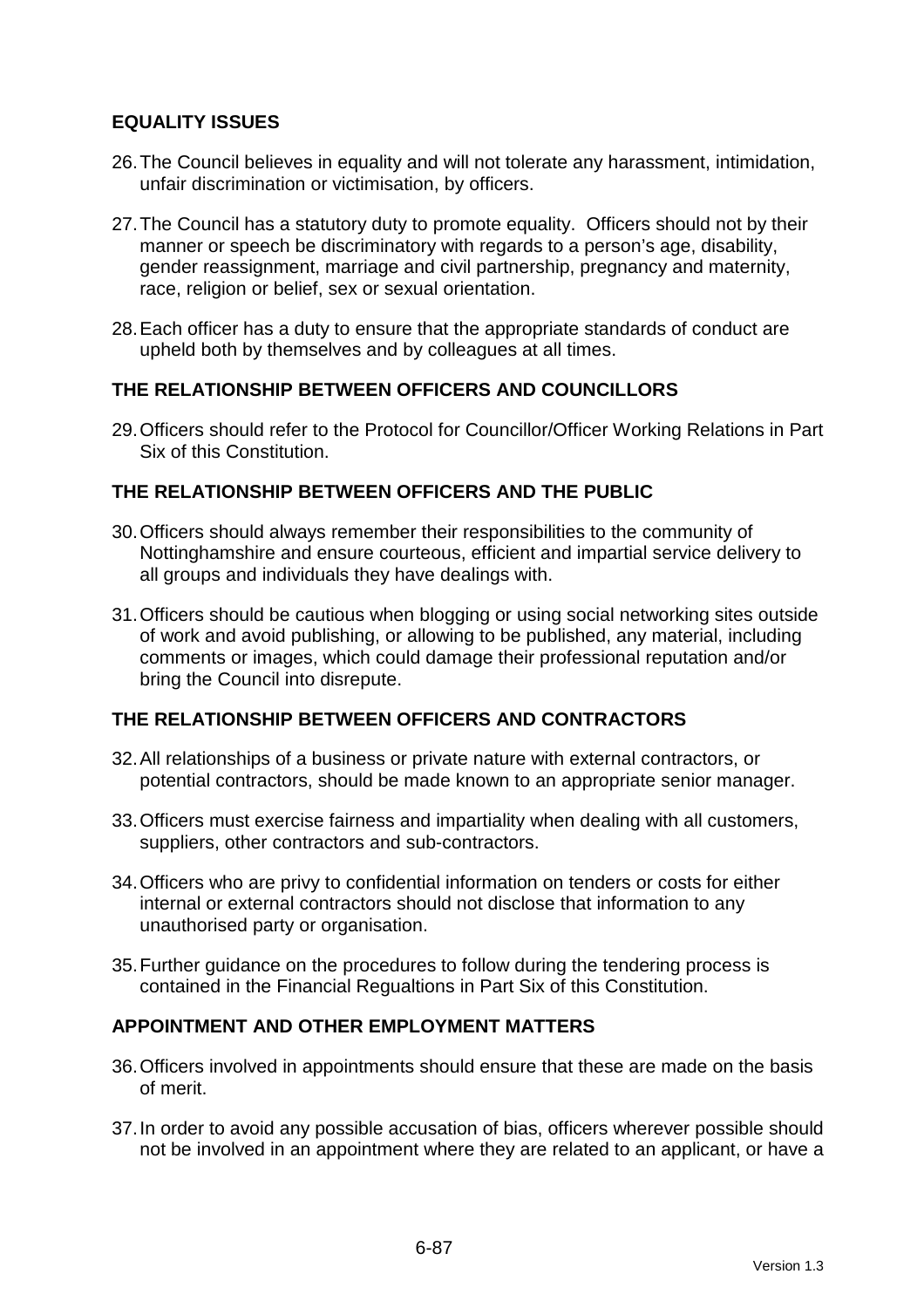close personal relationship outside work with him or her. If they must be involved, then the relationship must be disclosed to all the parties.

38. Similarly, officers should not be involved in decisions relating to discipline, promotion or pay adjustments for any officer who is a relative, partner etc.

#### **WORKING FOR OUTSIDE ORGANISATIONS**

39. Officers working for outside organisations should refer to section c.6 of the Personnel Handbook and the Protocol for Involvement in Outside Bodies.

#### **USE OF COUNCIL PREMISES OR FACILITIES FOR WORK NOT CONNECTED WITH THE COUNCIL**

40. Officers must not use the Council's premises or facilities for activities which are not connected with their employment with the Council, for instance the use of email, telephones, computers, photocopiers, typists, etc. A small amount of personal use may be acceptable.

### **PUBLIC SPEAKING**

- 41. Where officers are invited to address public meetings, undertake radio or television interviews etc, they will be acting as the representative of the Council, and as such should communicate the policies and procedures of the County Council in a factual and unbiased way. Officers must not express personal views in such situations.
- 42. If in a private capacity an officer is invited to comment publicly on Council policies, they should reflect upon the impact of this on the County Council's reputation and consider whether it is appropriate to comment.

#### **OFFICERS FACING CRIMINAL CHARGES**

43. Any officer facing criminal charges must inform their line manager without delay.

#### **HEALTH AND SAFETY**

44. It is the responsibility of all officers to take reasonable care for the health and safety of themselves and others.

#### **DISCLOSURE OF INFORMATION**

- 45. Officers must not disclose information given to them in confidence without consent, unless the circumstances are exceptional. In this situation, advice should be sought from their line manager.
- 46. Officers disclosing personal information must comply with the Data Protection Act.
- 47. Officers should not use confidential information obtained in the course of their employment with the Council for personal use, nor should they pass it on to others who might use it for unauthorised purposes.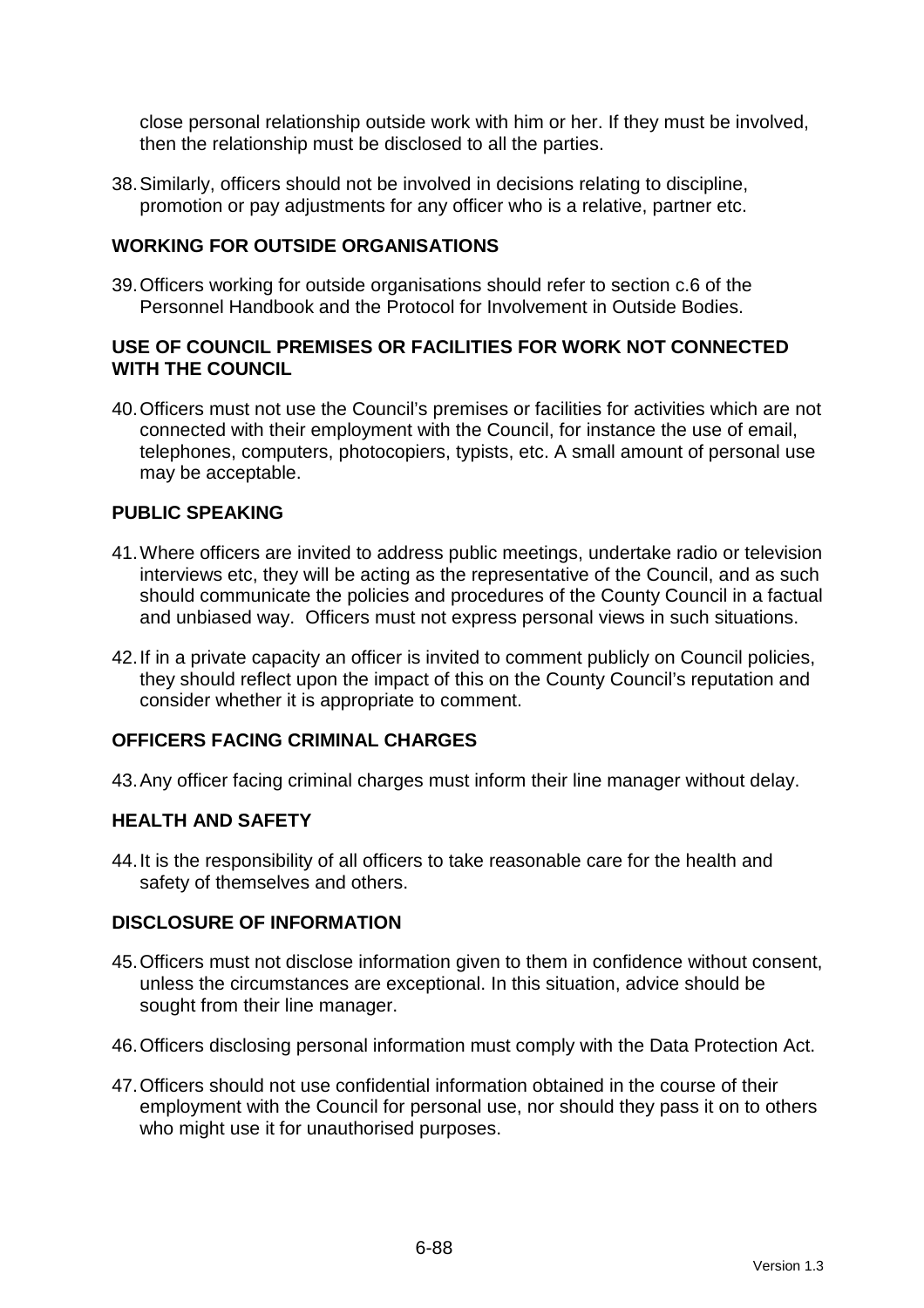48. Guidance about the information which Councillors and the public are entitled to is contained in Part Three of this Constitution.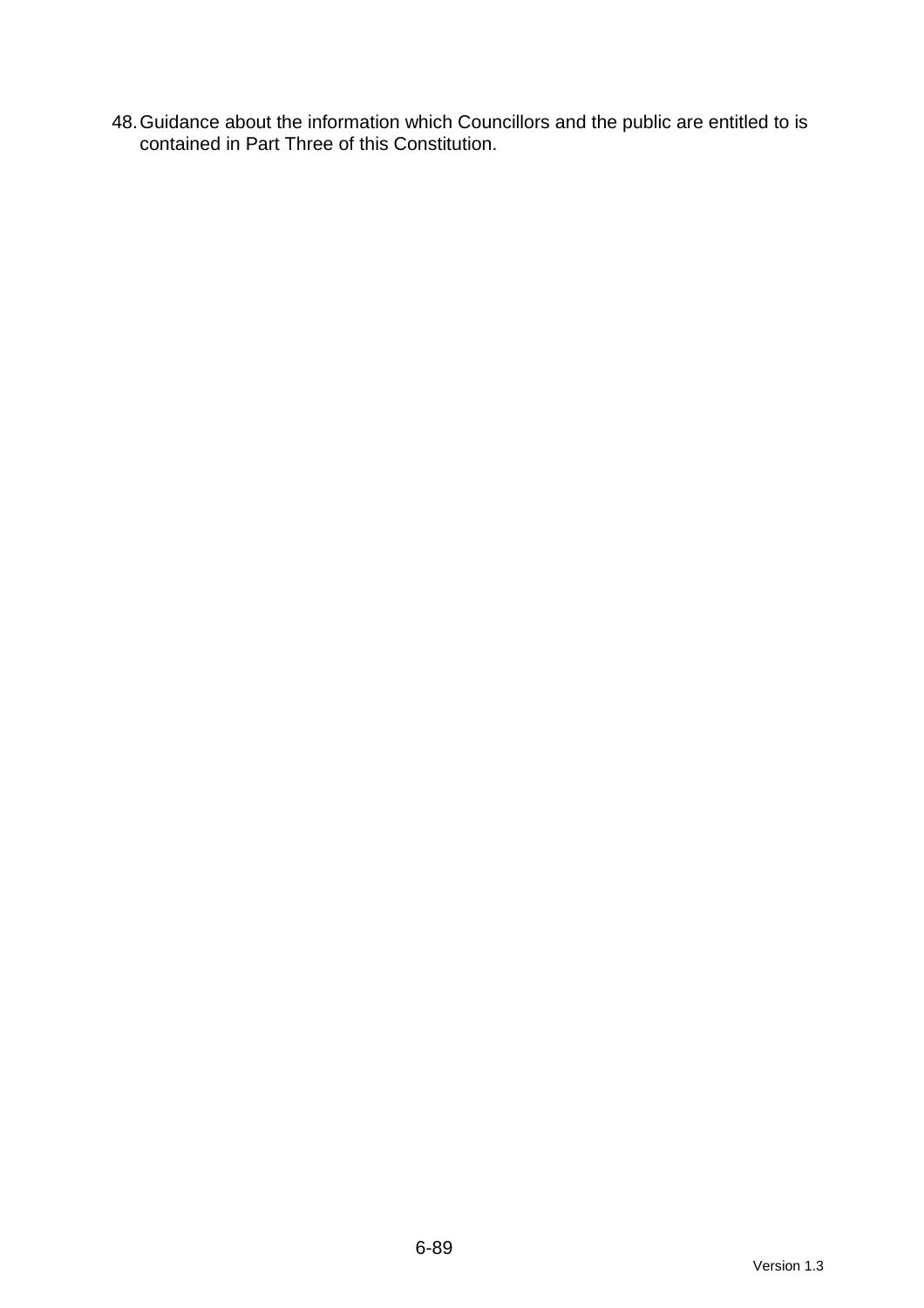# **PROTOCOL FOR COUNCILLOR AND OFFICER RELATIONSHIPS**

### **INTRODUCTION**

- 1. Mutual trust and respect between Councillors and employees is at the heart of good governance for councils. They are essential elements of the partnership necessary for the effective running of a local authority.
- 2. This protocol is a written guide to the basic elements of the relationships between Councillors and employees and seeks to:
	- a. promote trust, openness, fairness and honesty;
	- b. define roles to clarify responsibilities, avoid conflict, prevent duplication and secure compliance with the law and codes of conduct;
	- c. maintain and enhance the integrity of local government which demands the highest standards of personal conduct.
- 3. This protocol should be read and operated in conjunction with the Council's constitution, codes of conduct relating to Councillors and employees and relevant legislative requirements.
- 4. Unless the context otherwise requires, reference to a Councillor will include reference to a co-opted member.

# **UNDERLYING PRINCIPLES**

- 5. Councillors and employees must at all times observe this protocol.
- 6. Councillors and employees must always respect the roles and duties of each other as set out below.

#### **THE ROLE OF MEMBERS**

- 7. It is the role of Councillors:
	- a. To represent the people within their communities and bring their views into the Council's decision making process through working individually or in partnership
	- b. To promote the interests of the people of Nottinghamshire when acting collectively as the Council's decision-makers
	- c. To promote the social, economic and environmental well being of the community.
	- d. Collectively to agree the policy of the County Council
	- e. To deal with individual casework and act as an advocate for constituents in resolving concerns or complaints.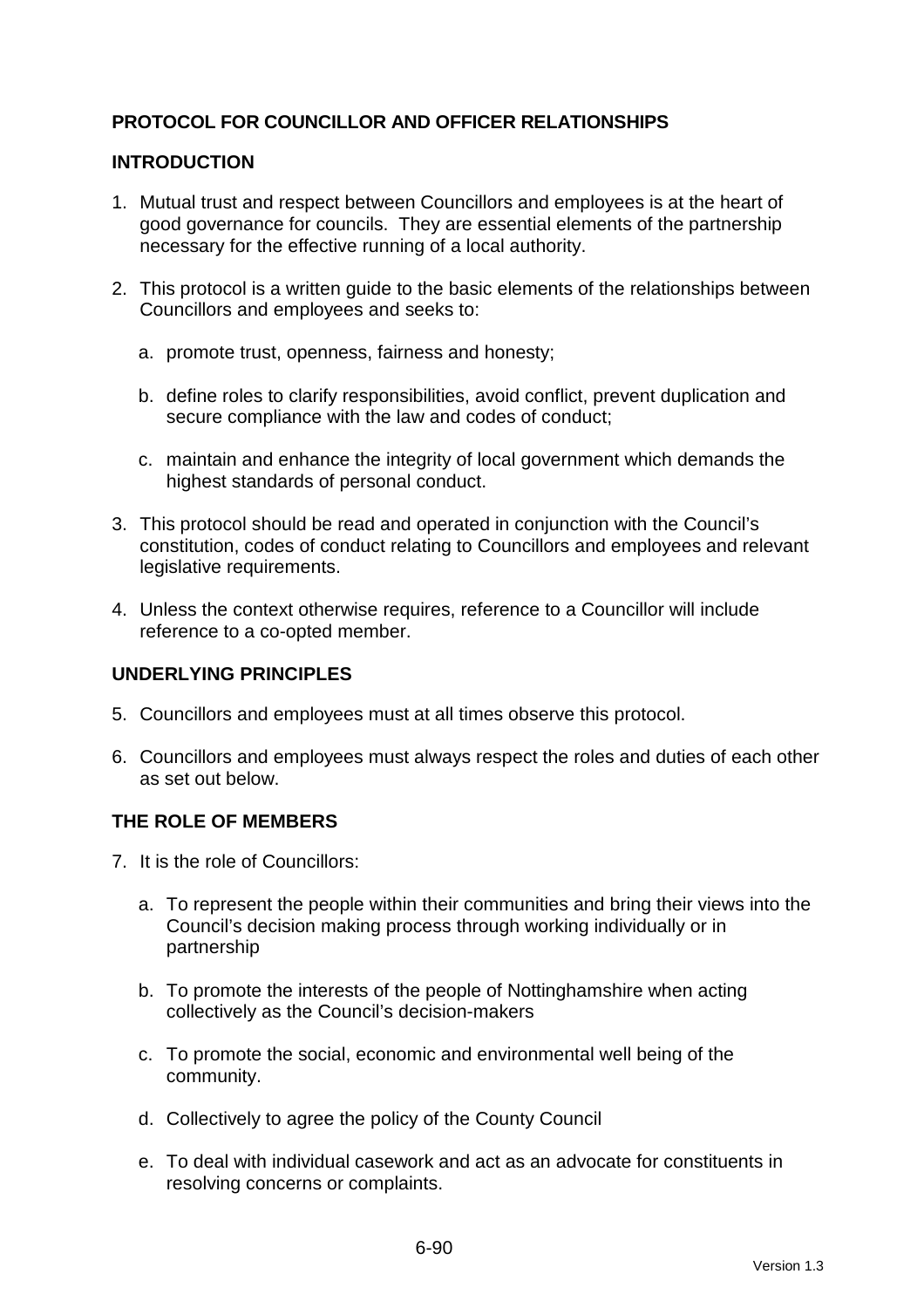- f. To balance different interests within their electoral division and represent the division as a whole.
- g. To represent the Council on external bodies as required.
- h. To promote the highest standards of conduct and ethics.

# **THE ROLE OF OFFICERS**

- 8. It is the role of officers:
	- a. To serve the community of Nottinghamshire and to deliver the highest standards of service in the most cost effective, efficient and professional manner.
	- b. To implement the policies and decisions made by Councillors.
	- c. To provide professional and technical advice.
	- d. To carry out the functions delegated to them, including the management of staff.
	- e. To provide help, support and advice to Councillors in respect of their duties and responsibilities
	- f. To report to Government departments, as required.
	- g. To represent the Council on external bodies as required.

#### **THE RELATIONSHIP BETWEEN EMPLOYEES AND COUNCILLORS**

- 9. The relationship between employees and Councillors should be characterised by mutual respect and courtesy and recognition of each others roles and responsibilities.
- 10. Collaborative working between Councillors and employees is essential but close personal familiarity can lead to damaging assumptions by others. Councillors and employees should inform the Monitoring Officer of any relationship either personal or family, or business connection which might be seen as unduly influencing their work in their respective roles. The Monitoring Officer will consider what action, if any, should be taken.
- 11. With the exception of staff specially appointed to support political groups, employees work to the instructions of their managers not individual Councillors.
- 12. Councillors must not require employees to change their professional advice or take any action which the employee considers unlawful or illegal or which would amount to maladministration or breach of a statutory duty.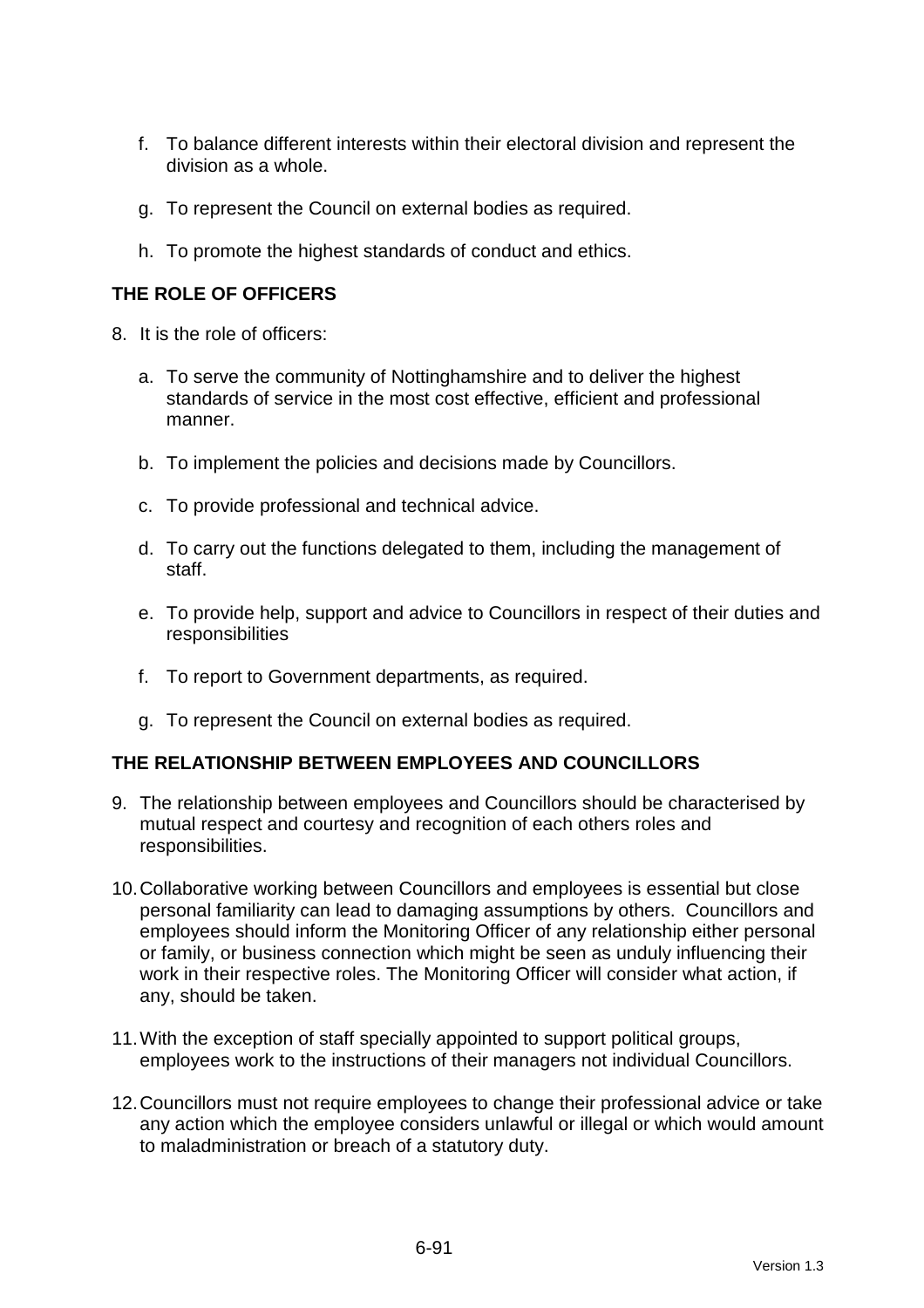- 13. Councillors should not raise matters relating to the conduct or capability of a Council employee or of employees collectively at meetings held in public or in the press. Any concerns should be raised using the procedure set out at paragraph 25 below.
- 14. The advice provided and actions taken by employees should be sensitive to the political nature of the organisation, but their advice should always be independent and unbiased.
- 15. Members must consult with the Monitoring Officer and the Chief Finance Officer about legality, maladministration and financial impropriety and if they have doubts as to whether a particular decision is or is likely to be contrary to the policy framework or budget.
- 16. The Council has a statutory duty to positively promote equality. Councillors and employees should not by their manner, speech, or in any written communication, be discriminatory with regards to a person's age, disability, gender reassignment, marriage and civil partnership, pregnancy and maternity, race, religion or belief, sex or sexual orientation.

# **OFFICER RELATIONSHIPS WITH PARTY GROUPS**

- 17. It must be recognised by all employees and Councillors that in discharging their duties employees serve the Council as a whole and not exclusively any political group, combination of groups or individual Councillors.
- 18. Employees may properly be called upon to provide advice and information to political groups but must at all times maintain political neutrality. All employees must, in their dealings with political groups and individual Councillors, treat them in a fair and even handed manner.
- 19. Employees must respect the confidentiality of any party group discussions at which they are present and unless they are requested to do so by that party group, must not relay the content of such discussions to another party group or to any other Councillor.
- 20. The only basis on which the Council can lawfully provide support services (eg stationery, typing, printing, photocopying) to Councillors is to assist them in discharging their role in their official capacity as Councillor. Such support services must therefore only be used for Council business. They must never be used for party political or campaigning activity or for private purposes.

# **EMPLOYEES TO KEEP COUNCILLORS INFORMED ABOUT LOCAL ISSUES**

21. To enable them to carry out their divisional role effectively, Councillors need to be fully informed about matters affecting their division. Corporate Directors must ensure that their staff are aware of the requirement to keep local Councillors informed.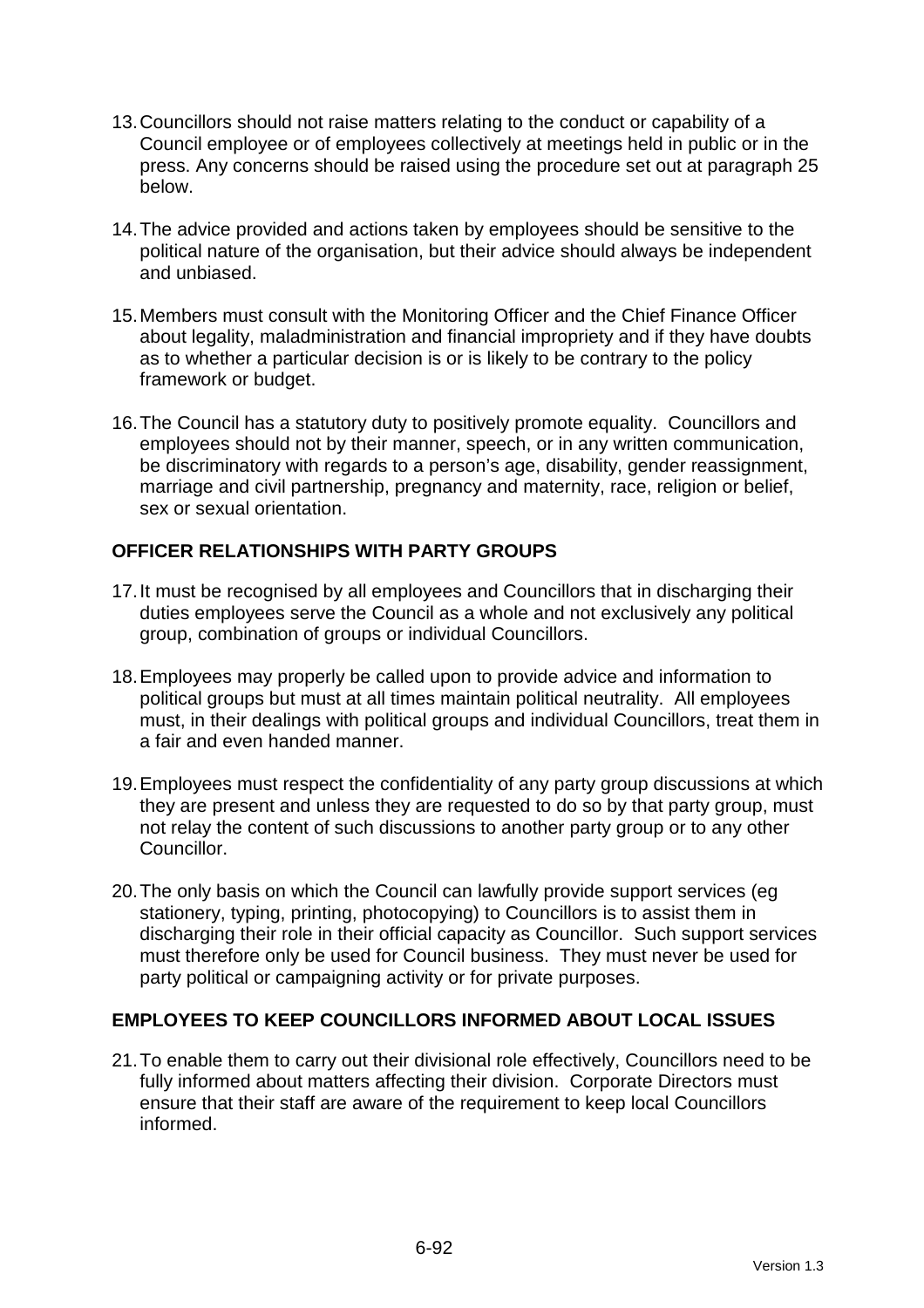22. Whenever a public meeting is organised by the Council to consider a local issue it is recommended that all Councillors representing the divisions affected should be invited to attend the meeting.

#### **MEDIA RELATIONS**

- 23. All relations with the media must be conducted in accordance with the Council's agreed procedures and the law on Local Authority publicity.
- 24. Employees will make every effort to keep Councillors informed of media interest in Council activities relevant to their responsibilities and the electoral divisions they represent, especially regarding strategic or contentious matters.

#### **COMPLAINTS/CONCERNS**

### **PROCEDURE FOR COUNCILLORS**

25. If a Councillor is dissatisfied with the conduct, behaviour or performance of an officer they should raise the matter privately with the relevant Corporate Director. If their concerns relate to a Corporate Director the concern should be raised with the Chief Executive. If the concerns relates to the Chief Executive then the concern should be raised with the Monitoring Officer and Service Director responsible for Human Resources.

### **PROCEDURE FOR EMPLOYEES**

- 26. If an employee is unhappy with the conduct or behaviour of a Councillor they should seek to resolve the matter by appropriate discussion and involvement of their Corporate Director.
- 27. In the event that matters remain unresolved they should inform the Monitoring Officer who will consider what action should be taken.

#### **SUMMARY**

28. Councillors and employees can expect the following from each other:

- a. Respect and courtesy
- b. The highest standards of integrity
- c. A working partnership
- d. An understanding of and support for respective roles, work loads and pressures
- e. Confidentiality
- f. A commitment to the Council as a whole

29. In addition Councillors can expect from employees:

- a. Timely responses to enquiries
- b. Professional advice
- c. Regular up to date information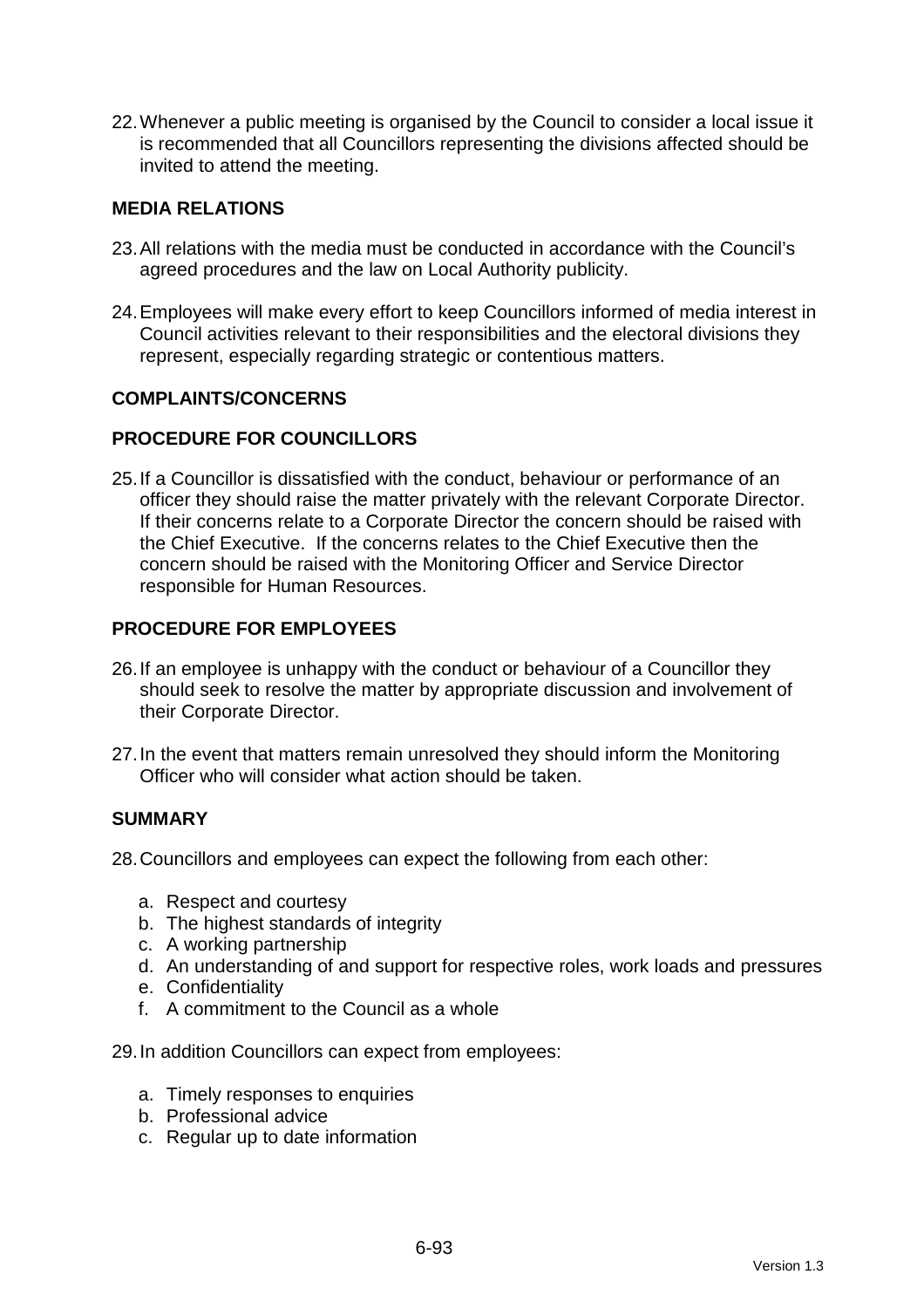### **PROTOCOL FOR INVOLVEMENT IN OUTSIDE BODIES**

1. The Council is committed to working with other local authorities, the private, voluntary and community sectors to deliver services in the most effective way. As a result Councillors and officers are often required to act as representatives on outside bodies. This document provides guidance for those acting as representatives.

#### **APPOINTMENTS TO OUTSIDE BODIES**

2. The Council's Administration Committee is responsible for approving appointments to outside bodies and for determining which committee should receive regular updates from those bodies.

#### **SUPPORT FOR REPRESENTATIVES ON OUTSIDE BODIES**

- 3. The Council will provide indemnity insurance in appropriate circumstances.
- 4. The Council will make every effort to maintain a fact sheet on each outside body, stating the purpose of representation, the responsibilities of Council representatives on those bodies, and the insurance position.
- 5. The Council has produced guidance regarding representatives' specific responsibilities when sitting on different types of bodies, such as limited and local authority companies, statutory bodies and charities. Further support is available from Democratic Services.

### **RESPONSIBILITIES OF COUNTY COUNCIL REPRESENTATIVES ON OUTSIDE BODIES**

- 6. Representatives must ensure they understand the capacity in which they are appointed to the outside body. This is important for two reasons:
	- a. The terms of appointment could mean that the individual takes on formal responsibilities, such as those of a company director or charitable trustee, and in some cases, personal liability. Representatives need to understand the extent of their role and be satisfied that appropriate indemnity insurance cover is provided either by the Council or the outside body.
	- b. In some instances the primary purpose is to represent the interests of the County Council, and in some the main duty is to the outside body. This may affect the considerations that are taken into account when contributing to the outside body's decision-making. Also, it is possible that a conflict of interest will arise between the Council and the outside body, for example where there is a disagreement over a funding issue. In the event this happens the representative must be clear in whose interests they are acting. If a conflict does arise the representative must seek advice from the Council's Monitoring Officer.
- 7. Representatives must follow the Council's Code of Conduct for Councillors or the Code of Conduct for Officers when they are acting in that capacity, including where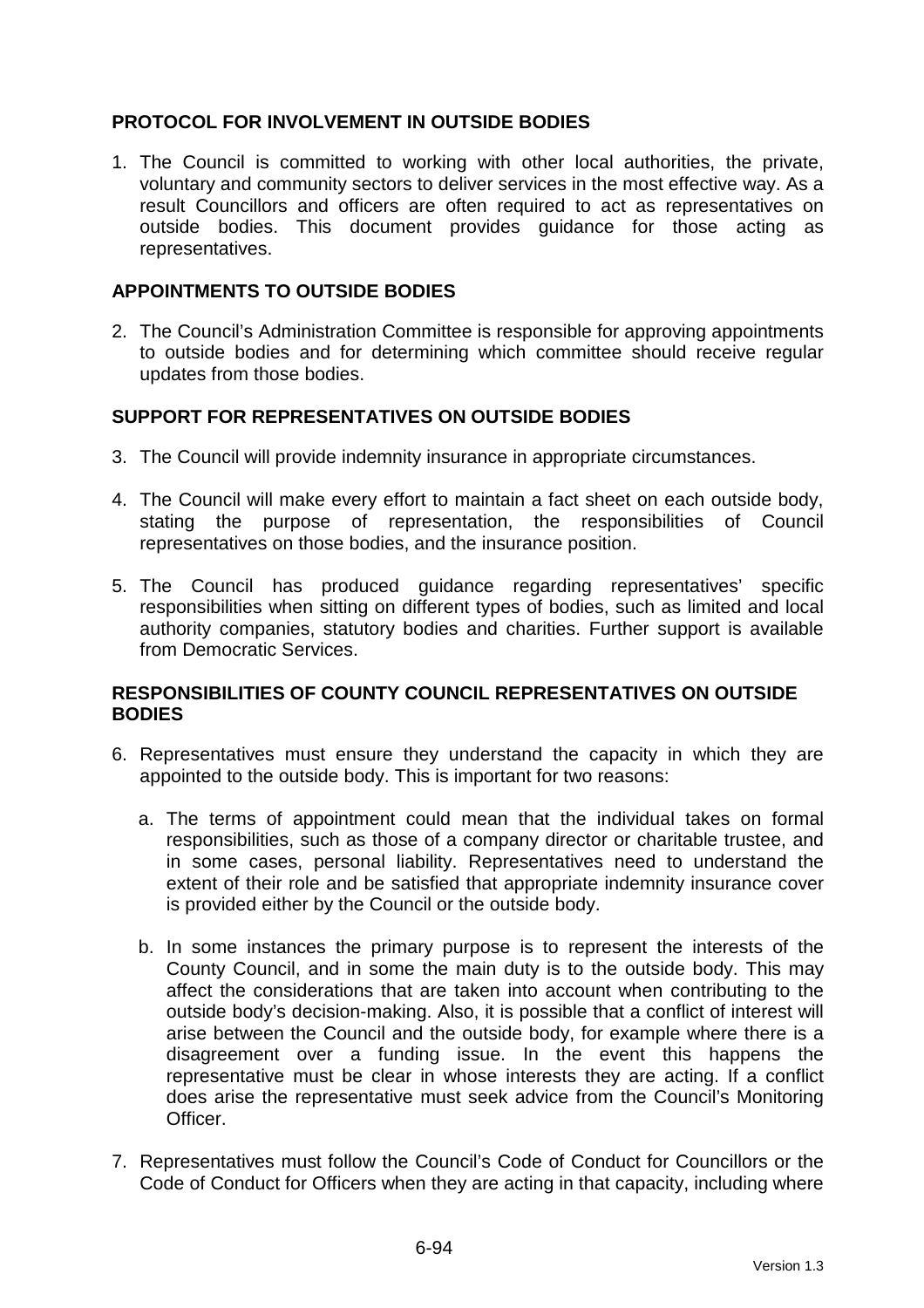they are representing the Council on an outside body. They must also ensure they follow any separate code of conduct that applies to the outside body. In the unlikely event there is a conflict they must seek advice from the Council's Monitoring Officer.

- 8. Representatives should always consider their duty of confidentiality to the Council, and where appropriate, to the outside body.
- 9. Representatives must report back to the relevant County Council committee as required.
- 10. It is good practice to check when first appointed whether expenses for travel and/or subsistence should be claimed from the County Council or the outside body.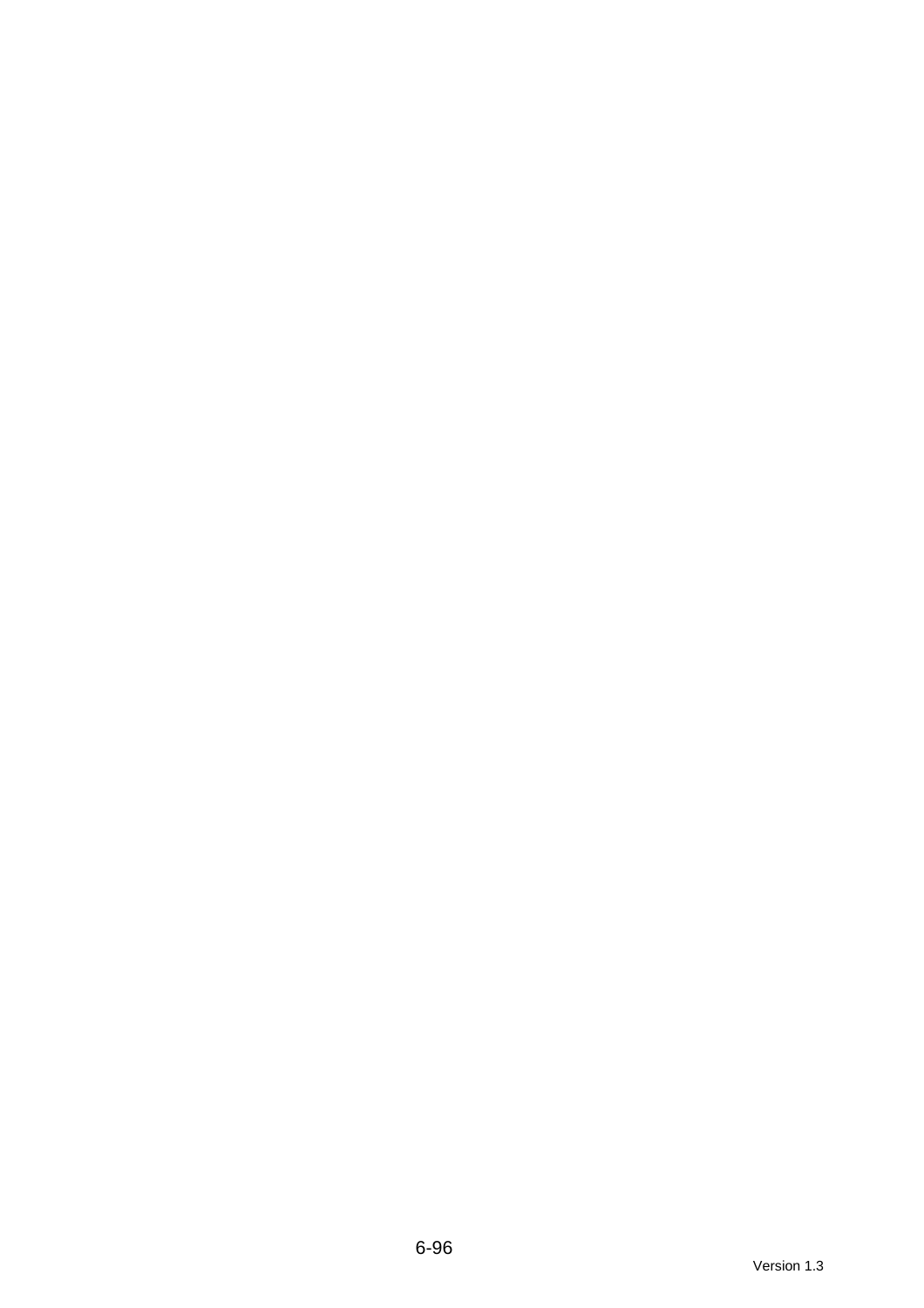# **PART C – EMPLOYMENT PROCEDURE RULES**

#### **INTRODUCTION**

- 1. The Council has developed these regulations in order to outline the process to be followed when appointing or dismissing employees or taking disciplinary action against employees.
- 2. These regulations also deal with who has responsibility for changes to staffing structures. Staffing structures specify the number and types of posts that exist in each department.

### **APPOINTMENT AND DISMISSAL - SENIOR EMPLOYEES**

- 3. The Senior Staffing Sub-Committee is responsible for the appointment and dismissal of, and the taking of disciplinary action against, the following employees (who will be know as "Senior Employees" for the purposes of these regulations):
	- a. Chief Executive;
	- b. Corporate Directors;
	- c. Service Directors;
	- d. where the statutory role of the Head of Paid Service, Chief Finance Officer or Monitoring Officer is held by another post holder, that post holder.
- 4. The Senior Staffing Sub-Committee will meet as and when required.
- 5. The appropriate committee Chairman for the post being considered will always be present as a member of the Senior Staffing Sub-Committee. Where the issue being considered relates to the Chief Executive or a Corporate Director, the Senior Staffing Sub-Committee will have a membership of nine; otherwise the Senior Staffing Sub-Committee will have a membership of five.
- 6. The Senior Staffing Sub-Committee will be required to follow the Council's Recruitment and Selection Policy.

# **APPOINTMENTS**

- 7. The Council may choose to appoint any of the Senior Employees from an internal pool of candidates or by externally advertising.
- 8. The Council will draw up a job description and person specification which will be sent to any person on request.
- 9. The Senior Staffing Sub-Committee will draw up a shortlist of candidates for interview and assessment and will interview all short-listed candidates in accordance with:
	- a. the Recruitment and Selection Policy; and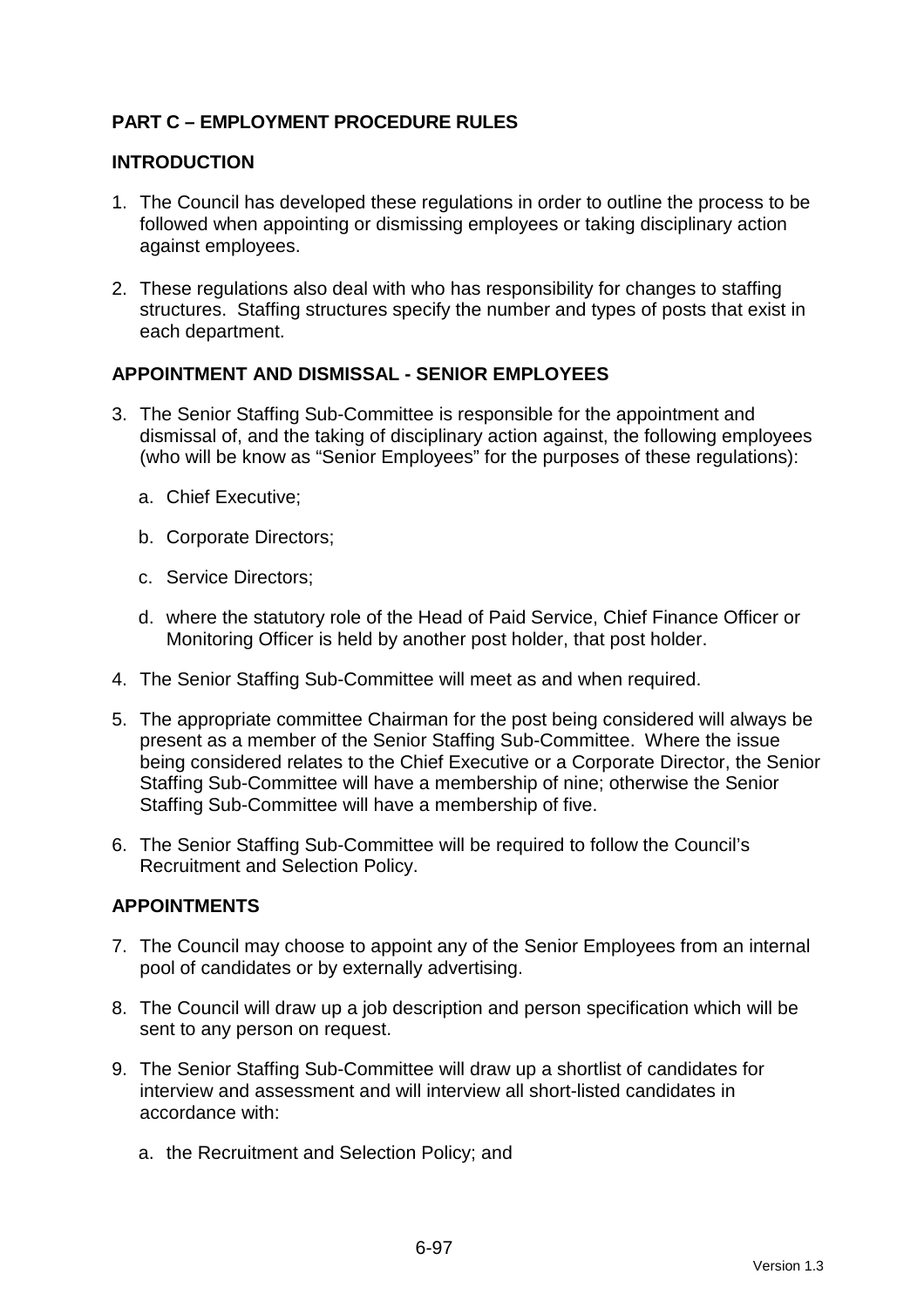- b. the advice of an appropriate HR advisor.
- 10. The preferred candidate will be offered the post subject to satisfactory references and pre-employment checks.
- 11. A final decision in respect of the appointment of the Head of Paid Service, Chief Finance Officer and Monitoring Officer rests with Full Council.
- 12. Where a reorganisation affects the structure/numbers of Senior Employee posts, posts in the new structure will be filled in line with the enabling process agreed at the time. Any competitive interviews will be carried out by the Senior Staffing Sub-Committee in accordance with the enabling process.

#### **DISMISSALS AND DISCIPLINARY ACTION**

- 13. In the case of dismissals, the Senior Staffing Sub-Committee will hear the case against the Senior Employee concerned and the hearing will be conducted in accordance with the Council's Disciplinary Procedure.
- 14. A final decision in respect of the dismissal of the Head of Paid Service, the Chief Finance Officer and the Monitoring Officer rests with full Council. Full Council will approve such dismissal before the notice of dismissal is issued.
- 15. The Senior Employee (unless the employee is the Head of Paid Service, the Chief Finance Officer or the Monitoring Officer) will have a right of appeal to the Appeals Sub-Committee in accordance with the appeals process set out in the Personnel Handbook. The Appeals Sub-Committee will be advised by an appropriate HR adviser who has had no previous dealings with the matter.
- 16. In the case of the Head of Paid Service, the Chief Finance Officer and the Monitoring Officer, no disciplinary action may be taken until a recommendation has been made following an investigation by a designated independent person. The neutral act of suspension for the purpose of investigating the alleged misconduct can be made by:
	- a. the Monitoring Officer in relation to the Head of Paid Service; or
	- b. the Head of Paid Service in relation to the Chief Finance Officer or the Monitoring Officer,

in consultation with the Council Leader and Chairman of the Personnel Committee and any suspension will be on full pay and for a period of no longer than two months.

### **APPOINTMENT OF ASSISTANTS TO POLITICAL GROUPS**

17. The appointment of any person as a political assistant must be done in accordance with legislative requirements.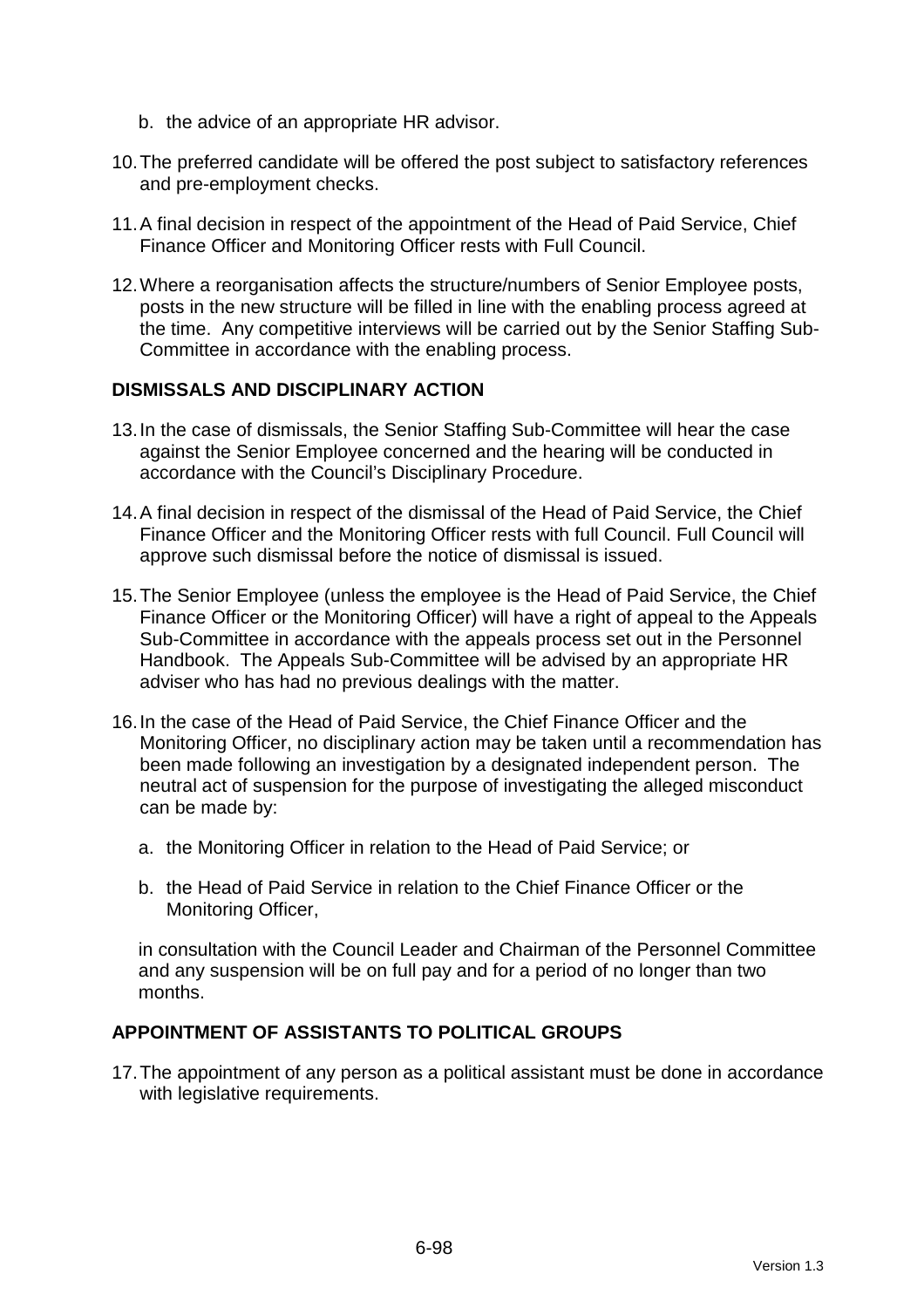# **APPOINTMENT, DISMISSAL AND MANAGEMENT OF ALL OTHER EMPLOYEES**

18. The appointment, dismissal and management of employees (except Senior Employees) including disciplinary action will be carried out by properly authorised officers of the Council in line with the Recruitment and Selection Policy, other employment policy and procedures agreed by the Council and in compliance with statutory obligations.

### **EMPLOYMENT POLICIES AND PROCEDURES**

- 19. The Council recognises national collective bargaining and acknowledges the role of national negotiating bodies in agreeing a framework of terms and conditions for local government employees.
- 20. Regular information will be provided to committees as and when required and requested regarding staffing.
- 21. The Council will develop and amend employment policies as required.
- 22. Proposals for new initiatives, for changes to existing employment policies and the development of management guidance will be developed by Personnel Committee.
- 23. Proposals for new employment policies or changes to existing policies will be subject to consultation and negotiation with the recognised trade unions through the agreed mechanisms as set out in the Employment Relations Agreement as amended from time to time. Following consultation changes to existing employment policies and new policy matters will be considered by Personnel Committee and recommended to Policy Committee for approval.
- 24. Details of approved employment policies and procedures and any changes will be set out in the Personnel Handbook, policy documents or guidelines as appropriate.
- 25. The Council will recommend that community schools adopt the Council's approved employment policies and procedures; however the adoption or otherwise of such policies will be a matter for the school governing body, if such responsibility rests with them.

# **CHANGES TO STAFFING STRUCTURES**

- 26. Changes to staffing structures must be made by the relevant committees unless the post is temporary for less than 3 months. In such cases, the relevant Corporate Director can authorise the appointment (provided that, if the requirement for the temporary appointment continues after this time, the relevant committee's approval will be required).
- 27. A formal report will need to be presented to the relevant committee and will include the required advice and HR comments.
- 28. The recognised trade unions will be consulted on all proposed changes to staffing structures and any views given should be fully considered prior to a decision being made.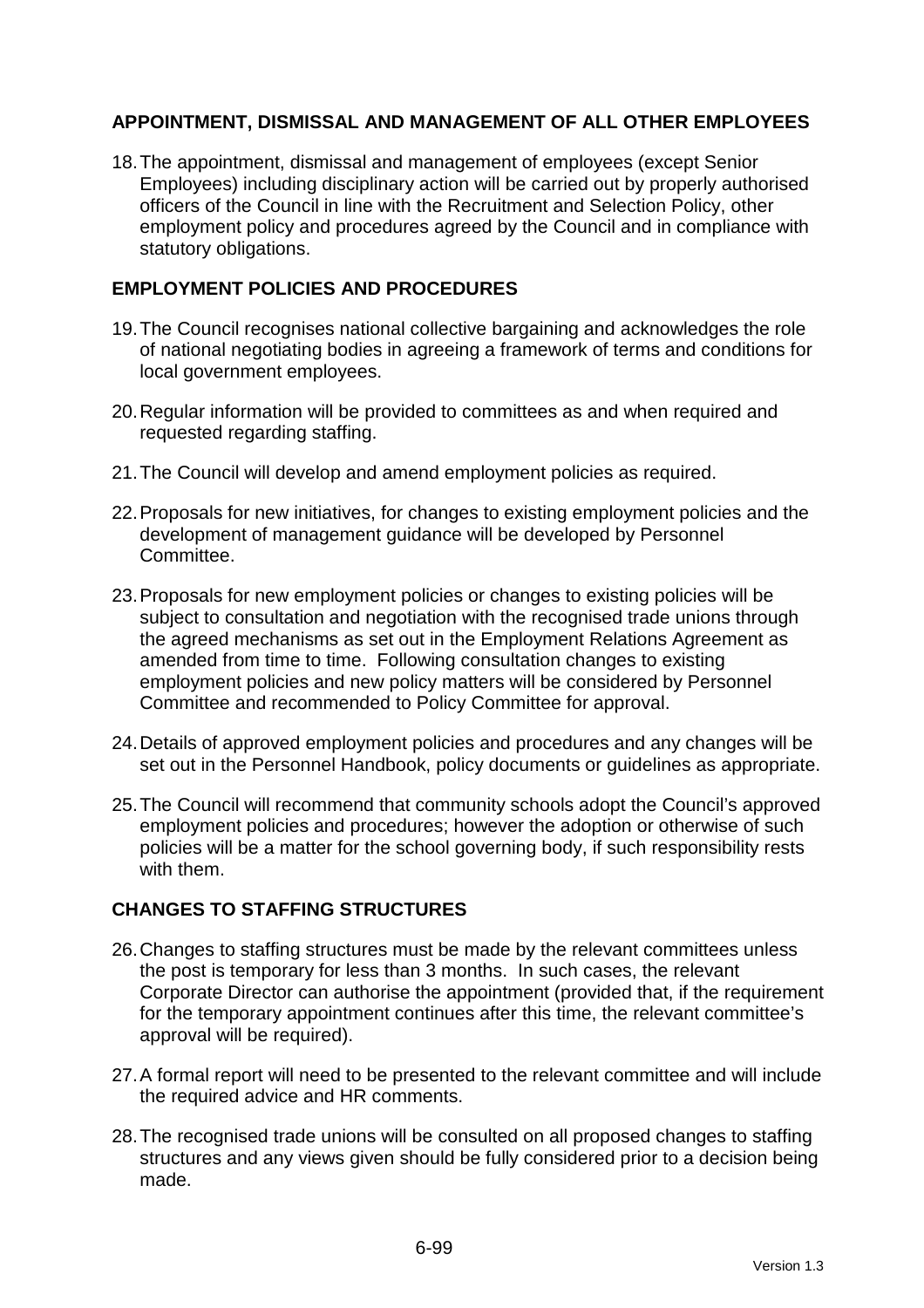# **CHANGES TO STAFFING AND STRUCTURE RECORDS**

29. The Business Services Centre (BSC) will maintain staffing and structure records. The Chief Executive and his/her nominees must ensure that any changes to the staffing structures within their departments are notified to the BSC immediately after authorisation via the established procedures.

# **PAY AND GRADINGS**

- 30. Full Council will approve the Council's annual Pay Policy Statement.
- 31. For posts occupied by staff employed under the NJC for Local Government Services Agreement, the initial grading and any subsequent re-grading will be determined by the application of either the NJC or Hay Job Evaluation Schemes.
- 32. The re-grading of existing posts following evaluation using the Hay or National Job Evaluation Schemes will be automatically incorporated into contracts of employment.
- 33. The grading of new posts needs to be detailed in the reports to the relevant Committee regarding establishing those posts.
- 34. The re-grading of posts for those employee groups where job evaluation is not applied will require authorisation by the relevant Corporate Director (or their nominee) and will be reported back periodically to the relevant Committee for information.
- 35. With the exception of honoraria and market factor supplement payments that have been considered through the approved process set out in the Personnel Handbook, there is no discretion to apply extensions of pay above or outside of authorised pay bands. All honoraria and market supplement payments will be reported back to the relevant Committee periodically.
- 36. As a result of national collective bargaining, the Council will implement national pay awards as agreed by the various national joint negotiating bodies from time to time. The Council will determine a local pay structure comprising a number of salary bands, based on the National Pay Spine, extended as appropriate.

# **RESOLUTION OF DISPUTES UNDER THE EMPLOYMENT RELATIONS AGREEMENT**

- 37. Arrangements for the conduct of relationships with the recognised trade unions will be set out in the Employment Relations Agreement which is agreed between the parties.
- 38. The Employment Relations Agreement will incorporate the structure and mechanisms for dialogue, consultation and negotiation with recognised trade unions at both corporate and departmental level and will include joint arrangements for the resolution of disputes including the establishment of a Local Joint Resolutions Committee.